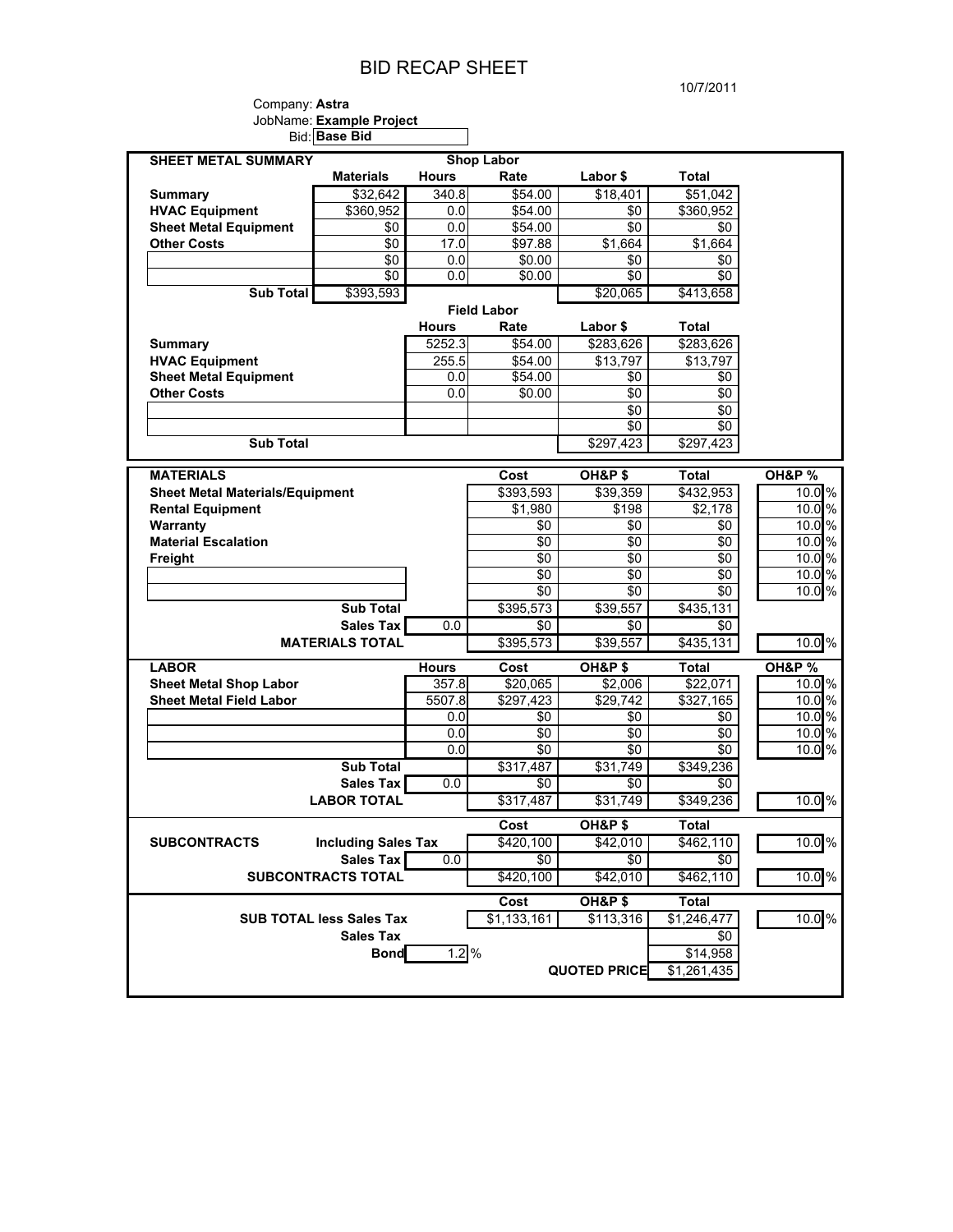## HVAC EQUIPMENT

|                 |               |                         | <b>Sheet Metal Materials</b> |                |      | <b>SM Shop Hours</b> |       | <b>SM Field Hours</b> |  |
|-----------------|---------------|-------------------------|------------------------------|----------------|------|----------------------|-------|-----------------------|--|
| Mark            | Description   | Quantity                | Unit                         | Total          | Unit | Total                | Unit  | Total                 |  |
| cu1, 2, 3, 4    |               |                         |                              | \$0.00         |      | 0.0                  |       | $\overline{0}$        |  |
| $ev1-18$        |               |                         |                              | \$0.00         |      | $\overline{0}$       |       | $\overline{0}$        |  |
| <b>BS1-26</b>   |               | 1                       | \$258,447.00                 | \$258,447.00   |      | 0.0                  | 72.00 | 72.0                  |  |
|                 |               |                         |                              | \$0.00         |      | $0.\overline{0}$     |       | 0.0                   |  |
| EF1,2,3,4       |               |                         |                              | \$0.00         |      | $\overline{0.0}$     | 0.00  | 0.0                   |  |
| <b>ERV1,2</b>   |               |                         |                              |                |      |                      | 0.00  |                       |  |
| KH <sub>1</sub> |               |                         |                              | \$0.00         |      | 0.0                  | 0.00  | $0.0\,$               |  |
| MAU1            |               | $\mathbf{1}$            | \$44,254.00                  | \$44,254.00    |      | 0.0                  | 70.00 | 70.0                  |  |
|                 |               |                         |                              | \$0.00         |      | 0.0                  |       | 0.0                   |  |
| <b>DIFFUSER</b> |               | 1                       | \$13,595.00                  | \$13,595.00    |      | $\overline{0.0}$     |       | $\overline{0}$        |  |
|                 |               |                         |                              | \$0.00         |      | $\overline{0.0}$     |       | 0.0                   |  |
| <b>SPIRAL</b>   |               | 1                       | \$16,510.00                  | \$16,510.00    |      | 0.0                  |       | 0.0                   |  |
|                 |               |                         |                              | \$0.00         |      | 0.0                  |       | $\overline{0}$        |  |
| AFC1            |               | 1                       | \$58,529.00                  |                |      | 0.0                  | 14.00 | 14.0                  |  |
|                 |               |                         |                              | \$0.00         |      | $\overline{0.0}$     |       | $\overline{0}$        |  |
| UH <sub>1</sub> |               | 1                       | \$1,102.00                   | \$1,102.00     |      | 0.0                  | 3.50  | 3.5                   |  |
|                 |               |                         |                              | \$0.00         |      | 0.0                  |       | 0.0                   |  |
| <b>B1</b>       |               | 1                       | \$9,531.00                   | \$9,531.00     |      | 0.0                  | 32.00 | 32.0                  |  |
|                 |               |                         |                              | \$0.00         |      | 0.0                  |       | $\overline{0}$        |  |
| <b>P1 P2</b>    |               | $\overline{\mathbf{c}}$ | \$1,969.15                   | \$3,938.30     |      | $\overline{0.0}$     | 16.00 | 32.0                  |  |
|                 |               |                         |                              | \$0.00         |      | $\overline{0.0}$     |       | $\overline{0}$        |  |
| P <sub>3</sub>  |               | 1                       | \$1,527.66                   | \$1,527.66     |      | 0.0                  | 5.00  | 5.0                   |  |
|                 |               |                         |                              | \$0.00         |      | $\overline{0.0}$     |       | $\overline{0}$        |  |
| $\overline{P4}$ |               | 1                       | \$847.88                     | \$847.88       |      | $\overline{0.0}$     | 5.00  | 5.0                   |  |
|                 |               |                         |                              | \$0.00         |      | 0.0                  |       | $\overline{0}$        |  |
| <b>P5 P6</b>    |               | $\overline{2}$          | \$3,976.61                   | \$7,953.22     |      | $\overline{0.0}$     | 9.00  | 18.0                  |  |
|                 |               |                         |                              | \$0.00         |      | $\overline{0.0}$     |       | 0.0                   |  |
| ET1             |               | 1                       | \$3,245.80                   | \$3,245.80     |      | 0.0                  | 4.00  | 4.0                   |  |
|                 |               |                         |                              | \$0.00         |      | $\overline{0.0}$     |       | 0.0                   |  |
|                 |               |                         |                              | \$0.00         |      | $\overline{0.0}$     |       | 0.0                   |  |
|                 |               |                         |                              | \$0.00         |      | 0.0                  |       | 0.0                   |  |
|                 |               |                         |                              | \$0.00         |      | 0.0                  |       | $\overline{0}$        |  |
|                 |               |                         |                              | \$0.00         |      | $\overline{0}$       |       | 0.0                   |  |
|                 |               |                         |                              | \$0.00         |      | $0.\overline{0}$     |       | $0.0\,$               |  |
|                 |               |                         |                              | $\sqrt{$0.00}$ |      | $\overline{0}$       |       | 0.0                   |  |
|                 |               |                         |                              | \$0.00         |      | $\overline{0.0}$     |       | 0.0                   |  |
|                 |               |                         |                              |                |      | 0.0                  |       | $\overline{0}$        |  |
|                 |               |                         |                              | \$0.00         |      | 0.0                  |       | 0.0                   |  |
|                 |               |                         |                              | \$0.00         |      | $\overline{0.0}$     |       | 0.0                   |  |
|                 |               |                         |                              | \$0.00         |      | 0.0                  |       | $\overline{0}$        |  |
|                 |               |                         |                              | \$0.00         |      | 0.0                  |       | $\overline{0}$        |  |
|                 |               |                         |                              | \$0.00         |      | 0.0                  |       | 0.0                   |  |
|                 |               |                         |                              | \$0.00         |      | 0.0                  |       | 0.0                   |  |
|                 | <b>Totals</b> |                         |                              | \$360,951.86   |      | 0.0                  |       | 255.5                 |  |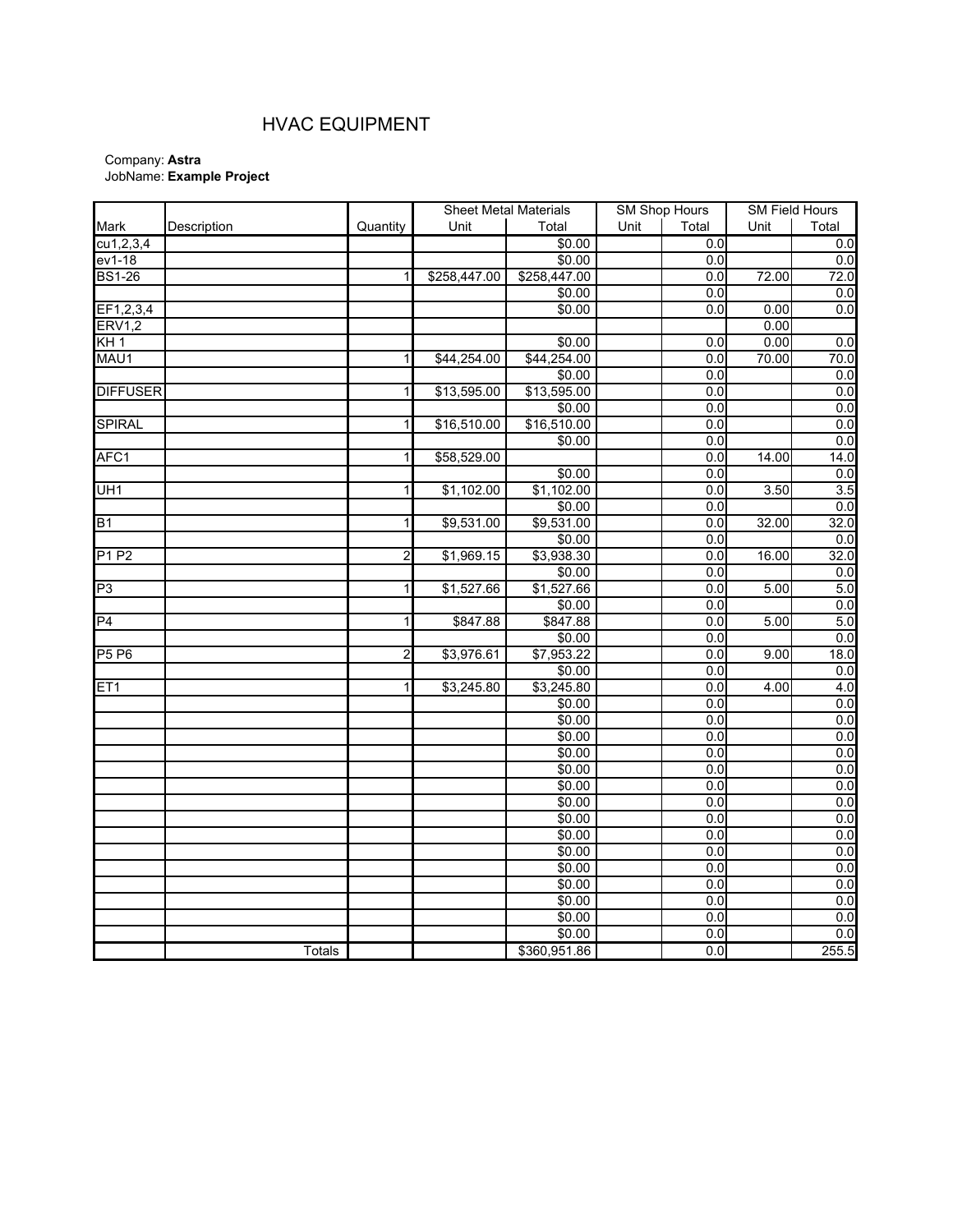## SHEET METAL EQUIPMENT

|      |               |          |      | Materials |      | Shop Hours       | <b>Field Hours</b> |       |
|------|---------------|----------|------|-----------|------|------------------|--------------------|-------|
| Mark | Description   | Quantity | Unit | Total     | Unit | Total            | Unit               | Total |
|      |               |          |      | \$0.00    |      | $\overline{0.0}$ |                    | 0.0   |
|      |               |          |      | \$0.00    |      | 0.0              |                    | 0.0   |
|      |               |          |      | \$0.00    |      | 0.0              |                    | 0.0   |
|      |               |          |      | \$0.00    |      | 0.0              |                    | 0.0   |
|      |               |          |      | \$0.00    |      | 0.0              |                    | 0.0   |
|      |               |          |      | \$0.00    |      | 0.0              |                    | 0.0   |
|      |               |          |      | \$0.00    |      | 0.0              |                    | 0.0   |
|      |               |          |      | \$0.00    |      | 0.0              |                    | 0.0   |
|      |               |          |      | \$0.00    |      | 0.0              |                    | 0.0   |
|      |               |          |      | \$0.00    |      | 0.0              |                    | 0.0   |
|      |               |          |      | \$0.00    |      | 0.0              |                    | 0.0   |
|      |               |          |      | \$0.00    |      | 0.0              |                    | 0.0   |
|      |               |          |      | \$0.00    |      | 0.0              |                    | 0.0   |
|      |               |          |      | \$0.00    |      | 0.0              |                    | 0.0   |
|      |               |          |      | \$0.00    |      | 0.0              |                    | 0.0   |
|      |               |          |      | \$0.00    |      | 0.0              |                    | 0.0   |
|      |               |          |      | \$0.00    |      | 0.0              |                    | 0.0   |
|      |               |          |      | \$0.00    |      | 0.0              |                    | 0.0   |
|      |               |          |      | \$0.00    |      | 0.0              |                    | 0.0   |
|      |               |          |      | \$0.00    |      | 0.0              |                    | 0.0   |
|      |               |          |      | \$0.00    |      | 0.0              |                    | 0.0   |
|      |               |          |      | \$0.00    |      | 0.0              |                    | 0.0   |
|      |               |          |      | \$0.00    |      | 0.0              |                    | 0.0   |
|      |               |          |      | \$0.00    |      | 0.0              |                    | 0.0   |
|      |               |          |      | \$0.00    |      | 0.0              |                    | 0.0   |
|      |               |          |      | \$0.00    |      | 0.0              |                    | 0.0   |
|      |               |          |      | \$0.00    |      | 0.0              |                    | 0.0   |
|      |               |          |      | \$0.00    |      | 0.0              |                    | 0.0   |
|      |               |          |      | \$0.00    |      | 0.0              |                    | 0.0   |
|      |               |          |      | \$0.00    |      | 0.0              |                    | 0.0   |
|      |               |          |      | \$0.00    |      | 0.0              |                    | 0.0   |
|      |               |          |      | \$0.00    |      | 0.0              |                    | 0.0   |
|      |               |          |      | \$0.00    |      | 0.0              |                    | 0.0   |
|      |               |          |      | \$0.00    |      | 0.0              |                    | 0.0   |
|      |               |          |      | \$0.00    |      | 0.0              |                    | 0.0   |
|      |               |          |      | \$0.00    |      | 0.0              |                    | 0.0   |
|      |               |          |      | \$0.00    |      | 0.0              |                    | 0.0   |
|      |               |          |      | \$0.00    |      | 0.0              |                    | 0.0   |
|      |               |          |      | \$0.00    |      | 0.0              |                    | 0.0   |
|      |               |          |      | \$0.00    |      | 0.0              |                    | 0.0   |
|      |               |          |      | \$0.00    |      | 0.0              |                    | 0.0   |
|      |               |          |      | \$0.00    |      | 0.0              |                    | 0.0   |
|      |               |          |      | \$0.00    |      | 0.0              |                    | 0.0   |
|      | <b>Totals</b> |          |      | \$0.00    |      | 0.0              |                    | 0.0   |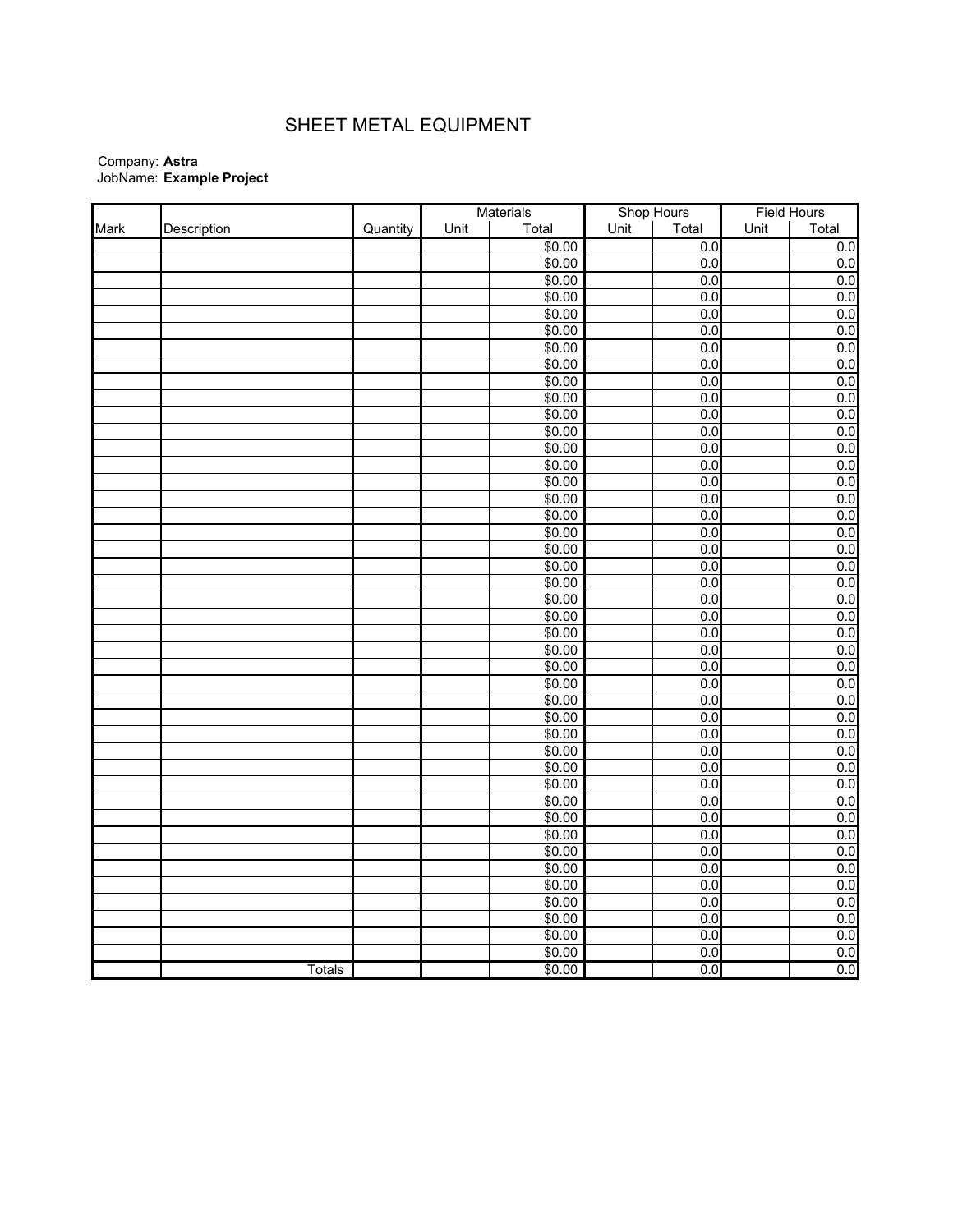## OTHER JOB COSTS

|                 |                                       | <b>Materials</b> |          |          |                 | Labor<br><b>Field Hrs</b><br>Total<br>Rate |  |                 |  |  |  |  |  |
|-----------------|---------------------------------------|------------------|----------|----------|-----------------|--------------------------------------------|--|-----------------|--|--|--|--|--|
|                 | Description                           | Sheet Meta       | Shop Hrs | Rate     |                 |                                            |  | Total           |  |  |  |  |  |
| 1               | Permits - Plumbing                    |                  |          |          | $\sqrt{50}$     |                                            |  | \$0             |  |  |  |  |  |
| $\overline{2}$  | Permits - Mechanical                  |                  | 1.0      | \$800.00 | \$800           |                                            |  | \$0             |  |  |  |  |  |
| 3               | <b>Water Department Fees</b>          |                  |          |          | $\overline{50}$ |                                            |  | \$0             |  |  |  |  |  |
| 4               | <b>Meter Installation Fees</b>        |                  |          |          | \$0             |                                            |  | $\sqrt{6}$      |  |  |  |  |  |
| 5               | Sewer Tap Fees                        |                  |          |          | $\overline{50}$ |                                            |  | \$0             |  |  |  |  |  |
| 6               | <b>Gas Utility Company Fees</b>       |                  |          |          | \$0             |                                            |  | \$0             |  |  |  |  |  |
| 7               |                                       |                  |          |          | \$0             |                                            |  | $\sqrt{6}$      |  |  |  |  |  |
| 8               | <b>Pressure Testing</b>               |                  |          |          | \$0             |                                            |  | $\overline{50}$ |  |  |  |  |  |
| 9               | Balancing                             |                  |          |          | $\sqrt{6}$      |                                            |  | $\sqrt{6}$      |  |  |  |  |  |
| 10              | Draining & Refilling                  |                  |          |          | \$0             |                                            |  | $\sqrt{6}$      |  |  |  |  |  |
| $\overline{11}$ | <b>Welding Qualification</b>          |                  |          |          | $\overline{50}$ |                                            |  | \$0             |  |  |  |  |  |
| 12              |                                       |                  |          |          | $\sqrt{6}$      |                                            |  | \$0             |  |  |  |  |  |
| 13              | <b>Trench Preparation</b>             |                  |          |          | \$0             |                                            |  | $\sqrt{6}$      |  |  |  |  |  |
| 14              | <b>Barricades</b>                     |                  |          |          | $\overline{50}$ |                                            |  | $\sqrt{6}$      |  |  |  |  |  |
| 15              | Shoring                               |                  |          |          | $\overline{50}$ |                                            |  | $\sqrt{6}$      |  |  |  |  |  |
| 16              |                                       |                  |          |          | $\overline{50}$ |                                            |  | \$0             |  |  |  |  |  |
| $\overline{17}$ | <b>Job Office Trailers</b>            |                  |          |          | $\overline{50}$ |                                            |  | \$0             |  |  |  |  |  |
| 18              | <b>Job Storage Trailers</b>           |                  |          |          | $\sqrt{6}$      |                                            |  | $\sqrt{6}$      |  |  |  |  |  |
| 19              | <b>Job Fabrication Facility</b>       |                  |          |          | $\overline{50}$ |                                            |  | $\sqrt{6}$      |  |  |  |  |  |
| 20              | Utilities: Sewer, Water, Power, Phone |                  |          |          | $\overline{50}$ |                                            |  | \$0             |  |  |  |  |  |
| 21              | <b>Equipment Cartage</b>              |                  |          |          | $\sqrt{6}$      |                                            |  | $\sqrt{6}$      |  |  |  |  |  |
| 22              | Temporary Services & Fuel             |                  |          |          | $\overline{50}$ |                                            |  | $\sqrt{6}$      |  |  |  |  |  |
| 23              | Ventilation                           |                  |          |          | $\overline{50}$ |                                            |  | \$0             |  |  |  |  |  |
| 24              | Clean-up                              |                  |          |          | $\sqrt{6}$      |                                            |  | \$0             |  |  |  |  |  |
| $\overline{25}$ |                                       |                  |          |          | \$0             |                                            |  | \$0             |  |  |  |  |  |
| 26              | Engineering                           |                  | 16.0     | \$54.00  | \$864           |                                            |  | \$0             |  |  |  |  |  |
| 27              | Drafting                              |                  |          |          | \$0             |                                            |  | $\sqrt{6}$      |  |  |  |  |  |
| 28              | Detailing                             |                  |          |          | $\overline{50}$ |                                            |  | \$0             |  |  |  |  |  |
| 29              | Project Manangement                   |                  |          |          | \$0             |                                            |  | \$0             |  |  |  |  |  |
| 30              |                                       |                  |          |          | \$0             |                                            |  | \$0             |  |  |  |  |  |
| 31              | Supervision                           |                  |          |          | $\overline{50}$ |                                            |  | \$0             |  |  |  |  |  |
| 32              | <b>Material Handling</b>              |                  |          |          | \$0             |                                            |  | $\sqrt{6}$      |  |  |  |  |  |
| 33              | Delivery                              |                  |          |          | $\sqrt{6}$      |                                            |  | \$0             |  |  |  |  |  |
| $\overline{34}$ |                                       |                  |          |          | $\overline{50}$ |                                            |  | \$0             |  |  |  |  |  |
| 35              | Administrative Costs                  |                  |          |          | \$0             |                                            |  | $\sqrt{6}$      |  |  |  |  |  |
| $\overline{36}$ | Scheduling                            |                  |          |          | \$0             |                                            |  | \$0             |  |  |  |  |  |
| 37              | Safety                                |                  |          |          | \$0             |                                            |  | $\sqrt{6}$      |  |  |  |  |  |
| 38              |                                       |                  |          |          | \$0             |                                            |  | \$0             |  |  |  |  |  |
| 39              | <b>Travel &amp; Subsistence</b>       |                  |          |          | \$0             |                                            |  | \$0             |  |  |  |  |  |
| 40              |                                       |                  |          |          | \$0             |                                            |  | \$0             |  |  |  |  |  |
| 41              |                                       |                  |          |          | \$0             |                                            |  | \$0             |  |  |  |  |  |
| 42              |                                       |                  |          |          | $\overline{50}$ |                                            |  | \$0             |  |  |  |  |  |
|                 |                                       | \$0              | 17.0     |          | \$1,664         | 0.0                                        |  | \$0             |  |  |  |  |  |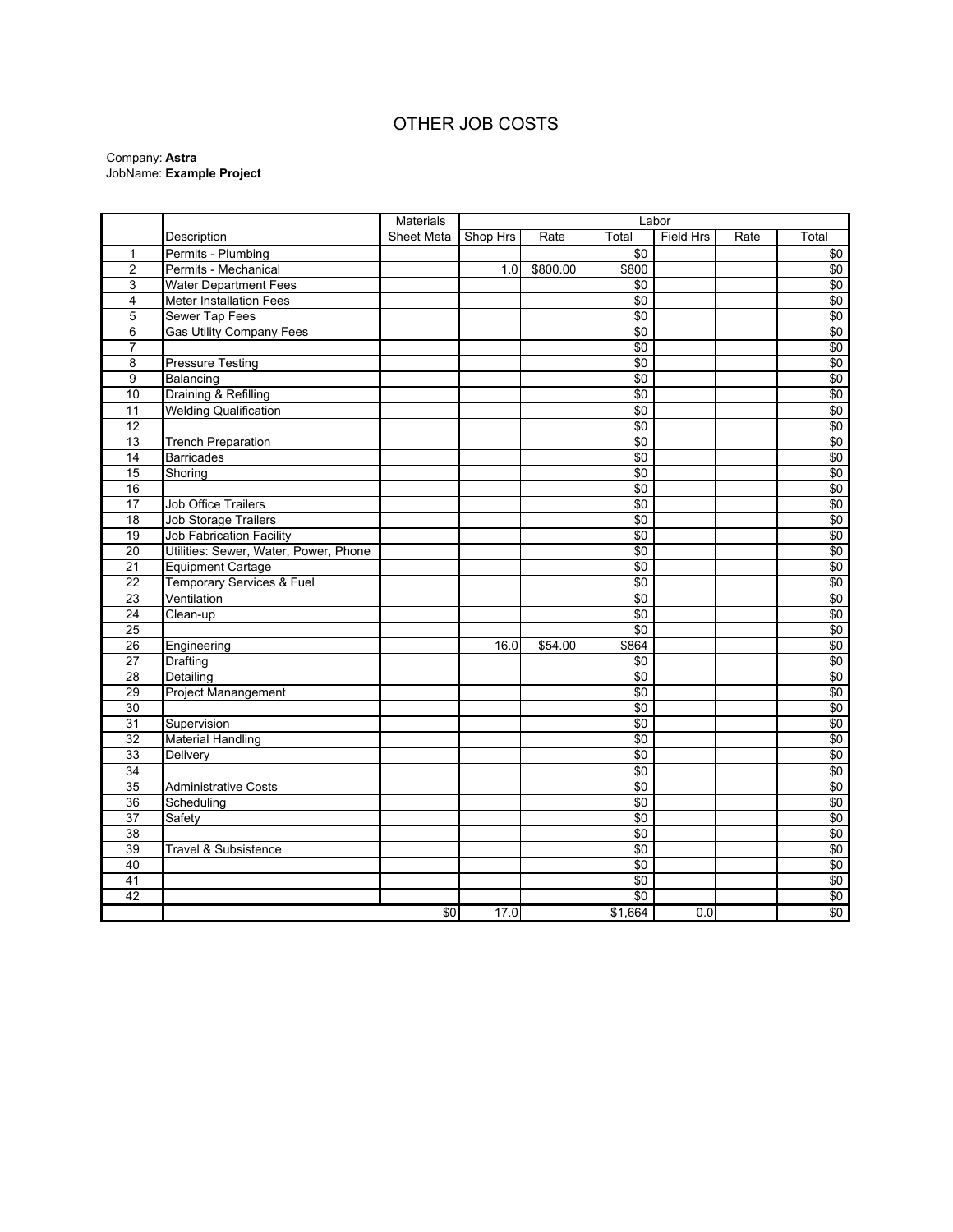# EQUIPMENT RENTAL

|                 |                          |       |              | <b>Rental Rates</b> |            |  |  |  |
|-----------------|--------------------------|-------|--------------|---------------------|------------|--|--|--|
|                 | Description              | Hours | Weeks Months | Rate                | Total      |  |  |  |
| $\overline{1}$  | Automobile               |       |              | \$0.00              | $\sqrt{6}$ |  |  |  |
| $\overline{2}$  | 1 1/2 Ton Stake          |       |              | \$0.00              | \$0        |  |  |  |
| 3               | 2 Ton Flat Bed           |       |              | \$0.00              | \$0        |  |  |  |
| 4               | 2" Pipe Machine          |       |              | \$0.00              | \$0        |  |  |  |
| 5               | 4" Pipe Machine          |       |              | \$0.00              | \$0        |  |  |  |
| $\overline{6}$  | 8" Pipe Machine          |       |              | \$0.00              | \$0        |  |  |  |
| $\overline{7}$  | Air Compressor           |       |              | \$0.00              | \$0        |  |  |  |
| 8               | <b>Backhoe</b>           |       |              | \$0.00              | \$0        |  |  |  |
| $\overline{9}$  | <b>Band Saw</b>          |       |              | \$0.00              | \$0        |  |  |  |
| $\overline{10}$ | <b>Boom Lift</b>         |       |              | \$0.00              | \$0        |  |  |  |
| 11              | Crane 18 ton             |       |              | \$0.00              | \$0        |  |  |  |
| $\overline{12}$ | Crane 25 ton             | 8.0   |              | \$160.00            | \$1,280    |  |  |  |
| 13              | Cut-off Saw              |       |              | \$0.00              | \$0        |  |  |  |
| $\overline{14}$ | Dewatering Equipment     |       |              | \$0.00              | \$0        |  |  |  |
| 15              | Fork Lift                |       |              | \$0.00              | \$0        |  |  |  |
| 16              | Grooving Machine         |       |              | \$0.00              | \$0        |  |  |  |
| 17              | <b>High Jacks</b>        |       |              | \$0.00              | \$0        |  |  |  |
| 18              | <b>Hydraulic Lift</b>    |       |              | \$0.00              | \$0        |  |  |  |
| 19              | Pick-up Truck            |       |              | \$0.00              | \$0        |  |  |  |
| 20              | Pipe Bender              |       |              | \$0.00              | \$0        |  |  |  |
| $\overline{21}$ | <b>Pipe Machine</b>      |       |              | \$0.00              | \$0        |  |  |  |
| $\overline{22}$ | Portable Building        |       |              | \$0.00              | \$0        |  |  |  |
| 23              | Portable Hoist           |       |              | \$0.00              | \$0        |  |  |  |
| $\overline{24}$ | Power Hoist              |       |              | \$0.00              | \$0        |  |  |  |
| $\overline{25}$ | Scaffolding              |       |              | \$0.00              | \$0        |  |  |  |
| $\overline{26}$ | <b>Scissor Lift</b>      |       | 4.0          | \$125.00            | \$500      |  |  |  |
| 27              | Tractor                  |       |              | \$0.00              | \$0        |  |  |  |
| 28              | <b>Trailer Van</b>       |       |              | \$0.00              | \$0        |  |  |  |
| 29              | <b>Trenching Machine</b> |       |              | \$0.00              | \$0        |  |  |  |
| 30              | <b>Water Pump</b>        |       |              | \$0.00              | \$0        |  |  |  |
| 31              | <b>Welder Electric</b>   |       |              | \$0.00              | \$0        |  |  |  |
| 32              | <b>Welder Gas</b>        |       |              | \$0.00              | \$0        |  |  |  |
| 33              | Welder Heli-arc          |       |              | \$0.00              | \$0        |  |  |  |
| 34              | Duct Lift                |       | 2.0          | \$100.00            | \$200      |  |  |  |
| 35              |                          |       |              | \$0.00              | \$0        |  |  |  |
| 36              |                          |       |              | \$0.00              | \$0        |  |  |  |
| 37              |                          |       |              | \$0.00              | \$0        |  |  |  |
| 38              |                          |       |              | \$0.00              | \$0        |  |  |  |
| 39              |                          |       |              | \$0.00              | \$0        |  |  |  |
| 40              |                          |       |              | \$0.00              | \$0        |  |  |  |
| 41              |                          |       |              | \$0.00              | \$0        |  |  |  |
| 42              |                          |       |              | \$0.00              | \$0        |  |  |  |
|                 |                          |       |              |                     | \$1,980    |  |  |  |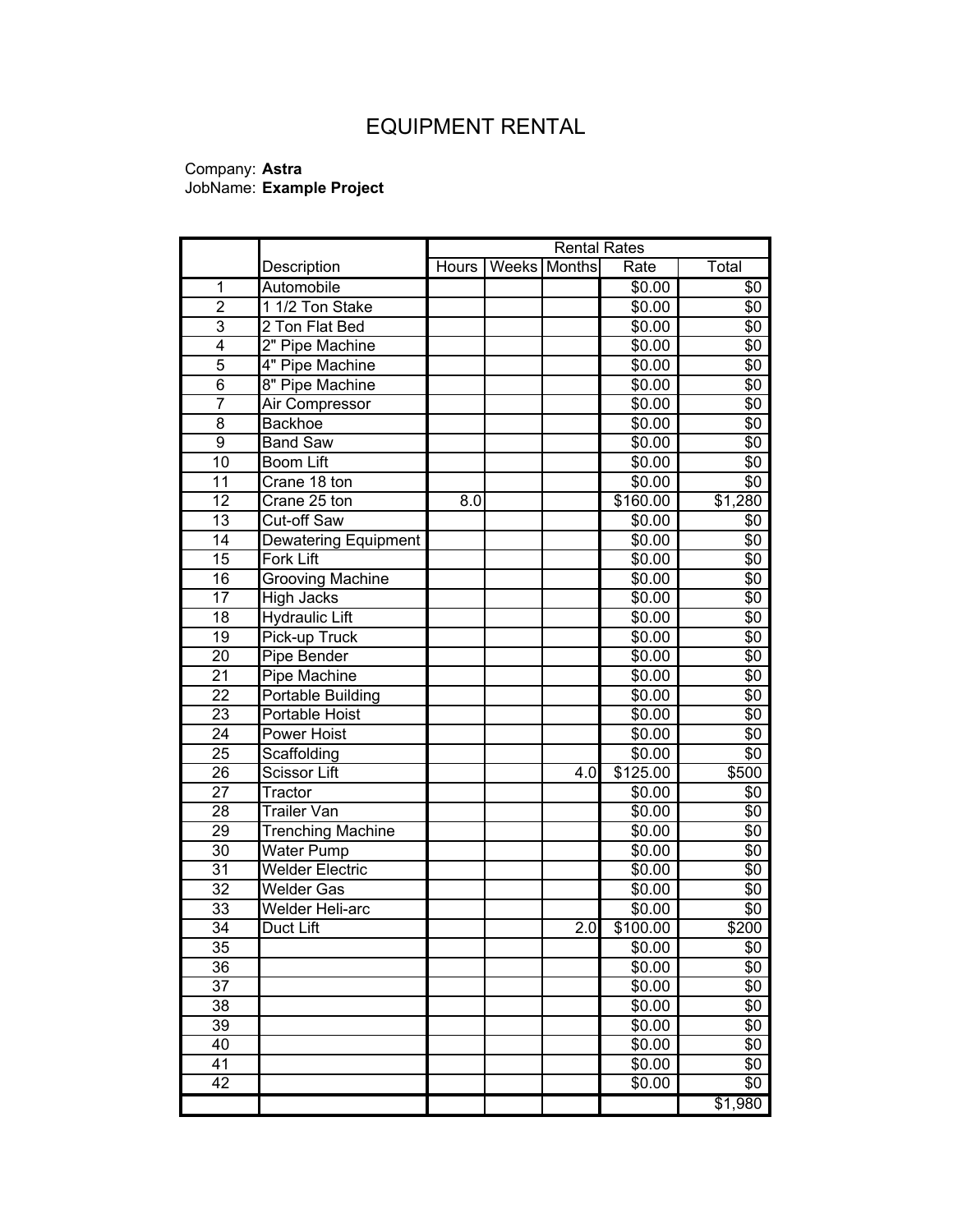# **SUBCONTRACTORS**

## **including Sales Tax**

Company: **Astra**

### JobName: **Example Project**

|                 | Description                            | <b>Total Price</b> |
|-----------------|----------------------------------------|--------------------|
| 1               | <b>Asbestos Abatement</b>              |                    |
| $\overline{2}$  | <b>Chemical Treatment</b>              |                    |
| 3               | <b>Concrete Cutting &amp; Patching</b> |                    |
| 4               | <b>Core Drilling</b>                   |                    |
| 5               | Demolition                             |                    |
| 6               | Electrical                             |                    |
| 7               | <b>Equipment Setting</b>               |                    |
| 8               | Excavation                             |                    |
| $\overline{9}$  | <b>Fire Protection</b>                 |                    |
| 10              |                                        |                    |
|                 | Firestopping                           |                    |
| 11              | Floor Repair                           |                    |
| 12              | <b>General Construction</b>            |                    |
| $\overline{13}$ | Hoisting                               |                    |
| $\overline{14}$ | <b>HVAC Piping</b>                     |                    |
| 15              | Insulation                             | \$27,500           |
| 16              | <b>Medical Gas Certification</b>       |                    |
| 17              | <b>Outside Utilities</b>               |                    |
| 18              | Painting                               |                    |
| $\overline{19}$ | Plumbing                               |                    |
| $\overline{20}$ | <b>Roof Repair</b>                     |                    |
| 21              | <b>Sheet Metal</b>                     |                    |
| $\overline{22}$ | <b>Structural Steel</b>                |                    |
| 23              | <b>Temperature Controls</b>            |                    |
| 24              | <b>Test &amp; Balance</b>              | \$15,500           |
| $\overline{25}$ | Controls                               | $\sqrt{$52,100}$   |
| 26              | Allowance for wells                    | \$325,000          |
| $\overline{27}$ |                                        |                    |
| $\overline{28}$ |                                        |                    |
| 29              |                                        |                    |
| $\overline{30}$ |                                        |                    |
| 31              |                                        |                    |
| $\overline{32}$ |                                        |                    |
| $\overline{33}$ |                                        |                    |
| $\overline{34}$ |                                        |                    |
| 35              |                                        |                    |
| 36              |                                        |                    |
| 37              |                                        |                    |
| 38              |                                        |                    |
| 39              |                                        |                    |
| 40              |                                        |                    |
|                 | <b>Totals</b>                          | \$420,100          |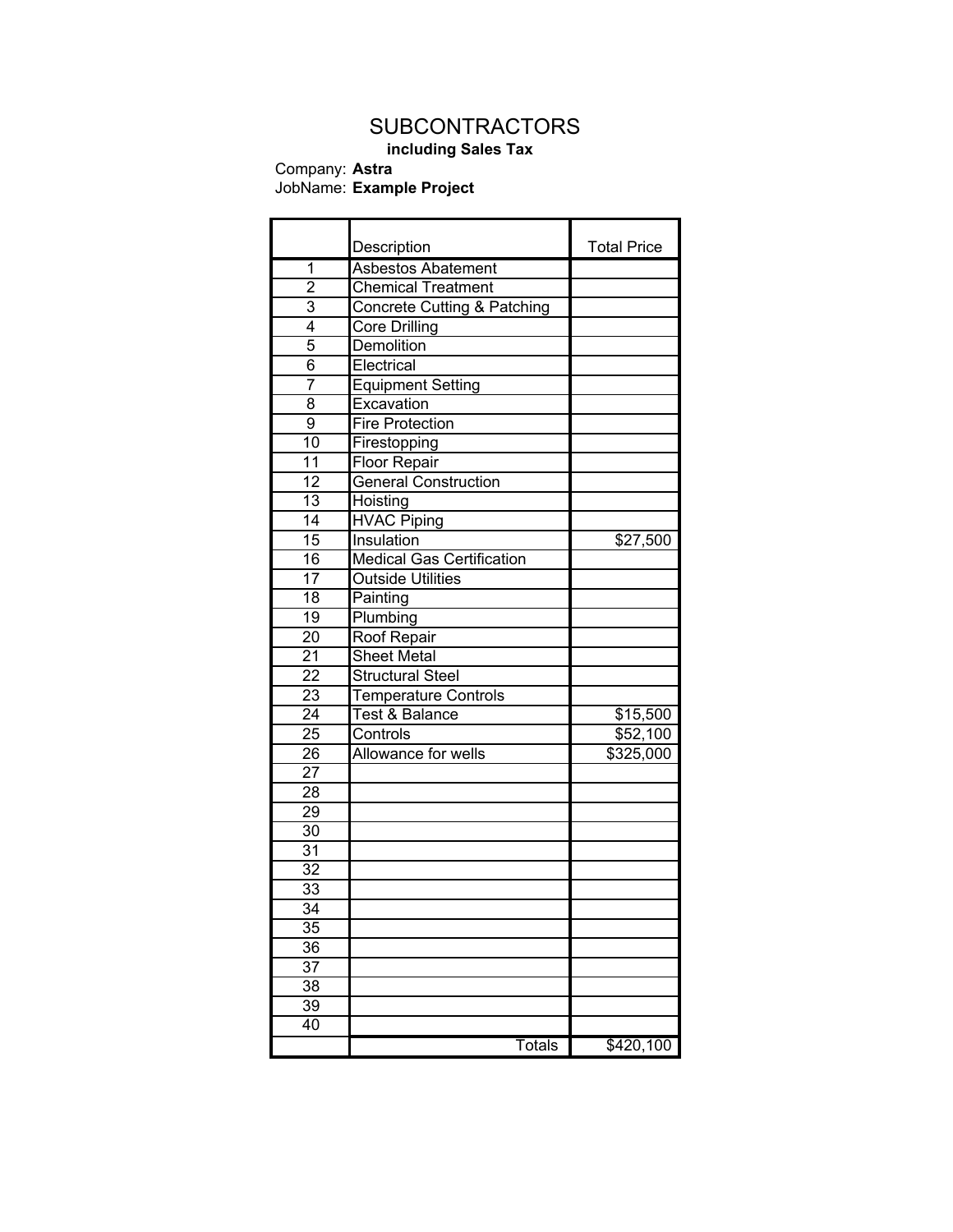### LABOR RATES

| <b>Sheet Metal Shop</b>        | Crew                 | Rate               | Total            | <b>Plumber/Pipefitter</b>     | Crew           | Rate             | Total   |
|--------------------------------|----------------------|--------------------|------------------|-------------------------------|----------------|------------------|---------|
| General Foreman                | ٥I                   | \$42.56            | \$0.00           | General Foreman               | 0              | \$44.31          | \$0.00  |
| Foreman                        | $\Omega$             | \$39.67            | \$0.00           | Foreman                       |                | \$41.43          | \$41.43 |
| Journeyman                     |                      | \$54.00            | \$54.00          | Journeyman                    |                | \$38.55          | \$38.55 |
| 5th Year Apprentice            | n.                   | \$32.46            | \$0.00           | 5th Year Apprentice           | 0              | \$35.68          | \$0.00  |
| 4th Year Apprentice            | 0                    | \$29.57            | \$0.00           | 4th Year Apprentice           | 0              | \$32.80          | \$0.00  |
| 3rd Year Apprentice            | 0                    | \$26.68            | \$0.00           | 3rd Year Apprentice           | 0              | \$29.93          | \$0.00  |
| 2nd Year Apprentice            | 0                    | \$25.23            | \$0.00           | 2nd Year Apprentice           | 0              | \$27.05          | \$0.00  |
| 1st Year Apprentice            | 0                    | \$23.79            | \$0.00           | 1st Year Apprentice           | 0              | \$19.07          | \$0.00  |
| Laborer                        | $\Omega$             | \$18.02            | \$0.00           | Laborer                       | $\overline{0}$ | \$15.90          | \$0.00  |
|                                |                      |                    |                  |                               | $\mathcal{P}$  |                  | \$79.98 |
|                                |                      | \$54.00            | \$54.00          |                               |                | \$39.99          |         |
| Sheet Metal Field              | Crew                 | Rate               | <b>Total</b>     | <b>OTHER LABOR</b>            |                | Rate             |         |
| <b>General Foreman</b>         | 01                   | \$42.56            | \$0.00           | Supervision                   |                | \$38.00          |         |
| Foreman                        | O.                   | \$39.67            | \$0.00           | Start-up                      |                | \$35.00          |         |
| Journeyman                     |                      | \$54.00            | \$54.00          | Delivery                      |                | \$15.00          |         |
| 5th Year Apprentice            |                      | \$32.46            | \$0.00           | Engineer                      |                | \$50.00          |         |
| 4th Year Apprentice            | 0                    | \$29.57            | \$0.00           | Drafting                      |                | \$40.00          |         |
| 3rd Year Apprentice            | 0                    | \$26.68            | \$0.00           | Project Manager               |                | \$50.00          |         |
| 2nd Year Apprentice            | 0                    | \$25.23            | \$0.00           | Other 1                       |                | \$0.00           |         |
| 1st Year Apprentice<br>Laborer | $\Omega$<br>$\Omega$ | \$23.79<br>\$18.02 | \$0.00<br>\$0.00 | Other 2<br>Other <sub>3</sub> |                | \$0.00<br>\$0.00 |         |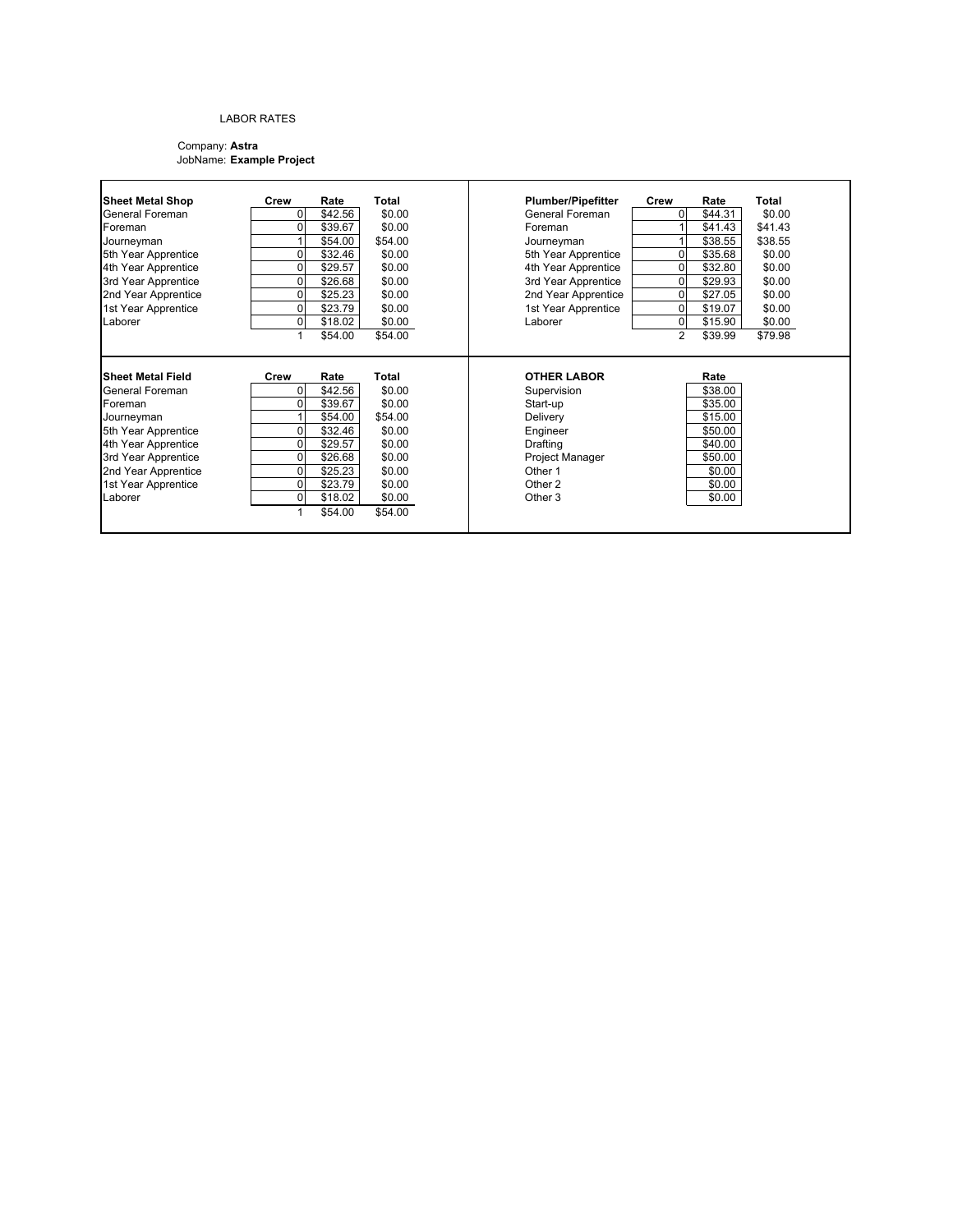## JOB INFORMATION

## Company: **Astra** JobName: **Example Project**

### **Sales Tax (Enter Y in only one)**

Is there sales tax on materials? (Y Is there sales tax on labor? (Y Is there sales tax on materials & labor? (Y Is there sales tax on the whole job?  $(Y - Y)$ Is the job tax exempt? (Y

| or $N$ ) | N |
|----------|---|
| or $N$ ) | N |
| or $N$ ) | Ν |
| or N)    | Ν |
| or N)    | N |

| Tax % | 6.0 |
|-------|-----|
| Tax % | 6.C |
| Tax % | 6.C |
| Tax % | 6.0 |
|       |     |

## **Bond**

Does the job require a performance bond?  $(Y \text{ or } N)$   $Y$  Bond % 1.2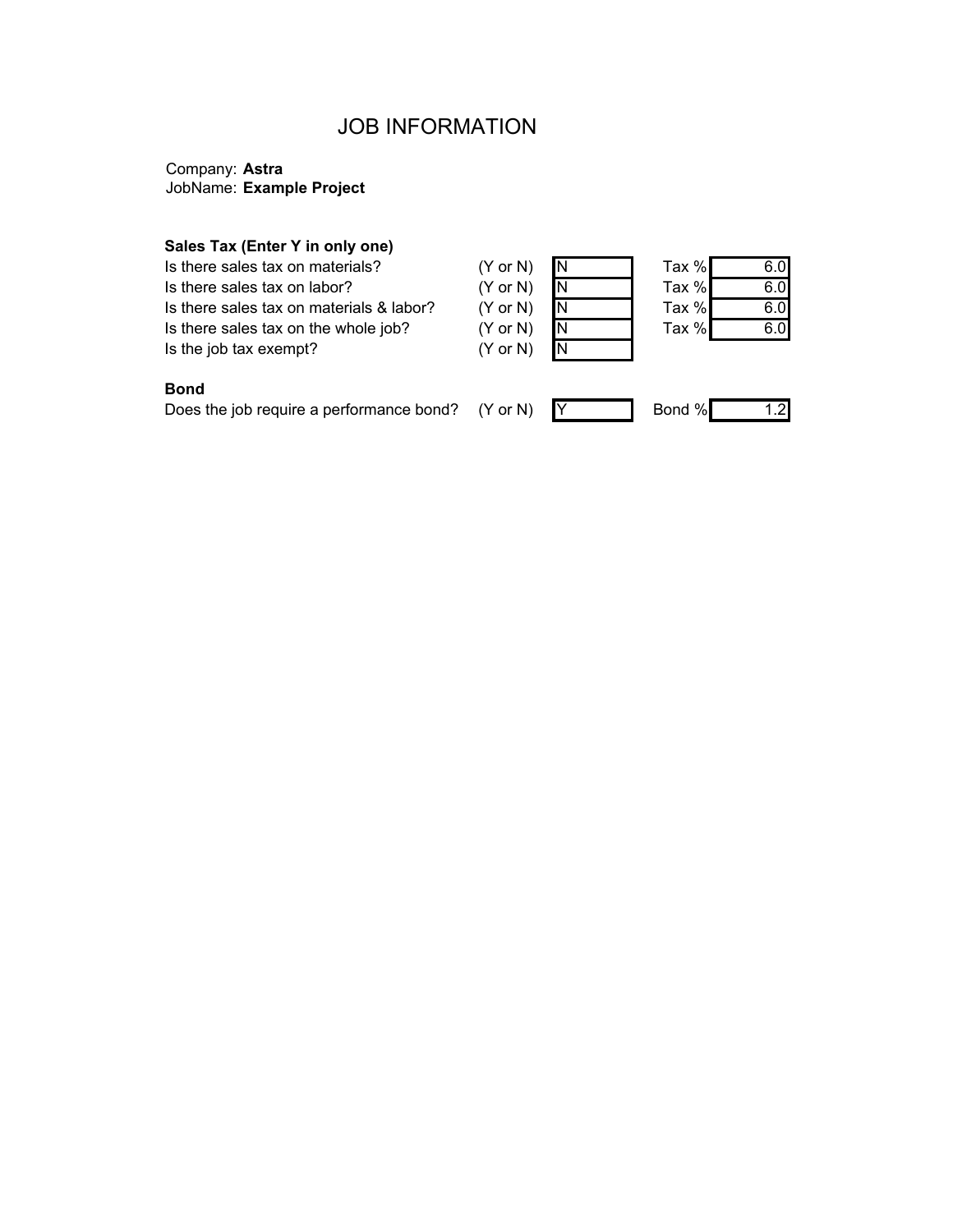**DuctSummary** 

**Company:** Astra **JobName:** Example Project **Material Set:** Set #1 **Shop Labor Set:** Factor #2 (FastEST) **Field Labor Set:** Factor #2 (FastEST) **Run Date:** 09-24-2009 @ 16:57:13 **Sort Key: By Section**



|             |      |                 |       | <b>SHOP</b> |                                       |                    |                           | <b>FIELD</b> |                    |       |             |            |           |      |              |                                                               |            |      |                    |
|-------------|------|-----------------|-------|-------------|---------------------------------------|--------------------|---------------------------|--------------|--------------------|-------|-------------|------------|-----------|------|--------------|---------------------------------------------------------------|------------|------|--------------------|
|             |      |                 |       |             |                                       |                    |                           |              | Net                |       | Base Global |            | Adi Job   | Job  | Base         | Global                                                        | Adi        | Job  | Job                |
| <b>Sect</b> | Mult | Rect            | Round | Oval        | Area                                  | Svstem             | Remarks                   |              | Total              |       |             |            |           |      |              | Hours Factor Hours Fact Total   Hours Factor Hours Fact Total |            |      |                    |
|             |      |                 |       |             | 2WG-BARE LPBARE OVALSW LEVEL ONE WEST | <b>SUPPLY</b>      |                           |              | 3.470.22           | 43.6  | 1.00        | 43.6       | 0.80      | 34.9 | 513.1        | L.OO                                                          | 513.1      | 1.50 | 769.7              |
|             |      |                 |       |             | 2WG-BARE LPBARE OVALSW LEVEL ONE EAST | SUPPLY/RETURN      |                           |              | \$10.813.61        | 110.8 | 1.00        | 110.8 0.80 |           | 88.7 | 1027.8       | 1.00.                                                         |            |      | 1027.8 1.50 1541.6 |
|             |      | SHOPNFPA LPBARE |       |             | LEVEL ONE GREASE                      |                    | <b>VENT HOOD DUCTWORK</b> |              | 4.102.10           | 101.7 | 1.00        | 101.7      | 0.80      | 81.4 | 148.2        | 1.00                                                          | 148.2 1.50 |      | 222.3              |
|             |      |                 |       |             | 2WG-BARE LPBARE OVALSW LEVEL TWO      | <b>HVAC</b>        |                           |              | 5.561.91           | 61.7  | 1.00        | 61.7       | 0.80      | 49.3 | 502.9        | 1.00                                                          | 502.9 1.50 |      | 754.4              |
|             |      |                 |       |             | 2WG-BARE LPBARE OVALSW LEVEL ONE WEST | <b>ERV/EXHAUST</b> |                           |              | \$2.575.54         | 23.0  | 1.00        |            | 23.0 0.80 | 18.4 | 471.4        | 1.00                                                          | 471.4 1.50 |      | 707.0              |
|             |      |                 |       |             | 2WG-BARE LPBARE OVALSW LEVEL ONE EAST | <b>ERV/EXHAUST</b> |                           |              | 4.474.72           | 49.5  | 1.00        | 49.5       | _ በ ጸበ    | 39.6 | 728.4        | 1.00                                                          | 728.4 1.50 |      | 1092.6             |
|             |      |                 |       |             | 2WG-BARE LPBARE OVALSW LEVEL TWO      | <b>ERV/EXHAUST</b> |                           |              | 1.643.46           | 35.6  | 1.00        |            | 35.6 0.80 | 28.5 | 109.8        | 1.00                                                          | 109.8 1.50 |      | 164.7              |
|             |      |                 |       |             |                                       |                    |                           |              | $$32.641.56$ 425.9 |       |             | 425.9      |           |      | 340.8 3501.6 |                                                               | 3501.6     |      | 5252.3             |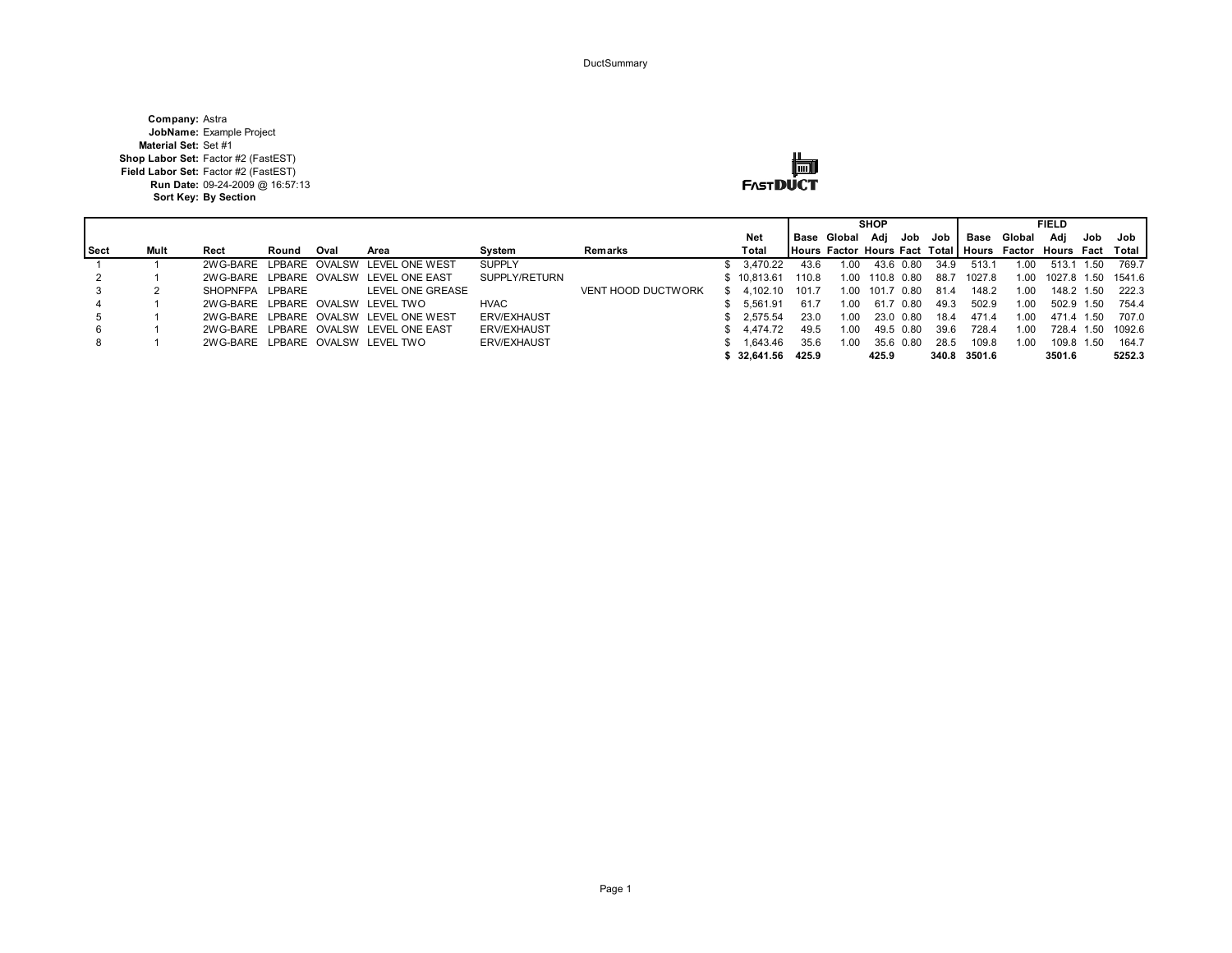# Company: Astra<br>JobName: Example Project<br>Material Set: Set #1 Shop Labor Set: Factor #2 (FastEST)<br>Field Labor Set: Factor #2 (FastEST)<br>Run Date: 09-24-2009 @ 16:57:13 Sort Key: By Spec

|                  |                |            |                            |                                           |        |       |                     |                    |                                 |              | <b>SHOP</b>             |       | <b>FIELD</b> |       |      |              |
|------------------|----------------|------------|----------------------------|-------------------------------------------|--------|-------|---------------------|--------------------|---------------------------------|--------------|-------------------------|-------|--------------|-------|------|--------------|
|                  |                |            |                            |                                           | Matl   |       | RM                  | <b>Net</b>         | <b>Net</b>                      | Unit         | Adj<br>Job              | Job   | Unit         | Adj   | Job  | Job          |
| Spec             | Qty            | Units Size |                            | Description                               | Group  | Wt.   | Wt.                 | Price              | <b>Total</b>                    |              | <b>Hours Hours Fact</b> | Total | Hours        | Hours | Fact | <b>Total</b> |
| ■2WG-BARE        | 23             | LF         | (16×14)                    | <b>Rect Duct</b>                          |        | 0.0   | 0.0                 | \$<br>$\sim$       | \$<br>÷.                        | 0.00         | 0.0 1.00                | 0.0   | 0.00         | 0.0   | 1.00 | 0.0          |
| <b>■2WG-BARE</b> | 115            | LB         | $(48 \times 120)$          | Sheet 26 Ga Galy Sheet Metal              | galv26 | 0.0   | 115.0               | \$<br>0.85         | - \$<br>97.75                   | 0.00         | 0.0 1.00                | 0.0   | 0.00         | 0.0   | 1.00 | 0.0          |
| <b>■2WG-BARE</b> | 48             | LF         | $1\frac{7}{8}$             | <b>Button Lock Seam</b>                   | misc   | 0.0   | $0.0 \text{ }$ \$   | $\sim$             | \$<br>$\sim$                    | 0.00         | 0.0 1.00                | 0.0   | 0.00         | 0.0   | 1.00 | 0.0          |
| <b>■2WG-BARE</b> | 14             | EA         | 14                         | Drive Cleats 1 in x 26 Ga                 | misc   | 0.0   | 0.0 <sup>5</sup>    | 0.20               | \$                              | 2.82<br>0.00 | $0.0$ $0.80$            | 0.0   | 0.00         | 0.0   | 1.00 | 0.0          |
| <b>■2WG-BARE</b> | 14             | EA         | 16                         | Flat S-Locks 1 in x 24 Ga                 | misc   | 0.0   |                     | $0.0 \tS 0.41$     | - \$                            | 5.68<br>0.00 | $0.0$ $0.80$            | 0.0   | 0.00         | 0.0   | 1.00 | 0.0          |
| <b>■2WG-BARE</b> | 35             | LF.        | None                       | Duct-Seal Water Based Duct Sealant DS-321 | hardcs | 0.0   |                     | $0.0 \t S \t 0.07$ | -S                              | 2.55<br>0.00 | 0.0 1.00                | 0.0   | 0.02         | 0.6   | 1.50 | 0.9          |
| <b>■2WG-BARE</b> | $\mathbf{1}$   | EA         | $(16×14)*36$               | 26 Ga Galv LP Rect Duct                   | qalvdf | 14.4  | 0.0 <sup>5</sup>    | $\sim$             | \$.<br>$\sim$                   | 0.41         | $0.4$ $0.80$            | 0.3   | 0.74         | 0.7   | 1.50 | 1.1          |
| <b>■2WG-BARE</b> | 5              | EA         | $(16×14)*48$               | 26 Ga Galv LP Rect Duct                   | qalvdf | 96.3  | 0.0                 | S.<br>$\sim$       | \$.<br>$\sim$                   | 0.49         | 2.5 0.80                | 2.0   | 0.82         | 4.1   | 1.50 | 6.2          |
| <b>■2WG-BARE</b> | $\mathbf{1}$   | EA         | $(16×14)*12$               | 26 Ga Galv LP Rect Duct                   | qalvdf | 4.8   | $0.0 \,$ \$         | $\sim$             | \$.<br>$\sim$                   | 0.17         | $0.2$ $0.80$            | 0.1   | 0.60         | 0.6   | 1.50 | 0.9          |
| <b>■2WG-BARE</b> | 59             | LF.        | (16×14)                    | <b>Rect Duct</b>                          |        | 0.0   | $0.0 \text{ }$ \$   | $\sim$             | \$<br>$\sim$                    | 0.00         | 0.0 1.00                | 0.0   | 0.00         | 0.0   | 1.00 | 0.0          |
| <b>■2WG-BARE</b> | 290            | LB         | $(48 \times 120)$          | Sheet 26 Ga Galv Sheet Metal              | galv26 | 0.0   | 290.0 \$            | 0.85               | \$<br>246.50                    | 0.00         | 0.0 1.00                | 0.0   | 0.00         | 0.0   | 1.00 | 0.0          |
| <b>■2WG-BARE</b> | 120            | LF.        | $1\frac{7}{8}$             | <b>Button Lock Seam</b>                   | misc   | 0.0   | $0.0 \text{ }$ \$   | $\sim$             | \$.<br>$\sim$                   | 0.00         | 0.0 1.00                | 0.0   | 0.00         | 0.0   | 1.00 | 0.0          |
| <b>■2WG-BARE</b> | 36             | EA         | 14                         | Drive Cleats 1 in x 26 Ga                 | misc   | 0.0   |                     | $0.0 \t$ 0.20$     | \$                              | 7.25<br>0.00 | $0.1$ $0.80$            | 0.1   | 0.00         | 0.0   | 1.00 | 0.0          |
| <b>■2WG-BARE</b> | 36             | EA         | 16                         | Flat S-Locks 1 in x 24 Ga                 | misc   | 0.0   |                     | $0.0 \tS 0.41$     | - \$<br>14.61                   | 0.00         | $0.1$ $0.80$            | 0.1   | 0.00         | 0.0   | 1.00 | 0.0          |
| <b>■2WG-BARE</b> | 90             | LF         | None                       | Duct-Seal Water Based Duct Sealant DS-321 | hardcs | 0.0   | $0.0 \,$ \$         | 0.07               | -\$                             | 6.57<br>0.00 | 0.0 1.00                | 0.0   | 0.02         | 0.4   | 5.19 | 2.3          |
| <b>■2WG-BARE</b> | 14             | EA         | $(16×14)*48$               | 26 Ga Galv LP Rect Duct                   | qalvdf | 269.5 | 0.0 <sup>5</sup>    | $\sim$             | \$.<br>÷.                       | 0.49         | 6.9 0.80                | 5.5   | 0.82         | 4.1   | 4.20 | 17.2         |
| <b>■2WG-BARE</b> | 4              | EA         | (16×14)×12                 | 26 Ga Galv LP Rect Duct                   | qalvdf | 19.3  | 0.0                 | \$<br>$\sim$       | \$.<br>$\sim$                   | 0.17         | $0.7$ $0.80$            | 0.5   | 0.60         | 1.2   | 3.00 | 3.6          |
| <b>■2WG-BARE</b> | 12             | LF         | (16×14)                    | <b>Rect Duct</b>                          |        | 0.0   | 0.0 S               | $\sim$             | \$.<br>$\overline{\phantom{a}}$ | 0.00         | 0.0 1.00                | 0.0   | 0.00         | 0.0   | 1.00 | 0.0          |
| <b>■2WG-BARE</b> | 58             | <b>LB</b>  | $(48 \times 120)$          | Sheet 26 Ga Galv Sheet Metal              | galv26 | 0.0   |                     | 58.0 \$ 0.85       | 49.30<br>- \$                   | 0.00         | 0.0 1.00                | 0.0   | 0.00         | 0.0   | 1.00 | 0.0          |
| <b>■2WG-BARE</b> | 24             | LF         | $1\frac{7}{8}$             | <b>Button Lock Seam</b>                   | misc   | 0.0   | 0.0 <sup>5</sup>    | $\sim$             | \$<br>$\sim$                    | 0.00         | 0.0 1.00                | 0.0   | 0.00         | 0.0   | 1.00 | 0.0          |
| <b>■2WG-BARE</b> | 6              | EA         | 14                         | Drive Cleats 1 in x 26 Ga                 | misc   | 0.0   | $0.0 \text{ }$ \$   | 0.20               | 1.21<br>- \$                    | 0.00         | $0.0$ $0.80$            | 0.0   | 0.00         | 0.0   | 1.00 | 0.0          |
| <b>■2WG-BARE</b> | 6              | EA         | 16                         | Flat S-Locks 1 in x 24 Ga                 | misc   | 0.0   |                     | $0.0 \t$ 0.41$     | - \$                            | 2.43<br>0.00 | $0.0$ $0.80$            | 0.0   | 0.00         | 0.0   | 1.00 | 0.0          |
| <b>■2WG-BARE</b> | 15             | LF.        | None                       | Duct-Seal Water Based Duct Sealant DS-321 | hardcs | 0.0   |                     | $0.0 \t$ 0.07$     | -S                              | 1.09<br>0.00 | 0.0 1.00                | 0.0   | 0.02         | 0.3   | 1.50 | 0.4          |
| <b>■2WG-BARE</b> | 3              | EA         | $(16 \times 14) \times 48$ | 26 Ga Galv LP Rect Duct                   | qalvdf | 57.8  | $0.0 \text{ }$ \$   | $\sim$             | \$<br>$\sim$                    | 0.49         | 1.5 0.80                | 1.2   | 0.82         | 2.5   | 1.50 | 3.7          |
| <b>■2WG-BARE</b> | 36             | LF.        | $(18 \times 18)$           | <b>Rect Duct</b>                          |        | 0.0   | $0.0 \text{ }$ \$   | $\sim$             | \$.<br>$\sim$                   | 0.00         | 0.0 1.00                | 0.0   | 0.00         | 0.0   | 1.00 | 0.0          |
| <b>■2WG-BARE</b> | 218            | LB.        | $(48 \times 120)$          | Sheet 26 Ga Galv Sheet Metal              | galv26 | 0.0   | $218.0 \text{ }$ \$ | 0.85               | - \$<br>185.30                  | 0.00         | 0.0 1.00                | 0.0   | 0.00         | 0.0   | 1.00 | 0.0          |
| <b>■2WG-BARE</b> | 76             | LF.        | $1\frac{7}{8}$             | <b>Button Lock Seam</b>                   | misc   | 0.0   | $0.0 \text{ }$ \$   | $\sim$             | \$<br>÷.                        | 0.00         | 0.0 1.00                | 0.0   | 0.00         | 0.0   | 1.00 | 0.0          |
| <b>■2WG-BARE</b> | 22             | EA         | 18                         | Drive Cleats 1 in x 26 Ga                 | misc   | 0.0   | $0.0 \,$ \$         | 0.25               | - \$                            | 5.54<br>0.00 | $0.1 \quad 0.80$        | 0.0   | 0.00         | 0.0   | 1.00 | 0.0          |
| <b>■2WG-BARE</b> | 22             | EA         | 18                         | Flat S-Locks 1 in x 24 Ga                 | misc   | 0.0   |                     | $0.0 \t$ 0.46$     | 10.06<br>- \$                   | 0.00         | $0.1 \quad 0.80$        | 0.1   | 0.00         | 0.0   | 1.00 | 0.0          |
| <b>■2WG-BARE</b> | 66             | LF         | None                       | Duct-Seal Water Based Duct Sealant DS-321 | hardcs | 0.0   | $0.0 \,$ \$         | 0.07               | -\$<br>4.81                     | 0.00         | 0.0 1.00                | 0.0   | 0.02         | 0.6   | 2.68 | 1.7          |
| <b>■2WG-BARE</b> | 9              | EA         | $(18 \times 18) \times 48$ | 26 Ga Galv LP Rect Duct                   | qalvdf | 205.9 | $0.0 \text{ }$ \$   | $\sim$             | \$.<br>$\sim$                   | 0.55         | 5.0 0.80                | 4.0   | 1.08         | 6.5   | 2.25 | 14.6         |
| <b>■2WG-BARE</b> | 2              | EA         | $(18 \times 18) \times 12$ | 26 Ga Galv LP Rect Duct                   | qalvdf | 11.4  | 0.0                 | \$<br>$\sim$       | S<br>$\sim$                     | 0.19         | $0.4$ $0.80$            | 0.3   | 0.78         | 1.6   | 1.50 | 2.3          |
| <b>■2WG-BARE</b> | 18             | LF         | $(18 \times 14)$           | <b>Rect Duct</b>                          |        | 0.0   | 0.0 S               | $\sim$             | \$.<br>$\sim$                   | 0.00         | 0.0 1.00                | 0.0   | 0.00         | 0.0   | 1.00 | 0.0          |
| <b>■2WG-BARE</b> | 91             | <b>LB</b>  | $(48 \times 120)$          | Sheet 26 Ga Galv Sheet Metal              | galv26 | 0.0   | 91.0 \$             | 0.85               | 77.35<br>- \$                   | 0.00         | 0.0 1.00                | 0.0   | 0.00         | 0.0   | 1.00 | 0.0          |
| <b>■2WG-BARE</b> | 36             | LF         | $1\frac{7}{8}$             | <b>Button Lock Seam</b>                   | misc   | 0.0   | $0.0 \,$ \$         | $\sim$             | \$<br>$\sim$                    | 0.00         | 0.0 1.00                | 0.0   | 0.00         | 0.0   | 1.00 | 0.0          |
| <b>■2WG-BARE</b> | 14             | EA         | 14                         | Drive Cleats 1 in x 26 Ga                 | misc   | 0.0   |                     | $0.0 \t$ 0.20$     | - \$                            | 2.82<br>0.00 | $0.0$ $0.80$            | 0.0   | 0.00         | 0.0   | 1.00 | 0.0          |
| <b>■2WG-BARE</b> | 14             | EA         | 18                         | Flat S-Locks 1 in x 24 Ga                 | misc   | 0.0   |                     | $0.0 \t$ 0.46$     | - \$                            | 6.40<br>0.00 | $0.0$ $0.80$            | 0.0   | 0.00         | 0.0   | 1.00 | 0.0          |
| <b>■2WG-BARE</b> | 37             | LF.        | None                       | Duct-Seal Water Based Duct Sealant DS-321 | hardcs | 0.0   | $0.0 \,$ \$         | 0.07               | -S                              | 2.70<br>0.00 | 0.0 1.00                | 0.0   | 0.02         | 0.6   | 1.50 | 0.9          |
| <b>■2WG-BARE</b> | $\overline{2}$ | EA         | $(18 \times 14) \times 24$ | 26 Ga Galv LP Rect Duct                   | qalvdf | 20.5  | 0.0 S               | $\sim$             | \$<br>$\sim$                    | 0.31         | $0.6$ $0.80$            | 0.5   | 0.87         | 1.7   | 1.50 | 2.6          |
| <b>■2WG-BARE</b> | 3              | EA         | $(18 \times 14) \times 48$ | 26 Ga Galv LP Rect Duct                   | galvdf | 61.4  | $0.0 \text{ }$ \$   | $\sim$             | \$.<br>$\sim$                   | 0.49         | 1.5 0.80                | 1.2   | 1.08         | 3.2   | 1.50 | 4.9          |
| <b>■2WG-BARE</b> | $\overline{2}$ | EA         | (18×14)×12                 | 26 Ga Galv LP Rect Duct                   | qalvdf | 10.2  | $0.0 \,$ \$         | $\sim$             | \$<br>÷,                        | 0.17         | $0.3$ $0.80$            | 0.3   | 0.78         | 1.6   | 1.50 | 2.3          |
| <b>■2WG-BARE</b> | 6              | LF         | $(18 \times 14)$           | <b>Rect Duct</b>                          |        | 0.0   | $0.0 \text{ }$ \$   | $\sim$             | S<br>÷.                         | 0.00         | 0.0 1.00                | 0.0   | 0.00         | 0.0   | 1.00 | 0.0          |
| <b>■2WG-BARE</b> | 30             | LB.        | $(48 \times 120)$          | Sheet 26 Ga Galv Sheet Metal              | galv26 | 0.0   | $30.0 \text{ } $$   | 0.85               | \$<br>25.50                     | 0.00         | 0.0 1.00                | 0.0   | 0.00         | 0.0   | 1.00 | 0.0          |
| <b>■2WG-BARE</b> | 12             | LF         | $1\frac{7}{8}$             | <b>Button Lock Seam</b>                   | misc   | 0.0   | $0.0 \text{ }$ \$   | $\sim$             | \$<br>$\sim$                    | 0.00         | 0.0 1.00                | 0.0   | 0.00         | 0.0   | 1.00 | 0.0          |
| <b>■2WG-BARE</b> | 4              | EA         | 14                         | Drive Cleats 1 in x 26 Ga                 | misc   | 0.0   | $0.0 \,$ \$         | 0.20               | \$<br>0.81                      | 0.00         | $0.0$ $0.80$            | 0.0   | 0.00         | 0.0   | 1.00 | 0.0          |
| <b>■2WG-BARE</b> | 4              | EA         | 18                         | Flat S-Locks 1 in x 24 Ga                 | misc   | 0.0   |                     | $0.0 \t$ 0.46$     | - \$                            | 1.83<br>0.00 | $0.0$ $0.80$            | 0.0   | 0.00         | 0.0   | 1.00 | 0.0          |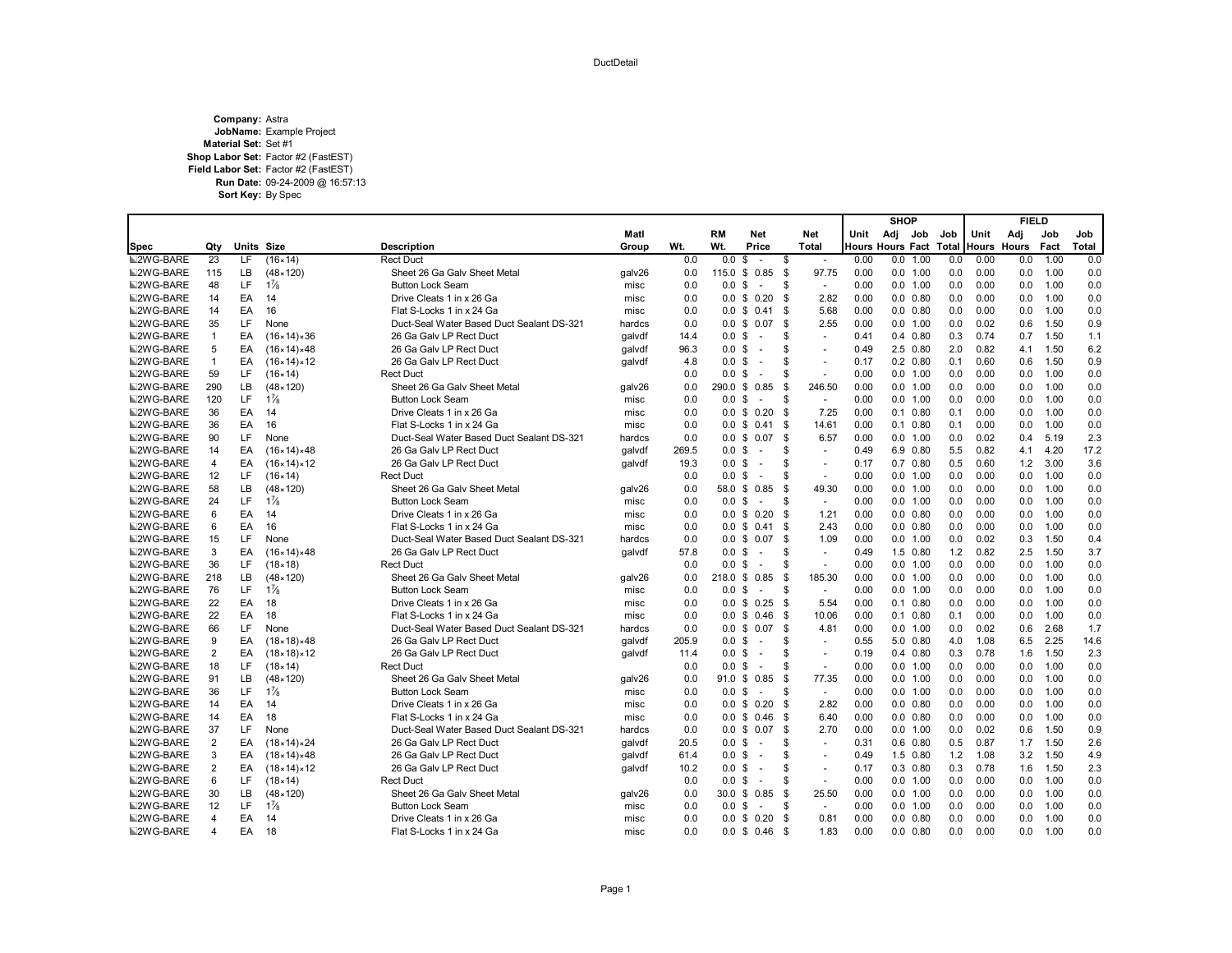|                  |                |          |                            |                                           |        |       |                   |                                |      |                     |      | <b>SHOP</b> |                  |            |      | <b>FIELD</b> |              |            |
|------------------|----------------|----------|----------------------------|-------------------------------------------|--------|-------|-------------------|--------------------------------|------|---------------------|------|-------------|------------------|------------|------|--------------|--------------|------------|
|                  |                |          |                            |                                           | Matl   |       | RM                | Net                            |      | Net                 | Unit | Adj         | Job              | Job        | Unit | Adj          | Job          | Job        |
| <b>■2WG-BARE</b> | 11             | LF       | None                       | Duct-Seal Water Based Duct Sealant DS-321 | hardcs | 0.0   | 0.0               | 0.07<br>\$                     | \$   | 0.80                | 0.00 | 0.0         | 1.00             | 0.0        | 0.02 | 0.2          | 1.50         | 0.3        |
| 2WG-BARE         | $\overline{1}$ | EA       | (18×14)×24                 | 26 Ga Galv LP Rect Duct                   | galvdf | 10.2  | 0.0               | \$<br>$\sim$                   | \$   |                     | 0.31 |             | $0.3$ $0.80$     | 0.2        | 0.87 | 0.9          | 1.50         | 1.3        |
| <b>■2WG-BARE</b> | $\overline{1}$ | EA       | $(18×14)*48$               | 26 Ga Galv LP Rect Duct                   | galvdf | 20.5  | 0.0               | \$<br>$\sim$                   | S    | $\sim$              | 0.49 |             | $0.5$ 0.80       | 0.4        | 1.08 | 1.1          | 1.50         | 1.6        |
| <b>■2WG-BARE</b> | 10             | LF       | $(22 \times 14)$           | <b>Rect Duct</b>                          |        | 0.0   | 0.0               | \$<br>÷.                       | S    | ÷.                  | 0.00 |             | 0.0 1.00         | 0.0        | 0.00 | 0.0          | 1.00         | 0.0        |
| <b>■2WG-BARE</b> | 57             | LB       | $(48 \times 120)$          | Sheet 26 Ga Galy Sheet Metal              | galv26 | 0.0   | 57.0 \$           | 0.85                           | \$   | 48.45               | 0.00 |             | 0.0 1.00         | 0.0        | 0.00 | 0.0          | 1.00         | 0.0        |
| <b>■2WG-BARE</b> | 20             | LF       | $1\frac{7}{8}$             | <b>Button Lock Seam</b>                   | misc   | 0.0   | 0.0               | -S<br>$\sim$                   | S    | $\sim$              | 0.00 |             | 0.0 1.00         | 0.0        | 0.00 | 0.0          | 1.00         | 0.0        |
| <b>■2WG-BARE</b> | 6              | EA       | 14                         | Drive Cleats 1 in x 26 Ga                 | misc   | 0.0   | 0.0               | \$<br>0.20                     | \$   | 1.21                | 0.00 |             | $0.0$ $0.80$     | 0.0        | 0.00 | 0.0          | 1.00         | 0.0        |
| <b>■2WG-BARE</b> | 6              | EA       | 22                         | Flat S-Locks 1 in x 24 Ga                 | misc   | 0.0   | $0.0 \text{ }$ \$ | 0.56                           | \$   | 3.36                | 0.00 |             | $0.0$ $0.80$     | 0.0        | 0.00 | 0.0          | 1.00         | 0.0        |
| <b>■2WG-BARE</b> | 18             | LF       | None                       | Duct-Seal Water Based Duct Sealant DS-321 | hardcs | 0.0   | 0.0               | 0.07<br>\$                     | \$   | 1.31                | 0.00 |             | 0.0 1.00         | 0.0        | 0.02 | 0.3          | 1.50         | 0.5        |
| <b>■2WG-BARE</b> | $\overline{1}$ | EA       | $(22 \times 14) \times 24$ | 26 Ga Galv LP Rect Duct                   | galvdf | 11.4  | 0.0               | \$<br>÷.                       | S    | $\sim$              | 0.34 |             | $0.3$ 0.80       | 0.3        | 0.87 | 0.9          | 1.50         | 1.3        |
| <b>■2WG-BARE</b> | $\overline{2}$ | EA       | $(22 \times 14) \times 48$ | 26 Ga Galv LP Rect Duct                   | qalvdf | 45.8  | 0.0 S             | $\sim$                         | S    | $\sim$              | 0.55 |             | $1.1 \quad 0.80$ | 0.9        | 1.08 | 2.2          | 1.50         | 3.2        |
| <b>■2WG-BARE</b> | 32             | LF       | $(24 \times 24)$           | <b>Rect Duct</b>                          |        | 0.0   | 0.0               | -\$<br>$\sim$                  | \$   |                     | 0.00 |             | 0.0 1.00         | 0.0        | 0.00 | 0.0          | 1.00         | 0.0        |
| <b>■2WG-BARE</b> | 256            | LB.      | $(48 \times 120)$          | Sheet 26 Ga Galv Sheet Metal              | galv26 | 0.0   | 256.0 \$          | 0.85                           | S.   | 217.60              | 0.00 |             | 0.0 1.00         | 0.0        | 0.00 | 0.0          | 1.00         | 0.0        |
| <b>■2WG-BARE</b> | 68             | LF       | $1\frac{7}{8}$             | <b>Button Lock Seam</b>                   | misc   | 0.0   | 0.0 <sup>5</sup>  | $\sim$                         | \$   | $\blacksquare$      | 0.00 |             | 0.0 1.00         | 0.0        | 0.00 | 0.0          | 1.00         | 0.0        |
| <b>■2WG-BARE</b> | 20             | EA       | 24                         | Drive Cleats 1 in x 24 Ga                 | misc   | 0.0   |                   | $0.0 \t$ 0.42$                 | -\$  | 8.36                | 0.00 |             | $0.1$ $0.80$     | 0.0        | 0.00 | 0.0          | 1.00         | 0.0        |
| <b>■2WG-BARE</b> | 20             | EA       | 24                         | Standing S-Locks 1 in x 24 Ga             | misc   | 0.0   |                   | $0.0 \t$ 1.02$                 | \$   | 20.43               | 0.00 |             | $0.1$ $0.80$     | 0.1        | 0.00 | 0.0          | 1.00         | 0.0        |
| <b>■2WG-BARE</b> | 80             | LF       | None                       | Duct-Seal Water Based Duct Sealant DS-321 | hardcs | 0.0   | $0.0 \text{ }$ \$ | 0.07                           | S.   | 5.84                | 0.00 |             | 0.0 1.00         | 0.0        | 0.02 | 1.3          | 1.50         | 2.0        |
| <b>■2WG-BARE</b> | 8              | EA       | $(24 \times 24) \times 48$ | 26 Ga Galv LP Rect Duct                   | qalvdf | 241.0 | $0.0 \text{ }$ \$ | $\sim$                         | \$   | $\sim$              | 0.68 |             | 5.5 0.80         | 4.4        | 1.51 | 12.1         | 1.50         | 18.1       |
| <b>■2WG-BARE</b> | $\overline{2}$ | EA       | $(24 \times 24) \times 12$ | 26 Ga Galv LP Rect Duct                   | qalvdf | 15.1  | 0.0               | -\$<br>$\sim$                  | S    | $\sim$              | 0.23 |             | $0.5$ 0.80       | 0.4        | 1.10 | 2.2          | 1.50         | 3.3        |
| <b>■2WG-BARE</b> | 24             | LF       | $(24 \times 24)$           | <b>Rect Duct</b>                          |        | 0.0   | 0.0               | \$<br>$\sim$                   | \$   | ÷.                  | 0.00 |             | 0.0 1.00         | 0.0        | 0.00 | 0.0          | 1.00         | 0.0        |
| <b>■2WG-BARE</b> | 181            | LB       | $(48 \times 120)$          | Sheet 26 Ga Galv Sheet Metal              | galv26 | 0.0   | 181.0 \$          | 0.85                           | \$   | 153.85              | 0.00 |             | 0.0 1.00         | 0.0        | 0.00 | 0.0          | 1.00         | 0.0        |
| <b>■2WG-BARE</b> | 48             | LF       | $1\frac{7}{8}$             | <b>Button Lock Seam</b>                   | misc   | 0.0   | 0.0               | \$<br>$\sim$                   | \$   | $\sim$              | 0.00 |             | 0.0 1.00         | 0.0        | 0.00 | 0.0          | 1.00         | 0.0        |
| <b>■2WG-BARE</b> | 12             | EA       | 24                         | Drive Cleats 1 in x 24 Ga                 | misc   | 0.0   |                   | $0.0 \tS 0.42$                 | - \$ | 5.02                | 0.00 |             | $0.0$ $0.80$     | 0.0        | 0.00 | 0.0          | 1.00         | 0.0        |
| <b>■2WG-BARE</b> | 12             | EA       | 24                         | Standing S-Locks 1 in x 24 Ga             | misc   | 0.0   |                   | $0.0 \t$ 1.02$                 | S.   | 12.26               | 0.00 |             | $0.0$ $0.80$     | 0.0        | 0.00 | 0.0          | 1.00         | 0.0        |
| <b>■2WG-BARE</b> | 48             | LF       | None                       | Duct-Seal Water Based Duct Sealant DS-321 | hardcs | 0.0   | 0.0               | 0.07<br>\$                     | \$   | 3.50                | 0.00 |             | 0.0 1.00         | 0.0        | 0.02 | 0.8          | 1.50         | 1.2        |
| <b>■2WG-BARE</b> | 6              | EA       | $(24 \times 24) \times 48$ | 26 Ga Galv LP Rect Duct                   | galvdf | 180.7 | $0.0 \,$ \$       | $\sim$                         | S    | $\sim$              | 0.68 |             | 4.1 0.80         | 3.3        | 1.51 | 9.1          | 1.50         | 13.6       |
| <b>■2WG-BARE</b> | $\mathbf{1}$   | LF       | $(24 \times 10)$           | <b>Rect Duct</b>                          |        | 0.0   | $0.0 \text{ }$ \$ | $\sim$                         | \$   | $\blacksquare$      | 0.00 |             | 0.0 1.00         | 0.0        | 0.00 | 0.0          | 1.00         | 0.0        |
| <b>■2WG-BARE</b> | 5              | LB       | $(48 \times 120)$          | Sheet 26 Ga Galv Sheet Metal              | galv26 | 0.0   |                   | 5.0 \$ 0.85                    | \$   | 4.25                | 0.00 |             | 0.0 1.00         | 0.0        | 0.00 | 0.0          | 1.00         | 0.0        |
| <b>■2WG-BARE</b> | $\overline{2}$ | LF       | $1\frac{7}{8}$             | <b>Button Lock Seam</b>                   | misc   | 0.0   | 0.0               | \$<br>$\sim$                   | S    | $\sim$              | 0.00 |             | 0.0 1.00         | 0.0        | 0.00 | 0.0          | 1.00         | 0.0        |
| <b>■2WG-BARE</b> | 2              | EA       | 10                         | Drive Cleats 1 in x 24 Ga                 | misc   | 0.0   | $0.0 \text{ }$ \$ | 0.19                           | \$   | 0.39                | 0.00 |             | $0.0$ $0.80$     | 0.0        | 0.00 | 0.0          | 1.00         | 0.0        |
| <b>■2WG-BARE</b> | $\overline{2}$ | EA       | 24                         | Standing S-Locks 1 in x 24 Ga             | misc   | 0.0   |                   | $0.0 \t$ 1.02$                 | S.   | 2.04                | 0.00 |             | $0.0$ $0.80$     | 0.0        | 0.00 | 0.0          | 1.00         | 0.0        |
| <b>■2WG-BARE</b> | 6              | LF       | None                       | Duct-Seal Water Based Duct Sealant DS-321 | hardcs | 0.0   | 0.0               | \$<br>0.07                     | \$   | 0.44                | 0.00 |             | 0.0 1.00         | 0.0        | 0.02 | 0.1          | 1.50         | 0.2        |
| <b>■2WG-BARE</b> | $\overline{1}$ | EA       | $(24 \times 10) \times 12$ | 26 Ga Galv LP Rect Duct                   | galvdf | 5.4   | 0.0               | \$<br>$\sim$                   | \$   | $\sim$              | 0.18 |             | $0.2$ $0.80$     | 0.1        | 0.78 | 0.8          | 1.50         | 1.2        |
| <b>■2WG-BARE</b> | 8              | LF       | $(24 \times 14)$           | <b>Rect Duct</b>                          |        | 0.0   | 0.0               | \$<br>$\sim$                   | \$   | $\sim$              | 0.00 |             | 0.0 1.00         | 0.0        | 0.00 | 0.0          | 1.00         | 0.0        |
| <b>■2WG-BARE</b> | 48             | LB       | $(48 \times 120)$          | Sheet 26 Ga Galy Sheet Metal              | galv26 | 0.0   |                   | 48.0 \$ 0.85                   | - \$ | 40.80               | 0.00 |             | 0.0 1.00         | 0.0        | 0.00 | 0.0          | 1.00         | 0.0        |
| <b>■2WG-BARE</b> | 16             | LF       | $1\frac{7}{8}$             | <b>Button Lock Seam</b>                   | misc   | 0.0   | 0.0               | \$<br>$\sim$                   | S    | $\sim$              | 0.00 |             | 0.0 1.00         | 0.0        | 0.00 | 0.0          | 1.00         | 0.0        |
| <b>■2WG-BARE</b> | 6              | EA       | 14                         | Drive Cleats 1 in x 24 Ga                 | misc   | 0.0   |                   | $0.0 \t$ 0.26$                 | \$   | 1.54                | 0.00 |             | $0.0$ $0.80$     | 0.0        | 0.00 | 0.0          | 1.00         | 0.0        |
| <b>■2WG-BARE</b> | 6              | EA       | 24                         | Standing S-Locks 1 in x 24 Ga             | misc   | 0.0   | 0.0               | \$1.02                         | \$   | 6.13                | 0.00 |             | $0.0$ $0.80$     | 0.0        | 0.00 | 0.0          | 1.00         | 0.0        |
| <b>■2WG-BARE</b> | 19             | LF       | None                       | Duct-Seal Water Based Duct Sealant DS-321 | hardcs | 0.0   | $0.0 \text{ }$ \$ | 0.07                           | \$   | 1.39                | 0.00 |             | 0.0 1.00         | 0.0        | 0.02 | 0.3          | 1.50         | 0.5        |
| <b>■2WG-BARE</b> | $\mathbf{1}$   | EA       | $(24 \times 14) \times 36$ | 26 Ga Galv LP Rect Duct                   | qalvdf | 18.1  | $0.0 \text{ }$ \$ | $\sim$                         | \$   | $\bar{\phantom{a}}$ | 0.46 |             | $0.5$ 0.80       | 0.4        | 1.36 | 1.4          | 1.50         | 2.0        |
| <b>■2WG-BARE</b> | $\overline{1}$ | EA       | $(24 \times 14) \times 48$ | 26 Ga Galv LP Rect Duct                   | galvdf | 24.1  | 0.0               | \$<br>$\sim$                   | \$   | ÷.                  | 0.55 |             | $0.5$ $0.80$     | 0.4        | 1.51 | 1.5          | 1.50         | 2.3        |
| <b>■2WG-BARE</b> | $\overline{1}$ | EA       | $(24 \times 14) \times 12$ | 26 Ga Galv LP Rect Duct                   | qalvdf | 6.0   | 0.0               | \$<br>÷.                       | S    | $\overline{a}$      | 0.19 |             | $0.2 \quad 0.80$ | 0.2        | 1.10 | 1.1          | 1.50         | 1.7        |
| <b>■2WG-BARE</b> | 6              | LF       | $(26 \times 14)$           | <b>Rect Duct</b>                          |        | 0.0   | 0.0               | \$<br>$\overline{\phantom{a}}$ | S    | $\sim$              | 0.00 |             | 0.0 1.00         | 0.0        | 0.00 | 0.0          | 1.00         | 0.0        |
| <b>■2WG-BARE</b> | 38             | LB       | $(48 \times 120)$          | Sheet 26 Ga Galv Sheet Metal              | galv26 | 0.0   | 38.0 \$           | 0.85                           | \$   | 32.30               | 0.00 |             | 0.0 1.00         | 0.0        | 0.00 | 0.0          | 1.00         | 0.0        |
| <b>■2WG-BARE</b> | 12             | LF       | $1\frac{7}{8}$             | <b>Button Lock Seam</b>                   | misc   | 0.0   | 0.0               | \$<br>$\sim$                   | \$   | $\sim$              | 0.00 |             | 0.0 1.00         | 0.0        | 0.00 | 0.0          | 1.00         | 0.0        |
| <b>■2WG-BARE</b> | 4              | EA       | 14                         | Drive Cleats 1 in x 24 Ga                 | misc   | 0.0   | $0.0 \,$ \$       | 0.26                           | \$   | 1.03                | 0.00 |             | $0.0$ $0.80$     | 0.0        | 0.00 | 0.0          | 1.00         | 0.0        |
| <b>■2WG-BARE</b> | 4              | EA       | 26                         | Standing S-Locks 1 in x 24 Ga             | misc   | 0.0   |                   | $0.0 \t$ 1.11$                 | \$   | 4.43                | 0.00 |             | $0.0$ $0.80$     | 0.0        | 0.00 | 0.0          | 1.00         | 0.0        |
| <b>■2WG-BARE</b> | 13             | LF       | None                       | Duct-Seal Water Based Duct Sealant DS-321 | hardcs | 0.0   | 0.0               | \$0.07                         | S.   | 0.95                | 0.00 |             | 0.0 1.00         | 0.0        | 0.02 | 0.2          | 1.50         | 0.3        |
| <b>■2WG-BARE</b> | $\overline{1}$ | EA       | $(26 \times 14) \times 24$ | 26 Ga Galv LP Rect Duct                   | qalvdf | 12.6  | 0.0               | \$<br>$\sim$                   | S    | $\sim$              | 0.36 |             | $0.4$ 0.80       | 0.3        | 1.22 | 1.2          | 1.50         | 1.8        |
| <b>■2WG-BARE</b> | $\overline{1}$ | EA       | $(26 \times 14) \times 48$ | 26 Ga Galv LP Rect Duct                   | galvdf | 25.3  | $0.0 \,$ \$       | $\sim$                         | S    | $\sim$              | 0.58 |             | $0.6$ $0.80$     | 0.5        | 1.51 | 1.5          | 1.50         | 2.3        |
| <b>■2WG-BARE</b> | 3              | LF       | $(30 \times 30)$           | <b>Rect Duct</b>                          |        | 0.0   | 0.0               | \$<br>$\sim$                   | \$   | ÷.                  | 0.00 |             | 0.0 1.00         | 0.0        | 0.00 | 0.0          | 1.00         | 0.0        |
| <b>■2WG-BARE</b> | 28             | LB       | $(48 \times 120)$          | Sheet 26 Ga Galv Sheet Metal              | galv26 | 0.0   |                   | 28.0 \$ 0.85                   | \$   | 23.80               | 0.00 |             | 0.0 1.00         | 0.0<br>0.0 | 0.00 | 0.0          | 1.00         | 0.0        |
| <b>■2WG-BARE</b> | 6              | LF<br>EA | $1\frac{7}{8}$             | <b>Button Lock Seam</b>                   | misc   | 0.0   | $0.0 \text{ }$ \$ | ÷.                             | S    | $\omega$            | 0.00 |             | 0.0 1.00         |            | 0.00 | 0.0          | 1.00         | 0.0        |
| <b>■2WG-BARE</b> | $\overline{2}$ | EA       | 30<br>30                   | Drive Cleats 1 in x 24 Ga                 | misc   | 0.0   | $0.0 \text{ }$ \$ | 0.51                           | S.   | 1.03<br>2.56        | 0.00 |             | $0.0$ $0.80$     | 0.0        | 0.00 | 0.0          | 1.00<br>1.00 | 0.0<br>0.0 |
| <b>■2WG-BARE</b> | $\overline{2}$ |          |                            | Standing S-Locks 1 in x 24 Ga             | misc   | 0.0   |                   | $0.0 \t S 1.28$                | -S   |                     | 0.00 |             | $0.0$ $0.80$     | 0.0        | 0.00 | 0.0          |              |            |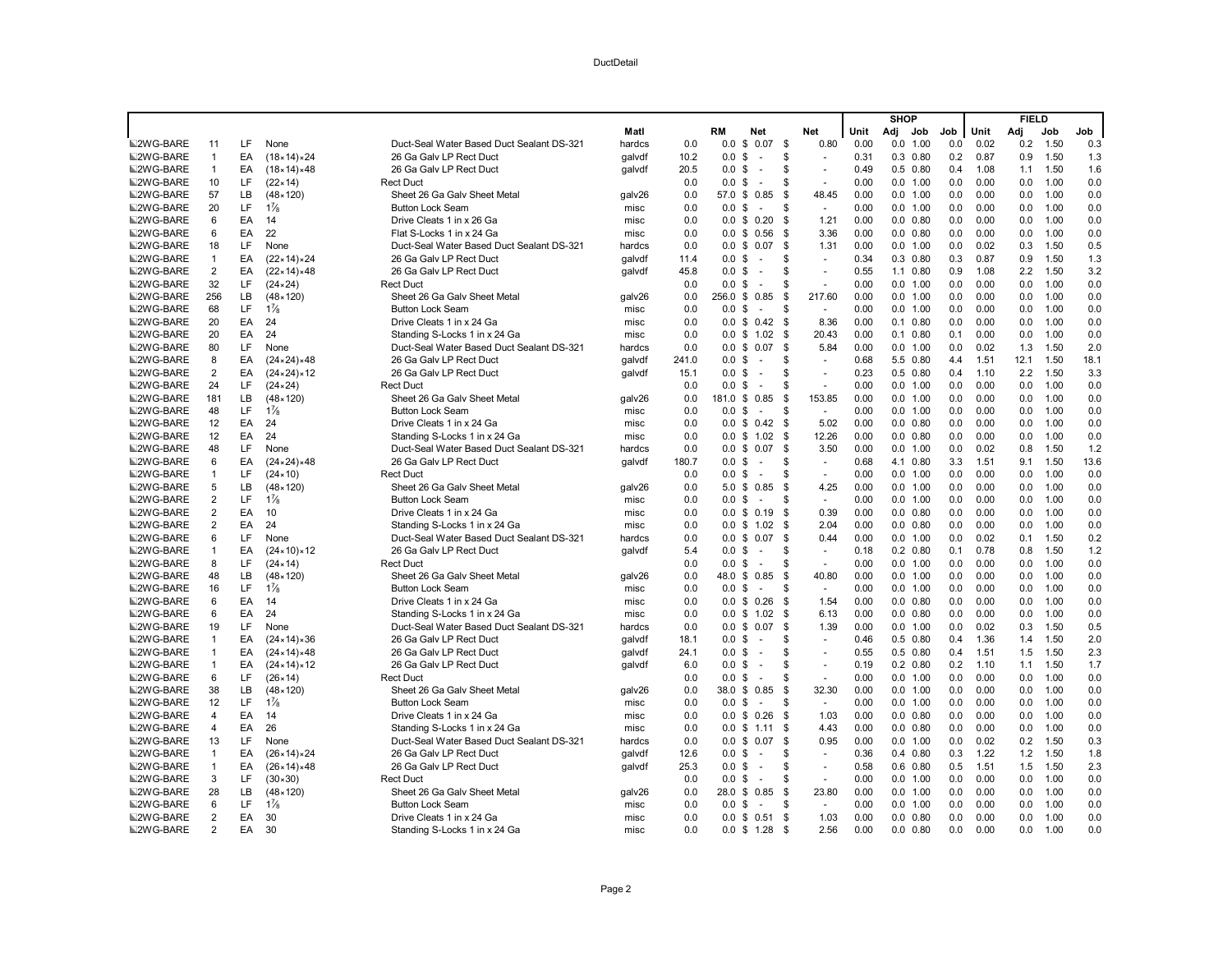|                  |                         |           |                            |                                           |        |      |                             |      |                     |      | <b>SHOP</b> |              |     |      | <b>FIELD</b> |      |      |
|------------------|-------------------------|-----------|----------------------------|-------------------------------------------|--------|------|-----------------------------|------|---------------------|------|-------------|--------------|-----|------|--------------|------|------|
|                  |                         |           |                            |                                           | Matl   |      | RM<br>Net                   |      | Net                 | Unit | Adj         | Job          | Job | Unit | Adj          | Job  | Job  |
| <b>■2WG-BARE</b> | 10                      | LF        | None                       | Duct-Seal Water Based Duct Sealant DS-321 | hardcs | 0.0  | 0.0<br>\$<br>0.07           | - \$ | 0.73                | 0.00 | 0.0         | 1.00         | 0.0 | 0.02 | 0.2          | 1.50 | 0.3  |
| <b>■2WG-BARE</b> | $\mathbf{1}$            | EA        | $(30 \times 30) \times 36$ | 26 Ga Galv LP Rect Duct                   | galvdf | 28.0 | 0.0<br>\$<br>$\sim$         | S    |                     | 0.68 |             | $0.7$ $0.80$ | 0.5 | 1.78 | 1.8          | 1.50 | 2.7  |
| <b>■2WG-BARE</b> | 12                      | LF        | $(37 \times 11)$           | <b>Rect Duct</b>                          |        | 0.0  | 0.0<br>\$<br>$\sim$         | \$.  | ÷,                  | 0.00 |             | 0.0 1.00     | 0.0 | 0.00 | 0.0          | 1.00 | 0.0  |
| <b>■2WG-BARE</b> | 26                      | LF.       | (37 × 11)                  | <b>Rect Duct</b>                          |        | 0.0  | 0.0<br>\$<br>÷.             | \$.  | ÷,                  | 0.00 |             | 0.0 1.00     | 0.0 | 0.00 | 0.0          | 1.00 | 0.0  |
| <b>■2WG-BARE</b> | 250                     | LB        | $(48 \times 120)$          | Sheet 24 Ga Galv Sheet Metal              | galv24 | 0.0  | 250.0 \$<br>0.85            | \$   | 212.50              | 0.00 | 0.0         | 1.00         | 0.0 | 0.00 | 0.0          | 1.00 | 0.0  |
| <b>■2WG-BARE</b> | 52                      | LF.       | $1\frac{7}{8}$             | <b>Button Lock Seam</b>                   | misc   | 0.0  | \$<br>0.0<br>$\sim$         | \$   | $\bar{a}$           | 0.00 | 0.0         | 1.00         | 0.0 | 0.00 | 0.0          | 1.00 | 0.0  |
| <b>■2WG-BARE</b> | 176                     | LF        | None                       | Ductmate Flange #35                       | ductmt | 0.0  | 0.99<br>0.0<br>\$           | -\$  | 174.24              | 0.02 |             | 2.9 0.80     | 2.3 | 0.00 | 0.0          | 1.00 | 0.0  |
| <b>■2WG-BARE</b> | 88                      | EA        | None                       | Ductmate Corner #35 w/Corner Clips        | ductmt | 0.0  | $0.0 \t$ 0.75$              | - \$ | 66.00               | 0.00 |             | 0.0 1.00     | 0.0 | 0.00 | 0.0          | 1.00 | 0.0  |
| <b>■2WG-BARE</b> | 88                      | EA        | None                       | Ductmate Corner Clips                     | ductmt | 0.0  | 0.12<br>0.0<br>\$           | - \$ | 10.56               | 0.00 |             | 0.0 1.00     | 0.0 | 0.00 | 0.0          | 1.00 | 0.0  |
| <b>■2WG-BARE</b> | 88                      | EA        | None                       | Ductmate 6 in Metal Cleat                 | ductmt | 0.0  | 0.0 S<br>0.48               | \$   | 42.24               | 0.00 |             | 0.0 1.00     | 0.0 | 0.00 | 0.0          | 1.00 | 0.0  |
| <b>■2WG-BARE</b> | 88                      | LF        | None                       | Ductmate Gasket Neoprene                  | ductmt | 0.0  | 0.30<br>0.0 S               | -\$  | 26.40               | 0.00 |             | 0.0 1.00     | 0.0 | 0.00 | 0.0          | 1.00 | 0.0  |
| ■2WG-BARE        | 396                     | EA        | None                       | BT131 8-18 x 1/2 w/1/4 Hex Head Screw     | malcof | 0.0  | 0.03<br>0.0<br>\$           | - \$ | 12.28               | 0.00 |             | 0.0 1.00     | 0.0 | 0.00 | 0.0          | 1.00 | 0.0  |
| <b>■2WG-BARE</b> | 5                       | EA        | $(37 \times 11) \times 24$ | 24 Ga Galv LP Rect Duct                   | qalvdf | 96.1 | -S<br>0.0<br>$\sim$         | \$   | $\sim$              | 0.44 |             | 2.2 0.80     | 1.8 | 1.39 | 7.0          | 1.50 | 10.4 |
| <b>■2WG-BARE</b> | $\overline{2}$          | EA        | $(37 \times 11) \times 36$ | 24 Ga Galv LP Rect Duct                   | galvdf | 57.7 | 0.0 S<br>$\sim$             | \$.  | $\sim$              | 0.60 |             | 1.2 0.80     | 1.0 | 1.54 | 3.1          | 1.50 | 4.6  |
| <b>■2WG-BARE</b> | $\overline{\mathbf{c}}$ | EA        | $(37×11)*48$               | 24 Ga Galv LP Rect Duct                   | galvdf | 76.9 | \$<br>0.0<br>$\sim$         | S    | ÷.                  | 0.72 |             | 1.4 0.80     | 1.1 | 1.71 | 3.4          | 1.50 | 5.1  |
| <b>■2WG-BARE</b> | $\overline{\mathbf{c}}$ | EA        | $(37 \times 11) \times 12$ | 24 Ga Galv LP Rect Duct                   | galvdf | 19.2 | $0.0 \text{ }$ \$<br>$\sim$ | S    | $\sim$              | 0.25 |             | $0.5$ 0.80   | 0.4 | 1.25 | 2.5          | 1.50 | 3.8  |
| <b>■2WG-BARE</b> | 115                     | LB.       | $(48 \times 120)$          | Sheet 24 Ga Galv Sheet Metal              | galv24 | 0.0  | 0.85<br>$115.0$ \$          | \$   | 97.75               | 0.00 |             | 0.0 1.00     | 0.0 | 0.00 | 0.0          | 1.00 | 0.0  |
| <b>■2WG-BARE</b> | 24                      | LF        | $1\frac{7}{8}$             | <b>Button Lock Seam</b>                   | misc   | 0.0  | \$<br>0.0<br>$\sim$         | \$   | $\sim$              | 0.00 |             | 0.0 1.00     | 0.0 | 0.00 | 0.0          | 1.00 | 0.0  |
| <b>■2WG-BARE</b> | 96                      | LF        | None                       | Ductmate Flange #35                       | ductmt | 0.0  | 0.99<br>0.0 S               | \$   | 95.04               | 0.02 |             | 1.6 0.80     | 1.3 | 0.00 | 0.0          | 1.00 | 0.0  |
| <b>■2WG-BARE</b> | 48                      | EA        | None                       | Ductmate Corner #35 w/Corner Clips        | ductmt | 0.0  | $0.0 \t$ 0.75$              | -\$  | 36.00               | 0.00 |             | 0.0 1.00     | 0.0 | 0.00 | 0.0          | 1.00 | 0.0  |
| <b>■2WG-BARE</b> | 48                      | EA        | None                       | <b>Ductmate Corner Clips</b>              | ductmt | 0.0  | 0.0 S<br>0.12               | -\$  | 5.76                | 0.00 |             | 0.0 1.00     | 0.0 | 0.00 | 0.0          | 1.00 | 0.0  |
| <b>■2WG-BARE</b> | 48                      | EA        | None                       | Ductmate 6 in Metal Cleat                 | ductmt | 0.0  | 0.48<br>0.0<br>\$           | -S   | 23.04               | 0.00 | 0.0         | 1.00         | 0.0 | 0.00 | 0.0          | 1.00 | 0.0  |
| <b>■2WG-BARE</b> | 48                      | LF        | None                       | Ductmate Gasket Neoprene                  | ductmt | 0.0  | 0.0 S<br>0.30               | - \$ | 14.40               | 0.00 |             | 0.0 1.00     | 0.0 | 0.00 | 0.0          | 1.00 | 0.0  |
| <b>■2WG-BARE</b> | 216                     | EA        | None                       | BT131 8-18 x 1/2 w/1/4 Hex Head Screw     | malcof | 0.0  | $0.0 \text{ }$ \$<br>0.03   | \$   | 6.70                | 0.00 |             | 0.0 1.00     | 0.0 | 0.00 | 0.0          | 1.00 | 0.0  |
| <b>■2WG-BARE</b> | $\overline{2}$          | EA        | (37 × 11) × 24             | 24 Ga Galv LP Rect Duct                   | qalvdf | 38.4 | 0.0<br>\$<br>$\sim$         | S    | $\bar{\phantom{a}}$ | 0.44 |             | $0.9$ $0.80$ | 0.7 | 1.39 | 2.8          | 1.50 | 4.2  |
| <b>■2WG-BARE</b> | $\overline{2}$          | EA        | $(37 \times 11) \times 36$ | 24 Ga Galv LP Rect Duct                   | galvdf | 57.7 | 0.0<br>-S<br>÷.             | \$.  | ÷,                  | 0.60 |             | 1.2 0.80     | 1.0 | 1.54 | 3.1          | 1.50 | 4.6  |
| <b>■2WG-BARE</b> | $\overline{2}$          | EA        | $(37×11)*12$               | 24 Ga Galv LP Rect Duct                   | qalvdf | 19.2 | 0.0 S<br>$\sim$             | \$.  | ÷,                  | 0.25 |             | $0.5$ $0.80$ | 0.4 | 1.25 | 2.5          | 1.50 | 3.8  |
| <b>■2WG-BARE</b> | 6                       | LF        | (37 × 11)                  | <b>Rect Duct</b>                          |        | 0.0  | 0.0<br>\$<br>$\sim$         | S    |                     | 0.00 |             | 0.0 1.00     | 0.0 | 0.00 | 0.0          | 1.00 | 0.0  |
| <b>■2WG-BARE</b> | 57                      | <b>LB</b> | $(48 \times 120)$          | Sheet 24 Ga Galv Sheet Metal              | galv24 | 0.0  | 57.0 \$<br>0.85             | \$   | 48.45               | 0.00 |             | 0.0 1.00     | 0.0 | 0.00 | 0.0          | 1.00 | 0.0  |
| <b>■2WG-BARE</b> | 12                      | LF        | $1\frac{7}{8}$             | <b>Button Lock Seam</b>                   | misc   | 0.0  | \$<br>0.0<br>$\sim$         | S    | $\sim$              | 0.00 |             | 0.0 1.00     | 0.0 | 0.00 | 0.0          | 1.00 | 0.0  |
| <b>■2WG-BARE</b> | 48                      | LF.       | None                       | Ductmate Flange #35                       | ductmt | 0.0  | \$<br>0.99<br>0.0           | - \$ | 47.52               | 0.02 |             | $0.8$ 0.80   | 0.6 | 0.00 | 0.0          | 1.00 | 0.0  |
| <b>■2WG-BARE</b> | 24                      | EA        | None                       | Ductmate Corner #35 w/Corner Clips        | ductmt | 0.0  | $0.0 \t$ 0.75$              | - \$ | 18.00               | 0.00 |             | 0.0 1.00     | 0.0 | 0.00 | 0.0          | 1.00 | 0.0  |
| <b>■2WG-BARE</b> | 24                      | EA        | None                       | Ductmate Corner Clips                     | ductmt | 0.0  | $0.0 \t$ 0.12$              | - \$ | 2.88                | 0.00 |             | 0.0 1.00     | 0.0 | 0.00 | 0.0          | 1.00 | 0.0  |
| <b>■2WG-BARE</b> | 24                      | EA        | None                       | Ductmate 6 in Metal Cleat                 | ductmt | 0.0  | 0.0<br>\$<br>0.48           | -\$  | 11.52               | 0.00 |             | 0.0 1.00     | 0.0 | 0.00 | 0.0          | 1.00 | 0.0  |
| <b>■2WG-BARE</b> | 24                      | LF        | None                       | Ductmate Gasket Neoprene                  | ductmt | 0.0  | $0.0 \,$ \$<br>0.30         | \$   | 7.20                | 0.00 |             | 0.0 1.00     | 0.0 | 0.00 | 0.0          | 1.00 | 0.0  |
| <b>■2WG-BARE</b> | 108                     | EA        | None                       | BT131 8-18 x 1/2 w/1/4 Hex Head Screw     | malcof | 0.0  | $0.0 \,$ \$<br>0.03         | - \$ | 3.35                | 0.00 |             | 0.0 1.00     | 0.0 | 0.00 | 0.0          | 1.00 | 0.0  |
| <b>■2WG-BARE</b> | $\mathbf{1}$            | EA        | (37 × 11) × 48             | 24 Ga Galv LP Rect Duct                   | qalvdf | 38.4 | $0.0 \,$ \$<br>$\sim$       | \$   | $\sim$              | 0.72 |             | $0.7$ $0.80$ | 0.6 | 1.71 | 1.7          | 1.50 | 2.6  |
| <b>■2WG-BARE</b> | $\overline{2}$          | EA        | $(37 \times 11) \times 12$ | 24 Ga Galv LP Rect Duct                   | galvdf | 19.2 | \$<br>0.0<br>$\blacksquare$ | \$   | $\sim$              | 0.25 |             | $0.5$ $0.80$ | 0.4 | 1.25 | 2.5          | 1.50 | 3.8  |
| <b>■2WG-BARE</b> | 4                       | LF        | $(44 \times 14)$           | <b>Rect Duct</b>                          |        | 0.0  | 0.0<br>\$<br>$\sim$         | S    | ÷,                  | 0.00 |             | 0.0 1.00     | 0.0 | 0.00 | 0.0          | 1.00 | 0.0  |
| <b>■2WG-BARE</b> | 46                      | LB        | $(48 \times 120)$          | Sheet 24 Ga Galv Sheet Metal              | galv24 | 0.0  | 0.85<br>46.0 \$             | \$   | 39.10               | 0.00 |             | 0.0 1.00     | 0.0 | 0.00 | 0.0          | 1.00 | 0.0  |
| <b>■2WG-BARE</b> | 8                       | LF.       | $1\frac{7}{8}$             | <b>Button Lock Seam</b>                   | misc   | 0.0  | 0.0<br>\$<br>$\sim$         | \$.  | ÷.                  | 0.00 |             | 0.0 1.00     | 0.0 | 0.00 | 0.0          | 1.00 | 0.0  |
| ■2WG-BARE        | 19                      | LF.       | None                       | Ductmate Flange #35                       | ductmt | 0.0  | \$<br>0.99<br>0.0           | - \$ | 18.81               | 0.02 |             | $0.3$ $0.80$ | 0.3 | 0.00 | 0.0          | 1.00 | 0.0  |
| <b>■2WG-BARE</b> | 8                       | EA        | None                       | Ductmate Corner #35 w/Corner Clips        | ductmt | 0.0  | 0.75<br>$0.0 \,$ \$         | - \$ | 6.00                | 0.00 |             | 0.0 1.00     | 0.0 | 0.00 | 0.0          | 1.00 | 0.0  |
| <b>■2WG-BARE</b> | 8                       | EA        | None                       | Ductmate Corner Clips                     | ductmt | 0.0  | 0.0<br>\$<br>0.12           | -\$  | 0.96                | 0.00 |             | 0.0 1.00     | 0.0 | 0.00 | 0.0          | 1.00 | 0.0  |
| <b>■2WG-BARE</b> | 9                       | EA        | None                       | Ductmate 6 in Metal Cleat                 | ductmt | 0.0  | $0.0 \tS 0.48$              | \$   | 4.32                | 0.00 |             | 0.0 1.00     | 0.0 | 0.00 | 0.0          | 1.00 | 0.0  |
| <b>■2WG-BARE</b> | 10                      | LF.       | None                       | Ductmate Gasket Neoprene                  | ductmt | 0.0  | 0.0 S<br>0.30               | \$   | 3.00                | 0.00 |             | 0.0 1.00     | 0.0 | 0.00 | 0.0          | 1.00 | 0.0  |
| <b>■2WG-BARE</b> | 43                      | EA        | None                       | BT131 8-18 x 1/2 w/1/4 Hex Head Screw     | malcof | 0.0  | 0.0<br>\$<br>0.03           | \$   | 1.33                | 0.00 |             | $0.0$ 1.00   | 0.0 | 0.00 | 0.0          | 1.00 | 0.0  |
| <b>■2WG-BARE</b> | $\mathbf{1}$            | EA        | $(44 \times 14) \times 48$ | 24 Ga Galv LP Rect Duct                   | galvdf | 46.1 | \$<br>0.0<br>$\sim$         | S    | $\bar{a}$           | 0.83 |             | $0.8$ 0.80   | 0.7 | 2.24 | 2.2          | 1.50 | 3.4  |
| <b>■2WG-BARE</b> | 18                      | LF        | $(51 \times 16)$           | <b>Rect Duct</b>                          |        | 0.0  | 0.0<br>\$<br>$\sim$         | S    | $\bar{\phantom{a}}$ | 0.00 |             | 0.0 1.00     | 0.0 | 0.00 | 0.0          | 1.00 | 0.0  |
| <b>■2WG-BARE</b> | 303                     | LB.       | $(48 \times 120)$          | Sheet 22 Ga Galv Sheet Metal              | galv22 | 0.0  | 303.0<br>\$<br>0.85         | - \$ | 257.55              | 0.00 |             | 0.0 1.00     | 0.0 | 0.00 | 0.0          | 1.00 | 0.0  |
| <b>■2WG-BARE</b> | 36                      | LF        | $1\frac{7}{8}$             | <b>Button Lock Seam</b>                   | misc   | 0.0  | \$<br>0.0<br>$\sim$         | \$.  | $\sim$              | 0.00 |             | 0.0 1.00     | 0.0 | 0.00 | 0.0          | 1.00 | 0.0  |
| <b>■2WG-BARE</b> | 112                     | LF.       | None                       | Ductmate Flange #35                       | ductmt | 0.0  | 0.99<br>$0.0 \text{ }$ \$   | -\$  | 110.88              | 0.02 |             | 1.9 0.80     | 1.5 | 0.00 | 0.0          | 1.00 | 0.0  |
| <b>■2WG-BARE</b> | 40                      | EA        | None                       | Ductmate Corner #35 w/Corner Clips        | ductmt | 0.0  | $0.0 \t$ 0.75$              | - \$ | 30.00               | 0.00 |             | 0.0 1.00     | 0.0 | 0.00 | 0.0          | 1.00 | 0.0  |
| <b>■2WG-BARE</b> | 40                      | EA        | None                       | Ductmate Corner Clips                     | ductmt | 0.0  | $0.0 \t$ 0.12$              | -\$  | 4.80                | 0.00 |             | 0.0 1.00     | 0.0 | 0.00 | 0.0          | 1.00 | 0.0  |
| <b>■2WG-BARE</b> | 48                      | EA        | None                       | Ductmate 6 in Metal Cleat                 | ductmt | 0.0  | $0.0 \tS 0.48$              | - \$ | 23.04               | 0.00 |             | 0.0 1.00     | 0.0 | 0.00 | 0.0          | 1.00 | 0.0  |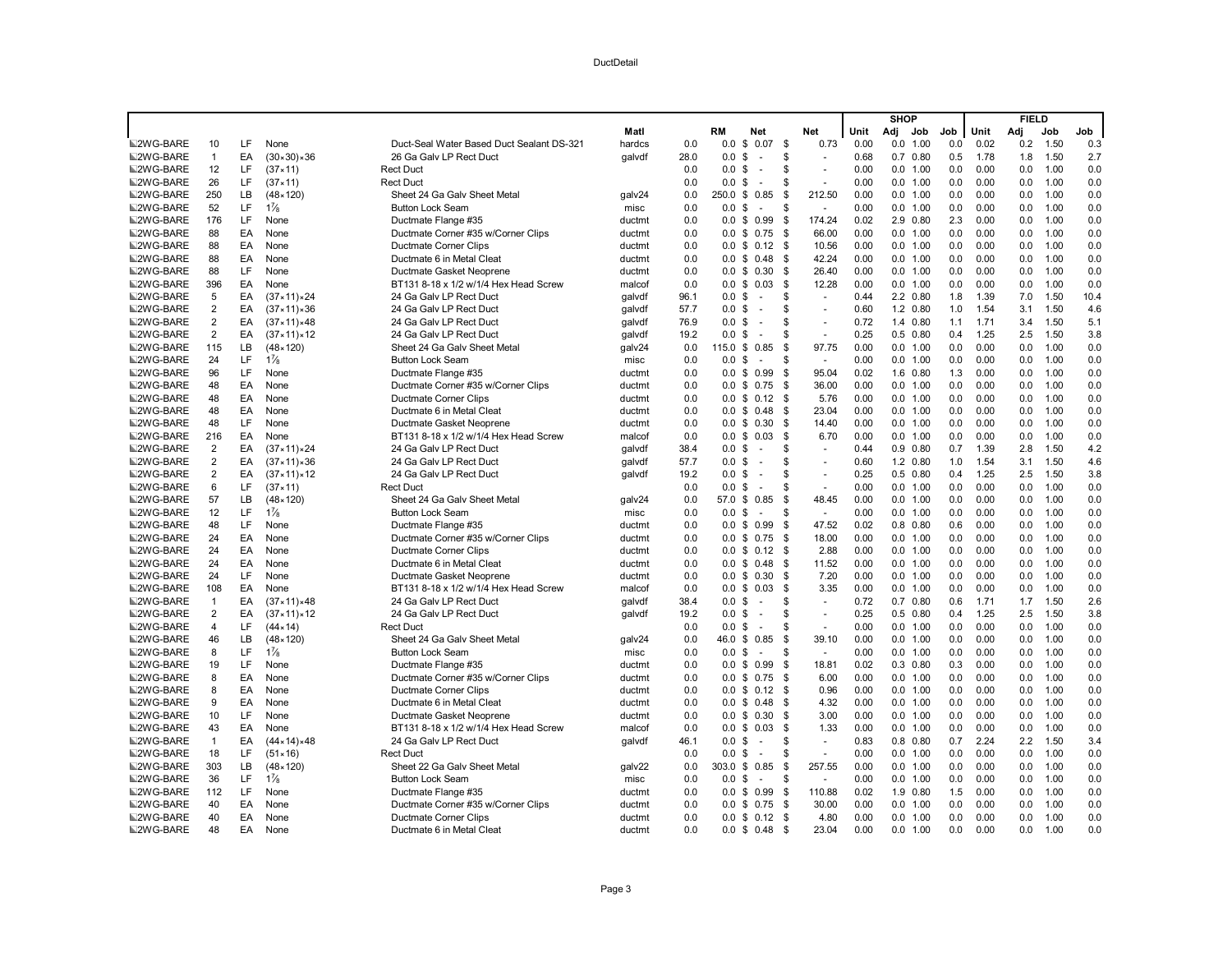|                  |                |           |                            |                                                           |                  |            |                                          |          |                |      | <b>SHOP</b>          |       |      | <b>FIELD</b> |              |      |
|------------------|----------------|-----------|----------------------------|-----------------------------------------------------------|------------------|------------|------------------------------------------|----------|----------------|------|----------------------|-------|------|--------------|--------------|------|
|                  |                |           |                            |                                                           | Matl             |            | RM<br>Net                                |          | Net            | Unit | Adj<br>Job           | Job I | Unit | Adj          | Job          | Job  |
| <b>■2WG-BARE</b> | 56             | LF        | None                       | Ductmate Gasket Neoprene                                  | ductmt           | 0.0        | 0.0<br>\$<br>0.30                        | \$       | 16.80          | 0.00 | 0.0 1.00             | 0.0   | 0.00 | 0.0          | 1.00         | 0.0  |
| <b>■2WG-BARE</b> | 243            | EA        | None                       | BT131 8-18 x 1/2 w/1/4 Hex Head Screw                     | malcof           | 0.0        | 0.0<br>\$<br>0.03                        | \$       | 7.53           | 0.00 | 0.0 1.00             | 0.0   | 0.00 | 0.0          | 1.00         | 0.0  |
| <b>■2WG-BARE</b> | $\mathbf{1}$   | EA        | $(51 \times 16) \times 24$ | 22 Ga Galv LP Rect Duct                                   | galvdf           | 32.3       | 0.0<br>\$<br>$\sim$                      | \$       |                | 0.56 | $0.6$ $0.80$         | 0.4   | 2.48 | 2.5          | 1.50         | 3.7  |
| <b>■2WG-BARE</b> | $\overline{4}$ | EA        | $(51 \times 16) \times 48$ | 22 Ga Galv LP Rect Duct                                   | qalvdf           | 258.2      | 0.0<br>\$<br>$\overline{a}$              | S        |                | 0.90 | 3.6 0.80             | 2.9   | 3.06 | 12.2         | 1.50         | 18.4 |
| <b>■2WG-BARE</b> | 20             | LF        | $(51 \times 16)$           | <b>Rect Duct</b>                                          |                  | 0.0        | \$<br>0.0<br>$\sim$                      | S        | ÷,             | 0.00 | 0.0 1.00             | 0.0   | 0.00 | 0.0          | 1.00         | 0.0  |
| <b>■2WG-BARE</b> | 336            | LB        | $(48 \times 120)$          | Sheet 22 Ga Galv Sheet Metal                              | galv22           | 0.0        | 336.0<br>\$<br>0.85                      | -\$      | 285.60         | 0.00 | 0.0 1.00             | 0.0   | 0.00 | 0.0          | 1.00         | 0.0  |
| <b>■2WG-BARE</b> | 40             | LF.       | $1\frac{7}{8}$             | <b>Button Lock Seam</b>                                   | misc             | 0.0        | \$<br>0.0<br>$\sim$                      | \$       | $\sim$         | 0.00 | 0.0 1.00             | 0.0   | 0.00 | 0.0          | 1.00         | 0.0  |
| <b>■2WG-BARE</b> | 111            | LF        | None                       | Ductmate Flange #35                                       | ductmt           | 0.0        | 0.99<br>$0.0 \text{ }$ \$                | \$       | 109.89         | 0.02 | 1.9 0.80             | 1.5   | 0.00 | 0.0          | 1.00         | 0.0  |
| <b>■2WG-BARE</b> | 40             | EA        | None                       | Ductmate Corner #35 w/Corner Clips                        | ductmt           | 0.0        | 0.0<br>\$<br>0.75                        | \$       | 30.00          | 0.00 | 0.0 1.00             | 0.0   | 0.00 | 0.0          | 1.00         | 0.0  |
| <b>■2WG-BARE</b> | 40             | EA        | None                       | <b>Ductmate Corner Clips</b>                              | ductmt           | 0.0        | \$<br>0.12<br>0.0                        | - \$     | 4.80           | 0.00 | 0.0 1.00             | 0.0   | 0.00 | 0.0          | 1.00         | 0.0  |
| <b>■2WG-BARE</b> | 48             | EA        | None                       | Ductmate 6 in Metal Cleat                                 | ductmt           | 0.0        | 0.48<br>0.0 S                            | - \$     | 23.04          | 0.00 | 0.0 1.00             | 0.0   | 0.00 | 0.0          | 1.00         | 0.0  |
| <b>■2WG-BARE</b> | 56             | LF        | None                       | Ductmate Gasket Neoprene                                  | ductmt           | 0.0        | 0.0<br>\$<br>0.30                        | \$       | 16.80          | 0.00 | 0.0 1.00             | 0.0   | 0.00 | 0.0          | 1.00         | 0.0  |
| <b>■2WG-BARE</b> | 244            | EA        | None                       | BT131 8-18 x 1/2 w/1/4 Hex Head Screw                     | malcof           | 0.0        | 0.0<br>\$<br>0.03                        | \$       | 7.56           | 0.00 | 0.0 1.00             | 0.0   | 0.00 | 0.0          | 1.00         | 0.0  |
| <b>■2WG-BARE</b> | 5              | EA        | $(51 \times 16) \times 48$ | 22 Ga Galv LP Rect Duct                                   | galvdf           | 322.8      | 0.0<br>\$<br>$\overline{a}$              | \$       | ÷              | 0.90 | 4.5 0.80             | 3.6   | 3.06 | 15.3         | 1.50         | 23.0 |
| <b>■2WG-BARE</b> | 14             | LF        | $(51 \times 21)$           | <b>Rect Duct</b>                                          |                  | 0.0        | 0.0<br>\$<br>$\sim$                      | \$       | $\sim$         | 0.00 | 0.0 1.00             | 0.0   | 0.00 | 0.0          | 1.00         | 0.0  |
| <b>■2WG-BARE</b> | 252            | LB.       | $(48 \times 120)$          | Sheet 22 Ga Galv Sheet Metal                              | galv22           | 0.0        | 252.0<br>\$<br>0.85                      | - \$     | 214.20         | 0.00 | 0.0 1.00             | 0.0   | 0.00 | 0.0          | 1.00         | 0.0  |
| <b>■2WG-BARE</b> | 28             | LF.       | $1\frac{7}{8}$             | <b>Button Lock Seam</b>                                   | misc             | 0.0        | 0.0<br>\$<br>$\sim$                      | \$       | ÷              | 0.00 | 0.0 1.00             | 0.0   | 0.00 | 0.0          | 1.00         | 0.0  |
| <b>■2WG-BARE</b> | 96             | LF.       | None                       | Ductmate Flange #35                                       | ductmt           | 0.0        | 0.99<br>$0.0 \text{ }$ \$                | \$       | 95.04          | 0.02 | 1.6 0.80             | 1.3   | 0.00 | 0.0          | 1.00         | 0.0  |
| <b>■2WG-BARE</b> | 32             | EA        | None                       | Ductmate Corner #35 w/Corner Clips                        | ductmt           | 0.0        | 0.0<br>\$<br>0.75                        | -\$      | 24.00          | 0.00 | 0.0 1.00             | 0.0   | 0.00 | 0.0          | 1.00         | 0.0  |
| ■2WG-BARE        | 32             | EA        | None                       | <b>Ductmate Corner Clips</b>                              | ductmt           | 0.0        | \$<br>0.12<br>0.0                        | - \$     | 3.84           | 0.00 | 0.0 1.00             | 0.0   | 0.00 | 0.0          | 1.00         | 0.0  |
| <b>■2WG-BARE</b> | 40             | EA        | None                       | Ductmate 6 in Metal Cleat                                 | ductmt           | 0.0        | 0.0 S<br>0.48                            | \$       | 19.20          | 0.00 | 0.0 1.00             | 0.0   | 0.00 | 0.0          | 1.00         | 0.0  |
| <b>■2WG-BARE</b> | 48             | LF        | None                       | Ductmate Gasket Neoprene                                  | ductmt           | 0.0        | 0.0<br>\$<br>0.30                        | -\$      | 14.40          | 0.00 | 0.0 1.00             | 0.0   | 0.00 | 0.0          | 1.00         | 0.0  |
| <b>■2WG-BARE</b> | 208            | EA        | None                       | BT131 8-18 x 1/2 w/1/4 Hex Head Screw                     | malcof           | 0.0        | $0.0 \t$ 0.03$                           | S.       | 6.45           | 0.00 | 0.0 1.00             | 0.0   | 0.00 | 0.0          | 1.00         | 0.0  |
| <b>■2WG-BARE</b> | $\mathbf{1}$   | EA        | $(51 \times 21) \times 24$ | 22 Ga Galv LP Rect Duct                                   | galvdf           | 34.6       | 0.0 <sup>5</sup><br>$\sim$               | \$       | $\blacksquare$ | 0.60 | $0.6$ $0.80$         | 0.5   | 2.48 | 2.5          | 1.50         | 3.7  |
| <b>■2WG-BARE</b> | 3              | EA        | $(51 \times 21) \times 48$ | 22 Ga Galv LP Rect Duct                                   | galvdf           | 207.7      | 0.0<br>\$<br>$\sim$                      | \$       | L.             | 0.96 | 2.9 0.80             | 2.3   | 3.06 | 9.2          | 1.50         | 13.8 |
| <b>■2WG-BARE</b> | 24             | LF        | $(51 \times 21)$           | <b>Rect Duct</b>                                          |                  | 0.0        | \$<br>0.0<br>$\sim$                      | S        | ÷              | 0.00 | 0.0 1.00             | 0.0   | 0.00 | 0.0          | 1.00         | 0.0  |
| <b>■2WG-BARE</b> | 432            | LB        | $(48 \times 120)$          | Sheet 22 Ga Galv Sheet Metal                              | galv22           | 0.0        | 432.0 \$<br>0.85                         | - \$     | 367.20         | 0.00 | 0.0 1.00             | 0.0   | 0.00 | 0.0          | 1.00         | 0.0  |
| <b>■2WG-BARE</b> | 48             | LF        | $1\frac{7}{8}$             | <b>Button Lock Seam</b>                                   | misc             | 0.0        | 0.0<br>\$<br>$\sim$                      | \$       | $\sim$         | 0.00 | 0.0 1.00             | 0.0   | 0.00 | 0.0          | 1.00         | 0.0  |
| <b>■2WG-BARE</b> | 144            | <b>LF</b> | None                       | Ductmate Flange #35                                       | ductmt           | 0.0        | 0.0<br>\$<br>0.99                        | \$       | 142.56         | 0.02 | 2.4 0.80             | 1.9   | 0.00 | 0.0          | 1.00         | 0.0  |
| <b>■2WG-BARE</b> | 48             | EA        | None                       | Ductmate Corner #35 w/Corner Clips                        | ductmt           | 0.0        | \$<br>0.75<br>0.0                        | -\$      | 36.00          | 0.00 | 0.0 1.00             | 0.0   | 0.00 | 0.0          | 1.00         | 0.0  |
| <b>■2WG-BARE</b> | 48             | EA        | None                       | <b>Ductmate Corner Clips</b>                              | ductmt           | 0.0        | $0.0 \t S \t 0.12$                       | - \$     | 5.76           | 0.00 | 0.0 1.00             | 0.0   | 0.00 | 0.0          | 1.00         | 0.0  |
| <b>■2WG-BARE</b> | 60             | EA        | None                       | Ductmate 6 in Metal Cleat                                 | ductmt           | 0.0        | 0.48<br>0.0<br>\$                        | - \$     | 28.80          | 0.00 | 0.0 1.00             | 0.0   | 0.00 | 0.0          | 1.00         | 0.0  |
| ■2WG-BARE        | 72             | LF        | None                       | Ductmate Gasket Neoprene                                  | ductmt           | 0.0        | \$<br>0.30<br>0.0                        | \$       | 21.60          | 0.00 | 0.0 1.00             | 0.0   | 0.00 | 0.0          | 1.00         | 0.0  |
| <b>■2WG-BARE</b> | 312            | EA        | None                       | BT131 8-18 x 1/2 w/1/4 Hex Head Screw                     | malcof           | 0.0        | $\boldsymbol{\mathsf{S}}$<br>0.03<br>0.0 | <b>S</b> | 9.67           | 0.00 | 0.0 1.00             | 0.0   | 0.00 | 0.0          | 1.00         | 0.0  |
| <b>■2WG-BARE</b> | 6              | EA        | $(51 \times 21) \times 48$ | 22 Ga Galv LP Rect Duct                                   | galvdf           | 415.5      | 0.0<br>\$<br>$\sim$                      | \$       |                | 0.96 | 5.8 0.80             | 4.6   | 3.06 | 9.2          | 3.00         | 27.5 |
| <b>■2WG-BARE</b> | 24             | LF        | $(51 \times 24)$           | <b>Rect Duct</b>                                          |                  | 0.0        | \$<br>0.0<br>$\sim$                      | \$       | ÷              | 0.00 | 0.0 1.00             | 0.0   | 0.00 | 0.0          | 1.00         | 0.0  |
| <b>■2WG-BARE</b> | 450            | LB        | $(48 \times 120)$          | Sheet 22 Ga Galy Sheet Metal                              |                  | 0.0        | 0.85<br>450.0 \$                         | \$       | 382.50         | 0.00 | 0.0 1.00             | 0.0   | 0.00 | 0.0          | 1.00         | 0.0  |
| <b>■2WG-BARE</b> | 48             | LF        | $1\frac{7}{8}$             |                                                           | galv22           |            | 0.0<br>$\overline{a}$                    | \$       | ÷              | 0.00 | 0.0 1.00             | 0.0   | 0.00 | 0.0          | 1.00         | 0.0  |
| <b>■2WG-BARE</b> | 175            | LF.       | None                       | <b>Button Lock Seam</b>                                   | misc             | 0.0<br>0.0 | \$<br>0.99<br>0.0                        | - \$     | 173.25         | 0.02 | 2.9 0.80             | 2.3   | 0.00 | 0.0          | 1.00         | 0.0  |
| <b>■2WG-BARE</b> | 56             | EA        | None                       | Ductmate Flange #35<br>Ductmate Corner #35 w/Corner Clips | ductmt<br>ductmt | 0.0        | \$<br>0.75<br>$0.0 \text{ }$ \$          | - \$     | 42.00          | 0.00 | 0.0 1.00             | 0.0   | 0.00 | 0.0          | 1.00         | 0.0  |
|                  | 56             | EA        |                            |                                                           |                  | 0.0        | 0.0                                      | - \$     | 6.72           | 0.00 |                      | 0.0   | 0.00 | 0.0          |              | 0.0  |
| <b>■2WG-BARE</b> | 72             | EA        | None<br>None               | <b>Ductmate Corner Clips</b>                              | ductmt           |            | \$0.12<br>0.48                           |          | 34.56          | 0.00 | 0.0 1.00<br>0.0 1.00 | 0.0   | 0.00 | 0.0          | 1.00<br>1.00 |      |
| <b>■2WG-BARE</b> |                |           | None                       | Ductmate 6 in Metal Cleat                                 | ductmt           | 0.0<br>0.0 | \$<br>0.0                                | -S       |                |      |                      |       |      |              |              | 0.0  |
| ■2WG-BARE        | 88             | LF        |                            | Ductmate Gasket Neoprene                                  | ductmt           |            | \$<br>0.30<br>0.0                        | \$       | 26.40          | 0.00 | 0.0 1.00             | 0.0   | 0.00 | 0.0          | 1.00         | 0.0  |
| <b>■2WG-BARE</b> | 378            | EA        | None                       | BT131 8-18 x 1/2 w/1/4 Hex Head Screw                     | malcof           | 0.0        | $0.0 \text{ }$ \$<br>0.03                | - \$     | 11.72          | 0.00 | 0.0 1.00             | 0.0   | 0.00 | 0.0          | 1.00         | 0.0  |
| <b>■2WG-BARE</b> | $\overline{2}$ | EA        | $(51 \times 24) \times 24$ | 22 Ga Galv LP Rect Duct                                   | galvdf           | 72.1       | 0.0<br>\$<br>$\sim$                      | \$       | $\sim$         | 0.61 | 1.2 0.80             | 1.0   | 2.96 | 5.9          | 1.50         | 8.9  |
| <b>■2WG-BARE</b> | 5              | EA        | $(51 \times 24) \times 48$ | 22 Ga Galv LP Rect Duct                                   | galvdf           | 360.3      | \$<br>0.0<br>$\sim$                      | S        |                | 0.98 | 4.9 0.80             | 3.9   | 3.65 | 18.3         | 1.50         | 27.4 |
| <b>■2WG-BARE</b> | 14             | LF        | $(51 \times 14)$           | <b>Rect Duct</b>                                          |                  | 0.0        | 0.0<br>\$                                | S        | L.             | 0.00 | 0.0 1.00             | 0.0   | 0.00 | 0.0          | 1.00         | 0.0  |
| <b>■2WG-BARE</b> | 229            | LB        | $(48 \times 120)$          | Sheet 22 Ga Galy Sheet Metal                              | galv22           | 0.0        | 229.0<br>\$<br>0.85                      | - \$     | 194.65         | 0.00 | 0.0 1.00             | 0.0   | 0.00 | 0.0          | 1.00         | 0.0  |
| <b>■2WG-BARE</b> | 28             | LF.       | $1\frac{7}{8}$             | <b>Button Lock Seam</b>                                   | misc             | 0.0        | \$<br>0.0<br>$\sim$                      | \$       | ÷              | 0.00 | 0.0 1.00             | 0.0   | 0.00 | 0.0          | 1.00         | 0.0  |
| ■2WG-BARE        | 87             | LF        | None                       | Ductmate Flange #35                                       | ductmt           | 0.0        | 0.99<br>0.0<br>- \$                      | \$       | 86.13          | 0.02 | 1.5 0.80             | 1.2   | 0.00 | 0.0          | 1.00         | 0.0  |
| <b>■2WG-BARE</b> | 32             | EA        | None                       | Ductmate Corner #35 w/Corner Clips                        | ductmt           | 0.0        | 0.0<br>\$<br>0.75                        | -\$      | 24.00          | 0.00 | 0.0 1.00             | 0.0   | 0.00 | 0.0          | 1.00         | 0.0  |
| <b>■2WG-BARE</b> | 32             | EA        | None                       | Ductmate Corner Clips                                     | ductmt           | 0.0        | \$<br>0.12<br>0.0                        | -\$      | 3.84           | 0.00 | 0.0 1.00             | 0.0   | 0.00 | 0.0          | 1.00         | 0.0  |
| <b>■2WG-BARE</b> | 38             | EA        | None                       | Ductmate 6 in Metal Cleat                                 | ductmt           | 0.0        | \$<br>0.48<br>0.0                        | - \$     | 18.24          | 0.00 | 0.0 1.00             | 0.0   | 0.00 | 0.0          | 1.00         | 0.0  |
| <b>■2WG-BARE</b> | 43             | LF        | None                       | Ductmate Gasket Neoprene                                  | ductmt           | 0.0        | \$<br>0.0<br>0.30                        | - \$     | 12.90          | 0.00 | 0.0 1.00             | 0.0   | 0.00 | 0.0          | 1.00         | 0.0  |
| <b>■2WG-BARE</b> | 189            | EA        | None                       | BT131 8-18 x 1/2 w/1/4 Hex Head Screw                     | malcof           | 0.0        | 0.0<br>\$ 0.03                           | - \$     | 5.86           | 0.00 | $0.0$ 1.00           | 0.0   | 0.00 | 0.0          | 1.00         | 0.0  |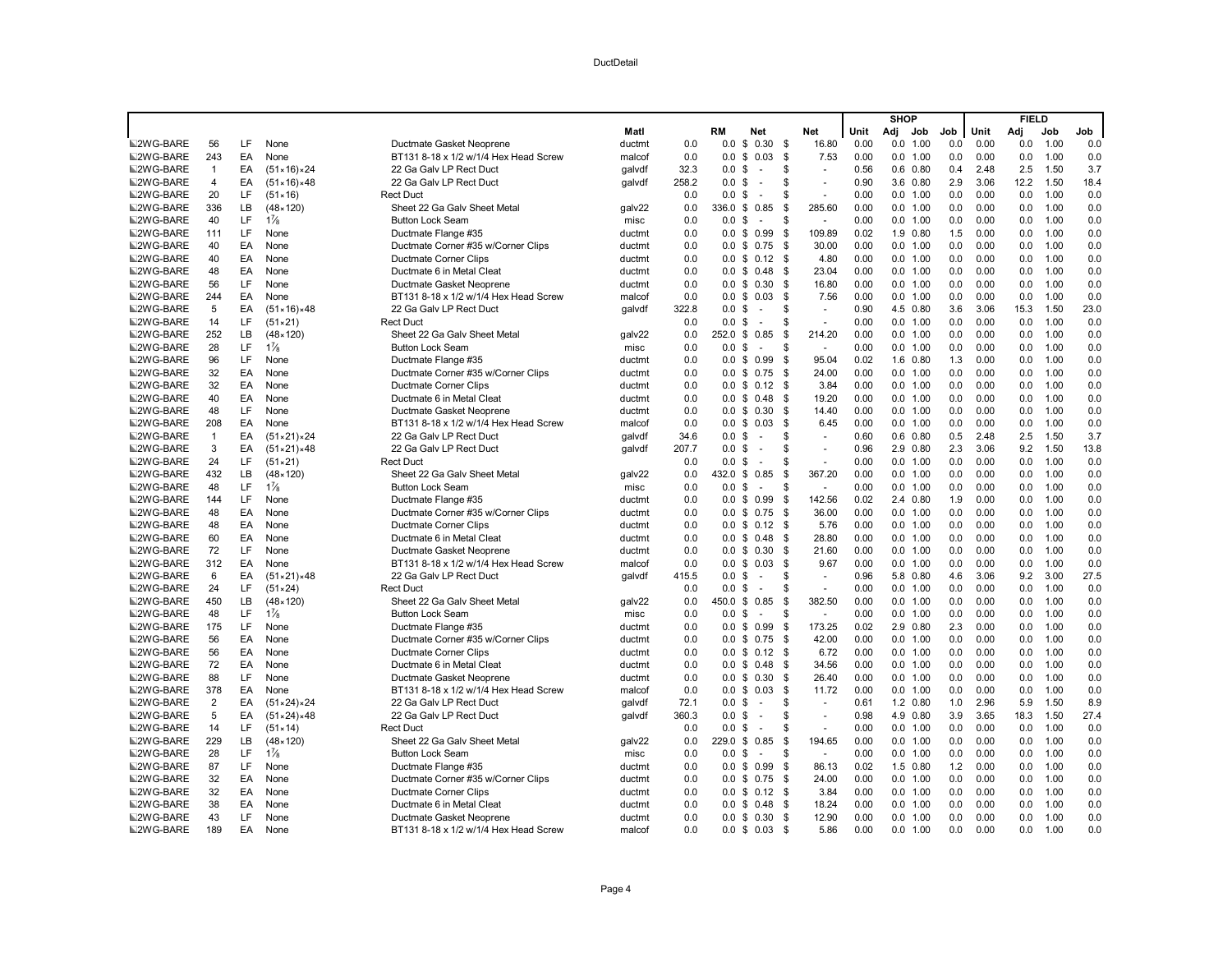|                  |                |          |                            |                                           |        |       |                   |                                |      |                |      | <b>SHOP</b> |              |            |      | <b>FIELD</b> |              |            |
|------------------|----------------|----------|----------------------------|-------------------------------------------|--------|-------|-------------------|--------------------------------|------|----------------|------|-------------|--------------|------------|------|--------------|--------------|------------|
|                  |                |          |                            |                                           | Matl   |       | RM                | <b>Net</b>                     |      | Net            | Unit | Adj         | Job          | Job        | Unit | Adj          | Job          | Job        |
| <b>■2WG-BARE</b> | $\overline{1}$ | EA       | $(51 \times 14) \times 24$ | 22 Ga Galv LP Rect Duct                   | galvdf | 31.3  | 0.0               | \$<br>$\sim$                   | \$   |                | 0.54 | 0.5         | 0.80         | 0.4        | 2.48 | 2.5          | 1.50         | 3.7        |
| 2WG-BARE         | $\mathbf{3}$   | EA       | $(51 \times 14) \times 48$ | 22 Ga Galv LP Rect Duct                   | galvdf | 188.1 | 0.0               | \$<br>$\sim$                   | \$   |                | 0.87 |             | 2.6 0.80     | 2.1        | 3.06 | 9.2          | 1.50         | 13.8       |
| <b>■2WG-BARE</b> | 10             | LF       | $(10 \times 10)$           | <b>Rect Duct</b>                          |        | 0.0   | 0.0               | \$<br>$\sim$                   | \$   |                | 0.00 |             | 0.0 1.00     | 0.0        | 0.00 | 0.0          | 1.00         | 0.0        |
| <b>■2WG-BARE</b> | 33             | LB       | $(48 \times 120)$          | Sheet 26 Ga Galv Sheet Metal              | galv26 | 0.0   | $33.0 \text{ } $$ | 0.85                           | \$   | 28.05          | 0.00 |             | 0.0 1.00     | 0.0        | 0.00 | 0.0          | 1.00         | 0.0        |
| <b>■2WG-BARE</b> | 20             | LF       | $1\frac{7}{8}$             | <b>Button Lock Seam</b>                   | misc   | 0.0   | 0.0               | \$<br>÷.                       | S    | $\sim$         | 0.00 |             | 0.0 1.00     | 0.0        | 0.00 | 0.0          | 1.00         | 0.0        |
| <b>■2WG-BARE</b> | 6              | EA       | 10                         | Drive Cleats 1 in x 26 Ga                 | misc   | 0.0   |                   | $0.0 \t$ 0.15$                 | - \$ | 0.91           | 0.00 |             | $0.0$ $0.80$ | 0.0        | 0.00 | 0.0          | 1.00         | 0.0        |
| <b>■2WG-BARE</b> | 6              | EA       | 10                         | Flat S-Locks 1 in x 24 Ga                 | misc   | 0.0   | 0.0               | \$<br>0.25                     | - \$ | 1.51           | 0.00 |             | $0.0$ $0.80$ | 0.0        | 0.00 | 0.0          | 1.00         | 0.0        |
| <b>■2WG-BARE</b> | 10             | LF       | None                       | Duct-Seal Water Based Duct Sealant DS-321 | hardcs | 0.0   |                   | $0.0 \t$ 0.07$                 | \$   | 0.73           | 0.00 |             | 0.0 1.00     | 0.0        | 0.02 | 0.2          | 1.50         | 0.3        |
| <b>■2WG-BARE</b> | $\overline{2}$ | EA       | $(10 \times 10) \times 36$ | 26 Ga Galv LP Rect Duct                   | galvdf | 19.8  | 0.0               | \$<br>$\sim$                   | \$   |                | 0.30 |             | $0.6$ 0.80   | 0.5        | 0.74 | 1.5          | 1.50         | 2.2        |
| <b>■2WG-BARE</b> | $\overline{1}$ | EA       | $(10 \times 10) \times 48$ | 26 Ga Galv LP Rect Duct                   | galvdf | 13.2  | 0.0               | \$<br>÷.                       | S    | ÷,             | 0.36 |             | $0.4$ 0.80   | 0.3        | 0.82 | 0.8          | 1.50         | 1.2        |
| <b>■2WG-BARE</b> | 41             | LF       | $(12 \times 6)$            | <b>Rect Duct</b>                          |        | 0.0   | 0.0 <sup>5</sup>  | $\sim$                         | S    | ÷,             | 0.00 |             | 0.0 1.00     | 0.0        | 0.00 | 0.0          | 1.00         | 0.0        |
| <b>■2WG-BARE</b> | 126            | LB       | $(48 \times 120)$          | Sheet 26 Ga Galv Sheet Metal              | galv26 | 0.0   | 126.0             | \$<br>0.85                     | -\$  | 107.10         | 0.00 |             | 0.0 1.00     | 0.0        | 0.00 | 0.0          | 1.00         | 0.0        |
| <b>■2WG-BARE</b> | 84             | LF       | $1\frac{7}{8}$             | <b>Button Lock Seam</b>                   | misc   | 0.0   | 0.0               | \$<br>÷.                       | S    | $\sim$         | 0.00 |             | 0.0 1.00     | 0.0        | 0.00 | 0.0          | 1.00         | 0.0        |
| <b>■2WG-BARE</b> | 30             | EA       | 6                          | Drive Cleats 1 in x 26 Ga                 | misc   | 0.0   |                   | $0.0 \t$ 0.10$                 | \$   | 3.02           | 0.00 |             | $0.1$ $0.80$ | 0.1        | 0.00 | 0.0          | 1.00         | 0.0        |
| <b>■2WG-BARE</b> | 30             | EA       | 12                         | Flat S-Locks 1 in x 24 Ga                 | misc   | 0.0   | 0.0               | \$0.30                         | \$   | 9.08           | 0.00 |             | $0.1$ $0.80$ | 0.1        | 0.00 | 0.0          | 1.00         | 0.0        |
| <b>■2WG-BARE</b> | 45             | LF       | None                       | Duct-Seal Water Based Duct Sealant DS-321 | hardcs | 0.0   |                   | $0.0 \$ 0.07$                  | \$   | 3.28           | 0.00 |             | 0.0 1.00     | 0.0        | 0.02 | 0.3          | 3.55         | 1.1        |
| <b>■2WG-BARE</b> | $\overline{4}$ | EA       | $(12 \times 6) \times 24$  | 26 Ga Galv LP Rect Duct                   | qalvdf | 24.0  | $0.0 \text{ }$ \$ | ÷.                             | S    | $\sim$         | 0.23 |             | $0.9$ $0.80$ | 0.7        | 0.67 | 2.0          | 2.00         | 4.0        |
| <b>■2WG-BARE</b> | $\overline{4}$ | EA       | $(12\times6)\times36$      | 26 Ga Galv LP Rect Duct                   | qalvdf | 36.0  | 0.0 <sup>5</sup>  | ÷.                             | S    | $\sim$         | 0.31 |             | 1.3 0.80     | 1.0        | 0.74 | 2.2          | 2.00         | 4.4        |
| <b>■2WG-BARE</b> | 5              | EA       | $(12\times6)\times48$      | 26 Ga Galv LP Rect Duct                   | galvdf | 60.0  | 0.0               | \$<br>$\sim$                   | S    | $\sim$         | 0.38 |             | 1.9 0.80     | 1.5        | 0.82 | 1.6          | 3.75         | 6.2        |
| <b>■2WG-BARE</b> | $\overline{2}$ | EA       | $(12\times6)\times12$      | 26 Ga Galv LP Rect Duct                   | galvdf | 6.0   | 0.0               | \$<br>$\overline{\phantom{a}}$ | S    | ÷,             | 0.13 |             | $0.3$ 0.80   | 0.2        | 0.60 | 1.2          | 1.50         | 1.8        |
| <b>■2WG-BARE</b> | 15             | LF       | $(12 \times 6)$            | <b>Rect Duct</b>                          |        | 0.0   | 0.0               | \$<br>$\sim$                   | \$   | $\sim$         | 0.00 |             | 0.0 1.00     | 0.0        | 0.00 | 0.0          | 1.00         | 0.0        |
| <b>■2WG-BARE</b> | 45             | LB       | $(48 \times 120)$          | Sheet 26 Ga Galv Sheet Metal              | galv26 | 0.0   | 45.0              | 0.85<br>\$                     | \$   | 38.25          | 0.00 |             | 0.0 1.00     | 0.0        | 0.00 | 0.0          | 1.00         | 0.0        |
| <b>■2WG-BARE</b> | 30             | LF       | $1\frac{7}{8}$             | <b>Button Lock Seam</b>                   | misc   | 0.0   | 0.0               | \$<br>$\sim$                   | S    | $\sim$         | 0.00 |             | 0.0 1.00     | 0.0        | 0.00 | 0.0          | 1.00         | 0.0        |
| <b>■2WG-BARE</b> | 12             | EA       | 6                          | Drive Cleats 1 in x 26 Ga                 | misc   | 0.0   |                   | $0.0 \t$ 0.10$                 | \$   | 1.21           | 0.00 |             | $0.0$ $0.80$ | 0.0        | 0.00 | 0.0          | 1.00         | 0.0        |
| <b>■2WG-BARE</b> | 12             | EA       | 12                         | Flat S-Locks 1 in x 24 Ga                 | misc   | 0.0   | 0.0               | \$<br>0.30                     | \$   | 3.63           | 0.00 |             | $0.0$ $0.80$ | 0.0        | 0.00 | 0.0          | 1.00         | 0.0        |
| <b>■2WG-BARE</b> | 18             | LF       | None                       | Duct-Seal Water Based Duct Sealant DS-321 | hardcs | 0.0   | 0.0               | \$<br>0.07                     | \$   | 1.31           | 0.00 |             | 0.0 1.00     | 0.0        | 0.02 | 0.3          | 1.50         | 0.5        |
| <b>■2WG-BARE</b> | 4              | EA       | $(12 \times 6) \times 24$  | 26 Ga Galv LP Rect Duct                   | galvdf | 24.0  | $0.0 \text{ }$ \$ | $\sim$                         | \$   | $\blacksquare$ | 0.23 |             | $0.9$ $0.80$ | 0.7        | 0.67 | 2.7          | 1.50         | 4.0        |
| <b>■2WG-BARE</b> | $\overline{1}$ | EA       | $(12 \times 6) \times 36$  | 26 Ga Galv LP Rect Duct                   | galvdf | 9.0   | 0.0               | \$<br>$\sim$                   | \$   | ÷.             | 0.31 |             | $0.3$ $0.80$ | 0.3        | 0.74 | 0.7          | 1.50         | 1.1        |
| <b>■2WG-BARE</b> | $\overline{1}$ | EA       | $(12 \times 6) \times 48$  | 26 Ga Galv LP Rect Duct                   | qalvdf | 12.0  | 0.0               | \$<br>$\overline{a}$           | S    | $\overline{a}$ | 0.38 |             | $0.4$ $0.80$ | 0.3        | 0.82 | 0.8          | 1.50         | 1.2        |
| <b>■2WG-BARE</b> | 16             | LF       | $(12 \times 8)$            | <b>Rect Duct</b>                          |        | 0.0   | 0.0               | \$<br>$\sim$                   | \$   | ÷.             | 0.00 |             | 0.0 1.00     | 0.0        | 0.00 | 0.0          | 1.00         | 0.0        |
| <b>■2WG-BARE</b> | 56             | LB       | $(48 \times 120)$          | Sheet 26 Ga Galv Sheet Metal              | galv26 | 0.0   | 56.0 \$           | 0.85                           | \$   | 47.60          | 0.00 |             | 0.0 1.00     | 0.0        | 0.00 | 0.0          | 1.00         | 0.0        |
| <b>■2WG-BARE</b> | 34             | LF       | $1\frac{7}{8}$             | <b>Button Lock Seam</b>                   | misc   | 0.0   | 0.0               | \$<br>$\sim$                   | \$   | $\sim$         | 0.00 |             | 0.0 1.00     | 0.0        | 0.00 | 0.0          | 1.00         | 0.0        |
| <b>■2WG-BARE</b> | 10             | EA       | 8                          | Drive Cleats 1 in x 26 Ga                 | misc   | 0.0   | 0.0               | 0.13<br>\$                     | \$   | 1.26           | 0.00 |             | $0.0$ $0.80$ | 0.0        | 0.00 | 0.0          | 1.00         | 0.0        |
| <b>■2WG-BARE</b> | 10             | EA       | 12                         | Flat S-Locks 1 in x 24 Ga                 | misc   | 0.0   |                   | $0.0 \t$ 0.30$                 | \$   | 3.03           | 0.00 |             | $0.0$ $0.80$ | 0.0        | 0.00 | 0.0          | 1.00         | 0.0        |
| <b>■2WG-BARE</b> | 17             | LF       | None                       | Duct-Seal Water Based Duct Sealant DS-321 | hardcs | 0.0   | 0.0               | \$<br>0.07                     | S.   | 1.24           | 0.00 |             | 0.0 1.00     | 0.0        | 0.02 | 0.3          | 1.50         | 0.4        |
| <b>■2WG-BARE</b> | $\overline{4}$ | EA       | $(12 \times 8) \times 48$  | 26 Ga Galv LP Rect Duct                   | qalvdf | 52.9  | 0.0               | \$<br>$\sim$                   | S    | $\sim$         | 0.36 |             | 1.5 0.80     | 1.2        | 0.82 | 3.3          | 1.50         | 4.9        |
| <b>■2WG-BARE</b> | $\overline{1}$ | EA       | $(12 \times 8) \times 12$  | 26 Ga Galv LP Rect Duct                   | galvdf | 3.3   | $0.0 \text{ }$ \$ | $\sim$                         | \$   | $\sim$         | 0.13 |             | $0.1$ $0.80$ | 0.1        | 0.60 | 0.6          | 1.50         | 0.9        |
| <b>■2WG-BARE</b> | 15             | LF       | $(12 \times 12)$           | <b>Rect Duct</b>                          |        | 0.0   | 0.0               | \$<br>$\sim$                   | S    |                | 0.00 |             | 0.0 1.00     | 0.0        | 0.00 | 0.0          | 1.00         | 0.0        |
| <b>■2WG-BARE</b> | 59             | LB       | $(48 \times 120)$          | Sheet 26 Ga Galv Sheet Metal              | galv26 | 0.0   | 59.0 \$           | 0.85                           | \$   | 50.15          | 0.00 |             | 0.0 1.00     | 0.0        | 0.00 | 0.0          | 1.00         | 0.0        |
| <b>■2WG-BARE</b> | 30             | LF       | $1\frac{7}{8}$             | <b>Button Lock Seam</b>                   | misc   | 0.0   | 0.0               | \$<br>$\sim$                   | S    | $\blacksquare$ | 0.00 |             | 0.0 1.00     | 0.0        | 0.00 | 0.0          | 1.00         | 0.0        |
| <b>■2WG-BARE</b> | 8              | EA       | 12                         | Drive Cleats 1 in x 26 Ga                 | misc   | 0.0   | 0.0               | \$0.18                         | \$   | 1.41           | 0.00 |             | $0.0$ $0.80$ | 0.0        | 0.00 | 0.0          | 1.00         | 0.0        |
| <b>■2WG-BARE</b> | 8              | EA       | 12                         | Flat S-Locks 1 in x 24 Ga                 | misc   | 0.0   | 0.0               | 0.30<br>\$                     | \$   | 2.42           | 0.00 |             | $0.0$ $0.80$ | 0.0        | 0.00 | 0.0          | 1.00         | 0.0        |
| <b>■2WG-BARE</b> | 16             | LF       | None                       | Duct-Seal Water Based Duct Sealant DS-321 | hardcs | 0.0   | 0.0               | 0.07<br>\$                     | \$   | 1.17           | 0.00 |             | 0.0 1.00     | 0.0        | 0.02 | 0.3          | 1.50         | 0.4        |
| <b>■2WG-BARE</b> | $\overline{1}$ | EA       | $(12 \times 12) \times 36$ | 26 Ga Galv LP Rect Duct                   | qalvdf | 11.7  | 0.0               | \$<br>$\sim$                   | S    | $\sim$         | 0.36 |             | $0.4$ $0.80$ | 0.3        | 0.74 | 0.7          | 1.50         | 1.1        |
| <b>■2WG-BARE</b> | 3              | EA       | $(12 \times 12) \times 48$ | 26 Ga Galv LP Rect Duct                   | galvdf | 46.9  | 0.0               | \$<br>$\sim$                   | \$   | ÷,             | 0.43 |             | 1.3 0.80     | 1.0        | 0.82 | 2.5          | 1.50         | 3.7        |
| <b>■2WG-BARE</b> | 12             | LF       | $(12 \times 12)$           | <b>Rect Duct</b>                          |        | 0.0   | 0.0               | \$<br>$\sim$                   | S    | ÷.             | 0.00 |             | 0.0 1.00     | 0.0        | 0.00 | 0.0          | 1.00         | 0.0        |
| <b>■2WG-BARE</b> | 47             | LB       | $(48 \times 120)$          | Sheet 26 Ga Galy Sheet Metal              | galv26 | 0.0   | 47.0 \$           | 0.85                           | \$   | 39.95          | 0.00 |             | 0.0 1.00     | 0.0        | 0.00 | 0.0          | 1.00         | 0.0        |
| <b>■2WG-BARE</b> | 24             | LF       | $1\frac{7}{8}$             | <b>Button Lock Seam</b>                   | misc   | 0.0   | 0.0               | \$                             | S    | ÷              | 0.00 |             | 0.0 1.00     | 0.0        | 0.00 | 0.0          | 1.00         | 0.0        |
| <b>■2WG-BARE</b> | 6              | EA       | 12                         | Drive Cleats 1 in x 26 Ga                 | misc   | 0.0   | 0.0               | \$<br>0.18                     | - \$ | 1.06           | 0.00 |             | $0.0$ $0.80$ | 0.0        | 0.00 | 0.0          | 1.00         | 0.0        |
| <b>■2WG-BARE</b> | 6              | EA       | 12                         | Flat S-Locks 1 in x 24 Ga                 | misc   | 0.0   | $0.0 \,$ \$       | 0.30                           | \$   | 1.82           | 0.00 |             | $0.0$ $0.80$ | 0.0        | 0.00 | 0.0          | 1.00         | 0.0        |
| <b>■2WG-BARE</b> | 12             | LF       | None                       | Duct-Seal Water Based Duct Sealant DS-321 | hardcs | 0.0   | 0.0               | \$<br>0.07                     | \$   | 0.88           | 0.00 |             | 0.0 1.00     | 0.0        | 0.02 | 0.2          | 1.50         | 0.3        |
| <b>■2WG-BARE</b> | 3              | EA       | $(12 \times 12) \times 48$ | 26 Ga Galv LP Rect Duct                   | galvdf | 46.9  | $0.0 \,$ \$       | ÷.                             | \$   | $\sim$         | 0.43 |             | 1.3 0.80     | 1.0<br>0.0 | 0.82 | 2.5          | 1.50         | 3.7        |
| <b>■2WG-BARE</b> | $\overline{7}$ | LF       | (14×4)                     | <b>Rect Duct</b>                          |        | 0.0   | 0.0               | \$<br>$\sim$                   | S    | $\sim$         | 0.00 |             | 0.0 1.00     |            | 0.00 | 0.0          | 1.00         | 0.0        |
| <b>■2WG-BARE</b> | 21<br>14       | LB<br>LF | $(48 \times 120)$          | Sheet 26 Ga Galy Sheet Metal              | galv26 | 0.0   | 21.0              | \$<br>0.85                     | S.   | 17.85          | 0.00 |             | 0.0 1.00     | 0.0        | 0.00 | 0.0          | 1.00<br>1.00 | 0.0<br>0.0 |
| <b>■2WG-BARE</b> |                |          | $1\frac{7}{8}$             | <b>Button Lock Seam</b>                   | misc   | 0.0   | 0.0 S             | $\sim$                         | S    |                | 0.00 | 0.0         | 1.00         | 0.0        | 0.00 | 0.0          |              |            |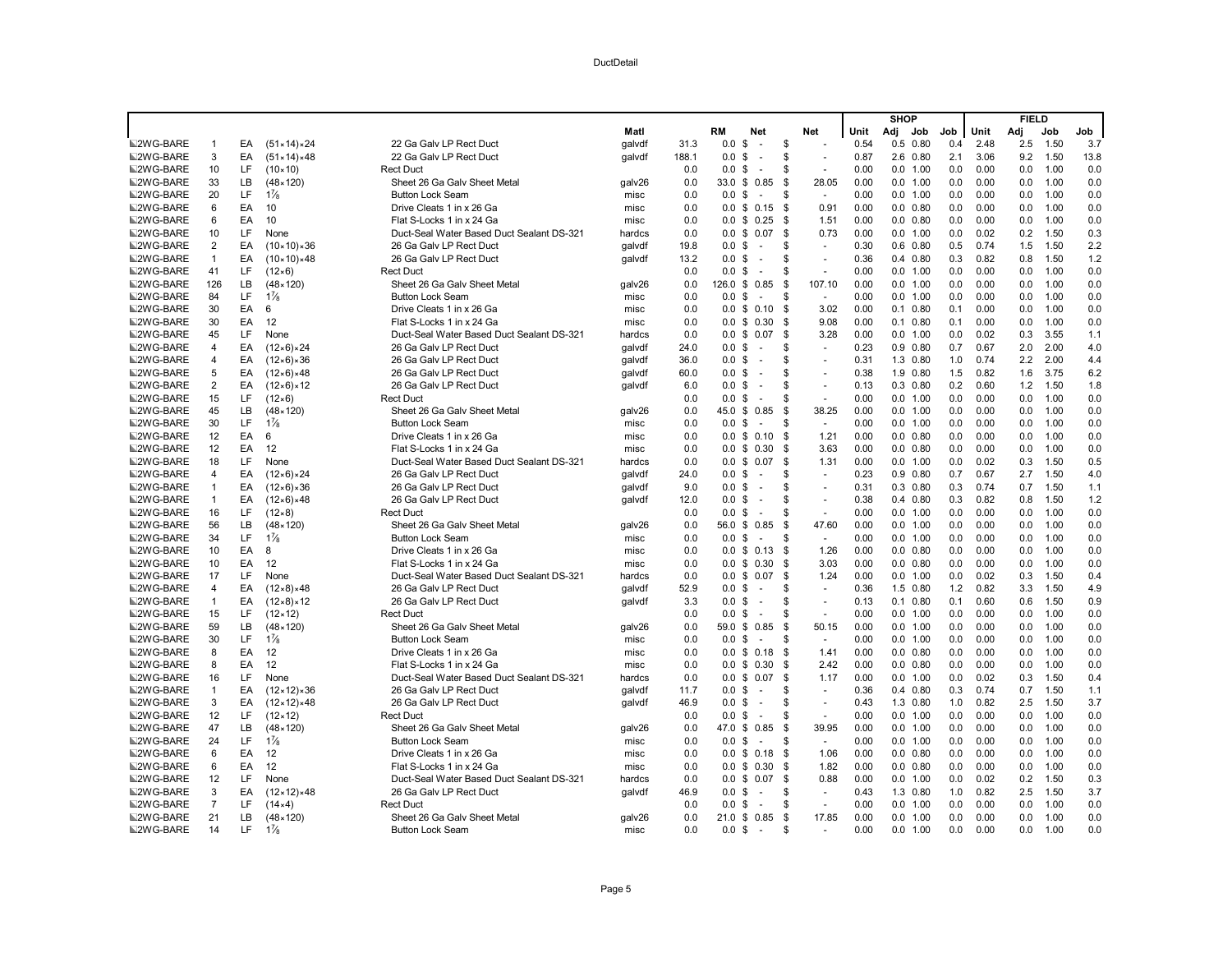|                  |                |    |                            |                                           |        |       |                   |                                |                           |                |              | <b>SHOP</b> |                  |     |      | <b>FIELD</b> |              |            |
|------------------|----------------|----|----------------------------|-------------------------------------------|--------|-------|-------------------|--------------------------------|---------------------------|----------------|--------------|-------------|------------------|-----|------|--------------|--------------|------------|
|                  |                |    |                            |                                           | Matl   |       | RM                | <b>Net</b>                     |                           | <b>Net</b>     | Unit         | Adj         | Job              | Job | Unit | Adj          | Job          | Job        |
| <b>■2WG-BARE</b> | 4              | EA | $\overline{4}$             | Drive Cleats 1 in x 26 Ga                 | misc   | 0.0   | 0.0               | \$<br>0.08                     | - \$                      | 0.30           | 0.00         |             | $0.0$ $0.80$     | 0.0 | 0.00 | 0.0          | 1.00         | 0.0        |
| <b>M2WG-BARE</b> | $\overline{4}$ | EA | 14                         | Flat S-Locks 1 in x 24 Ga                 | misc   | 0.0   | 0.0               | \$<br>0.35                     | S.                        | 1.42           | 0.00         |             | $0.0$ $0.80$     | 0.0 | 0.00 | 0.0          | 1.00         | 0.0        |
| <b>■2WG-BARE</b> | 6              | LF | None                       | Duct-Seal Water Based Duct Sealant DS-321 | hardcs | 0.0   | 0.0               | \$<br>0.07                     | \$                        | 0.44           | 0.00         |             | 0.0 1.00         | 0.0 | 0.02 | 0.1          | 1.50         | 0.2        |
| <b>■2WG-BARE</b> | $\overline{1}$ | EA | $(14×4)*36$                | 26 Ga Galv LP Rect Duct                   | galvdf | 9.0   | $0.0 \text{ }$ \$ | $\sim$                         | \$                        | $\sim$         | 0.31         |             | $0.3$ $0.80$     | 0.3 | 0.74 | 0.7          | 1.50         | 1.1        |
| <b>■2WG-BARE</b> | $\overline{1}$ | EA | (14×4)×48                  | 26 Ga Galv LP Rect Duct                   | galvdf | 12.0  | 0.0               | \$<br>$\sim$                   | S                         |                | 0.38         |             | $0.4$ 0.80       | 0.3 | 0.82 | 0.8          | 1.50         | 1.2        |
| <b>■2WG-BARE</b> | 32             | LF | $(14 \times 12)$           | <b>Rect Duct</b>                          |        | 0.0   | 0.0               | \$<br>÷.                       | S                         | $\overline{a}$ | 0.00         |             | 0.0 1.00         | 0.0 | 0.00 | 0.0          | 1.00         | 0.0        |
| <b>■2WG-BARE</b> | 142            | LB | $(48 \times 120)$          | Sheet 26 Ga Galv Sheet Metal              | galv26 | 0.0   | 142.0 \$          | 0.85                           | S.                        | 120.70         | 0.00         |             | 0.0 1.00         | 0.0 | 0.00 | 0.0          | 1.00         | 0.0        |
| <b>■2WG-BARE</b> | 68             | LF | $1\frac{7}{8}$             | <b>Button Lock Seam</b>                   | misc   | 0.0   | 0.0               | \$<br>÷.                       | S                         | ÷              | 0.00         |             | 0.0 1.00         | 0.0 | 0.00 | 0.0          | 1.00         | 0.0        |
| <b>■2WG-BARE</b> | 20             | EA | 12                         | Drive Cleats 1 in x 26 Ga                 | misc   | 0.0   | 0.0               | \$<br>0.18                     | \$                        | 3.52           | 0.00         |             | $0.1$ $0.80$     | 0.0 | 0.00 | 0.0          | 1.00         | 0.0        |
| <b>■2WG-BARE</b> | 20             | EA | 14                         | Flat S-Locks 1 in x 24 Ga                 | misc   | 0.0   | 0.0               | \$<br>0.35                     | \$                        | 7.09           | 0.00         |             | $0.1$ $0.80$     | 0.1 | 0.00 | 0.0          | 1.00         | 0.0        |
| <b>■2WG-BARE</b> | 44             | LF | None                       | Duct-Seal Water Based Duct Sealant DS-321 | hardcs | 0.0   |                   | $0.0 \t$ 0.07$                 | \$                        | 3.21           | 0.00         |             | 0.0 1.00         | 0.0 | 0.02 | 0.4          | 2.87         | 1.1        |
| <b>■2WG-BARE</b> | 8              | EA | $(14 \times 12) \times 48$ | 26 Ga Galv LP Rect Duct                   | galvdf | 134.7 | 0.0               | \$<br>$\sim$                   | \$                        | $\overline{a}$ | 0.43         |             | 3.4 0.80         | 2.8 | 0.82 | 4.1          | 2.40         | 9.8        |
| <b>■2WG-BARE</b> | $\overline{2}$ | EA | $(14 \times 12) \times 12$ | 26 Ga Galv LP Rect Duct                   | galvdf | 8.4   | 0.0               | \$<br>$\sim$                   | S                         | ÷,             | 0.15         |             | $0.3$ $0.80$     | 0.2 | 0.60 | 1.2          | 1.50         | 1.8        |
| <b>■2WG-BARE</b> | 12             | LF | $(14 \times 12)$           | <b>Rect Duct</b>                          |        | 0.0   | 0.0               | \$<br>$\sim$                   | S                         | $\sim$         | 0.00         |             | 0.0 1.00         | 0.0 | 0.00 | 0.0          | 1.00         | 0.0        |
| <b>■2WG-BARE</b> | 51             | LB | $(48 \times 120)$          | Sheet 26 Ga Galv Sheet Metal              | galv26 | 0.0   | 51.0              | 0.85<br>\$                     | S.                        | 43.35          | 0.00         |             | 0.0 1.00         | 0.0 | 0.00 | 0.0          | 1.00         | 0.0        |
| <b>■2WG-BARE</b> | 24             | LF | $1\frac{7}{8}$             | <b>Button Lock Seam</b>                   | misc   | 0.0   | 0.0               | \$<br>$\sim$                   | S                         | $\sim$         | 0.00         |             | 0.0 1.00         | 0.0 | 0.00 | 0.0          | 1.00         | 0.0        |
| <b>■2WG-BARE</b> | 6              | EA | 12                         | Drive Cleats 1 in x 26 Ga                 | misc   | 0.0   | 0.0 S             | 0.18                           | - \$                      | 1.06           | 0.00         |             | $0.0$ $0.80$     | 0.0 | 0.00 | 0.0          | 1.00         | 0.0        |
| <b>■2WG-BARE</b> | 6              | EA | 14                         | Flat S-Locks 1 in x 24 Ga                 | misc   | 0.0   | 0.0               | \$0.35                         | \$                        | 2.13           | 0.00         |             | $0.0$ $0.80$     | 0.0 | 0.00 | 0.0          | 1.00         | 0.0        |
| <b>■2WG-BARE</b> | 13             | LF | None                       | Duct-Seal Water Based Duct Sealant DS-321 | hardcs | 0.0   | 0.0               | 0.07<br>\$                     | \$                        | 0.95           | 0.00         |             | 0.0 1.00         | 0.0 | 0.02 | 0.2          | 1.50         | 0.3        |
| <b>■2WG-BARE</b> | 3              | EA | $(14 \times 12) \times 48$ | 26 Ga Galv LP Rect Duct                   | galvdf | 50.5  | 0.0               | \$<br>$\sim$                   | \$                        | $\sim$         | 0.43         |             | 1.3 0.80         | 1.0 | 0.82 | 2.5          | 1.50         | 3.7        |
| <b>■2WG-BARE</b> | 73             | LF | $(14 \times 14)$           | <b>Rect Duct</b>                          |        | 0.0   | 0.0               | \$<br>$\sim$                   | S                         | ÷,             | 0.00         |             | 0.0 1.00         | 0.0 | 0.00 | 0.0          | 1.00         | 0.0        |
| <b>■2WG-BARE</b> | 339            | LB | $(48 \times 120)$          | Sheet 26 Ga Galy Sheet Metal              | galv26 | 0.0   | 339.0             | \$0.85                         | S.                        | 288.15         | 0.00         | 0.0         | 1.00             | 0.0 | 0.00 | 0.0          | 1.00         | 0.0        |
| <b>■2WG-BARE</b> | 150            | LF | $1\frac{7}{8}$             | <b>Button Lock Seam</b>                   | misc   | 0.0   | 0.0               | \$<br>$\sim$                   | \$                        | $\sim$         | 0.00         |             | 0.0 1.00         | 0.0 | 0.00 | 0.0          | 1.00         | 0.0        |
| <b>■2WG-BARE</b> | 44             | EA | 14                         | Drive Cleats 1 in x 26 Ga                 | misc   | 0.0   |                   | $0.0 \t$ 0.20$                 | \$                        | 8.86           | 0.00         |             | $0.1$ $0.80$     | 0.1 | 0.00 | 0.0          | 1.00         | 0.0        |
| <b>■2WG-BARE</b> | 44             | EA | 14                         | Flat S-Locks 1 in x 24 Ga                 | misc   | 0.0   | 0.0               | \$0.35                         | S.                        | 15.59          | 0.00         |             | $0.1$ $0.80$     | 0.1 | 0.00 | 0.0          | 1.00         | 0.0        |
| <b>■2WG-BARE</b> | 103            | LF | None                       | Duct-Seal Water Based Duct Sealant DS-321 | hardcs | 0.0   | 0.0               | \$<br>0.07                     | \$                        | 7.51           | 0.00         |             | 0.0 1.00         | 0.0 | 0.02 | 1.7          | 1.50         | 2.6        |
| <b>■2WG-BARE</b> | $\overline{2}$ | EA | $(14 \times 14) \times 24$ | 26 Ga Galv LP Rect Duct                   | galvdf | 18.0  | $0.0 \,$ \$       | $\sim$                         | \$                        | $\sim$         | 0.28         |             | $0.6$ $0.80$     | 0.5 | 0.67 | 1.3          | 1.50         | 2.0        |
| <b>■2WG-BARE</b> | 3              | EA | $(14 \times 14) \times 36$ | 26 Ga Galv LP Rect Duct                   | galvdf | 40.6  | 0.0               | \$<br>$\sim$                   | \$                        |                | 0.38         |             | 1.2 0.80         | 0.9 | 0.74 | 2.2          | 1.50         | 3.3        |
| <b>■2WG-BARE</b> | 15             | EA | $(14 \times 14) \times 48$ | 26 Ga Galv LP Rect Duct                   | galvdf | 270.7 | $0.0 \text{ } $$  |                                | \$                        | ÷.             | 0.46         |             | 6.9 0.80         | 5.5 | 0.82 | 12.3         | 1.50         | 18.5       |
| <b>■2WG-BARE</b> | $\overline{2}$ | EA | $(14 \times 14) \times 12$ | 26 Ga Galv LP Rect Duct                   | qalvdf | 9.0   | 0.0               | \$<br>÷.                       | S                         | ÷.             | 0.16         |             | $0.3$ $0.80$     | 0.3 | 0.60 | 1.2          | 1.50         | 1.8        |
| <b>■2WG-BARE</b> | 42             | LF | $(14 \times 14)$           | <b>Rect Duct</b>                          |        | 0.0   | 0.0               | \$                             | S                         |                | 0.00         |             | 0.0 1.00         | 0.0 | 0.00 | 0.0          | 1.00         | 0.0        |
| <b>■2WG-BARE</b> | 199            | LB | $(48 \times 120)$          | Sheet 26 Ga Galy Sheet Metal              | galv26 | 0.0   | 199.0             | \$<br>0.85                     | \$                        | 169.15         | 0.00         |             | 0.0 1.00         | 0.0 | 0.00 | 0.0          | 1.00         | 0.0        |
| <b>■2WG-BARE</b> | 88             | LF | $1\frac{7}{8}$             | <b>Button Lock Seam</b>                   | misc   | 0.0   | 0.0               | \$<br>$\sim$                   | \$                        | ÷.             | 0.00         |             | 0.0 1.00         | 0.0 | 0.00 | 0.0          | 1.00         | 0.0        |
| <b>■2WG-BARE</b> | 24             | EA | 14                         | Drive Cleats 1 in x 26 Ga                 | misc   | 0.0   | $0.0 \,$ \$       | 0.20                           | \$                        | 4.83           | 0.00         |             | $0.1$ $0.80$     | 0.0 | 0.00 | 0.0          | 1.00         | 0.0        |
| <b>■2WG-BARE</b> | 24             | EA | 14                         | Flat S-Locks 1 in x 24 Ga                 | misc   | 0.0   | 0.0               | \$0.35                         | \$                        | 8.50           | 0.00         |             | $0.1$ $0.80$     | 0.1 | 0.00 | 0.0          | 1.00         | 0.0        |
| <b>■2WG-BARE</b> | 56             | LF | None                       | Duct-Seal Water Based Duct Sealant DS-321 | hardcs | 0.0   | $0.0 \,$ \$       | 0.07                           | \$                        | 4.08           | 0.00         |             | 0.0 1.00         | 0.0 | 0.02 | 0.9          | 1.50         | 1.4        |
| <b>■2WG-BARE</b> | $\mathbf{1}$   | EA | $(14 \times 14) \times 36$ | 26 Ga Galv LP Rect Duct                   | galvdf | 13.5  | $0.0 \,$ \$       | $\sim$                         | \$                        | $\sim$         | 0.38         |             | $0.4$ 0.80       | 0.3 | 0.74 | 0.7          | 1.50         | 1.1        |
| <b>■2WG-BARE</b> | 10             | EA | $(14 \times 14) \times 48$ | 26 Ga Galv LP Rect Duct                   | qalvdf | 180.4 | 0.0               | \$<br>÷.                       | \$                        |                | 0.46         |             | 4.6 0.80         | 3.7 | 0.82 | 8.2          | 1.50         | 12.3       |
| <b>■2WG-BARE</b> | $\overline{1}$ | EA | $(14 \times 14) \times 12$ | 26 Ga Galv LP Rect Duct                   | qalvdf | 4.5   | 0.0               | \$<br>÷.                       | S                         | $\overline{a}$ | 0.16         |             | $0.2 \quad 0.80$ | 0.1 | 0.60 | 0.6          | 1.50         | 0.9        |
| <b>■2WG-BARE</b> | 16             | LF | $(14 \times 14)$           | <b>Rect Duct</b>                          |        | 0.0   | 0.0               | \$<br>$\sim$                   | S                         | ÷,             | 0.00         |             | 0.0 1.00         | 0.0 | 0.00 | 0.0          | 1.00         | 0.0        |
| <b>■2WG-BARE</b> | 77             | LB | $(48 \times 120)$          | Sheet 26 Ga Galv Sheet Metal              | galv26 | 0.0   | 77.0              | 0.85<br>\$                     | S.                        | 65.45          | 0.00         |             | 0.0 1.00         | 0.0 | 0.00 | 0.0          | 1.00         | 0.0        |
| <b>■2WG-BARE</b> | 34             | LF | $1\frac{7}{8}$             | <b>Button Lock Seam</b>                   | misc   | 0.0   | 0.0               | \$<br>÷.                       | \$                        | $\sim$         | 0.00         |             | 0.0 1.00         | 0.0 | 0.00 | 0.0          | 1.00         | 0.0        |
| <b>■2WG-BARE</b> | 10             | EA | 14                         | Drive Cleats 1 in x 26 Ga                 | misc   | 0.0   | 0.0               | 0.20<br>\$                     | \$                        | 2.01           | 0.00         |             | $0.0$ $0.80$     | 0.0 | 0.00 | 0.0          | 1.00         | 0.0        |
| <b>■2WG-BARE</b> | 10             | EA | 14                         | Flat S-Locks 1 in x 24 Ga                 | misc   | 0.0   | 0.0               | \$0.35                         | $\boldsymbol{\mathsf{s}}$ | 3.54           | 0.00         |             | $0.0$ $0.80$     | 0.0 | 0.00 | 0.0          | 1.00         | 0.0        |
| <b>■2WG-BARE</b> | 23             | LF | None                       | Duct-Seal Water Based Duct Sealant DS-321 | hardcs | 0.0   | 0.0               | \$ 0.07                        | \$                        | 1.68           | 0.00         |             | 0.0 1.00         | 0.0 | 0.02 | 0.4          | 1.50         | 0.6        |
| <b>■2WG-BARE</b> | $\overline{4}$ | EA | $(14 \times 14) \times 48$ | 26 Ga Galv LP Rect Duct                   | qalvdf | 72.2  | 0.0               | \$<br>$\sim$                   | S                         | ÷.             | 0.46         |             | 1.8 0.80         | 1.5 | 0.82 | 3.3          | 1.50         | 4.9        |
| <b>■2WG-BARE</b> | $\overline{1}$ | EA | $(14 \times 14) \times 12$ | 26 Ga Galv LP Rect Duct                   | qalvdf | 4.5   | 0.0 <sup>5</sup>  | ÷.                             | S                         | $\sim$         | 0.16         |             | $0.2$ $0.80$     | 0.1 | 0.60 | 0.6          | 1.50         | 0.9        |
| <b>■2WG-BARE</b> | 22             | LF | $(14 \times 14)$           | <b>Rect Duct</b>                          |        | 0.0   | 0.0               | -\$<br>÷.                      | S                         |                | 0.00         |             | 0.0 1.00         | 0.0 | 0.00 | 0.0          | 1.00         | 0.0        |
| <b>■2WG-BARE</b> | 99             | LB | $(48 \times 120)$          | Sheet 26 Ga Galy Sheet Metal              | galv26 | 0.0   | 99.0 \$           | 0.85                           | \$                        | 84.15          | 0.00         |             | 0.0 1.00         | 0.0 | 0.00 | 0.0          | 1.00         | 0.0        |
| <b>■2WG-BARE</b> | 44             | LF | $1\frac{7}{8}$             | <b>Button Lock Seam</b>                   | misc   | 0.0   | 0.0               | \$<br>$\overline{\phantom{a}}$ | \$                        | $\sim$         | 0.00         |             | 0.0 1.00         | 0.0 | 0.00 | 0.0          | 1.00         | 0.0        |
| <b>■2WG-BARE</b> | 12             | EA | 14                         | Drive Cleats 1 in x 26 Ga                 | misc   | 0.0   | 0.0               | \$<br>0.20                     | \$                        | 2.42           | 0.00         |             | $0.0$ $0.80$     | 0.0 | 0.00 | 0.0          | 1.00         | 0.0        |
| <b>■2WG-BARE</b> | 12             | EA | 14                         | Flat S-Locks 1 in x 24 Ga                 | misc   | 0.0   |                   | $0.0 \t$ 0.35$                 | \$                        | 4.25           | 0.00         |             | $0.0$ $0.80$     | 0.0 | 0.00 | 0.0          | 1.00         | 0.0        |
| <b>■2WG-BARE</b> | 28             | LF | None                       | Duct-Seal Water Based Duct Sealant DS-321 | hardcs | 0.0   | 0.0 S             | 0.07                           | \$                        | 2.04           | 0.00         |             | 0.0 1.00         | 0.0 | 0.02 | 0.5          | 1.50         | 0.7        |
| <b>■2WG-BARE</b> | $\overline{1}$ | EA | $(14 \times 14) \times 24$ | 26 Ga Galv LP Rect Duct                   | qalvdf | 9.0   | 0.0               | \$<br>$\sim$                   | \$                        | ÷.             | 0.28<br>0.46 |             | $0.3$ $0.80$     | 0.2 | 0.67 | 0.7          | 1.50<br>1.50 | 1.0<br>6.2 |
| <b>■2WG-BARE</b> | 5              | EA | $(14 \times 14) \times 48$ | 26 Ga Galv LP Rect Duct                   | galvdf | 90.2  | $0.0 \text{ }$ \$ | $\sim$                         | S                         |                |              |             | 2.3 0.80         | 1.8 | 0.82 | 4.1          |              |            |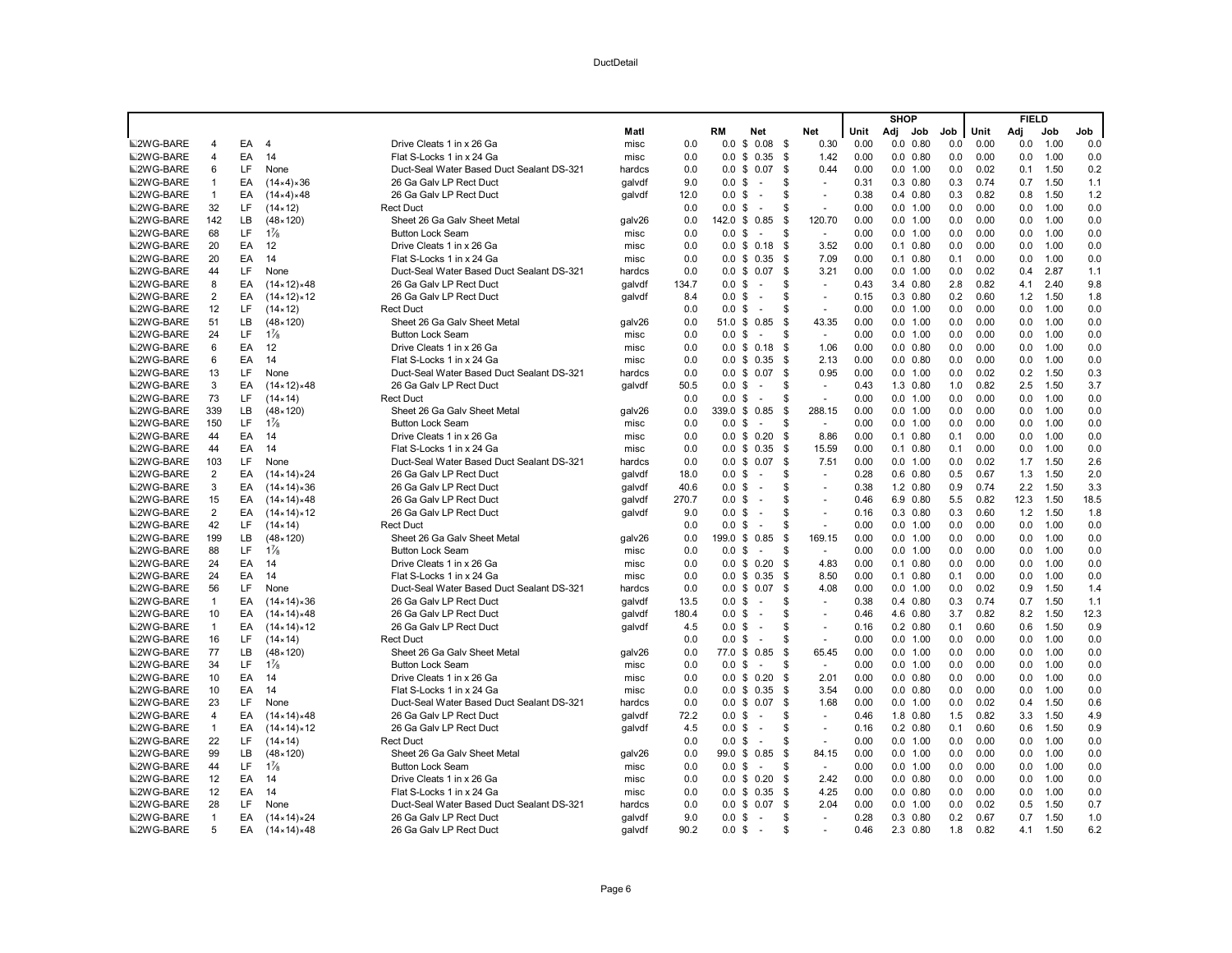|                  |                         |           |                                        |                                           |        |      |                    |                    |      |                |      | <b>SHOP</b> |                  |     |      | <b>FIELD</b> |      |     |
|------------------|-------------------------|-----------|----------------------------------------|-------------------------------------------|--------|------|--------------------|--------------------|------|----------------|------|-------------|------------------|-----|------|--------------|------|-----|
|                  |                         |           |                                        |                                           | Matl   |      | RM                 | Net                |      | Net            | Unit | Adj         | Job              | Job | Unit | Adj          | Job  | Job |
| <b>■2WG-BARE</b> | 12                      | LF        | $(14 \times 14)$                       | <b>Rect Duct</b>                          |        | 0.0  | 0.0                | \$<br>$\sim$       | \$   | $\omega$       | 0.00 | 0.0         | 1.00             | 0.0 | 0.00 | 0.0          | 1.00 | 0.0 |
| <b>■2WG-BARE</b> | 54                      | LB        | $(48 \times 120)$                      | Sheet 26 Ga Galv Sheet Metal              | galv26 | 0.0  | 54.0               | 0.85<br>\$         | -\$  | 45.90          | 0.00 |             | 0.0 1.00         | 0.0 | 0.00 | 0.0          | 1.00 | 0.0 |
| <b>■2WG-BARE</b> | 24                      | LF.       | $1\frac{7}{8}$                         | <b>Button Lock Seam</b>                   | misc   | 0.0  | 0.0                | \$<br>$\sim$       | \$.  | $\sim$         | 0.00 |             | 0.0 1.00         | 0.0 | 0.00 | 0.0          | 1.00 | 0.0 |
| <b>■2WG-BARE</b> | 6                       | EA        | 14                                     | Drive Cleats 1 in x 26 Ga                 | misc   | 0.0  |                    | $0.0 \tS 0.20$     | \$   | 1.21           | 0.00 |             | $0.0$ $0.80$     | 0.0 | 0.00 | 0.0          | 1.00 | 0.0 |
| <b>■2WG-BARE</b> | 6                       | EA        | 14                                     | Flat S-Locks 1 in x 24 Ga                 | misc   | 0.0  | 0.0                | \$0.35             | - \$ | 2.13           | 0.00 |             | $0.0$ $0.80$     | 0.0 | 0.00 | 0.0          | 1.00 | 0.0 |
| <b>■2WG-BARE</b> | 14                      | LF.       | None                                   | Duct-Seal Water Based Duct Sealant DS-321 | hardcs | 0.0  |                    | $0.0 \t$ 0.07$     | -S   | 1.02           | 0.00 |             | 0.0 1.00         | 0.0 | 0.02 | 0.2          | 1.50 | 0.4 |
| <b>■2WG-BARE</b> | 3                       | EA        | $(14 \times 14) \times 48$             | 26 Ga Galv LP Rect Duct                   | galvdf | 54.1 | $0.0 \text{ } $$   | $\sim$             | \$   | $\blacksquare$ | 0.46 |             | 1.4 0.80         | 1.1 | 0.82 | 2.5          | 1.50 | 3.7 |
| <b>■2WG-BARE</b> | $\overline{\mathbf{c}}$ | EA        | (16×14)                                | Rect 90 Ell HB w/Vanes                    |        | 0.0  | 0.0                | \$<br>$\sim$       | S    | $\bar{a}$      | 0.00 |             | 0.0 1.00         | 0.0 | 0.00 | 0.0          | 1.00 | 0.0 |
| <b>■2WG-BARE</b> | 22                      | LВ        | $(48 \times 120)$                      | Sheet 26 Ga Galv Sheet Metal              | galv26 | 0.0  |                    | 22.0 \$ 0.85       | \$   | 18.70          | 0.00 |             | 0.0 1.00         | 0.0 | 0.00 | 0.0          | 1.00 | 0.0 |
| <b>■2WG-BARE</b> | 18                      | LF.       | $\overline{1}$                         | Pittsburg Seam                            | misc   | 0.0  | 0.0                | \$<br>$\sim$       | S    | $\sim$         | 0.00 |             | 0.0 1.00         | 0.0 | 0.00 | 0.0          | 1.00 | 0.0 |
| <b>■2WG-BARE</b> | 4                       | EA        | 14                                     | Drive Cleats 1 in x 26 Ga                 | misc   | 0.0  |                    | $0.0 \t$ 0.20$     | \$   | 0.81           | 0.00 |             | $0.0$ $0.80$     | 0.0 | 0.00 | 0.0          | 1.00 | 0.0 |
| <b>■2WG-BARE</b> | 4                       | EA        | 16                                     | Flat S-Locks 1 in x 24 Ga                 | misc   | 0.0  |                    | $0.0 \t$ 0.41$     | \$   | 1.62           | 0.00 |             | $0.0$ $0.80$     | 0.0 | 0.00 | 0.0          | 1.00 | 0.0 |
| <b>■2WG-BARE</b> | 10                      | LF        | None                                   | Duct-Seal Water Based Duct Sealant DS-321 | hardcs | 0.0  | 0.0 S              | 0.07               | \$   | 0.73           | 0.00 |             | 0.0 1.00         | 0.0 | 0.02 | 0.1          | 2.50 | 0.3 |
| <b>■2WG-BARE</b> | 30                      | EA        | None                                   | BT131 8-18 x 1/2 w/1/4 Hex Head Screw     | malcof | 0.0  |                    | $0.0 \t$ 0.03$     | -\$  | 0.93           | 0.00 |             | 0.0 1.00         | 0.0 | 0.00 | 0.0          | 1.00 | 0.0 |
| <b>■2WG-BARE</b> | 8                       | LF.       | None                                   | ProRail 2 in Galv 24 Ga Rail              | tvandm | 0.0  |                    | $0.0$ \$ 1.06      | - \$ | 8.50           | 0.03 |             | $0.3$ $0.80$     | 0.2 | 0.00 | 0.0          | 1.00 | 0.0 |
| <b>■2WG-BARE</b> | 16                      | LF        | None                                   | Double Wall 2 in Galv 26 Ga Vane          | tvandm | 0.0  |                    | $0.0 \t$ 1.02$     | \$   | 16.38          | 0.03 |             | $0.5$ $0.80$     | 0.4 | 0.00 | 0.0          | 1.00 | 0.0 |
| <b>■2WG-BARE</b> | $\overline{\mathbf{c}}$ | EA        | (16×14)                                | 26 Ga Galv LP 90 Ell HB Sq Tht w/Vanes    | qalvff | 22.5 | 0.0 <sup>5</sup>   | $\sim$             | \$   | $\blacksquare$ | 0.95 |             | 1.9 0.80         | 1.5 | 0.80 | 1.6          | 1.50 | 2.4 |
| <b>■2WG-BARE</b> | $\mathbf{1}$            | EA        | $(14 \times 14)$                       | Rect 90 Ell HB w/Vanes                    |        | 0.0  | 0.0                | \$<br>$\sim$       | S    |                | 0.00 |             | 0.0 1.00         | 0.0 | 0.00 | 0.0          | 1.00 | 0.0 |
| <b>■2WG-BARE</b> | 10                      | LВ        | $(48 \times 120)$                      | Sheet 26 Ga Galv Sheet Metal              | galv26 | 0.0  |                    | 10.0 \$ 0.85       | \$   | 8.50           | 0.00 |             | 0.0 1.00         | 0.0 | 0.00 | 0.0          | 1.00 | 0.0 |
| <b>■2WG-BARE</b> | 9                       | LF        | $\overline{1}$                         | Pittsburg Seam                            | misc   | 0.0  | $0.0 \text{ }$ \$  | $\sim$             | S    | $\blacksquare$ | 0.00 |             | 0.0 1.00         | 0.0 | 0.00 | 0.0          | 1.00 | 0.0 |
| <b>■2WG-BARE</b> | $\overline{\mathbf{c}}$ | EA        | 14                                     | Drive Cleats 1 in x 26 Ga                 | misc   | 0.0  | $0.0 \,$ \$        | 0.20               | \$   | 0.40           | 0.00 |             | $0.0$ $0.80$     | 0.0 | 0.00 | 0.0          | 1.00 | 0.0 |
| <b>■2WG-BARE</b> | 2                       | EA        | 14                                     | Flat S-Locks 1 in x 24 Ga                 | misc   | 0.0  |                    | $0.0 \t$ 0.35$     | -S   | 0.71           | 0.00 |             | $0.0$ $0.80$     | 0.0 | 0.00 | 0.0          | 1.00 | 0.0 |
| <b>■2WG-BARE</b> | 5                       | LF        | None                                   | Duct-Seal Water Based Duct Sealant DS-321 | hardcs | 0.0  |                    | $0.0 \t$ 0.07$     | - \$ | 0.36           | 0.00 |             | 0.0 1.00         | 0.0 | 0.02 | 0.1          | 1.50 | 0.1 |
| <b>■2WG-BARE</b> | 14                      | EA        | None                                   | BT131 8-18 x 1/2 w/1/4 Hex Head Screw     | malcof | 0.0  |                    | $0.0 \t$ 0.03$     | - \$ | 0.43           | 0.00 |             | 0.0 1.00         | 0.0 | 0.00 | 0.0          | 1.00 | 0.0 |
| <b>■2WG-BARE</b> | 3                       | LF        | None                                   | ProRail 2 in Galv 24 Ga Rail              | tvandm | 0.0  |                    | $0.0 \t$ 1.06$     | \$   | 3.19           | 0.03 |             | $0.1$ $0.80$     | 0.1 | 0.00 | 0.0          | 1.00 | 0.0 |
| <b>■2WG-BARE</b> | $\overline{7}$          | LF        | None                                   | Double Wall 2 in Galy 26 Ga Vane          | tvandm | 0.0  | $0.0 \,$ \$        | 1.02               | - \$ | 7.17           | 0.03 |             | $0.2 \quad 0.80$ | 0.2 | 0.00 | 0.0          | 1.00 | 0.0 |
| <b>■2WG-BARE</b> | $\mathbf{1}$            | EA        | $(14 \times 14)$                       | 26 Ga Galv LP 90 Ell HB Sq Tht w/Vanes    | qalvff | 9.8  | $0.0 \text{ }$ \$  | $\sim$             | \$   | $\omega$       | 0.82 |             | $0.8$ 0.80       | 0.7 | 0.80 | 0.8          | 1.50 | 1.2 |
| <b>■2WG-BARE</b> | $\overline{\mathbf{c}}$ | EA        | $(18 \times 18)$                       | Rect 45 Ell HB Radius                     |        | 0.0  | 0.0                | \$<br>$\sim$       | S    | $\sim$         | 0.00 |             | 0.0 1.00         | 0.0 | 0.00 | 0.0          | 1.00 | 0.0 |
| <b>■2WG-BARE</b> | 20                      | <b>LB</b> | $(48 \times 120)$                      | Sheet 26 Ga Galv Sheet Metal              | galv26 | 0.0  | $20.0 \text{ }$ \$ | 0.85               | \$   | 17.00          | 0.00 |             | 0.0 1.00         | 0.0 | 0.00 | 0.0          | 1.00 | 0.0 |
| <b>■2WG-BARE</b> | $\overline{7}$          | LF.       | $\overline{1}$                         | Pittsburg Seam                            | misc   | 0.0  | $0.0 \text{ }$ \$  | $\sim$             | \$   | $\blacksquare$ | 0.00 |             | 0.0 1.00         | 0.0 | 0.00 | 0.0          | 1.00 | 0.0 |
| <b>■2WG-BARE</b> | 4                       | EA        | 18                                     | Drive Cleats 1 in x 26 Ga                 | misc   | 0.0  | 0.0                | \$<br>0.25         | -\$  | 1.01           | 0.00 |             | $0.0$ $0.80$     | 0.0 | 0.00 | 0.0          | 1.00 | 0.0 |
| <b>■2WG-BARE</b> | 4                       | EA        | 18                                     | Flat S-Locks 1 in x 24 Ga                 | misc   | 0.0  |                    | $0.0 \t$ 0.46$     | \$   | 1.83           | 0.00 |             | $0.0$ $0.80$     | 0.0 | 0.00 | 0.0          | 1.00 | 0.0 |
| <b>■2WG-BARE</b> | 12                      | LF.       | None                                   | Duct-Seal Water Based Duct Sealant DS-321 | hardcs | 0.0  |                    | $0.0 \t$ 0.07$     | - \$ | 0.88           | 0.00 |             | 0.0 1.00         | 0.0 | 0.02 | 0.2          | 1.50 | 0.3 |
| <b>■2WG-BARE</b> | $\overline{\mathbf{c}}$ | EA        | $(18 \times 18)$                       | 26 Ga Galv LP 45 Ell HB 1-1/2 CL Rad      | qalvff | 19.7 | 0.0                | \$<br>$\sim$       | \$   | $\bar{a}$      | 0.70 |             | 1.4 0.80         | 1.1 | 1.10 | 2.2          | 1.50 | 3.3 |
| <b>■2WG-BARE</b> | $\overline{\mathbf{c}}$ | EA        | $(18 \times 14)$                       | Rect 45 Ell HB Radius                     |        | 0.0  | 0.0                | \$<br>$\sim$       | S    | $\sim$         | 0.00 |             | 0.0 1.00         | 0.0 | 0.00 | 0.0          | 1.00 | 0.0 |
| <b>■2WG-BARE</b> | 18                      | LB        | $(48 \times 120)$                      | Sheet 26 Ga Galv Sheet Metal              | galv26 | 0.0  | 18.0 \$            | 0.85               | -\$  | 15.30          | 0.00 |             | 0.0 1.00         | 0.0 | 0.00 | 0.0          | 1.00 | 0.0 |
| <b>■2WG-BARE</b> | $\overline{7}$          | LF.       | $\overline{1}$                         | <b>Pittsburg Seam</b>                     | misc   | 0.0  | 0.0                | \$<br>$\sim$       | \$.  | $\omega$       | 0.00 |             | 0.0 1.00         | 0.0 | 0.00 | 0.0          | 1.00 | 0.0 |
| <b>■2WG-BARE</b> | 4                       | EA        | 14                                     | Drive Cleats 1 in x 26 Ga                 | misc   | 0.0  |                    | $0.0 \tS 0.20$     | \$.  | 0.81           | 0.00 |             | $0.0 \quad 0.80$ | 0.0 | 0.00 | 0.0          | 1.00 | 0.0 |
| <b>■2WG-BARE</b> | 4                       | EA        | 18                                     | Flat S-Locks 1 in x 24 Ga                 | misc   | 0.0  |                    | $0.0 \t$ 0.46$     | - \$ | 1.83           | 0.00 |             | $0.0$ $0.80$     | 0.0 | 0.00 | 0.0          | 1.00 | 0.0 |
| <b>■2WG-BARE</b> | 11                      | LF        | None                                   | Duct-Seal Water Based Duct Sealant DS-321 | hardcs | 0.0  |                    | $0.0 \t$ 0.07$     | \$   | 0.80           | 0.00 |             | 0.0 1.00         | 0.0 | 0.02 | 0.2          | 1.50 | 0.3 |
| <b>■2WG-BARE</b> | $\overline{\mathbf{c}}$ | EA        | $(18 \times 14)$                       | 26 Ga Galv LP 45 Ell HB 1-1/2 CL Rad      | galvff | 17.6 | 0.0                | \$<br>$\sim$       | S    | $\blacksquare$ | 0.62 |             | 1.2 0.80         | 1.0 | 1.10 | 2.2          | 1.50 | 3.3 |
| <b>■2WG-BARE</b> | $\mathbf{1}$            | EA        | $(22 \times 14) \times (18 \times 14)$ | <b>Rect Transition Ctr Taper</b>          |        | 0.0  | $0.0 \text{ }$ \$  | $\sim$             | S    | $\sim$         | 0.00 |             | 0.0 1.00         | 0.0 | 0.00 | 0.0          | 1.00 | 0.0 |
| <b>■2WG-BARE</b> | 4                       | LB.       | $(48 \times 120)$                      | Sheet 26 Ga Galv Sheet Metal              | galv26 | 0.0  |                    | 4.0 \$ 0.85        | \$   | 3.40           | 0.00 |             | 0.0 1.00         | 0.0 | 0.00 | 0.0          | 1.00 | 0.0 |
| <b>■2WG-BARE</b> | 2                       | LF        | $\overline{1}$                         | Pittsburg Seam                            | misc   | 0.0  | 0.0                | \$<br>$\sim$       | S    | $\sim$         | 0.00 |             | 0.0 1.00         | 0.0 | 0.00 | 0.0          | 1.00 | 0.0 |
| <b>■2WG-BARE</b> | $\overline{2}$          | EA        | 14                                     | Drive Cleats 1 in x 26 Ga                 | misc   | 0.0  |                    | $0.0 \t$ 0.20$     | \$   | 0.40           | 0.00 |             | $0.0$ $0.80$     | 0.0 | 0.00 | 0.0          | 1.00 | 0.0 |
| <b>■2WG-BARE</b> | $\overline{2}$          | EA        | 22                                     | Flat S-Locks 1 in x 24 Ga                 | misc   | 0.0  |                    | $0.0 \t$ 0.56$     | \$   | 1.12           | 0.00 |             | $0.0$ $0.80$     | 0.0 | 0.00 | 0.0          | 1.00 | 0.0 |
| <b>■2WG-BARE</b> | 6                       | LF        | None                                   | Duct-Seal Water Based Duct Sealant DS-321 | hardcs | 0.0  | 0.0                | \$<br>0.07         | \$   | 0.44           | 0.00 |             | 0.0 1.00         | 0.0 | 0.02 | 0.1          | 1.50 | 0.2 |
| <b>■2WG-BARE</b> | $\mathbf{1}$            | EA        | $(22 \times 14) \times (18 \times 14)$ | 26 Ga Galv LP Ctr Taper Transition        | galvff | 3.6  | $0.0 \,$ \$        | $\sim$             | S    | $\sim$         | 0.36 |             | $0.4$ $0.80$     | 0.3 | 1.10 | 1.1          | 1.50 | 1.7 |
| <b>■2WG-BARE</b> | $\mathbf{1}$            | EA        | $(24 \times 24) \times (16 \times 14)$ | <b>Rect Transition Ctr Taper</b>          |        | 0.0  | $0.0 \text{ }$ \$  | $\sim$             | \$.  | $\omega$       | 0.00 |             | 0.0 1.00         | 0.0 | 0.00 | 0.0          | 1.00 | 0.0 |
| <b>■2WG-BARE</b> | $\overline{7}$          | LВ        | $(48 \times 120)$                      | Sheet 26 Ga Galv Sheet Metal              | galv26 | 0.0  | 7.0                | 0.85<br>\$         | - \$ | 5.95           | 0.00 |             | 0.0 1.00         | 0.0 | 0.00 | 0.0          | 1.00 | 0.0 |
| <b>■2WG-BARE</b> | 4                       | LF.       | $\mathbf 1$                            | Pittsburg Seam                            | misc   | 0.0  | $0.0 \text{ }$ \$  | $\sim$             | S    | $\sim$         | 0.00 |             | 0.0 1.00         | 0.0 | 0.00 | 0.0          | 1.00 | 0.0 |
| <b>■2WG-BARE</b> | $\overline{2}$          | EA        | 24                                     | Drive Cleats 1 in x 24 Ga                 | misc   | 0.0  |                    | $0.0 \t$ 0.42$     | -\$  | 0.84           | 0.00 |             | $0.0$ $0.80$     | 0.0 | 0.00 | 0.0          | 1.00 | 0.0 |
| <b>■2WG-BARE</b> | $\overline{2}$          | EA        | 24                                     | Standing S-Locks 1 in x 24 Ga             | misc   | 0.0  |                    | $0.0 \t$ 1.02$     | - \$ | 2.04           | 0.00 |             | $0.0$ $0.80$     | 0.0 | 0.00 | 0.0          | 1.00 | 0.0 |
| <b>■2WG-BARE</b> | 8                       | LF.       | None                                   | Duct-Seal Water Based Duct Sealant DS-321 | hardcs | 0.0  |                    | $0.0 \t S \t 0.07$ | - \$ | 0.58           | 0.00 |             | 0.0 1.00         | 0.0 | 0.02 | 0.1          | 1.50 | 0.2 |
| <b>■2WG-BARE</b> | $\mathbf{1}$            | EA        | $(24 \times 24) \times (16 \times 14)$ | 26 Ga Galv LP Ctr Taper Transition        | galvff | 6.9  | 0.0 S              | $\sim$             | \$.  | ÷              | 0.65 |             | $0.6$ $0.80$     | 0.5 | 1.50 | 1.5          | 1.50 | 2.3 |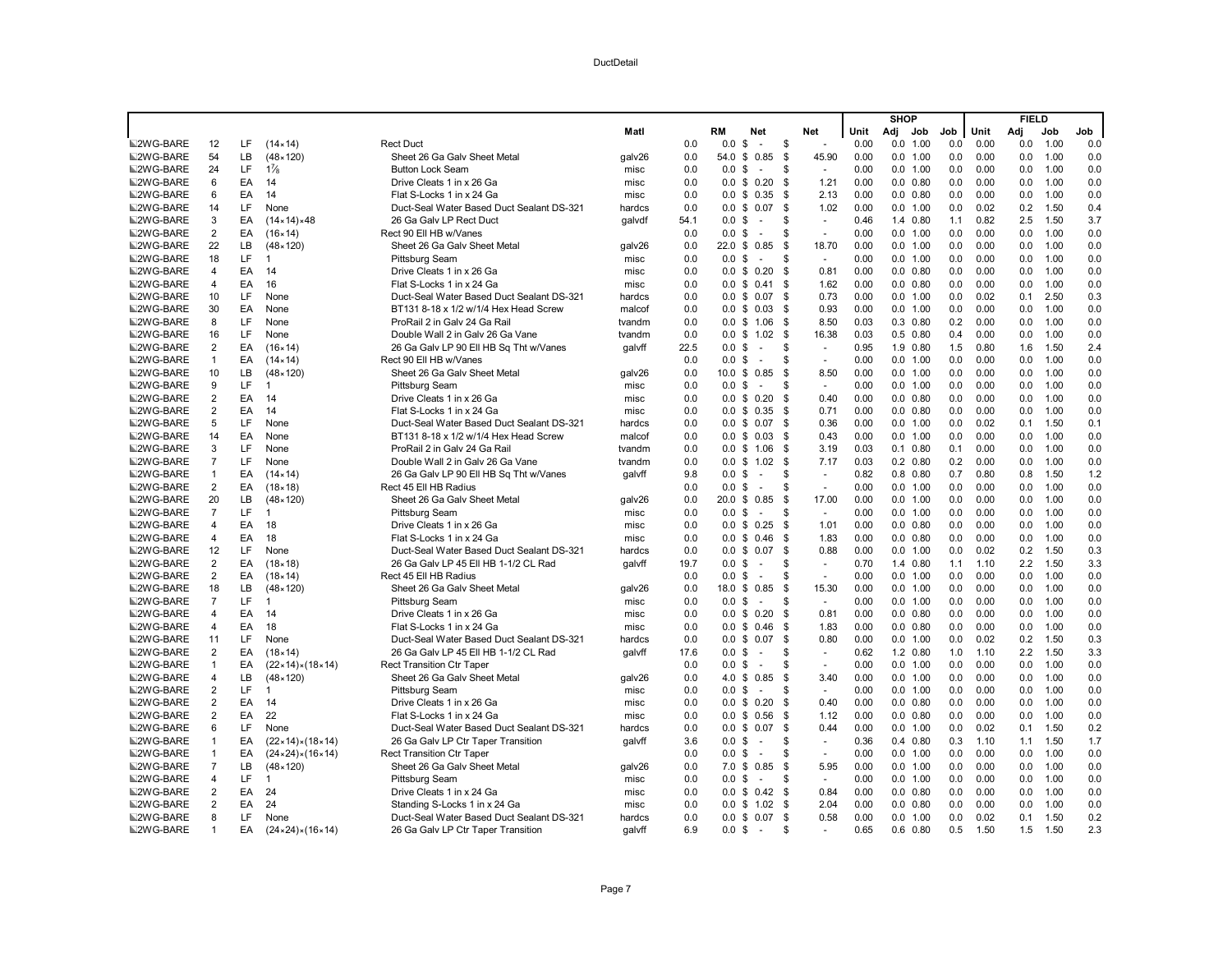|                  |                |    |                                        |                                           |        |       |                    |                      |                      |      | <b>SHOP</b> |              |     |      | <b>FIELD</b> |      |      |
|------------------|----------------|----|----------------------------------------|-------------------------------------------|--------|-------|--------------------|----------------------|----------------------|------|-------------|--------------|-----|------|--------------|------|------|
|                  |                |    |                                        |                                           | Matl   |       | RM                 | Net                  | Net                  | Unit | Adj         | Job          | Job | Unit | Adj          | Job  | Job  |
| <b>■2WG-BARE</b> | -1             | EA | $(24 \times 14) \times (22 \times 14)$ | <b>Rect Transition Ctr Taper</b>          |        | 0.0   | 0.0                | \$<br>$\overline{a}$ | \$<br>$\sim$         | 0.00 |             | 0.0 1.00     | 0.0 | 0.00 | 0.0          | 1.00 | 0.0  |
| 2WG-BARE         | 3              | LB | $(48 \times 120)$                      | Sheet 26 Ga Galv Sheet Metal              | galv26 | 0.0   | 3.0                | 0.85<br>\$           | 2.55<br>\$           | 0.00 |             | 0.0 1.00     | 0.0 | 0.00 | 0.0          | 1.00 | 0.0  |
| <b>■2WG-BARE</b> | $\overline{2}$ | LF | $\mathbf 1$                            | <b>Pittsburg Seam</b>                     | misc   | 0.0   | 0.0                | \$<br>$\sim$         | \$<br>$\sim$         | 0.00 |             | 0.0 1.00     | 0.0 | 0.00 | 0.0          | 1.00 | 0.0  |
| <b>■2WG-BARE</b> | $\overline{2}$ | EA | 14                                     | Drive Cleats 1 in x 24 Ga                 | misc   | 0.0   | $0.0 \,$ \$        | 0.26                 | 0.51<br>\$           | 0.00 |             | $0.0$ $0.80$ | 0.0 | 0.00 | 0.0          | 1.00 | 0.0  |
| <b>■2WG-BARE</b> | $\overline{2}$ | EA | 24                                     | Standing S-Locks 1 in x 24 Ga             | misc   | 0.0   | 0.0                | \$1.02               | \$<br>2.04           | 0.00 |             | $0.0$ $0.80$ | 0.0 | 0.00 | 0.0          | 1.00 | 0.0  |
| <b>■2WG-BARE</b> | 6              | LF | None                                   | Duct-Seal Water Based Duct Sealant DS-321 | hardcs | 0.0   |                    | $0.0 \$ 0.07$        | \$<br>0.44           | 0.00 |             | 0.0 1.00     | 0.0 | 0.02 | 0.1          | 1.50 | 0.2  |
| <b>■2WG-BARE</b> | $\overline{1}$ | EA | $(24 \times 14) \times (22 \times 14)$ | 26 Ga Galv LP Ctr Taper Transition        | qalvff | 2.9   | 0.0 S              | $\sim$               | \$<br>$\sim$         | 0.27 |             | $0.3$ $0.80$ | 0.2 | 1.50 | 1.5          | 1.50 | 2.3  |
| <b>■2WG-BARE</b> | $\overline{1}$ | EA | $(26 \times 14) \times (18 \times 14)$ | Rect Transition Ctr Taper                 |        | 0.0   | 0.0                | \$<br>$\sim$         | S<br>÷.              | 0.00 |             | 0.0 1.00     | 0.0 | 0.00 | 0.0          | 1.00 | 0.0  |
| <b>■2WG-BARE</b> | 6              | LB | $(48 \times 120)$                      | Sheet 26 Ga Galv Sheet Metal              | galv26 | 0.0   |                    | 6.0 \$ 0.85          | \$<br>5.10           | 0.00 |             | 0.0 1.00     | 0.0 | 0.00 | 0.0          | 1.00 | 0.0  |
| <b>■2WG-BARE</b> | $\overline{4}$ | LF | $\overline{1}$                         | <b>Pittsburg Seam</b>                     | misc   | 0.0   | 0.0 S              | $\sim$               | S<br>$\sim$          | 0.00 |             | 0.0 1.00     | 0.0 | 0.00 | 0.0          | 1.00 | 0.0  |
| <b>■2WG-BARE</b> | $\overline{2}$ | EA | 14                                     | Drive Cleats 1 in x 24 Ga                 | misc   | 0.0   |                    | $0.0 \t$ 0.26$       | \$<br>0.51           | 0.00 |             | $0.0$ $0.80$ | 0.0 | 0.00 | 0.0          | 1.00 | 0.0  |
| <b>■2WG-BARE</b> | $\overline{2}$ | EA | 26                                     | Standing S-Locks 1 in x 24 Ga             | misc   | 0.0   | 0.0                | \$1.11               | 2.22<br>\$           | 0.00 |             | $0.0$ $0.80$ | 0.0 | 0.00 | 0.0          | 1.00 | 0.0  |
| <b>■2WG-BARE</b> | $\overline{7}$ | LF | None                                   | Duct-Seal Water Based Duct Sealant DS-321 | hardcs | 0.0   | $0.0 \text{ }$ \$  | 0.07                 | \$<br>0.51           | 0.00 |             | 0.0 1.00     | 0.0 | 0.02 | 0.1          | 1.50 | 0.2  |
| <b>■2WG-BARE</b> | $\mathbf{1}$   | EA | $(26×14)*(18×14)$                      | 26 Ga Galv LP Ctr Taper Transition        | qalvff | 5.8   | 0.0 <sup>5</sup>   | $\sim$               | \$<br>$\sim$         | 0.54 |             | $0.5$ 0.80   | 0.4 | 1.50 | 1.5          | 1.50 | 2.3  |
| <b>■2WG-BARE</b> | $\mathbf{1}$   | EA | (30×8)×(12×12)                         | <b>Rect Transition Ctr Taper</b>          |        | 0.0   | 0.0                | \$<br>$\sim$         | S<br>$\sim$          | 0.00 |             | 0.0 1.00     | 0.0 | 0.00 | 0.0          | 1.00 | 0.0  |
| <b>■2WG-BARE</b> | 10             | LB | $(48 \times 120)$                      | Sheet 26 Ga Galv Sheet Metal              | galv26 | 0.0   | $10.0 \text{ }$ \$ | 0.85                 | \$<br>8.50           | 0.00 |             | 0.0 1.00     | 0.0 | 0.00 | 0.0          | 1.00 | 0.0  |
| <b>■2WG-BARE</b> | $\overline{7}$ | LF | $\mathbf{1}$                           | <b>Pittsburg Seam</b>                     | misc   | 0.0   | 0.0                | \$<br>$\sim$         | \$<br>$\omega$       | 0.00 |             | 0.0 1.00     | 0.0 | 0.00 | 0.0          | 1.00 | 0.0  |
| <b>■2WG-BARE</b> | $\overline{2}$ | EA | 8                                      | Drive Cleats 1 in x 24 Ga                 | misc   | 0.0   | 0.0                | \$0.16               | 0.32<br>-\$          | 0.00 |             | $0.0$ $0.80$ | 0.0 | 0.00 | 0.0          | 1.00 | 0.0  |
| 2WG-BARE         | $\overline{2}$ | EA | 30                                     | Standing S-Locks 1 in x 24 Ga             | misc   | 0.0   |                    | $0.0 \t$ 1.28$       | 2.56<br>\$           | 0.00 |             | $0.0$ $0.80$ | 0.0 | 0.00 | 0.0          | 1.00 | 0.0  |
| <b>■2WG-BARE</b> | 6              | LF | None                                   | Duct-Seal Water Based Duct Sealant DS-321 | hardcs | 0.0   |                    | $0.0 \tS 0.07$       | - \$<br>0.44         | 0.00 |             | 0.0 1.00     | 0.0 | 0.02 | 0.1          | 1.50 | 0.2  |
| <b>■2WG-BARE</b> | $\mathbf{1}$   | EA | $(30×8)\times(12×12)$                  | 26 Ga Galv LP Ctr Taper Transition        | qalvff | 9.9   | 0.0                | \$<br>$\sim$         | S<br>$\sim$          | 0.93 |             | $0.9$ $0.80$ | 0.7 | 1.50 | 1.5          | 1.50 | 2.3  |
| <b>■2WG-BARE</b> | 5              | EA | (37×11)×(12×12)                        | <b>Rect Transition Ctr Taper</b>          |        | 0.0   | 0.0                | \$<br>$\sim$         | \$<br>$\sim$         | 0.00 |             | 0.0 1.00     | 0.0 | 0.00 | 0.0          | 1.00 | 0.0  |
| <b>■2WG-BARE</b> | 104            | LB | $(48 \times 120)$                      | Sheet 24 Ga Galv Sheet Meta               | galv24 | 0.0   | $104.0$ \$         | 0.85                 | 88.40<br>\$          | 0.00 |             | 0.0 1.00     | 0.0 | 0.00 | 0.0          | 1.00 | 0.0  |
| <b>■2WG-BARE</b> | 44             | LF | $\mathbf{1}$                           | <b>Pittsburg Seam</b>                     | misc   | 0.0   | 0.0                | \$<br>$\sim$         | \$<br>$\sim$         | 0.00 |             | 0.0 1.00     | 0.0 | 0.00 | 0.0          | 1.00 | 0.0  |
| <b>■2WG-BARE</b> | 80             | LF | None                                   | Ductmate Flange #35                       | ductmt | 0.0   |                    | $0.0 \t$ 0.99$       | \$<br>79.20          | 0.02 |             | 1.3 0.80     | 1.1 | 0.00 | 0.0          | 1.00 | 0.0  |
| <b>■2WG-BARE</b> | 40             | EA | None                                   | Ductmate Corner #35 w/Corner Clips        | ductmt | 0.0   |                    | $0.0 \t$ 0.75$       | - \$<br>30.00        | 0.00 |             | 0.0 1.00     | 0.0 | 0.00 | 0.0          | 1.00 | 0.0  |
| <b>■2WG-BARE</b> | 40             | EA | None                                   | Ductmate Corner Clips                     | ductmt | 0.0   |                    | $0.0 \t$ 0.12$       | - \$<br>4.80         | 0.00 |             | 0.0 1.00     | 0.0 | 0.00 | 0.0          | 1.00 | 0.0  |
| <b>■2WG-BARE</b> | 40             | EA | None                                   | Ductmate 6 in Metal Cleat                 | ductmt | 0.0   |                    | $0.0 \t$ 0.48$       | 19.20<br>- \$        | 0.00 |             | 0.0 1.00     | 0.0 | 0.00 | 0.0          | 1.00 | 0.0  |
| <b>■2WG-BARE</b> | 40             | LF | None                                   | Ductmate Gasket Neoprene                  | ductmt | 0.0   |                    | $0.0 \t$ 0.30$       | - \$<br>12.00        | 0.00 |             | 0.0 1.00     | 0.0 | 0.00 | 0.0          | 1.00 | 0.0  |
| <b>■2WG-BARE</b> | 180            | EA | None                                   | BT131 8-18 x 1/2 w/1/4 Hex Head Screw     | malcof | 0.0   |                    | $0.0 \t S \t 0.03$   | -\$<br>5.58          | 0.00 |             | 0.0 1.00     | 0.0 | 0.00 | 0.0          | 1.00 | 0.0  |
| <b>■2WG-BARE</b> | 5              | EA | $(37×11)*(12×12)$                      | 24 Ga Galv LP Ctr Taper Transition        | galvff | 102.9 | 0.0                | \$<br>$\sim$         | \$<br>$\sim$         | 1.60 |             | 8.0 0.80     | 6.4 | 1.70 | 3.4          | 3.75 | 12.8 |
| <b>■2WG-BARE</b> | $\overline{2}$ | EA | $(37×11)\times(14×14)$                 | Rect Transition Ctr Taper                 |        | 0.0   | 0.0                | \$<br>$\sim$         | \$<br>$\sim$         | 0.00 |             | 0.0 1.00     | 0.0 | 0.00 | 0.0          | 1.00 | 0.0  |
| <b>■2WG-BARE</b> | 38             | LB | $(48 \times 120)$                      | Sheet 24 Ga Galv Sheet Metal              | galv24 | 0.0   |                    | 38.0 \$ 0.85         | 32.30<br>- \$        | 0.00 |             | 0.0 1.00     | 0.0 | 0.00 | 0.0          | 1.00 | 0.0  |
| <b>■2WG-BARE</b> | 16             | LF | $\mathbf{1}$                           | Pittsburg Seam                            | misc   | 0.0   | 0.0                | \$<br>$\sim$         | \$<br>$\overline{a}$ | 0.00 |             | 0.0 1.00     | 0.0 | 0.00 | 0.0          | 1.00 | 0.0  |
| <b>■2WG-BARE</b> | 32             | LF | None                                   | Ductmate Flange #35                       | ductmt | 0.0   | 0.0                | \$0.99               | 31.68<br>-S          | 0.02 |             | $0.5$ 0.80   | 0.4 | 0.00 | 0.0          | 1.00 | 0.0  |
| <b>■2WG-BARE</b> | 16             | EA | None                                   | Ductmate Corner #35 w/Corner Clips        | ductmt | 0.0   |                    | $0.0 \t$ 0.75$       | 12.00<br>-\$         | 0.00 |             | 0.0 1.00     | 0.0 | 0.00 | 0.0          | 1.00 | 0.0  |
| <b>■2WG-BARE</b> | 16             | EA | None                                   | <b>Ductmate Corner Clips</b>              | ductmt | 0.0   |                    | $0.0 \t$ 0.12$       | 1.92<br>- \$         | 0.00 |             | 0.0 1.00     | 0.0 | 0.00 | 0.0          | 1.00 | 0.0  |
| <b>■2WG-BARE</b> | 16             | EA | None                                   | Ductmate 6 in Metal Cleat                 | ductmt | 0.0   |                    | $0.0 \t$ 0.48$       | 7.68<br>\$           | 0.00 |             | 0.0 1.00     | 0.0 | 0.00 | 0.0          | 1.00 | 0.0  |
| <b>■2WG-BARE</b> | 16             | LF | None                                   | Ductmate Gasket Neoprene                  | ductmt | 0.0   |                    | $0.0 \t$ 0.30$       | -\$<br>4.80          | 0.00 |             | 0.0 1.00     | 0.0 | 0.00 | 0.0          | 1.00 | 0.0  |
| <b>■2WG-BARE</b> | 72             | EA | None                                   | BT131 8-18 x 1/2 w/1/4 Hex Head Screw     | malcof | 0.0   |                    | $0.0 \t$ 0.03$       | - \$<br>2.23         | 0.00 |             | 0.0 1.00     | 0.0 | 0.00 | 0.0          | 1.00 | 0.0  |
| <b>■2WG-BARE</b> | $\overline{2}$ | EA | $(37×11)*(14×14)$                      | 24 Ga Galv LP Ctr Taper Transition        | qalvff | 38.4  | 0.0                | \$<br>$\sim$         | \$<br>$\sim$         | 1.49 |             | 3.0 0.80     | 2.4 | 1.70 | 3.4          | 1.50 | 5.1  |
| <b>■2WG-BARE</b> | $\overline{1}$ | EA | $(51 \times 16) \times (44 \times 14)$ | <b>Rect Transition Ctr Taper</b>          |        | 0.0   | 0.0                | \$<br>$\sim$         | \$<br>ä,             | 0.00 |             | 0.0 1.00     | 0.0 | 0.00 | 0.0          | 1.00 | 0.0  |
| <b>■2WG-BARE</b> | 14             | LB | $(48 \times 120)$                      | Sheet 22 Ga Galv Sheet Metal              | galv22 | 0.0   |                    | 14.0 \$ 0.85         | 11.90<br>- \$        | 0.00 |             | 0.0 1.00     | 0.0 | 0.00 | 0.0          | 1.00 | 0.0  |
| 2WG-BARE         | 3              | LF | $\overline{1}$                         | <b>Pittsburg Seam</b>                     | misc   | 0.0   | 0.0                | \$<br>$\sim$         | \$<br>$\sim$         | 0.00 |             | 0.0 1.00     | 0.0 | 0.00 | 0.0          | 1.00 | 0.0  |
| <b>■2WG-BARE</b> | 22             | LF | None                                   | Ductmate Flange #35                       | ductmt | 0.0   |                    | $0.0 \t$ 0.99$       | 21.78<br>-\$         | 0.02 |             | $0.4$ 0.80   | 0.3 | 0.00 | 0.0          | 1.00 | 0.0  |
| <b>■2WG-BARE</b> | 8              | EA | None                                   | Ductmate Corner #35 w/Corner Clips        | ductmt | 0.0   |                    | $0.0 \t$ 0.75$       | -\$<br>6.00          | 0.00 |             | 0.0 1.00     | 0.0 | 0.00 | 0.0          | 1.00 | 0.0  |
| <b>■2WG-BARE</b> | 8              | EA | None                                   | Ductmate Corner Clips                     | ductmt | 0.0   |                    | $0.0 \t$ 0.12$       | - \$<br>0.96         | 0.00 |             | 0.0 1.00     | 0.0 | 0.00 | 0.0          | 1.00 | 0.0  |
| <b>■2WG-BARE</b> | 10             | EA | None                                   | Ductmate 6 in Metal Cleat                 | ductmt | 0.0   |                    | $0.0 \t$ 0.48$       | 4.80<br>- \$         | 0.00 |             | 0.0 1.00     | 0.0 | 0.00 | 0.0          | 1.00 | 0.0  |
| <b>■2WG-BARE</b> | 11             | LF | None                                   | Ductmate Gasket Neoprene                  | ductmt | 0.0   |                    | $0.0 \t$ 0.30$       | - \$<br>3.30         | 0.00 |             | 0.0 1.00     | 0.0 | 0.00 | 0.0          | 1.00 | 0.0  |
| <b>■2WG-BARE</b> | 49             | EA | None                                   | BT131 8-18 x 1/2 w/1/4 Hex Head Screw     | malcof | 0.0   |                    | $0.0 \t$ 0.03$       | \$<br>1.52           | 0.00 |             | 0.0 1.00     | 0.0 | 0.00 | 0.0          | 1.00 | 0.0  |
| <b>■2WG-BARE</b> | $\mathbf{1}$   | EA | $(51 \times 16) \times (44 \times 14)$ | 22 Ga Galv LP Ctr Taper Transition        | galvff | 13.6  | 0.0                | \$<br>$\sim$         | \$<br>$\blacksquare$ | 0.77 |             | $0.8$ 0.80   | 0.6 | 3.10 | 3.1          | 1.50 | 4.7  |
| <b>■2WG-BARE</b> | $\overline{1}$ | EA | $(12 \times 12) \times (12 \times 6)$  | Rect Transition Ctr Taper                 |        | 0.0   | $0.0$ \$           | $\sim$               | \$<br>$\sim$         | 0.00 |             | 0.0 1.00     | 0.0 | 0.00 | 0.0          | 1.00 | 0.0  |
| <b>■2WG-BARE</b> | $\overline{1}$ | LB | $(48 \times 120)$                      | Sheet 26 Ga Galv Sheet Metal              | galv26 | 0.0   | $1.0 \text{ } $$   | 0.85                 | \$<br>0.85           | 0.00 |             | 0.0 1.00     | 0.0 | 0.00 | 0.0          | 1.00 | 0.0  |
| <b>■2WG-BARE</b> | $\overline{1}$ | LF | $\mathbf{1}$                           | Pittsburg Seam                            | misc   | 0.0   | 0.0                | \$<br>$\sim$         | \$<br>$\sim$         | 0.00 |             | 0.0 1.00     | 0.0 | 0.00 | 0.0          | 1.00 | 0.0  |
| <b>■2WG-BARE</b> | $\overline{2}$ | EA | 12                                     | Drive Cleats 1 in x 26 Ga                 | misc   | 0.0   |                    | $0.0 \t$ 0.18$       | 0.35<br>- \$         | 0.00 |             | $0.0$ $0.80$ | 0.0 | 0.00 | 0.0          | 1.00 | 0.0  |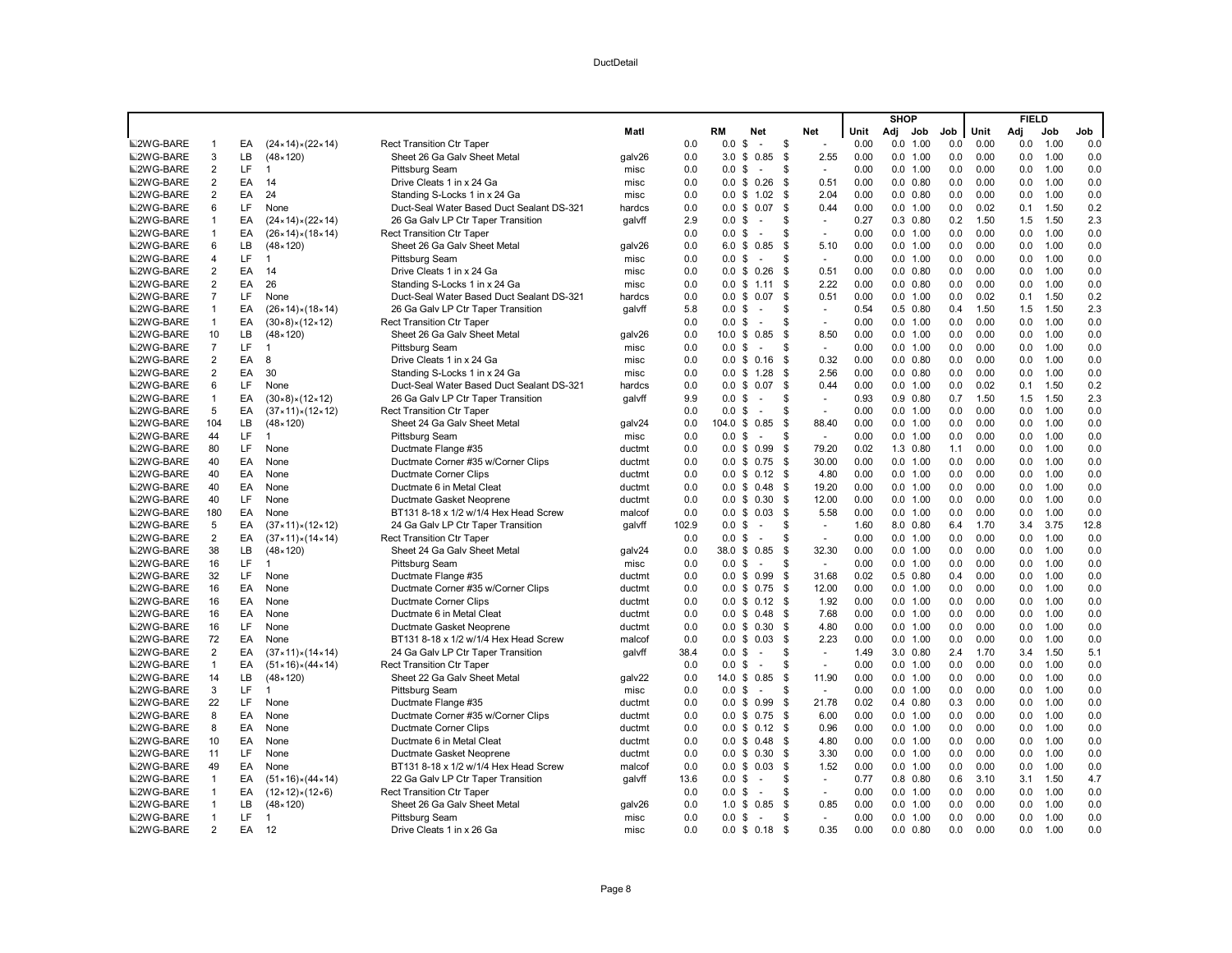|                  |                                |     |                                                              |                                           |                  |      |                   |                 |         |                |              | <b>SHOP</b> |                  |            |              | <b>FIELD</b> |              |            |
|------------------|--------------------------------|-----|--------------------------------------------------------------|-------------------------------------------|------------------|------|-------------------|-----------------|---------|----------------|--------------|-------------|------------------|------------|--------------|--------------|--------------|------------|
|                  |                                |     |                                                              |                                           | Matl             |      | <b>RM</b>         | Net             |         | Net            | Unit         | Adi Job     |                  | Job        | Unit         | Adj          | Job          | Job        |
| <b>■2WG-BARE</b> | $\overline{2}$                 | EA  | 12                                                           | Flat S-Locks 1 in x 24 Ga                 | misc             | 0.0  |                   | $0.0 \tS 0.30$  | -S      | 0.61           | 0.00         |             | $0.0$ $0.80$     | 0.0        | 0.00         | 0.0          | 1.00         | 0.0        |
| <b>M2WG-BARE</b> | $\overline{4}$                 | LF  | None                                                         | Duct-Seal Water Based Duct Sealant DS-321 | hardcs           | 0.0  | 0.0               | \$0.07          | \$      | 0.29           | 0.00         |             | 0.0 1.00         | 0.0        | 0.02         | 0.1          | 1.50         | 0.1        |
| <b>■2WG-BARE</b> | $\mathbf{1}$                   | EA  | $(12 \times 12) \times (12 \times 6)$                        | 26 Ga Galv LP Ctr Taper Transition        | galvff           | 1.3  | 0.0               | \$<br>$\sim$    | S       | $\sim$         | 0.15         |             | $0.1$ $0.80$     | 0.1        | 0.80         | 0.8          | 1.50         | 1.2        |
| <b>■2WG-BARE</b> | $\mathbf{1}$                   | EA  | (44×14)×(44×14)×(36×14) Rect Dbl 90 w/Vanes                  |                                           |                  | 0.0  | 0.0 <sup>5</sup>  | $\sim$          | S       | $\omega$       | 0.00         |             | 0.0 1.00         | 0.0        | 0.00         | 0.0          | 1.00         | 0.0        |
| <b>■2WG-BARE</b> | 68                             | LB  | $(48 \times 120)$                                            | Sheet 24 Ga Galv Sheet Metal              | galv24           | 0.0  |                   | 68.0 \$ 0.85    | -\$     | 57.80          | 0.00         |             | 0.0 1.00         | 0.0        | 0.00         | 0.0          | 1.00         | 0.0        |
| <b>■2WG-BARE</b> | 21                             | LF  | 1                                                            | <b>Pittsburg Seam</b>                     | misc             | 0.0  | 0.0 <sup>5</sup>  | $\sim$          | \$      | $\sim$         | 0.00         |             | 0.0 1.00         | 0.0        | 0.00         | 0.0          | 1.00         | 0.0        |
| <b>■2WG-BARE</b> | 19                             | LF  | None                                                         | Ductmate Flange #35                       | ductmt           | 0.0  |                   | $0.0 \tS 0.99$  | \$      | 18.81          | 0.02         |             | $0.3$ $0.80$     | 0.3        | 0.00         | 0.0          | 1.00         | 0.0        |
| <b>■2WG-BARE</b> | 8                              | EA  | None                                                         | Ductmate Corner #35 w/Corner Clips        | ductmt           | 0.0  |                   | $0.0 \t$ 0.75$  | - \$    | 6.00           | 0.00         |             | 0.0 1.00         | 0.0        | 0.00         | 0.0          | 1.00         | 0.0        |
| <b>■2WG-BARE</b> | 8                              | EA  | None                                                         | <b>Ductmate Corner Clips</b>              | ductmt           | 0.0  |                   | $0.0 \tS 0.12$  | - \$    | 0.96           | 0.00         |             | 0.0 1.00         | 0.0        | 0.00         | 0.0          | 1.00         | 0.0        |
| 2WG-BARE         | 9                              | EA  | None                                                         | Ductmate 6 in Metal Cleat                 | ductmt           | 0.0  |                   | $0.0 \tS 0.48$  | \$      | 4.32           | 0.00         |             | 0.0 1.00         | 0.0        | 0.00         | 0.0          | 1.00         | 0.0        |
| 2WG-BARE         | 10                             | LF  | None                                                         | Ductmate Gasket Neoprene                  | ductmt           | 0.0  |                   | $0.0 \t S 0.30$ | \$      | 3.00           | 0.00         |             | 0.0 1.00         | 0.0        | 0.00         | 0.0          | 1.00         | 0.0        |
| 2WG-BARE         | 78                             | EA  | None                                                         | BT131 8-18 x 1/2 w/1/4 Hex Head Screw     | malcof           | 0.0  |                   | $0.0 \t$ 0.03$  | \$      | 2.42           | 0.00         |             | 0.0 1.00         | 0.0        | 0.00         | 0.0          | 1.00         | 0.0        |
| <b>■2WG-BARE</b> | 10                             | LF  | None                                                         | ProRail 2 in Galv 24 Ga Rail              | tvandm           | 0.0  |                   | $0.0 \t$ 1.06$  | \$      | 10.63          | 0.03         |             | $0.3$ $0.80$     | 0.3        | 0.00         | 0.0          | 1.00         | 0.0        |
| <b>■2WG-BARE</b> | 22                             | LF  | None                                                         | Double Wall 2 in Galy 26 Ga Vane          | tvandm           | 0.0  |                   | $0.0 \tS 1.02$  | - \$    | 22.53          | 0.03         |             | $0.7$ $0.80$     | 0.6        | 0.00         | 0.0          | 1.00         | 0.0        |
| <b>■2WG-BARE</b> | $\mathbf{1}$                   | EA  | $(44 \times 14) \times (44 \times 14) \times (36 \times 14)$ | 24 Ga Galv LP Dbl 90 Ell HB Sq Tht w/Va   | qalvff           | 68.4 | 0.0               | \$<br>$\sim$    | \$      | ÷.             | 2.46         |             | 2.5 0.80         | 2.0        | 2.30         | 2.3          | 1.50         | 3.5        |
| <b>■2WG-BARE</b> | $\mathbf{1}$                   | EA  | $(12 \times 12) \times (12 \times 6)$                        | <b>Rect Transition Side Flat</b>          |                  | 0.0  | 0.0               | \$<br>$\sim$    | S       | $\sim$         | 0.00         |             | 0.0 1.00         | 0.0        | 0.00         | 0.0          | 1.00         | 0.0        |
| <b>■2WG-BARE</b> | $\mathbf{1}$                   | LB  | $(48 \times 120)$                                            | Sheet 26 Ga Galy Sheet Metal              | galv26           | 0.0  |                   | 1.0 \$ 0.85     | \$      | 0.85           | 0.00         |             | 0.0 1.00         | 0.0        | 0.00         | 0.0          | 1.00         | 0.0        |
| 2WG-BARE         | $\mathbf{1}$                   | LF  | $\overline{1}$                                               | <b>Pittsburg Seam</b>                     | misc             | 0.0  | 0.0               | \$<br>$\sim$    | \$      | $\sim$         | 0.00         |             | 0.0 1.00         | 0.0        | 0.00         | 0.0          | 1.00         | 0.0        |
| 2WG-BARE         | $\overline{2}$                 | EA  | 12                                                           | Drive Cleats 1 in x 26 Ga                 | misc             | 0.0  |                   | $0.0 \tS 0.18$  | \$      | 0.35           | 0.00         |             | $0.0$ $0.80$     | 0.0        | 0.00         | 0.0          | 1.00         | 0.0        |
| 2WG-BARE         | $\overline{2}$                 | EA  | 12                                                           | Flat S-Locks 1 in x 24 Ga                 | misc             | 0.0  |                   | $0.0 \t$ 0.30$  | \$      | 0.61           | 0.00         |             | $0.0$ $0.80$     | 0.0        | 0.00         | 0.0          | 1.00         | 0.0        |
| 2WG-BARE         | $\overline{4}$                 | LF  | None                                                         | Duct-Seal Water Based Duct Sealant DS-321 |                  | 0.0  | 0.0               | \$0.07          | \$      | 0.29           | 0.00         |             | 0.0 1.00         | 0.0        | 0.02         | 0.1          | 1.50         | 0.1        |
| <b>■2WG-BARE</b> | $\mathbf{1}$                   | EA  | $(12 \times 12) \times (12 \times 6)$                        | 26 Ga Galy LP Flat Side Transition        | hardcs<br>qalvff | 1.3  | 0.0               | \$<br>$\sim$    | \$      | $\sim$         | 0.15         |             | $0.1 \quad 0.80$ | 0.1        | 0.80         | 0.8          | 1.50         | 1.2        |
| <b>■2WG-BARE</b> | $\mathbf{1}$                   | EA  |                                                              | <b>Rect Transition Side Flat</b>          |                  | 0.0  | $0.0 \text{ }$ \$ | $\sim$          | S       | $\sim$         | 0.00         |             | 0.0 1.00         | 0.0        | 0.00         | 0.0          | 1.00         | 0.0        |
|                  |                                | LB  | $(14 \times 14) \times (14 \times 11)$                       |                                           |                  | 0.0  |                   |                 |         |                | 0.00         |             | 0.0 1.00         | 0.0        | 0.00         | 0.0          | 1.00         | 0.0        |
| <b>■2WG-BARE</b> | $\overline{2}$                 | LF  | $(48 \times 120)$                                            | Sheet 26 Ga Galv Sheet Metal              | galv26           |      |                   | 2.0 \$ 0.85     | -\$     | 1.70           |              |             |                  |            | 0.00         |              | 1.00         |            |
| <b>■2WG-BARE</b> | $\mathbf{1}$<br>$\overline{2}$ | EA  | -1                                                           | <b>Pittsburg Seam</b>                     | misc             | 0.0  | 0.0               | \$<br>$\sim$    | \$      | $\omega$       | 0.00<br>0.00 |             | 0.0 1.00         | 0.0<br>0.0 | 0.00         | 0.0          |              | 0.0<br>0.0 |
| <b>■2WG-BARE</b> | $\overline{2}$                 | EA  | 14                                                           | Drive Cleats 1 in x 26 Ga                 | misc             | 0.0  |                   | $0.0 \t$ 0.20$  | \$      | 0.40           |              |             | $0.0$ $0.80$     |            | 0.00         | 0.0          | 1.00<br>1.00 | 0.0        |
| <b>■2WG-BARE</b> |                                |     | 14                                                           | Flat S-Locks 1 in x 24 Ga                 | misc             | 0.0  |                   | $0.0 \t$ 0.35$  | - \$    | 0.71           | 0.00         |             | $0.0$ $0.80$     | 0.0        | 0.02         | 0.0          |              |            |
| 2WG-BARE         | 5                              | LF  | None                                                         | Duct-Seal Water Based Duct Sealant DS-321 | hardcs           | 0.0  | 0.0               | \$0.07          | \$      | 0.36           | 0.00         |             | 0.0 1.00         | 0.0        |              | 0.1          | 1.50         | 0.1        |
| <b>■2WG-BARE</b> | $\mathbf{1}$                   | EA  | $(14 \times 14) \times (14 \times 11)$                       | 26 Ga Galv LP Flat Side Transition        | galvff           | 1.5  | $0.0\,$           | \$<br>$\sim$    | \$<br>S | $\sim$         | 0.16         |             | $0.2$ $0.80$     | 0.1        | 0.80<br>0.00 | 0.8          | 1.50<br>1.00 | 1.2        |
| <b>■2WG-BARE</b> | $\mathbf{1}$                   | EA  | $(30 \times 14)$                                             | Rect Tap w/45 Shoe                        |                  | 0.0  | 0.0               | \$<br>$\sim$    |         | $\sim$         | 0.00         |             | 0.0 1.00         | 0.0        |              | 0.0          |              | 0.0        |
| <b>■2WG-BARE</b> | $\overline{4}$                 | LB  | $(48 \times 120)$                                            | Sheet 26 Ga Galv Sheet Metal              | galv26           | 0.0  | 4.0               | \$0.85          | \$      | 3.40           | 0.00         |             | 0.0 1.00         | 0.0        | 0.00         | 0.0          | 1.00         | 0.0        |
| <b>■2WG-BARE</b> | $\mathbf{1}$                   | LF  | 1                                                            | <b>Pittsburg Seam</b>                     | misc             | 0.0  | 0.0               | \$<br>$\sim$    | S       | $\sim$         | 0.00         |             | 0.0 1.00         | 0.0        | 0.00         | 0.0          | 1.00         | 0.0        |
| <b>■2WG-BARE</b> | $\overline{7}$                 | LF  | None                                                         | Foil-Grip Aluminum Foil Backed Tape 1402  | hardcs           | 0.0  |                   | $0.0 \t$ 0.34$  | \$      | 2.37           | 0.00         |             | 0.0 1.00         | 0.0        | 0.02         | 0.1          | 1.50         | 0.2        |
| <b>■2WG-BARE</b> | $\mathbf{1}$                   | EA  | $(30 \times 14)$                                             | 26 Ga Galv LP Tap w/45 Shoe               | galvff           | 3.8  | 0.0               | \$<br>$\sim$    | S       | $\blacksquare$ | 0.44         |             | $0.4$ $0.80$     | 0.4        | 1.50         | 1.5          | 1.50         | 2.3        |
| <b>■2WG-BARE</b> | $\overline{2}$                 | EA  | $(10 \times 10)$                                             | Rect Tap w/45 Shoe                        |                  | 0.0  | 0.0               | \$<br>$\sim$    | \$      | $\sim$         | 0.00         |             | 0.0 1.00         | 0.0        | 0.00         | 0.0          | 1.00         | 0.0        |
| <b>■2WG-BARE</b> | $\overline{4}$                 | LВ  | $(48 \times 120)$                                            | Sheet 26 Ga Galv Sheet Metal              | galv26           | 0.0  |                   | 4.0 \$ 0.85     | \$      | 3.40           | 0.00         |             | 0.0 1.00         | 0.0        | 0.00         | 0.0          | 1.00         | 0.0        |
| 2WG-BARE         | $\overline{2}$                 | LF. | $\overline{1}$                                               | <b>Pittsburg Seam</b>                     | misc             | 0.0  | $0.0\,$           | \$<br>$\sim$    | S       | $\omega$       | 0.00         |             | 0.0 1.00         | 0.0        | 0.00         | 0.0          | 1.00         | 0.0        |
| <b>■2WG-BARE</b> | $\overline{7}$                 | LF  | None                                                         | Foil-Grip Aluminum Foil Backed Tape 1402  | hardcs           | 0.0  | 0.0               | \$0.34          | \$      | 2.37           | 0.00         |             | 0.0 1.00         | 0.0        | 0.02         | 0.1          | 1.50         | 0.2        |
| <b>■2WG-BARE</b> | $\overline{2}$                 | EA  | $(10 \times 10)$                                             | 26 Ga Galv LP Tap w/45 Shoe               | qalvff           | 3.9  | 0.0               | \$<br>$\sim$    | S       | $\sim$         | 0.27         |             | $0.5$ $0.80$     | 0.4        | 0.80         | 1.6          | 1.50         | 2.4        |
| <b>■2WG-BARE</b> | 9                              | EA  | $(12 \times 6)$                                              | Rect Tap w/45 Shoe                        |                  | 0.0  | $0.0 \text{ }$ \$ | $\sim$          | S       | $\omega$       | 0.00         |             | 0.0 1.00         | 0.0        | 0.00         | 0.0          | 1.00         | 0.0        |
| <b>■2WG-BARE</b> | 15                             | LB  | $(48 \times 120)$                                            | Sheet 26 Ga Galv Sheet Metal              | galv26           | 0.0  | 15.0              | \$0.85          | \$      | 12.75          | 0.00         |             | 0.0 1.00         | 0.0        | 0.00         | 0.0          | 1.00         | $0.0\,$    |
| <b>■2WG-BARE</b> | 9                              | LF  | 1                                                            | Pittsburg Seam                            | misc             | 0.0  | $0.0\,$           | \$<br>$\sim$    | S       | $\sim$         | 0.00         |             | 0.0 1.00         | 0.0        | 0.00         | 0.0          | 1.00         | 0.0        |
| <b>■2WG-BARE</b> | 27                             | LF  | None                                                         | Foil-Grip Aluminum Foil Backed Tape 1402  | hardcs           | 0.0  | $0.0\,$           | \$0.34          | \$      | 9.15           | 0.00         |             | 0.0 1.00         | 0.0        | 0.02         | 0.2          | 4.05         | 0.7        |
| <b>■2WG-BARE</b> | 9                              | EA  | $(12 \times 6)$                                              | 26 Ga Galv LP Tap w/45 Shoe               | galvff           | 15.3 | 0.0               | \$<br>$\sim$    | S       | $\sim$         | 0.27         |             | 2.4 0.80         | 1.9        | 0.80         | 3.2          | 3.38         | 10.8       |
| <b>■2WG-BARE</b> | $\mathbf{1}$                   | EA  | $(44 \times 14)$                                             | Rect Straight Tap                         |                  | 0.0  | 0.0 S             | $\sim$          | S       | $\sim$         | 0.00         |             | 0.0 1.00         | 0.0        | 0.00         | 0.0          | 1.00         | 0.0        |
| <b>■2WG-BARE</b> | 6                              | LB  | $(48 \times 120)$                                            | Sheet 24 Ga Galv Sheet Metal              | galv24           | 0.0  |                   | 6.0 \$ 0.85     | \$      | 5.10           | 0.00         |             | 0.0 1.00         | 0.0        | 0.00         | 0.0          | 1.00         | 0.0        |
| <b>■2WG-BARE</b> | $\mathbf{1}$                   | LF  | $\overline{1}$                                               | <b>Pittsburg Seam</b>                     | misc             | 0.0  | 0.0               | \$<br>$\sim$    | S       | $\omega$       | 0.00         |             | 0.0 1.00         | 0.0        | 0.00         | 0.0          | 1.00         | 0.0        |
| <b>■2WG-BARE</b> | 10                             | LF  | None                                                         | Foil-Grip Aluminum Foil Backed Tape 1402  | hardcs           | 0.0  | 0.0               | \$0.34          | \$      | 3.39           | 0.00         |             | 0.0 1.00         | 0.0        | 0.02         | 0.2          | 1.50         | 0.3        |
| <b>■2WG-BARE</b> | $\overline{1}$                 | EA  | $(44 \times 14)$                                             | 24 Ga Galv LP Straight Tap                | galvff           | 5.7  | $0.0 \text{ } $$  | $\sim$          | \$      | $\sim$         | 0.52         |             | $0.5$ $0.80$     | 0.4        | 2.30         | 2.3          | 1.50         | 3.5        |
| <b>■2WG-BARE</b> | $\overline{1}$                 | EA  | $(51 \times 14)$                                             | Rect Straight Tap                         |                  | 0.0  | $0.0 \text{ }$ \$ | $\sim$          | S       | $\sim$         | 0.00         |             | 0.0 1.00         | 0.0        | 0.00         | 0.0          | 1.00         | 0.0        |
| <b>■2WG-BARE</b> | 8                              | LВ  | $(48 \times 120)$                                            | Sheet 22 Ga Galv Sheet Metal              | galv22           | 0.0  | 8.0               | \$0.85          | \$      | 6.80           | 0.00         |             | 0.0 1.00         | 0.0        | 0.00         | 0.0          | 1.00         | 0.0        |
| <b>■2WG-BARE</b> | $\mathbf{1}$                   | LF  | -1                                                           | <b>Pittsburg Seam</b>                     | misc             | 0.0  | $0.0\,$           | \$<br>$\sim$    | \$      | $\sim$         | 0.00         |             | 0.0 1.00         | 0.0        | 0.00         | 0.0          | 1.00         | 0.0        |
| <b>■2WG-BARE</b> | 11                             | LF  | None                                                         | Foil-Grip Aluminum Foil Backed Tape 1402  | hardcs           | 0.0  |                   | $0.0 \tS 0.34$  | \$      | 3.73           | 0.00         |             | 0.0 1.00         | 0.0        | 0.02         | 0.2          | 1.50         | 0.3        |
| <b>■2WG-BARE</b> | $\overline{1}$                 | EA  | $(51 \times 14)$                                             | 22 Ga Galv LP Straight Tap                | qalvff           | 7.7  | 0.0               | \$<br>$\sim$    | \$      | $\overline{a}$ | 0.54         |             | $0.5$ 0.80       | 0.4        | 3.10         | 3.1          | 1.50         | 4.7        |
| <b>■2WG-BARE</b> | $\overline{1}$                 | EA  | $(16 \times 14)$                                             | Rect End Cap                              |                  | 0.0  | 0.0 S             | $\sim$          | \$.     |                | 0.00         |             | 0.0 1.00         | 0.0        | 0.00         | 0.0          | 1.00         | 0.0        |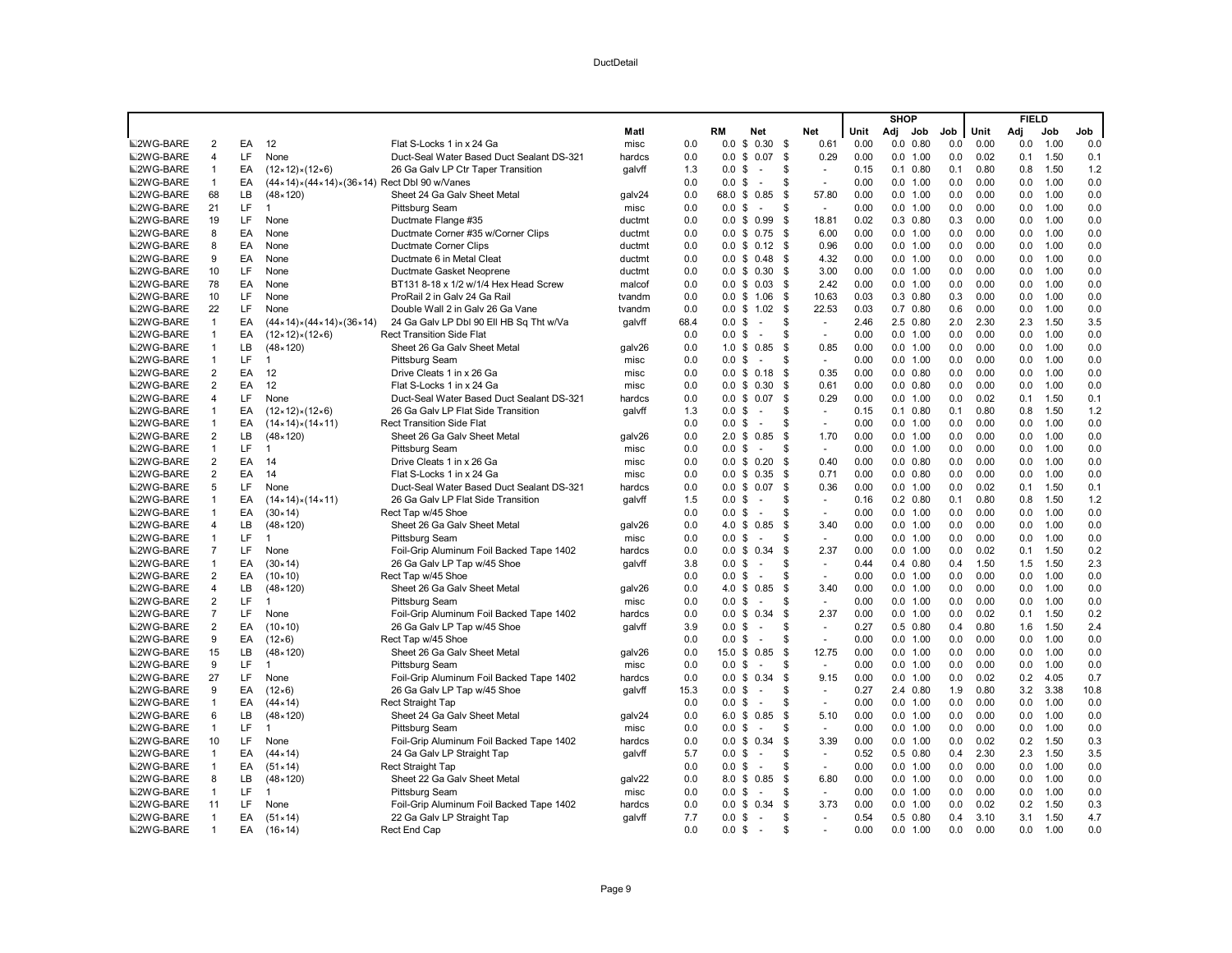|                  |                         |           |                   |                                                  |        |     |                   |                                |          |                     |      | <b>SHOP</b> |                  |      |      | <b>FIELD</b> |      |      |
|------------------|-------------------------|-----------|-------------------|--------------------------------------------------|--------|-----|-------------------|--------------------------------|----------|---------------------|------|-------------|------------------|------|------|--------------|------|------|
|                  |                         |           |                   |                                                  | Matl   |     | RM                | Net                            |          | Net                 | Unit | Adj         | Job              | Job  | Unit | Adj          | Job  | Job  |
| <b>■2WG-BARE</b> | 1                       | LВ        | $(48 \times 120)$ | Sheet 26 Ga Galv Sheet Metal                     | galv26 | 0.0 | 1.0               | 0.85<br>\$                     | <b>S</b> | 0.85                | 0.00 | $0.0\,$     | 1.00             | 0.0  | 0.00 | 0.0          | 1.00 | 0.0  |
| <b>■2WG-BARE</b> | $\overline{\mathbf{c}}$ | EA        | 14                | Drive Cleats 1 in x 26 Ga                        | misc   | 0.0 | 0.0               | \$<br>0.20                     | \$       | 0.40                | 0.00 |             | $0.0$ $0.80$     | 0.0  | 0.00 | 0.0          | 1.00 | 0.0  |
| <b>■2WG-BARE</b> | $\overline{\mathbf{c}}$ | EA        | 16                | Flat S-Locks 1 in x 24 Ga                        | misc   | 0.0 | 0.0 S             | 0.41                           | \$       | 0.81                | 0.00 |             | $0.0$ $0.80$     | 0.0  | 0.00 | 0.0          | 1.00 | 0.0  |
| <b>■2WG-BARE</b> | 5                       | LF.       | None              | Duct-Seal Water Based Duct Sealant DS-321        | hardcs | 0.0 | 0.0 S             | 0.07                           | \$       | 0.36                | 0.00 |             | 0.0 1.00         | 0.0  | 0.02 | 0.1          | 1.50 | 0.1  |
| <b>■2WG-BARE</b> | 1                       | EA        | $(16 \times 14)$  | 26 Ga Galv LP End Cap                            | galvff | 1.4 | 0.0               | \$<br>$\overline{\phantom{a}}$ | \$       | $\sim$              | 0.18 |             | $0.2$ $0.80$     | 0.1  | 0.80 | 0.8          | 1.50 | 1.2  |
| <b>■2WG-BARE</b> | 3                       | EA        | $(10 \times 10)$  | Rect End Cap                                     |        | 0.0 | 0.0 <sup>5</sup>  | ÷.                             | \$.      | $\sim$              | 0.00 |             | 0.0 1.00         | 0.0  | 0.00 | 0.0          | 1.00 | 0.0  |
| <b>■2WG-BARE</b> | $\overline{\mathbf{c}}$ | LB        | $(48 \times 120)$ | Sheet 26 Ga Galv Sheet Metal                     | galv26 | 0.0 | 2.0 <sup>5</sup>  | 0.85                           | \$       | 1.70                | 0.00 |             | 0.0 1.00         | 0.0  | 0.00 | 0.0          | 1.00 | 0.0  |
| <b>■2WG-BARE</b> | 6                       | EA        | 10                | Drive Cleats 1 in x 26 Ga                        | misc   | 0.0 |                   | $0.0 \t$ 0.15$                 | \$       | 0.91                | 0.00 |             | $0.0$ $0.80$     | 0.0  | 0.00 | 0.0          | 1.00 | 0.0  |
| <b>■2WG-BARE</b> | 6                       | EA        | 10                | Flat S-Locks 1 in x 24 Ga                        | misc   | 0.0 | 0.0 S             | 0.25                           | \$       | 1.51                | 0.00 |             | $0.0$ $0.80$     | 0.0  | 0.00 | 0.0          | 1.00 | 0.0  |
| <b>■2WG-BARE</b> | 10                      | LF.       | None              | Duct-Seal Water Based Duct Sealant DS-321        | hardcs | 0.0 | 0.0 S             | 0.07                           | \$       | 0.73                | 0.00 |             | 0.0 1.00         | 0.0  | 0.02 | 0.2          | 1.50 | 0.3  |
| <b>■2WG-BARE</b> | 3                       | EA        | $(10 \times 10)$  | 26 Ga Galv LP End Cap                            | qalvff | 1.9 | 0.0 <sup>5</sup>  | $\overline{\phantom{a}}$       | \$.      | $\sim$              | 0.09 |             | $0.3$ $0.80$     | 0.2  | 0.80 | 2.4          | 1.50 | 3.6  |
| <b>■2WG-BARE</b> | $\overline{\mathbf{c}}$ | EA        | $(14 \times 14)$  | Rect End Cap                                     |        | 0.0 | $0.0 \text{ }$ \$ | $\sim$                         | S        | $\sim$              | 0.00 |             | 0.0 1.00         | 0.0  | 0.00 | 0.0          | 1.00 | 0.0  |
| <b>■2WG-BARE</b> | $\overline{\mathbf{c}}$ | LB.       | $(48 \times 120)$ | Sheet 26 Ga Galv Sheet Metal                     | galv26 | 0.0 | 2.0 <sup>5</sup>  | 0.85                           | \$       | 1.70                | 0.00 |             | 0.0 1.00         | 0.0  | 0.00 | 0.0          | 1.00 | 0.0  |
| <b>■2WG-BARE</b> | 4                       | EA        | 14                | Drive Cleats 1 in x 26 Ga                        | misc   | 0.0 | 0.0 S             | 0.20                           | \$       | 0.81                | 0.00 |             | $0.0$ $0.80$     | 0.0  | 0.00 | 0.0          | 1.00 | 0.0  |
| <b>■2WG-BARE</b> | 4                       | EA        | 14                | Flat S-Locks 1 in x 24 Ga                        | misc   | 0.0 | 0.0               | \$<br>0.35                     | - \$     | 1.42                | 0.00 |             | $0.0$ $0.80$     | 0.0  | 0.00 | 0.0          | 1.00 | 0.0  |
| <b>■2WG-BARE</b> | 10                      | <b>LF</b> | None              | Duct-Seal Water Based Duct Sealant DS-321        | hardcs | 0.0 | $0.0 \,$ \$       | 0.07                           | \$       | 0.73                | 0.00 |             | 0.0 1.00         | 0.0  | 0.02 | 0.1          | 2.50 | 0.3  |
| <b>■2WG-BARE</b> | $\overline{2}$          | EA        | $(14 \times 14)$  | 26 Ga Galv LP End Cap                            | galvff | 2.5 | 0.0 S             | $\sim$                         | \$.      | $\bar{\phantom{a}}$ | 0.16 |             | $0.3$ $0.80$     | 0.3  | 0.80 | 1.6          | 1.50 | 2.4  |
| <b>■2WG-BARE</b> | $\mathbf{1}$            | EA        | $(24 \times 10)$  | <b>Rect Flexible Connection</b>                  |        | 0.0 | $0.0 \text{ }$ \$ | $\sim$                         | S        | $\bar{a}$           | 0.00 |             | 0.0 1.00         | 0.0  | 0.00 | 0.0          | 1.00 | 0.0  |
| <b>■2WG-BARE</b> | $\mathbf{1}$            | LF        | $\overline{1}$    | Pittsburg Seam                                   | misc   | 0.0 | $0.0 \text{ }$ \$ | $\sim$                         | \$       | $\sim$              | 0.00 |             | 0.0 1.00         | 0.0  | 0.00 | 0.0          | 1.00 | 0.0  |
| <b>■2WG-BARE</b> | $\overline{\mathbf{c}}$ | EA        | 10                | Drive Cleats 1 in x 24 Ga                        | misc   | 0.0 |                   | $0.0 \t$ 0.19$                 | \$       | 0.39                | 0.00 |             | $0.0$ $0.80$     | 0.0  | 0.00 | 0.0          | 1.00 | 0.0  |
| <b>■2WG-BARE</b> | $\overline{2}$          | EA        | 24                | Standing S-Locks 1 in x 24 Ga                    | misc   | 0.0 |                   | $0.0 \t S 1.02$                | \$       | 2.04                | 0.00 |             | $0.0$ $0.80$     | 0.0  | 0.00 | 0.0          | 1.00 | 0.0  |
| <b>■2WG-BARE</b> | 6                       | LF        | None              | Duct-Seal Water Based Duct Sealant DS-321        | hardcs | 0.0 |                   | $0.0 \tS 0.07$                 | \$       | 0.44                | 0.00 |             | 0.0 1.00         | 0.0  | 0.02 | 0.1          | 1.50 | 0.2  |
| <b>■2WG-BARE</b> | 6                       | LF.       | None              | ProFlex Vinyl Flexible Duct Connector 24 Ga Galv | flexdm | 0.0 |                   | $0.0 \t$ 1.93$                 | -\$      | 11.55               | 0.02 |             | $0.1 \quad 0.80$ | 0.1  | 0.00 | 0.0          | 1.00 | 0.0  |
| <b>■2WG-BARE</b> | $\mathbf{1}$            | EA        | $(24 \times 10)$  | 26 Ga Galv LP Flex Connector                     | galvff | 0.0 | $0.0 \text{ }$ \$ | $\sim$                         | \$       | $\bar{\phantom{a}}$ | 0.80 |             | $0.8$ 0.80       | 0.6  | 1.10 | 1.1          | 1.50 | 1.7  |
| <b>■2WG-BARE</b> | 17                      | EA        | (37 × 11)         | <b>Rect Flexible Connection</b>                  |        | 0.0 | 0.0               | \$<br>$\sim$                   | \$       | ÷,                  | 0.00 |             | 0.0 1.00         | 0.0  | 0.00 | 0.0          | 1.00 | 0.0  |
| <b>■2WG-BARE</b> | 12                      | LF.       | $\mathbf 1$       | <b>Pittsburg Seam</b>                            | misc   | 0.0 | 0.0 S             | $\sim$                         | \$.      | ÷,                  | 0.00 |             | 0.0 1.00         | 0.0  | 0.00 | 0.0          | 1.00 | 0.0  |
| <b>■2WG-BARE</b> | 272                     | LF.       | None              | Ductmate Flange #35                              | ductmt | 0.0 |                   | $0.0 \t$ 0.99$                 | \$       | 269.28              | 0.02 |             | 4.5 0.80         | 3.6  | 0.00 | 0.0          | 1.00 | 0.0  |
| <b>■2WG-BARE</b> | 136                     | EA        | None              | Ductmate Corner #35 w/Corner Clips               | ductmt | 0.0 |                   | $0.0 \t$ 0.75$                 | -\$      | 102.00              | 0.00 |             | 0.0 1.00         | 0.0  | 0.00 | 0.0          | 1.00 | 0.0  |
| <b>■2WG-BARE</b> | 136                     | EA        | None              | Ductmate Corner Clips                            | ductmt | 0.0 |                   | $0.0 \t$ 0.12$                 | - \$     | 16.32               | 0.00 |             | 0.0 1.00         | 0.0  | 0.00 | 0.0          | 1.00 | 0.0  |
| <b>■2WG-BARE</b> | 136                     | EA        | None              | Ductmate 6 in Metal Cleat                        | ductmt | 0.0 |                   | $0.0 \t$ 0.48$                 | -\$      | 65.28               | 0.00 |             | 0.0 1.00         | 0.0  | 0.00 | 0.0          | 1.00 | 0.0  |
| <b>■2WG-BARE</b> | 136                     | LF        | None              | Ductmate Gasket Neoprene                         | ductmt | 0.0 |                   | $0.0 \t$ 0.30$                 | -\$      | 40.80               | 0.00 |             | 0.0 1.00         | 0.0  | 0.00 | 0.0          | 1.00 | 0.0  |
| <b>■2WG-BARE</b> | 612                     | EA        | None              | BT131 8-18 x 1/2 w/1/4 Hex Head Screw            | malcof | 0.0 | $0.0 \,$ \$       | 0.03                           | - \$     | 18.97               | 0.00 |             | 0.0 1.00         | 0.0  | 0.00 | 0.0          | 1.00 | 0.0  |
| <b>■2WG-BARE</b> | 142                     | LF.       | None              | ProFlex Vinyl Flexible Duct Connector 24 Ga Galv | flexdm | 0.0 |                   | $0.0 \t$ 1.93$                 | - \$     | 273.35              | 0.02 |             | 2.8 0.80         | 2.3  | 0.00 | 0.0          | 1.00 | 0.0  |
| <b>■2WG-BARE</b> | 17                      | EA        | $(37 \times 11)$  | 24 Ga Galv LP Flex Connector                     | galvff | 0.0 | 0.0               | \$<br>$\overline{\phantom{a}}$ | \$       | $\sim$              | 1.20 |             | 20.4 0.80        | 16.3 | 1.70 | 20.4         | 2.13 | 43.4 |
| <b>■2WG-BARE</b> | $\mathbf{1}$            | EA        | $(44 \times 14)$  | <b>Rect Flexible Connection</b>                  |        | 0.0 | $0.0 \text{ }$ \$ | $\sim$                         | \$.      | $\sim$              | 0.00 |             | 0.0 1.00         | 0.0  | 0.00 | 0.0          | 1.00 | 0.0  |
| <b>■2WG-BARE</b> | $\mathbf{1}$            | LF        | $\overline{1}$    | Pittsburg Seam                                   | misc   | 0.0 | $0.0 \,$ \$       | $\sim$                         | \$       | $\sim$              | 0.00 |             | 0.0 1.00         | 0.0  | 0.00 | 0.0          | 1.00 | 0.0  |
| <b>■2WG-BARE</b> | 19                      | LF.       | None              | Ductmate Flange #35                              | ductmt | 0.0 |                   | $0.0 \tS 0.99$                 | \$       | 18.81               | 0.02 |             | $0.3$ $0.80$     | 0.3  | 0.00 | 0.0          | 1.00 | 0.0  |
| <b>■2WG-BARE</b> | 8                       | EA        | None              | Ductmate Corner #35 w/Corner Clips               | ductmt | 0.0 | 0.0               | \$ 0.75                        | -S       | 6.00                | 0.00 |             | 0.0 1.00         | 0.0  | 0.00 | 0.0          | 1.00 | 0.0  |
| <b>■2WG-BARE</b> | 8                       | EA        | None              | Ductmate Corner Clips                            | ductmt | 0.0 | $0.0 \text{ }$ \$ | 0.12                           | - \$     | 0.96                | 0.00 |             | 0.0 1.00         | 0.0  | 0.00 | 0.0          | 1.00 | 0.0  |
| <b>■2WG-BARE</b> | 9                       | EA        | None              | Ductmate 6 in Metal Cleat                        | ductmt | 0.0 | $0.0 \text{ }$ \$ | 0.48                           | \$       | 4.32                | 0.00 |             | 0.0 1.00         | 0.0  | 0.00 | 0.0          | 1.00 | 0.0  |
| <b>■2WG-BARE</b> | 10                      | LF        | None              | Ductmate Gasket Neoprene                         | ductmt | 0.0 | 0.0               | \$<br>0.30                     | \$       | 3.00                | 0.00 |             | 0.0 1.00         | 0.0  | 0.00 | 0.0          | 1.00 | 0.0  |
| <b>■2WG-BARE</b> | 43                      | EA        | None              | BT131 8-18 x 1/2 w/1/4 Hex Head Screw            | malcof | 0.0 | $0.0 \,$ \$       | 0.03                           | \$       | 1.33                | 0.00 |             | 0.0 1.00         | 0.0  | 0.00 | 0.0          | 1.00 | 0.0  |
| <b>■2WG-BARE</b> | 10                      | LF        | None              | ProFlex Vinyl Flexible Duct Connector 24 Ga Galv | flexdm | 0.0 |                   | $0.0 \t S 1.93$                | - \$     | 19.25               | 0.02 |             | $0.2 \quad 0.80$ | 0.2  | 0.00 | 0.0          | 1.00 | 0.0  |
| <b>■2WG-BARE</b> | $\mathbf{1}$            | EA        | $(44 \times 14)$  | 24 Ga Galv LP Flex Connector                     | galvff | 0.0 | 0.0               | \$<br>$\sim$                   | \$       | $\sim$              | 1.40 |             | 1.4 0.80         | 1.1  | 2.30 | 2.3          | 1.50 | 3.5  |
| <b>■2WG-BARE</b> | $\overline{1}$          | EA        | $(51 \times 24)$  | <b>Rect Flexible Connection</b>                  |        | 0.0 | $0.0 \text{ }$ \$ | $\sim$                         | \$.      | $\sim$              | 0.00 |             | 0.0 1.00         | 0.0  | 0.00 | 0.0          | 1.00 | 0.0  |
| <b>■2WG-BARE</b> | $\overline{1}$          | LF        | $\overline{1}$    | Pittsburg Seam                                   | misc   | 0.0 | $0.0 \text{ }$ \$ | $\sim$                         | \$.      | ÷,                  | 0.00 |             | 0.0 1.00         | 0.0  | 0.00 | 0.0          | 1.00 | 0.0  |
| <b>■2WG-BARE</b> | 25                      | LF.       | None              | Ductmate Flange #35                              | ductmt | 0.0 | $0.0 \,$ \$       | 0.99                           | \$       | 24.75               | 0.02 |             | $0.4$ 0.80       | 0.3  | 0.00 | 0.0          | 1.00 | 0.0  |
| <b>■2WG-BARE</b> | 8                       | EA        | None              | Ductmate Corner #35 w/Corner Clips               | ductmt | 0.0 |                   | $0.0 \t$ 0.75$                 | \$       | 6.00                | 0.00 |             | 0.0 1.00         | 0.0  | 0.00 | 0.0          | 1.00 | 0.0  |
| <b>■2WG-BARE</b> | 8                       | EA        | None              | Ductmate Corner Clips                            | ductmt | 0.0 | $0.0 \,$ \$       | 0.12                           | - \$     | 0.96                | 0.00 |             | 0.0 1.00         | 0.0  | 0.00 | 0.0          | 1.00 | 0.0  |
| <b>■2WG-BARE</b> | 10                      | EA        | None              | Ductmate 6 in Metal Cleat                        | ductmt | 0.0 |                   | $0.0 \t$ 0.48$                 | - \$     | 4.80                | 0.00 |             | 0.0 1.00         | 0.0  | 0.00 | 0.0          | 1.00 | 0.0  |
| <b>■2WG-BARE</b> | 12                      | <b>LF</b> | None              | Ductmate Gasket Neoprene                         | ductmt | 0.0 |                   | $0.0 \t$ 0.30$                 | \$       | 3.60                | 0.00 |             | 0.0 1.00         | 0.0  | 0.00 | 0.0          | 1.00 | 0.0  |
| <b>■2WG-BARE</b> | 54                      | EA        | None              | BT131 8-18 x 1/2 w/1/4 Hex Head Screw            | malcof | 0.0 |                   | $0.0 \t$ 0.03$                 | -\$      | 1.67                | 0.00 |             | 0.0 1.00         | 0.0  | 0.00 | 0.0          | 1.00 | 0.0  |
| <b>■2WG-BARE</b> | 13                      | LF        | None              | ProFlex Vinyl Flexible Duct Connector 24 Ga Galv | flexdm | 0.0 |                   | $0.0 \t$ 1.93$                 | -\$      | 25.03               | 0.02 |             | $0.3$ $0.80$     | 0.2  | 0.00 | 0.0          | 1.00 | 0.0  |
| <b>■2WG-BARE</b> | $\mathbf{1}$            | EA        | $(51 \times 24)$  | 22 Ga Galv LP Flex Connector                     | qalvff | 0.0 | 0.0               | \$<br>$\sim$                   | \$       | ÷.                  | 2.30 |             | 2.3 0.80         | 1.8  | 3.70 | 3.7          | 1.50 | 5.6  |
| <b>■2WG-BARE</b> | $\mathbf{1}$            | EA        | $(51 \times 14)$  | <b>Rect Flexible Connection</b>                  |        | 0.0 | 0.0 S             | $\sim$                         | \$.      | ÷.                  | 0.00 |             | 0.0 1.00         | 0.0  | 0.00 | 0.0          | 1.00 | 0.0  |
|                  |                         |           |                   |                                                  |        |     |                   |                                |          |                     |      |             |                  |      |      |              |      |      |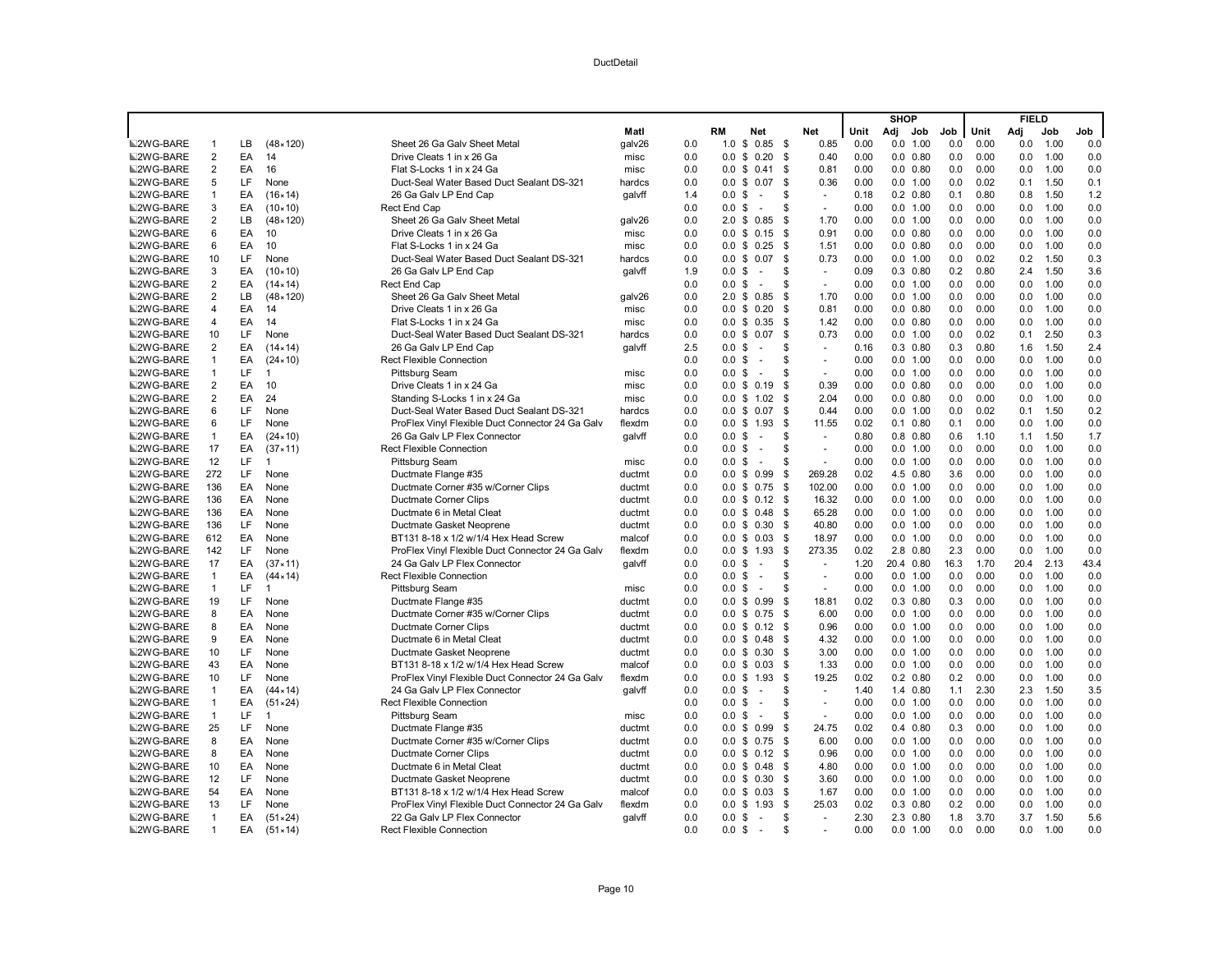|                  |                         |     |                   |                                                  |        |      |                    |                          |      |                          |      | <b>SHOP</b> |                  |     |      | <b>FIELD</b> |      |     |
|------------------|-------------------------|-----|-------------------|--------------------------------------------------|--------|------|--------------------|--------------------------|------|--------------------------|------|-------------|------------------|-----|------|--------------|------|-----|
|                  |                         |     |                   |                                                  | Matl   |      | RM                 | Net                      |      | Net                      | Unit | Adj         | Job              | Job | Unit | Adj          | Job  | Job |
| <b>■2WG-BARE</b> | $\mathbf{1}$            | LF  | $\overline{1}$    | Pittsburg Seam                                   | misc   | 0.0  | 0.0                | \$<br>$\sim$             | \$   | $\omega$                 | 0.00 | 0.0         | 1.00             | 0.0 | 0.00 | 0.0          | 1.00 | 0.0 |
| <b>■2WG-BARE</b> | 22                      | LF  | None              | Ductmate Flange #35                              | ductmt | 0.0  | 0.0                | 0.99<br>\$               | \$   | 21.78                    | 0.02 |             | $0.4$ 0.80       | 0.3 | 0.00 | 0.0          | 1.00 | 0.0 |
| <b>■2WG-BARE</b> | 8                       | EA  | None              | Ductmate Corner #35 w/Corner Clips               | ductmt | 0.0  | 0.0                | \$<br>0.75               | \$   | 6.00                     | 0.00 |             | 0.0 1.00         | 0.0 | 0.00 | 0.0          | 1.00 | 0.0 |
| <b>■2WG-BARE</b> | 8                       | EA  | None              | Ductmate Corner Clips                            | ductmt | 0.0  |                    | $0.0 \tS 0.12 \tS$       |      | 0.96                     | 0.00 |             | 0.0 1.00         | 0.0 | 0.00 | 0.0          | 1.00 | 0.0 |
| <b>■2WG-BARE</b> | 9                       | EA  | None              | Ductmate 6 in Metal Cleat                        | ductmt | 0.0  | 0.0                | \$ 0.48                  | -\$  | 4.32                     | 0.00 |             | 0.0 1.00         | 0.0 | 0.00 | 0.0          | 1.00 | 0.0 |
| <b>■2WG-BARE</b> | 11                      | LF  | None              | Ductmate Gasket Neoprene                         | ductmt | 0.0  |                    | $0.0 \t S 0.30$          | \$   | 3.30                     | 0.00 |             | 0.0 1.00         | 0.0 | 0.00 | 0.0          | 1.00 | 0.0 |
| <b>■2WG-BARE</b> | 47                      | EA  | None              | BT131 8-18 x 1/2 w/1/4 Hex Head Screw            | malcof | 0.0  |                    | $0.0 \t S \t 0.03$       | -\$  | 1.46                     | 0.00 |             | 0.0 1.00         | 0.0 | 0.00 | 0.0          | 1.00 | 0.0 |
| <b>■2WG-BARE</b> | 11                      | LF  | None              | ProFlex Vinyl Flexible Duct Connector 24 Ga Galv | flexdm | 0.0  |                    | $0.0 \t$ 1.93$           | - \$ | 21.18                    | 0.02 |             | $0.2$ $0.80$     | 0.2 | 0.00 | 0.0          | 1.00 | 0.0 |
| <b>■2WG-BARE</b> | $\mathbf{1}$            | EA  | $(51 \times 14)$  | 22 Ga Galv LP Flex Connector                     | galvff | 0.0  | 0.0 <sup>5</sup>   | $\sim$                   | \$.  | $\sim$                   | 2.10 |             | 2.1 0.80         | 1.7 | 3.10 | 3.1          | 1.50 | 4.7 |
| <b>■2WG-BARE</b> | $\mathbf{1}$            | EA  | $(14 \times 10)$  | <b>Rect Flexible Connection</b>                  |        | 0.0  | 0.0 <sup>5</sup>   | $\overline{\phantom{a}}$ | \$   | $\sim$                   | 0.00 |             | 0.0 1.00         | 0.0 | 0.00 | 0.0          | 1.00 | 0.0 |
| <b>■2WG-BARE</b> | $\mathbf{1}$            | LF  | -1                | Pittsburg Seam                                   | misc   | 0.0  | $0.0 \text{ } $$   | $\sim$                   | S    | $\blacksquare$           | 0.00 |             | 0.0 1.00         | 0.0 | 0.00 | 0.0          | 1.00 | 0.0 |
| <b>■2WG-BARE</b> | $\overline{\mathbf{c}}$ | EA  | 10                | Drive Cleats 1 in x 26 Ga                        | misc   | 0.0  |                    | $0.0 \t$ 0.15$           | \$   | 0.30                     | 0.00 |             | $0.0$ $0.80$     | 0.0 | 0.00 | 0.0          | 1.00 | 0.0 |
| <b>■2WG-BARE</b> | $\overline{\mathbf{c}}$ | EA  | 14                | Flat S-Locks 1 in x 24 Ga                        | misc   | 0.0  | $0.0 \,$ \$        | 0.35                     | -\$  | 0.71                     | 0.00 |             | $0.0$ $0.80$     | 0.0 | 0.00 | 0.0          | 1.00 | 0.0 |
| <b>■2WG-BARE</b> | 4                       | LF  | None              | Duct-Seal Water Based Duct Sealant DS-321        | hardcs | 0.0  |                    | $0.0 \t$ 0.07$           | \$   | 0.29                     | 0.00 |             | 0.0 1.00         | 0.0 | 0.02 | 0.1          | 1.50 | 0.1 |
| <b>■2WG-BARE</b> | 4                       | LF. | None              | ProFlex Vinyl Flexible Duct Connector 24 Ga Galv | flexdm | 0.0  | 0.0                | \$1.93                   | - \$ | 7.70                     | 0.02 |             | $0.1$ $0.80$     | 0.1 | 0.00 | 0.0          | 1.00 | 0.0 |
| <b>■2WG-BARE</b> | 1                       | EA  | $(14 \times 10)$  | 26 Ga Galv LP Flex Connector                     | galvff | 0.0  | 0.0                | \$<br>$\sim$             | \$.  | $\sim$                   | 0.60 |             | $0.6$ $0.80$     | 0.5 | 0.80 | 0.8          | 1.50 | 1.2 |
| <b>■2WG-BARE</b> | $\overline{2}$          | EA  | $(51 \times 16)$  | Rect 45 Ell EB Radius                            |        | 0.0  | $0.0 \text{ }$ \$  | $\sim$                   | \$   | $\sim$                   | 0.00 |             | 0.0 1.00         | 0.0 | 0.00 | 0.0          | 1.00 | 0.0 |
| <b>■2WG-BARE</b> | 50                      | LВ  | $(48 \times 120)$ | Sheet 22 Ga Galv Sheet Metal                     | galv22 | 0.0  | 50.0 \$            | 0.85                     | -\$  | 42.50                    | 0.00 |             | 0.0 1.00         | 0.0 | 0.00 | 0.0          | 1.00 | 0.0 |
| <b>■2WG-BARE</b> | 6                       | LF. | $\overline{1}$    | Pittsburg Seam                                   | misc   | 0.0  | $0.0 \text{ }$ \$  | $\sim$                   | \$.  | $\sim$                   | 0.00 |             | 0.0 1.00         | 0.0 | 0.00 | 0.0          | 1.00 | 0.0 |
| <b>■2WG-BARE</b> | 45                      | LF. | None              | Ductmate Flange #35                              | ductmt | 0.0  |                    | $0.0 \t$ 0.99$           | -S   | 44.55                    | 0.02 |             | $0.8$ 0.80       | 0.6 | 0.00 | 0.0          | 1.00 | 0.0 |
| <b>■2WG-BARE</b> | 16                      | EA  | None              | Ductmate Corner #35 w/Corner Clips               | ductmt | 0.0  | $0.0 \,$ \$        | 0.75                     | -\$  | 12.00                    | 0.00 |             | 0.0 1.00         | 0.0 | 0.00 | 0.0          | 1.00 | 0.0 |
| <b>■2WG-BARE</b> | 16                      | EA  | None              | Ductmate Corner Clips                            | ductmt | 0.0  |                    | $0.0 \t S \t 0.12$       | \$   | 1.92                     | 0.00 |             | 0.0 1.00         | 0.0 | 0.00 | 0.0          | 1.00 | 0.0 |
| <b>■2WG-BARE</b> | 19                      | EA  | None              | Ductmate 6 in Metal Cleat                        | ductmt | 0.0  |                    | $0.0 \t$ 0.48$           | -\$  | 9.12                     | 0.00 |             | 0.0 1.00         | 0.0 | 0.00 | 0.0          | 1.00 | 0.0 |
| <b>■2WG-BARE</b> | 22                      | LF  | None              | Ductmate Gasket Neoprene                         | ductmt | 0.0  |                    | $0.0 \t S \t 0.30$       | \$   | 6.60                     | 0.00 |             | 0.0 1.00         | 0.0 | 0.00 | 0.0          | 1.00 | 0.0 |
| <b>■2WG-BARE</b> | 97                      | EA  | None              | BT131 8-18 x 1/2 w/1/4 Hex Head Screw            | malcof | 0.0  | $0.0 \,$ \$        | 0.03                     | - \$ | 3.01                     | 0.00 |             | 0.0 1.00         | 0.0 | 0.00 | 0.0          | 1.00 | 0.0 |
| <b>■2WG-BARE</b> | 2                       | EA  | $(51 \times 16)$  | 22 Ga Galv LP 45 Ell EB 1-1/2 CL Rad             | galvff | 50.1 | $0.0 \,$ \$        | $\sim$                   | \$   | $\sim$                   | 1.21 |             | 2.4 0.80         | 1.9 | 3.10 | 6.2          | 1.50 | 9.3 |
| <b>■2WG-BARE</b> | $\overline{\mathbf{c}}$ | EA  | (14×4)            | Rect 45 Ell EB Radius                            |        | 0.0  | $0.0 \,$ \$        | $\sim$                   | S    | $\omega$                 | 0.00 |             | 0.0 1.00         | 0.0 | 0.00 | 0.0          | 1.00 | 0.0 |
| <b>■2WG-BARE</b> | $\overline{\mathbf{c}}$ | LВ  | $(48 \times 120)$ | Sheet 26 Ga Galv Sheet Metal                     | galv26 | 0.0  |                    | 2.0 \$ 0.85              | \$   | 1.70                     | 0.00 |             | 0.0 1.00         | 0.0 | 0.00 | 0.0          | 1.00 | 0.0 |
| <b>■2WG-BARE</b> | $\overline{\mathbf{c}}$ | LF. | $\mathbf 1$       | Pittsburg Seam                                   | misc   | 0.0  | $0.0 \text{ }$ \$  | $\sim$                   | \$.  | $\sim$                   | 0.00 |             | 0.0 1.00         | 0.0 | 0.00 | 0.0          | 1.00 | 0.0 |
| <b>■2WG-BARE</b> | 4                       | EA  | $\overline{4}$    | Drive Cleats 1 in x 26 Ga                        | misc   | 0.0  | $0.0 \,$ \$        | 0.08                     | \$   | 0.30                     | 0.00 |             | $0.0$ $0.80$     | 0.0 | 0.00 | 0.0          | 1.00 | 0.0 |
| <b>■2WG-BARE</b> | 4                       | EA  | 14                | Flat S-Locks 1 in x 24 Ga                        | misc   | 0.0  |                    | $0.0 \t$ 0.35$           | -\$  | 1.42                     | 0.00 |             | $0.0$ $0.80$     | 0.0 | 0.00 | 0.0          | 1.00 | 0.0 |
| <b>■2WG-BARE</b> | 6                       | LF  | None              | Duct-Seal Water Based Duct Sealant DS-321        | hardcs | 0.0  | $0.0 \,$ \$        | 0.07                     | \$   | 0.44                     | 0.00 |             | 0.0 1.00         | 0.0 | 0.02 | 0.1          | 1.50 | 0.2 |
| <b>■2WG-BARE</b> | $\overline{\mathbf{c}}$ | EA  | (14×4)            | 26 Ga Galv LP 45 Ell EB 1-1/2 CL Rad             | galvff | 2.3  | $0.0 \text{ }$ \$  | $\sim$                   | S    | $\blacksquare$           | 0.23 |             | $0.5$ 0.80       | 0.4 | 0.80 | 1.6          | 1.50 | 2.4 |
| <b>■2WG-BARE</b> | 4                       | EA  | $(14 \times 14)$  | Rect 45 Ell EB Radius                            |        | 0.0  | 0.0                | \$<br>$\sim$             | \$   |                          | 0.00 |             | 0.0 1.00         | 0.0 | 0.00 | 0.0          | 1.00 | 0.0 |
| <b>■2WG-BARE</b> | 24                      | LB. | $(48 \times 120)$ | Sheet 26 Ga Galv Sheet Metal                     | galv26 | 0.0  |                    | 24.0 \$ 0.85             | \$   | 20.40                    | 0.00 |             | 0.0 1.00         | 0.0 | 0.00 | 0.0          | 1.00 | 0.0 |
| <b>■2WG-BARE</b> | 11                      | LF. | $\overline{1}$    | <b>Pittsburg Seam</b>                            | misc   | 0.0  | $0.0 \text{ }$ \$  | $\sim$                   | S    | $\overline{\phantom{a}}$ | 0.00 |             | 0.0 1.00         | 0.0 | 0.00 | 0.0          | 1.00 | 0.0 |
| <b>■2WG-BARE</b> | 8                       | EA  | 14                | Drive Cleats 1 in x 26 Ga                        | misc   | 0.0  |                    | $0.0 \t$ 0.20$           | \$   | 1.61                     | 0.00 |             | $0.0 \quad 0.80$ | 0.0 | 0.00 | 0.0          | 1.00 | 0.0 |
| <b>■2WG-BARE</b> | 8                       | EA  | 14                | Flat S-Locks 1 in x 24 Ga                        | misc   | 0.0  | $0.0 \,$ \$        | 0.35                     | \$   | 2.83                     | 0.00 |             | $0.0$ $0.80$     | 0.0 | 0.00 | 0.0          | 1.00 | 0.0 |
| <b>■2WG-BARE</b> | 19                      | LF. | None              | Duct-Seal Water Based Duct Sealant DS-321        | hardcs | 0.0  | $0.0 \,$ \$        | 0.07                     | \$   | 1.39                     | 0.00 |             | 0.0 1.00         | 0.0 | 0.02 | 0.3          | 1.50 | 0.5 |
| <b>■2WG-BARE</b> | 4                       | EA  | $(14 \times 14)$  | 26 Ga Galy LP 45 Ell EB 1-1/2 CL Rad             | galvff | 24.1 | $0.0 \text{ }$ \$  | $\sim$                   | \$.  | ÷                        | 0.81 |             | 3.3 0.80         | 2.6 | 0.80 | 3.2          | 1.50 | 4.8 |
| <b>■2WG-BARE</b> | $\mathbf{1}$            | EA  | $(16 \times 14)$  | Rect 90 Ell EB w/Vanes                           |        | 0.0  | 0.0                | \$<br>$\sim$             | \$.  | $\sim$                   | 0.00 |             | 0.0 1.00         | 0.0 | 0.00 | 0.0          | 1.00 | 0.0 |
| <b>■2WG-BARE</b> | 10                      | LB  | $(48 \times 120)$ | Sheet 26 Ga Galv Sheet Metal                     | galv26 | 0.0  | $10.0 \text{ }$ \$ | 0.85                     | \$   | 8.50                     | 0.00 |             | 0.0 1.00         | 0.0 | 0.00 | 0.0          | 1.00 | 0.0 |
| <b>■2WG-BARE</b> | 9                       | LF. | $\overline{1}$    | Pittsburg Seam                                   | misc   | 0.0  | $0.0 \,$ \$        | $\sim$                   | S    | $\sim$                   | 0.00 |             | 0.0 1.00         | 0.0 | 0.00 | 0.0          | 1.00 | 0.0 |
| <b>■2WG-BARE</b> | $\overline{2}$          | EA  | 14                | Drive Cleats 1 in x 26 Ga                        | misc   | 0.0  | 0.0                | 0.20<br>\$               | -S   | 0.40                     | 0.00 |             | $0.0$ $0.80$     | 0.0 | 0.00 | 0.0          | 1.00 | 0.0 |
| <b>■2WG-BARE</b> | $\overline{2}$          | EA  | 16                | Flat S-Locks 1 in x 24 Ga                        | misc   | 0.0  | 0.0 S              | 0.41                     | \$   | 0.81                     | 0.00 |             | $0.0$ $0.80$     | 0.0 | 0.00 | 0.0          | 1.00 | 0.0 |
| <b>■2WG-BARE</b> | 5                       | LF  | None              | Duct-Seal Water Based Duct Sealant DS-321        | hardcs | 0.0  | $0.0 \,$ \$        | 0.07                     | -S   | 0.36                     | 0.00 |             | 0.0 1.00         | 0.0 | 0.02 | 0.1          | 1.50 | 0.1 |
| <b>■2WG-BARE</b> | 15                      | EA  | None              | BT131 8-18 x 1/2 w/1/4 Hex Head Screw            | malcof | 0.0  | $0.0 \,$ \$        | 0.03                     | -\$  | 0.47                     | 0.00 |             | 0.0 1.00         | 0.0 | 0.00 | 0.0          | 1.00 | 0.0 |
| <b>■2WG-BARE</b> | 4                       | LF  | None              | ProRail 2 in Galv 24 Ga Rail                     | tvandm | 0.0  |                    | $0.0 \t$ 1.06$           | \$   | 4.25                     | 0.03 |             | $0.1$ $0.80$     | 0.1 | 0.00 | 0.0          | 1.00 | 0.0 |
| <b>■2WG-BARE</b> | 8                       | LF  | None              | Double Wall 2 in Galv 26 Ga Vane                 | tvandm | 0.0  |                    | $0.0 \t$ 1.02$           | -\$  | 8.19                     | 0.03 |             | $0.3$ $0.80$     | 0.2 | 0.00 | 0.0          | 1.00 | 0.0 |
| <b>■2WG-BARE</b> | $\mathbf{1}$            | EA  | $(16 \times 14)$  | 26 Ga Galv LP 90 Ell EB Sq Tht w/Vanes           | qalvff | 10.5 | 0.0                | \$<br>$\sim$             | \$.  | $\sim$                   | 1.41 |             | 1.4 0.80         | 1.1 | 0.80 | 0.8          | 1.50 | 1.2 |
| <b>■2WG-BARE</b> | $\overline{1}$          | EA  | $(24 \times 24)$  | Rect 90 Ell EB w/Vanes                           |        | 0.0  | 0.0                | \$<br>$\sim$             | \$   | $\sim$                   | 0.00 |             | 0.0 1.00         | 0.0 | 0.00 | 0.0          | 1.00 | 0.0 |
| <b>■2WG-BARE</b> | 23                      | LB  | $(48 \times 120)$ | Sheet 26 Ga Galv Sheet Metal                     | galv26 | 0.0  | $23.0 \text{ } $$  | 0.85                     | \$   | 19.55                    | 0.00 |             | 0.0 1.00         | 0.0 | 0.00 | 0.0          | 1.00 | 0.0 |
| <b>■2WG-BARE</b> | 12                      | LF  | $\overline{1}$    | Pittsburg Seam                                   | misc   | 0.0  | $0.0 \text{ }$ \$  | $\sim$                   | \$   | $\sim$                   | 0.00 |             | 0.0 1.00         | 0.0 | 0.00 | 0.0          | 1.00 | 0.0 |
| <b>■2WG-BARE</b> | $\overline{2}$          | EA  | 24                | Drive Cleats 1 in x 24 Ga                        | misc   | 0.0  |                    | $0.0 \t$ 0.42$           | \$   | 0.84                     | 0.00 |             | $0.0$ $0.80$     | 0.0 | 0.00 | 0.0          | 1.00 | 0.0 |
| <b>■2WG-BARE</b> | $\mathfrak{p}$          | EA  | 24                | Standing S-Locks 1 in x 24 Ga                    | misc   | 0.0  |                    | $0.0 \tS 1.02$           | - \$ | 2.04                     | 0.00 |             | $0.0 \quad 0.80$ | 0.0 | 0.00 | 0.0          | 1.00 | 0.0 |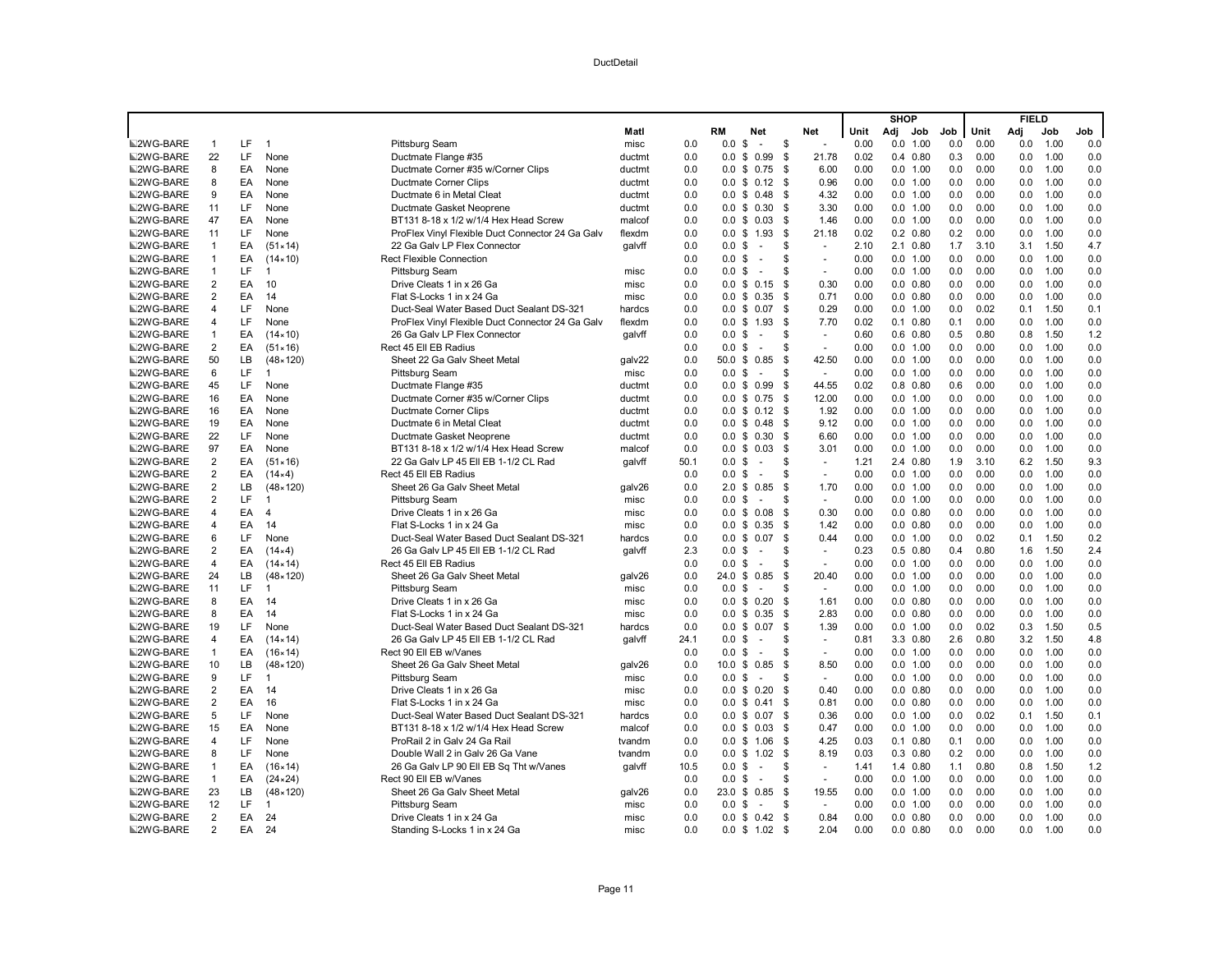|                  |                         |           |                   |                                           |        |       |                   |                          |                  |      | <b>SHOP</b> |              |     |      | <b>FIELD</b> |      |      |
|------------------|-------------------------|-----------|-------------------|-------------------------------------------|--------|-------|-------------------|--------------------------|------------------|------|-------------|--------------|-----|------|--------------|------|------|
|                  |                         |           |                   |                                           | Matl   |       | RM                | Net                      | Net              | Unit |             | Adj Job      | Job | Unit | Adi          | Job  | Job  |
| <b>■2WG-BARE</b> | 8                       | LF.       | None              | Duct-Seal Water Based Duct Sealant DS-321 | hardcs | 0.0   |                   | $0.0 \t$ 0.07 \t$$       | 0.58             | 0.00 |             | 0.0 1.00     | 0.0 | 0.02 | 0.1          | 1.50 | 0.2  |
| <b>■2WG-BARE</b> | 21                      | EA        | None              | BT131 8-18 x 1/2 w/1/4 Hex Head Screw     | malcof | 0.0   |                   | $0.0 \t S \t 0.03$       | \$<br>0.65       | 0.00 |             | 0.0 1.00     | 0.0 | 0.00 | 0.0          | 1.00 | 0.0  |
| <b>■2WG-BARE</b> | 6                       | LF        | None              | ProRail 2 in Galv 24 Ga Rail              | tvandm | 0.0   |                   | $0.0 \t$ 1.06$           | 6.38<br>- \$     | 0.03 |             | $0.2$ $0.80$ | 0.2 | 0.00 | 0.0          | 1.00 | 0.0  |
| <b>■2WG-BARE</b> | 21                      | LF.       | None              | Double Wall 2 in Galy 26 Ga Vane          | tvandm | 0.0   |                   | $0.0 \t$ 1.02$           | - \$<br>21.50    | 0.03 |             | $0.7$ $0.80$ | 0.6 | 0.00 | 0.0          | 1.00 | 0.0  |
| <b>■2WG-BARE</b> | $\mathbf{1}$            | EA        | $(24 \times 24)$  | 26 Ga Galv LP 90 Ell EB Sq Tht w/Vanes    | qalvff | 22.7  | $0.0 \text{ }$ \$ | $\sim$                   | \$               | 2.24 |             | 2.2 0.80     | 1.8 | 1.50 | 1.5          | 1.50 | 2.3  |
| <b>■2WG-BARE</b> | $\mathbf{1}$            | EA        | $(14 \times 14)$  | Rect 90 Ell EB w/Vanes                    |        | 0.0   | $0.0 \text{ }$ \$ | $\sim$                   | \$<br>$\sim$     | 0.00 |             | 0.0 1.00     | 0.0 | 0.00 | 0.0          | 1.00 | 0.0  |
| <b>■2WG-BARE</b> | 10                      | LВ        | $(48 \times 120)$ | Sheet 26 Ga Galv Sheet Metal              | galv26 | 0.0   |                   | 10.0 \$ 0.85             | \$<br>8.50       | 0.00 |             | 0.0 1.00     | 0.0 | 0.00 | 0.0          | 1.00 | 0.0  |
| <b>■2WG-BARE</b> | 9                       | LF        | $\overline{1}$    | Pittsburg Seam                            | misc   | 0.0   | $0.0 \,$ \$       | $\sim$                   | \$               | 0.00 |             | 0.0 1.00     | 0.0 | 0.00 | 0.0          | 1.00 | 0.0  |
| <b>■2WG-BARE</b> | $\overline{\mathbf{c}}$ | EA        | 14                | Drive Cleats 1 in x 26 Ga                 | misc   | 0.0   |                   | $0.0 \t$ 0.20$           | 0.40<br>- \$     | 0.00 |             | $0.0$ $0.80$ | 0.0 | 0.00 | 0.0          | 1.00 | 0.0  |
| <b>■2WG-BARE</b> | 2                       | EA        | 14                | Flat S-Locks 1 in x 24 Ga                 | misc   | 0.0   |                   | $0.0 \t S 0.35$          | 0.71<br>- \$     | 0.00 |             | $0.0$ $0.80$ | 0.0 | 0.00 | 0.0          | 1.00 | 0.0  |
| <b>■2WG-BARE</b> | 5                       | LF        | None              | Duct-Seal Water Based Duct Sealant DS-321 | hardcs | 0.0   |                   | $0.0 \t S \t 0.07$       | <b>S</b><br>0.36 | 0.00 |             | 0.0 1.00     | 0.0 | 0.02 | 0.1          | 1.50 | 0.1  |
| <b>■2WG-BARE</b> | 14                      | EA        | None              | BT131 8-18 x 1/2 w/1/4 Hex Head Screw     | malcof | 0.0   |                   | $0.0 \t$ 0.03$           | \$<br>0.43       | 0.00 |             | 0.0 1.00     | 0.0 | 0.00 | 0.0          | 1.00 | 0.0  |
| <b>■2WG-BARE</b> | 3                       | LF        | None              | ProRail 2 in Galv 24 Ga Rai               | tvandm | 0.0   |                   | $0.0$ \$ 1.06            | 3.19<br>\$       | 0.03 |             | $0.1$ $0.80$ | 0.1 | 0.00 | 0.0          | 1.00 | 0.0  |
| <b>■2WG-BARE</b> | $\overline{7}$          | LF        | None              | Double Wall 2 in Galv 26 Ga Vane          | tvandm | 0.0   |                   | $0.0 \t$ 1.02$           | -S<br>7.17       | 0.03 |             | $0.2$ $0.80$ | 0.2 | 0.00 | 0.0          | 1.00 | 0.0  |
| <b>■2WG-BARE</b> | $\mathbf{1}$            | EA        | $(14 \times 14)$  | 26 Ga Galv LP 90 Ell EB Sq Tht w/Vanes    | qalvff | 9.8   | $0.0 \text{ }$ \$ | $\overline{\phantom{a}}$ | \$               | 1.33 |             | 1.3 0.80     | 1.1 | 0.80 | 0.8          | 1.50 | 1.2  |
| <b>■2WG-BARE</b> | $\mathbf{1}$            | EA        | $(24 \times 14)$  | Rect 90 Ell EB No Vanes                   |        | 0.0   | $0.0 \text{ }$ \$ | $\sim$                   | \$               | 0.00 |             | 0.0 1.00     | 0.0 | 0.00 | 0.0          | 1.00 | 0.0  |
| <b>■2WG-BARE</b> | 13                      | <b>LB</b> | $(48 \times 120)$ | Sheet 26 Ga Galv Sheet Metal              | galv26 | 0.0   |                   | 13.0 \$ 0.85             | 11.05<br>\$      | 0.00 |             | 0.0 1.00     | 0.0 | 0.00 | 0.0          | 1.00 | 0.0  |
| <b>■2WG-BARE</b> | 9                       | LF        | $\overline{1}$    | Pittsburg Seam                            | misc   | 0.0   | $0.0 \,$ \$       | $\sim$                   | \$               | 0.00 |             | 0.0 1.00     | 0.0 | 0.00 | 0.0          | 1.00 | 0.0  |
| <b>■2WG-BARE</b> | $\overline{2}$          | EA        | 14                | Drive Cleats 1 in x 24 Ga                 | misc   | 0.0   |                   | $0.0 \t$ 0.26$           | 0.51<br>- \$     | 0.00 |             | $0.0$ $0.80$ | 0.0 | 0.00 | 0.0          | 1.00 | 0.0  |
| <b>■2WG-BARE</b> | $\overline{2}$          | EA        | 24                | Standing S-Locks 1 in x 24 Ga             | misc   | 0.0   |                   | $0.0 \tS 1.02$           | 2.04<br>- \$     | 0.00 |             | $0.0$ $0.80$ | 0.0 | 0.00 | 0.0          | 1.00 | 0.0  |
| <b>■2WG-BARE</b> | 6                       | LF        | None              | Duct-Seal Water Based Duct Sealant DS-321 | hardcs | 0.0   | $0.0 \,$ \$       | 0.07                     | -S<br>0.44       | 0.00 |             | 0.0 1.00     | 0.0 | 0.02 | 0.1          | 1.50 | 0.2  |
| <b>■2WG-BARE</b> | $\mathbf{1}$            | EA        | $(24 \times 14)$  | 26 Ga Galv LP 90 Ell EB Sq Tht wo/Vanes   | galvff | 13.1  | $0.0 \text{ }$ \$ | $\sim$                   | \$               | 1.30 |             | 1.3 0.80     | 1.0 | 1.50 | 1.5          | 1.50 | 2.3  |
| <b>■2WG-BARE</b> | $\overline{\mathbf{c}}$ | EA        | $(37 \times 11)$  | Rect 90 Ell EB No Vanes                   |        | 0.0   | $0.0 \text{ }$ \$ | $\sim$                   | \$               | 0.00 |             | 0.0 1.00     | 0.0 | 0.00 | 0.0          | 1.00 | 0.0  |
| <b>■2WG-BARE</b> | 36                      | LB.       | $(48 \times 120)$ | Sheet 24 Ga Galv Sheet Metal              | galv24 | 0.0   |                   | 36.0 \$ 0.85             | - \$<br>30.60    | 0.00 |             | 0.0 1.00     | 0.0 | 0.00 | 0.0          | 1.00 | 0.0  |
| <b>■2WG-BARE</b> | 16                      | LF.       | 1                 | Pittsburg Seam                            | misc   | 0.0   | $0.0 \text{ }$ \$ | $\sim$                   | \$               | 0.00 |             | 0.0 1.00     | 0.0 | 0.00 | 0.0          | 1.00 | 0.0  |
| <b>■2WG-BARE</b> | 32                      | LF        | None              | Ductmate Flange #35                       | ductmt | 0.0   |                   | $0.0 \t$ 0.99$           | 31.68<br>- \$    | 0.02 |             | $0.5$ 0.80   | 0.4 | 0.00 | 0.0          | 1.00 | 0.0  |
| <b>■2WG-BARE</b> | 16                      | EA        | None              | Ductmate Corner #35 w/Corner Clips        | ductmt | 0.0   |                   | $0.0 \t S \t 0.75$       | 12.00<br>-\$     | 0.00 |             | 0.0 1.00     | 0.0 | 0.00 | 0.0          | 1.00 | 0.0  |
| <b>■2WG-BARE</b> | 16                      | EA        | None              | Ductmate Corner Clips                     | ductmt | 0.0   |                   | $0.0 \t S \t 0.12$       | 1.92<br>- \$     | 0.00 |             | 0.0 1.00     | 0.0 | 0.00 | 0.0          | 1.00 | 0.0  |
| <b>■2WG-BARE</b> | 16                      | EA        | None              | Ductmate 6 in Metal Cleat                 | ductmt | 0.0   | 0.0 S             | 0.48                     | -S<br>7.68       | 0.00 |             | 0.0 1.00     | 0.0 | 0.00 | 0.0          | 1.00 | 0.0  |
| <b>■2WG-BARE</b> | 16                      | LF        | None              | Ductmate Gasket Neoprene                  | ductmt | 0.0   |                   | $0.0 \t$ 0.30$           | 4.80<br>- \$     | 0.00 |             | 0.0 1.00     | 0.0 | 0.00 | 0.0          | 1.00 | 0.0  |
| <b>■2WG-BARE</b> | 72                      | EA        | None              | BT131 8-18 x 1/2 w/1/4 Hex Head Screw     | malcof | 0.0   |                   | $0.0 \t S \t 0.03$       | 2.23<br>-\$      | 0.00 |             | 0.0 1.00     | 0.0 | 0.00 | 0.0          | 1.00 | 0.0  |
| <b>■2WG-BARE</b> | $\overline{2}$          | EA        | (37 × 11)         | 24 Ga Galv LP 90 Ell EB Sq Tht wo/Vanes   | qalvff | 36.9  | $0.0 \text{ }$ \$ | $\sim$                   | \$<br>$\sim$     | 1.50 |             | 3.0 0.80     | 2.4 | 1.70 | 3.4          | 1.50 | 5.1  |
| <b>■2WG-BARE</b> | $\mathbf{1}$            | EA        | $(51 \times 16)$  | Rect 90 Ell EB No Vanes                   |        | 0.0   | $0.0 \,$ \$       | $\sim$                   | \$<br>$\sim$     | 0.00 |             | 0.0 1.00     | 0.0 | 0.00 | 0.0          | 1.00 | 0.0  |
| <b>■2WG-BARE</b> | 38                      | LB.       | $(48 \times 120)$ | Sheet 22 Ga Galv Sheet Metal              | galv22 | 0.0   |                   | 38.0 \$ 0.85             | 32.30<br>- \$    | 0.00 |             | 0.0 1.00     | 0.0 | 0.00 | 0.0          | 1.00 | 0.0  |
| <b>■2WG-BARE</b> | 9                       | LF.       | $\overline{1}$    | Pittsburg Seam                            | misc   | 0.0   | $0.0 \text{ }$ \$ | $\sim$                   | \$               | 0.00 |             | 0.0 1.00     | 0.0 | 0.00 | 0.0          | 1.00 | 0.0  |
| <b>■2WG-BARE</b> | 22                      | LF        | None              | Ductmate Flange #35                       | ductmt | 0.0   |                   | $0.0 \t$ 0.99$           | 21.78<br>- \$    | 0.02 |             | $0.4$ 0.80   | 0.3 | 0.00 | 0.0          | 1.00 | 0.0  |
| <b>■2WG-BARE</b> | 8                       | EA        | None              | Ductmate Corner #35 w/Corner Clips        | ductmt | 0.0   |                   | $0.0 \t$ 0.75$           | - \$<br>6.00     | 0.00 |             | 0.0 1.00     | 0.0 | 0.00 | 0.0          | 1.00 | 0.0  |
| <b>■2WG-BARE</b> | 8                       | EA        | None              | Ductmate Corner Clips                     | ductmt | 0.0   |                   | $0.0 \t$ 0.12$           | 0.96<br>\$       | 0.00 |             | 0.0 1.00     | 0.0 | 0.00 | 0.0          | 1.00 | 0.0  |
| <b>■2WG-BARE</b> | 10                      | EA        | None              | Ductmate 6 in Metal Cleat                 | ductmt | 0.0   |                   | $0.0 \t$ 0.48$           | 4.80<br>- \$     | 0.00 |             | 0.0 1.00     | 0.0 | 0.00 | 0.0          | 1.00 | 0.0  |
| <b>■2WG-BARE</b> | 11                      | LF        | None              | Ductmate Gasket Neoprene                  | ductmt | 0.0   |                   | $0.0 \t$ 0.30$           | -S<br>3.30       | 0.00 |             | 0.0 1.00     | 0.0 | 0.00 | 0.0          | 1.00 | 0.0  |
| <b>■2WG-BARE</b> | 49                      | EA        | None              | BT131 8-18 x 1/2 w/1/4 Hex Head Screw     | malcof | 0.0   |                   | $0.0 \t$ 0.03$           | 1.52<br>\$       | 0.00 |             | 0.0 1.00     | 0.0 | 0.00 | 0.0          | 1.00 | 0.0  |
| <b>■2WG-BARE</b> | $\mathbf{1}$            | EA        | $(51 \times 16)$  | 22 Ga Galv LP 90 Ell EB Sq Tht wo/Vanes   | qalvff | 37.7  | $0.0 \text{ }$ \$ | $\sim$                   | \$<br>$\sim$     | 1.83 |             | 1.8 0.80     | 1.5 | 3.10 | 3.1          | 1.50 | 4.7  |
| <b>■2WG-BARE</b> | 3                       | EA        | $(51 \times 24)$  | Rect 90 Ell EB No Vanes                   |        | 0.0   | $0.0 \,$ \$       | $\sim$                   | \$<br>$\sim$     | 0.00 |             | 0.0 1.00     | 0.0 | 0.00 | 0.0          | 1.00 | 0.0  |
| <b>■2WG-BARE</b> | 162                     | LB.       | $(48 \times 120)$ | Sheet 22 Ga Galv Sheet Metal              | galv22 | 0.0   |                   | 162.0 \$ 0.85            | 137.70<br>- \$   | 0.00 |             | $0.0$ 1.00   | 0.0 | 0.00 | 0.0          | 1.00 | 0.0  |
| ■2WG-BARE        | 36                      | LF.       | $\overline{1}$    | Pittsburg Seam                            | misc   | 0.0   | 0.0 S             | $\sim$                   | \$<br>÷.         | 0.00 |             | $0.0$ 1.00   | 0.0 | 0.00 | 0.0          | 1.00 | 0.0  |
| <b>■2WG-BARE</b> | 75                      | LF.       | None              | Ductmate Flange #35                       | ductmt | 0.0   |                   | $0.0 \t$ 0.99$           | 74.25<br>- \$    | 0.02 |             | 1.3 0.80     | 1.0 | 0.00 | 0.0          | 1.00 | 0.0  |
| <b>■2WG-BARE</b> | 24                      | EA        | None              | Ductmate Corner #35 w/Corner Clips        | ductmt | 0.0   |                   | $0.0 \t$ 0.75$           | 18.00<br>\$      | 0.00 |             | 0.0 1.00     | 0.0 | 0.00 | 0.0          | 1.00 | 0.0  |
| <b>■2WG-BARE</b> | 24                      | EA        | None              | Ductmate Corner Clips                     | ductmt | 0.0   |                   | $0.0 \t$ 0.12$           | 2.88<br>- \$     | 0.00 |             | 0.0 1.00     | 0.0 | 0.00 | 0.0          | 1.00 | 0.0  |
| <b>■2WG-BARE</b> | 31                      | EA        | None              | Ductmate 6 in Metal Cleat                 | ductmt | 0.0   |                   | $0.0 \t$ 0.48$           | 14.88<br>\$      | 0.00 |             | 0.0 1.00     | 0.0 | 0.00 | 0.0          | 1.00 | 0.0  |
| <b>■2WG-BARE</b> | 38                      | LF        | None              | Ductmate Gasket Neoprene                  | ductmt | 0.0   | $0.0 \text{ }$ \$ | 0.30                     | 11.40<br>- \$    | 0.00 |             | $0.0$ 1.00   | 0.0 | 0.00 | 0.0          | 1.00 | 0.0  |
| <b>■2WG-BARE</b> | 162                     | EA        | None              | BT131 8-18 x 1/2 w/1/4 Hex Head Screw     | malcof | 0.0   |                   | $0.0 \t$ 0.03$           | 5.02<br>- \$     | 0.00 |             | $0.0$ 1.00   | 0.0 | 0.00 | 0.0          | 1.00 | 0.0  |
| <b>■2WG-BARE</b> | 3                       | EA        | $(51 \times 24)$  | 22 Ga Galv LP 90 Ell EB Sq Tht wo/Vanes   | galvff | 162.4 | $0.0 \text{ }$ \$ | $\sim$                   | \$<br>$\sim$     | 2.34 |             | 7.0 0.80     | 5.6 | 3.70 | 11.1         | 1.50 | 16.7 |
| <b>■2WG-BARE</b> | $\mathbf{1}$            | EA        | $(51 \times 14)$  | Rect 90 Ell EB No Vanes                   |        | 0.0   | 0.0 <sup>5</sup>  | $\sim$                   | \$<br>$\sim$     | 0.00 |             | 0.0 1.00     | 0.0 | 0.00 | 0.0          | 1.00 | 0.0  |
| <b>■2WG-BARE</b> | 34                      | LB.       | $(48 \times 120)$ | Sheet 22 Ga Galv Sheet Metal              | galv22 | 0.0   |                   | 34.0 \$ 0.85             | \$<br>28.90      | 0.00 |             | $0.0$ 1.00   | 0.0 | 0.00 | 0.0          | 1.00 | 0.0  |
| <b>■2WG-BARE</b> | 9                       | LF        | -1                | Pittsburg Seam                            | misc   | 0.0   | 0.0 S             | nia.                     | . ፍ              | 0.00 |             | 0.0 1.00     | 0.0 | 0.00 | 0.0          | 1.00 | 0.0  |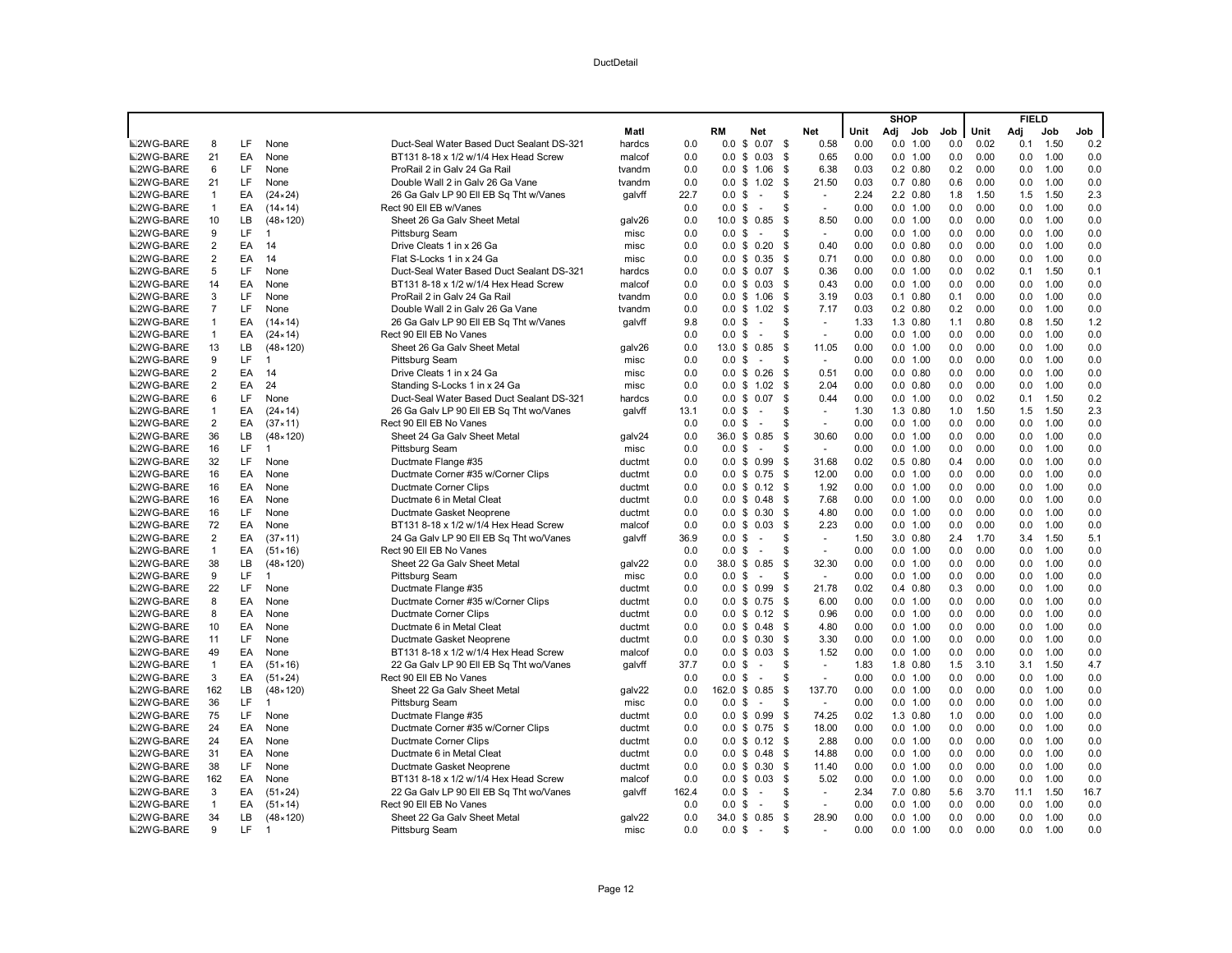|                  |                |          |                            |                                           |        |       |                    |                |      |                     |      | <b>SHOP</b> |              |     |      | <b>FIELD</b> |      |            |
|------------------|----------------|----------|----------------------------|-------------------------------------------|--------|-------|--------------------|----------------|------|---------------------|------|-------------|--------------|-----|------|--------------|------|------------|
|                  |                |          |                            |                                           | Matl   |       | RM                 | <b>Net</b>     |      | <b>Net</b>          | Unit | Adj         | Job          | Job | Unit | Adj          | Job  | Job        |
| <b>■2WG-BARE</b> | 22             | LF       | None                       | Ductmate Flange #35                       | ductmt | 0.0   | 0.0                | \$<br>0.99     | - \$ | 21.78               | 0.02 |             | $0.4$ 0.80   | 0.3 | 0.00 | 0.0          | 1.00 | 0.0        |
| <b>M2WG-BARE</b> | 8              | EA       | None                       | Ductmate Corner #35 w/Corner Clips        | ductmt | 0.0   | 0.0                | \$<br>0.75     | \$   | 6.00                | 0.00 |             | 0.0 1.00     | 0.0 | 0.00 | 0.0          | 1.00 | 0.0        |
| <b>■2WG-BARE</b> | 8              | EA       | None                       | Ductmate Corner Clips                     | ductmt | 0.0   | 0.0                | \$0.12         | \$   | 0.96                | 0.00 |             | 0.0 1.00     | 0.0 | 0.00 | 0.0          | 1.00 | 0.0        |
| <b>■2WG-BARE</b> | 9              | EA       | None                       | Ductmate 6 in Metal Cleat                 | ductmt | 0.0   | $0.0 \text{ }$ \$  | 0.48           | \$   | 4.32                | 0.00 |             | 0.0 1.00     | 0.0 | 0.00 | 0.0          | 1.00 | 0.0        |
| <b>■2WG-BARE</b> | 11             | LF       | None                       | Ductmate Gasket Neoprene                  | ductmt | 0.0   |                    | $0.0 \t$ 0.30$ | \$   | 3.30                | 0.00 |             | 0.0 1.00     | 0.0 | 0.00 | 0.0          | 1.00 | 0.0        |
| <b>■2WG-BARE</b> | 47             | EA       | None                       | BT131 8-18 x 1/2 w/1/4 Hex Head Screw     | malcof | 0.0   | $0.0 \,$ \$        | 0.03           | \$   | 1.46                | 0.00 |             | 0.0 1.00     | 0.0 | 0.00 | 0.0          | 1.00 | 0.0        |
| <b>■2WG-BARE</b> | $\overline{1}$ | EA       | $(51 \times 14)$           | 22 Ga Galv LP 90 Ell EB Sq Tht wo/Vanes   | qalvff | 34.0  | $0.0 \text{ }$ \$  | ÷.             | \$   | $\sim$              | 1.65 |             | 1.7 0.80     | 1.3 | 3.10 | 3.1          | 1.50 | 4.7        |
| <b>■2WG-BARE</b> | 3              | EA       | $(12\times 6)$             | Rect 90 Ell EB No Vanes                   |        | 0.0   | 0.0                | \$<br>$\sim$   | S    | ÷,                  | 0.00 |             | 0.0 1.00     | 0.0 | 0.00 | 0.0          | 1.00 | 0.0        |
| <b>■2WG-BARE</b> | 15             | LB       | $(48 \times 120)$          | Sheet 26 Ga Galv Sheet Metal              | galv26 | 0.0   | $15.0 \text{ }$ \$ | 0.85           | \$   | 12.75               | 0.00 |             | 0.0 1.00     | 0.0 | 0.00 | 0.0          | 1.00 | 0.0        |
| <b>■2WG-BARE</b> | 18             | LF       | 1                          | Pittsburg Seam                            | misc   | 0.0   | 0.0                | \$<br>$\sim$   | \$   | $\sim$              | 0.00 |             | 0.0 1.00     | 0.0 | 0.00 | 0.0          | 1.00 | 0.0        |
| <b>■2WG-BARE</b> | 6              | EA       | 6                          | Drive Cleats 1 in x 26 Ga                 | misc   | 0.0   |                    | $0.0 \t$ 0.10$ | \$   | 0.60                | 0.00 |             | $0.0$ $0.80$ | 0.0 | 0.00 | 0.0          | 1.00 | 0.0        |
| <b>■2WG-BARE</b> | 6              | EA       | 12                         | Flat S-Locks 1 in x 24 Ga                 | misc   | 0.0   |                    | $0.0 \t$ 0.30$ | \$   | 1.82                | 0.00 |             | $0.0$ $0.80$ | 0.0 | 0.00 | 0.0          | 1.00 | 0.0        |
| <b>■2WG-BARE</b> | 9              | LF       | None                       | Duct-Seal Water Based Duct Sealant DS-321 | hardcs | 0.0   | $0.0 \text{ }$ \$  | 0.07           | \$   | 0.66                | 0.00 |             | 0.0 1.00     | 0.0 | 0.02 | 0.1          | 3.38 | 0.2        |
| <b>■2WG-BARE</b> | 3              | EA       | $(12 \times 6)$            | 26 Ga Galv LP 90 Ell EB Sq Tht wo/Vanes   | galvff | 13.6  | $0.0 \,$ \$        | $\sim$         | \$   | $\omega$            | 0.92 |             | 2.8 0.80     | 2.2 | 0.80 | 1.6          | 2.25 | 3.6        |
| <b>■2WG-BARE</b> | $\overline{2}$ | EA       | $(14 \times 14)$           | Rect 90 Ell EB No Vanes                   |        | 0.0   | 0.0                | -\$<br>$\sim$  | \$   | $\sim$              | 0.00 |             | 0.0 1.00     | 0.0 | 0.00 | 0.0          | 1.00 | 0.0        |
| <b>■2WG-BARE</b> | 20             | LB       | $(48 \times 120)$          | Sheet 26 Ga Galv Sheet Metal              | galv26 | 0.0   |                    | 20.0 \$ 0.85   | S.   | 17.00               | 0.00 |             | 0.0 1.00     | 0.0 | 0.00 | 0.0          | 1.00 | 0.0        |
| <b>■2WG-BARE</b> | 18             | LF.      | $\mathbf{1}$               | Pittsburg Seam                            | misc   | 0.0   | 0.0 S              | ÷.             | \$   | $\sim$              | 0.00 |             | 0.0 1.00     | 0.0 | 0.00 | 0.0          | 1.00 | 0.0        |
| <b>■2WG-BARE</b> | $\overline{4}$ | EA       | 14                         | Drive Cleats 1 in x 26 Ga                 | misc   | 0.0   |                    | $0.0 \t$ 0.20$ | \$   | 0.81                | 0.00 |             | $0.0$ $0.80$ | 0.0 | 0.00 | 0.0          | 1.00 | 0.0        |
| <b>■2WG-BARE</b> | $\overline{4}$ | EA       | 14                         | Flat S-Locks 1 in x 24 Ga                 | misc   | 0.0   |                    | $0.0 \t$ 0.35$ | \$   | 1.42                | 0.00 |             | $0.0$ $0.80$ | 0.0 | 0.00 | 0.0          | 1.00 | 0.0        |
| <b>■2WG-BARE</b> | 10             | LF       | None                       | Duct-Seal Water Based Duct Sealant DS-321 | hardcs | 0.0   |                    | $0.0 \$ 0.07$  | \$   | 0.73                | 0.00 |             | 0.0 1.00     | 0.0 | 0.02 | 0.1          | 2.50 | 0.3        |
| <b>■2WG-BARE</b> | $\overline{2}$ | EA       | $(14 \times 14)$           | 26 Ga Galv LP 90 Ell EB Sq Tht wo/Vanes   | qalvff | 19.6  | $0.0 \text{ }$ \$  | $\sim$         | \$   | $\bar{\phantom{a}}$ | 1.33 |             | 2.7 0.80     | 2.1 | 0.80 | 1.6          | 1.50 | 2.4        |
| <b>■2WG-BARE</b> | $\overline{1}$ | EA       | (18×14)×12                 | Rect Square to Round                      |        | 0.0   | 0.0 S              | ÷.             | S    |                     | 0.00 |             | 0.0 1.00     | 0.0 | 0.00 | 0.0          | 1.00 | 0.0        |
| <b>■2WG-BARE</b> | 5              | LB       | $(48 \times 120)$          | Sheet 26 Ga Galv Sheet Metal              | galv26 | 0.0   | 5.0 <sup>5</sup>   | 0.85           | \$   | 4.25                | 0.00 |             | 0.0 1.00     | 0.0 | 0.00 | 0.0          | 1.00 | 0.0        |
| <b>■2WG-BARE</b> | $\overline{1}$ | LF.      | $\overline{1}$             | Pittsburg Seam                            | misc   | 0.0   | $0.0 \text{ }$ \$  | $\sim$         | \$   | $\omega$            | 0.00 |             | 0.0 1.00     | 0.0 | 0.00 | 0.0          | 1.00 | 0.0        |
| <b>■2WG-BARE</b> | $\overline{2}$ | EA       | 14                         | Drive Cleats 1 in x 26 Ga                 | misc   | 0.0   | 0.0                | 0.20<br>\$     | S.   | 0.40                | 0.00 |             | $0.0$ $0.80$ | 0.0 | 0.00 | 0.0          | 1.00 | 0.0        |
| <b>■2WG-BARE</b> | $\overline{2}$ | EA       | 18                         | Flat S-Locks 1 in x 24 Ga                 | misc   | 0.0   | 0.0                | \$0.46         | \$   | 0.91                | 0.00 |             | $0.0$ $0.80$ | 0.0 | 0.00 | 0.0          | 1.00 | 0.0        |
| <b>■2WG-BARE</b> | 5              | LF       | None                       | Duct-Seal Water Based Duct Sealant DS-321 | hardcs | 0.0   |                    | $0.0 \t$ 0.07$ | \$   | 0.36                | 0.00 |             | 0.0 1.00     | 0.0 | 0.02 | 0.1          | 1.50 | 0.1        |
| <b>■2WG-BARE</b> | $\overline{1}$ | EA       | $(18 \times 14) \times 12$ | 26 Ga Galv LP Square to Round             | qalvff | 4.6   | 0.0                | \$<br>$\sim$   | \$   | $\sim$              | 0.46 |             | $0.5$ 0.80   | 0.4 | 1.10 | 1.1          | 1.50 | 1.7        |
| <b>■2WG-BARE</b> | $\overline{1}$ | EA       | (18×14)×14                 | Rect Square to Round                      |        | 0.0   | $0.0 \,$ \$        | ÷.             | \$   | $\sim$              | 0.00 |             | 0.0 1.00     | 0.0 | 0.00 | 0.0          | 1.00 | 0.0        |
| <b>■2WG-BARE</b> | $\overline{4}$ | LB       | $(48 \times 120)$          | Sheet 26 Ga Galv Sheet Metal              | galv26 | 0.0   |                    | 4.0 \$ 0.85    | S.   | 3.40                | 0.00 |             | 0.0 1.00     | 0.0 | 0.00 | 0.0          | 1.00 | 0.0        |
| <b>■2WG-BARE</b> | $\overline{1}$ | LF       | $\overline{1}$             | Pittsburg Seam                            | misc   | 0.0   | 0.0                | \$<br>$\sim$   | S    | $\omega$            | 0.00 |             | $0.0$ 1.00   | 0.0 | 0.00 | 0.0          | 1.00 | 0.0        |
| <b>■2WG-BARE</b> | $\overline{2}$ | EA       | 14                         | Drive Cleats 1 in x 26 Ga                 | misc   | 0.0   |                    | $0.0 \t$ 0.20$ | \$   | 0.40                | 0.00 |             | $0.0$ $0.80$ | 0.0 | 0.00 | 0.0          | 1.00 | 0.0        |
| <b>■2WG-BARE</b> | 2              | EA       | 18                         | Flat S-Locks 1 in x 24 Ga                 | misc   | 0.0   | $0.0 \text{ }$ \$  | 0.46           | - \$ | 0.91                | 0.00 |             | $0.0$ $0.80$ | 0.0 | 0.00 | 0.0          | 1.00 | 0.0        |
| <b>■2WG-BARE</b> | 5              | LF       | None                       | Duct-Seal Water Based Duct Sealant DS-321 | hardcs | 0.0   |                    | $0.0 \t$ 0.07$ | \$   | 0.36                | 0.00 |             | 0.0 1.00     | 0.0 | 0.02 | 0.1          | 1.50 | 0.1        |
| <b>■2WG-BARE</b> | $\mathbf{1}$   | EA       | $(18 \times 14) \times 14$ | 26 Ga Galv LP Square to Round             | qalvff | 3.9   | 0.0                | \$<br>$\sim$   | \$   | $\blacksquare$      | 0.39 |             | $0.4$ 0.80   | 0.3 | 1.10 | 1.1          | 1.50 | 1.7        |
| <b>■2WG-BARE</b> | $\overline{1}$ | EA       | $(24 \times 10) \times 12$ | Rect Square to Round                      |        | 0.0   | $0.0 \,$ \$        | $\sim$         | \$   | $\sim$              | 0.00 |             | 0.0 1.00     | 0.0 | 0.00 | 0.0          | 1.00 | 0.0        |
| <b>■2WG-BARE</b> | $\overline{7}$ | LB       | $(48 \times 120)$          | Sheet 26 Ga Galv Sheet Metal              | galv26 | 0.0   |                    | 7.0 \$ 0.85    | \$   | 5.95                | 0.00 |             | 0.0 1.00     | 0.0 | 0.00 | 0.0          | 1.00 | 0.0        |
| <b>■2WG-BARE</b> | $\overline{2}$ | LF       | 1                          | Pittsburg Seam                            | misc   | 0.0   | 0.0                | \$<br>÷.       | S    | $\sim$              | 0.00 |             | 0.0 1.00     | 0.0 | 0.00 | 0.0          | 1.00 | 0.0        |
| <b>■2WG-BARE</b> | $\overline{2}$ | EA       | 10                         | Drive Cleats 1 in x 24 Ga                 | misc   | 0.0   |                    | $0.0 \t$ 0.19$ | S.   | 0.39                | 0.00 |             | $0.0$ $0.80$ | 0.0 | 0.00 | 0.0          | 1.00 | 0.0        |
| <b>■2WG-BARE</b> | 2              | EA       | 24                         | Standing S-Locks 1 in x 24 Ga             | misc   | 0.0   |                    | $0.0 \t$ 1.02$ | - \$ | 2.04                | 0.00 |             | $0.0$ $0.80$ | 0.0 | 0.00 | 0.0          | 1.00 | 0.0        |
| <b>■2WG-BARE</b> | 6              | LF       | None                       | Duct-Seal Water Based Duct Sealant DS-321 | hardcs | 0.0   | 0.0                | 0.07<br>\$     | \$   | 0.44                | 0.00 |             | 0.0 1.00     | 0.0 | 0.02 | 0.1          | 1.50 | 0.2        |
| <b>■2WG-BARE</b> | $\overline{1}$ | EA       | $(24 \times 10) \times 12$ | 26 Ga Galv LP Square to Round             | galvff | 7.1   | 0.0                | \$<br>$\sim$   | \$   | $\sim$              | 0.71 |             | $0.7$ $0.80$ | 0.6 | 1.10 | 1.1          | 1.50 | 1.7        |
| <b>■2WG-BARE</b> | 5              | EA       | $(37 \times 11) \times 12$ | Rect Square to Round                      |        | 0.0   | $0.0 \,$ \$        | $\sim$         | \$   | $\sim$              | 0.00 |             | 0.0 1.00     | 0.0 | 0.00 | 0.0          | 1.00 | 0.0        |
| <b>■2WG-BARE</b> | 108            | LВ       | $(48 \times 120)$          | Sheet 24 Ga Galv Sheet Metal              | galv24 | 0.0   | 108.0              | \$<br>0.85     | \$   | 91.80               | 0.00 |             | 0.0 1.00     | 0.0 | 0.00 | 0.0          | 1.00 | 0.0        |
| <b>■2WG-BARE</b> | 13             | LF       | $\overline{1}$             | Pittsburg Seam                            | misc   | 0.0   | 0.0                | \$<br>÷.       | \$   | $\sim$              | 0.00 |             | 0.0 1.00     | 0.0 | 0.00 | 0.0          | 1.00 | 0.0        |
| <b>■2WG-BARE</b> | 80             | LF       | None                       | Ductmate Flange #35                       | ductmt | 0.0   | $0.0 \text{ }$ \$  | 0.99           | S.   | 79.20               | 0.02 |             | 1.3 0.80     | 1.1 | 0.00 | 0.0          | 1.00 | 0.0        |
| <b>■2WG-BARE</b> | 40             | EA       | None                       | Ductmate Corner #35 w/Corner Clips        | ductmt | 0.0   |                    | $0.0 \t$ 0.75$ | S.   | 30.00               | 0.00 |             | 0.0 1.00     | 0.0 | 0.00 | 0.0          | 1.00 | 0.0        |
| <b>■2WG-BARE</b> | 40             | EA       | None                       | Ductmate Corner Clips                     | ductmt | 0.0   |                    | $0.0 \t$ 0.12$ | - \$ | 4.80                | 0.00 |             | 0.0 1.00     | 0.0 | 0.00 | 0.0          | 1.00 | 0.0        |
| <b>■2WG-BARE</b> | 40             | EA       | None                       | Ductmate 6 in Metal Cleat                 | ductmt | 0.0   |                    | $0.0 \t$ 0.48$ | - \$ | 19.20               | 0.00 |             | 0.0 1.00     | 0.0 | 0.00 | 0.0          | 1.00 | 0.0        |
| <b>■2WG-BARE</b> | 40             | LF       | None                       | Ductmate Gasket Neoprene                  | ductmt | 0.0   | $0.0 \,$ \$        | 0.30           | -\$  | 12.00               | 0.00 |             | 0.0 1.00     | 0.0 | 0.00 | 0.0          | 1.00 | 0.0        |
| <b>■2WG-BARE</b> | 180            | EA       | None                       | BT131 8-18 x 1/2 w/1/4 Hex Head Screw     | malcof | 0.0   | 0.0                | \$0.03         | \$   | 5.58                | 0.00 |             | 0.0 1.00     | 0.0 | 0.00 | 0.0          | 1.00 | 0.0        |
| <b>■2WG-BARE</b> | 5              | EA       | $(37 \times 11) \times 12$ | 24 Ga Galv LP Square to Round             | galvff | 107.8 | $0.0 \,$ \$        | $\sim$         | \$   | $\sim$              | 1.67 |             | 8.4 0.80     | 6.7 | 1.70 | 8.5          | 1.50 | 12.8       |
| <b>■2WG-BARE</b> | $\overline{7}$ | EA       | $(37 \times 11) \times 14$ | <b>Rect Square to Round</b>               |        | 0.0   | 0.0                | \$<br>$\sim$   | S    | $\sim$              | 0.00 |             | 0.0 1.00     | 0.0 | 0.00 | 0.0          | 1.00 | 0.0        |
| <b>■2WG-BARE</b> | 141            | LB<br>LF | $(48 \times 120)$          | Sheet 24 Ga Galv Sheet Metal              | qalv24 | 0.0   | 141.0              | \$<br>0.85     | -\$  | 119.85              | 0.00 |             | 0.0 1.00     | 0.0 | 0.00 | 0.0          | 1.00 | 0.0<br>0.0 |
| <b>■2WG-BARE</b> | 17             |          |                            | Pittsburg Seam                            | misc   | 0.0   | 0.0                | \$<br>$\sim$   | S    |                     | 0.00 | 0.0         | 1.00         | 0.0 | 0.00 | 0.0          | 1.00 |            |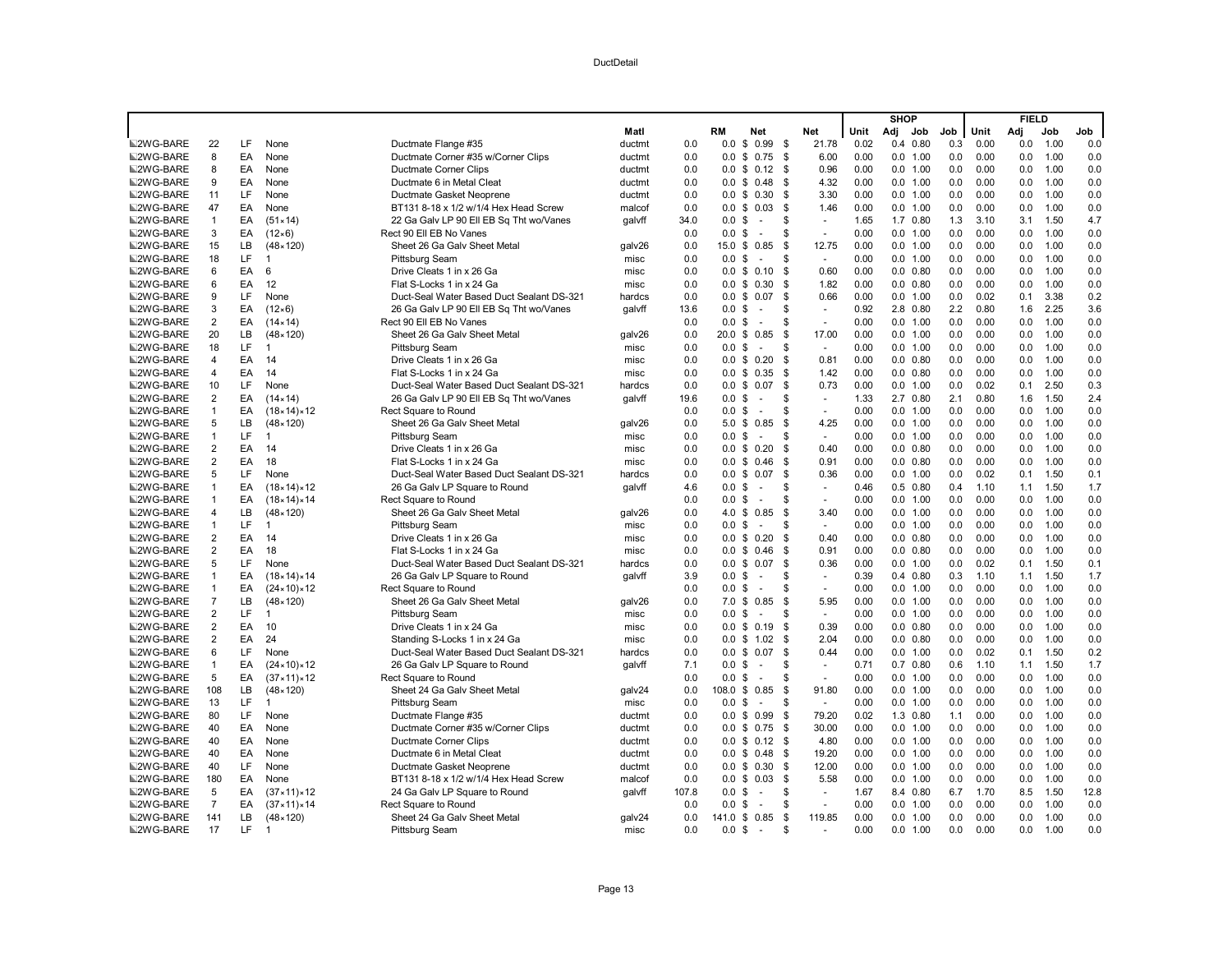|                  |                         |          |                            |                                           |        |             |                   |                          |      |          |      | <b>SHOP</b> |              |     |      | <b>FIELD</b> |      |            |
|------------------|-------------------------|----------|----------------------------|-------------------------------------------|--------|-------------|-------------------|--------------------------|------|----------|------|-------------|--------------|-----|------|--------------|------|------------|
|                  |                         |          |                            |                                           | Matl   |             | RM                | <b>Net</b>               |      | Net      | Unit | Adj         | Job          | Job | Unit | Adi          | Job  | Job        |
| <b>■2WG-BARE</b> | 112                     | LF       | None                       | Ductmate Flange #35                       | ductmt | 0.0         | 0.0               | \$<br>0.99               | - \$ | 110.88   | 0.02 |             | 1.9 0.80     | 1.5 | 0.00 | 0.0          | 1.00 | 0.0        |
| <b>■2WG-BARE</b> | 56                      | EA       | None                       | Ductmate Corner #35 w/Corner Clips        | ductmt | 0.0         | 0.0               | \$<br>0.75               | \$   | 42.00    | 0.00 |             | 0.0 1.00     | 0.0 | 0.00 | 0.0          | 1.00 | 0.0        |
| <b>■2WG-BARE</b> | 56                      | EA       | None                       | Ductmate Corner Clips                     | ductmt | 0.0         | 0.0               | 0.12<br>\$               | - \$ | 6.72     | 0.00 |             | 0.0 1.00     | 0.0 | 0.00 | 0.0          | 1.00 | 0.0        |
| ■2WG-BARE        | 56                      | EA       | None                       | Ductmate 6 in Metal Cleat                 | ductmt | 0.0         | $0.0 \text{ }$ \$ | 0.48                     | - \$ | 26.88    | 0.00 |             | 0.0 1.00     | 0.0 | 0.00 | 0.0          | 1.00 | 0.0        |
| <b>■2WG-BARE</b> | 56                      | LF       | None                       | Ductmate Gasket Neoprene                  | ductmt | 0.0         |                   | $0.0 \t$ 0.30$           | \$   | 16.80    | 0.00 |             | 0.0 1.00     | 0.0 | 0.00 | 0.0          | 1.00 | 0.0        |
| <b>■2WG-BARE</b> | 252                     | EA       | None                       | BT131 8-18 x 1/2 w/1/4 Hex Head Screw     | malcof | 0.0         | $0.0 \,$ \$       | 0.03                     | \$   | 7.81     | 0.00 |             | 0.0 1.00     | 0.0 | 0.00 | 0.0          | 1.00 | 0.0        |
| <b>■2WG-BARE</b> | $\overline{7}$          | EA       | (37×11)×14                 | 24 Ga Galv LP Square to Round             | qalvff | 141.4       | $0.0 \text{ }$ \$ | $\sim$                   | \$   | $\sim$   | 1.57 |             | 11.0 0.80    | 8.8 | 1.70 | 5.1          | 3.50 | 17.9       |
| ■2WG-BARE        | $\mathbf{1}$            | EA       | $(10 \times 10) \times 10$ | Rect Square to Round                      |        | 0.0         | $0.0 \text{ }$ \$ | $\sim$                   | S    | $\sim$   | 0.00 |             | 0.0 1.00     | 0.0 | 0.00 | 0.0          | 1.00 | 0.0        |
| <b>■2WG-BARE</b> | $\overline{2}$          | LB       | $(48 \times 120)$          | Sheet 26 Ga Galy Sheet Metal              | galv26 | 0.0         | 2.0 <sup>5</sup>  | 0.85                     | S.   | 1.70     | 0.00 |             | 0.0 1.00     | 0.0 | 0.00 | 0.0          | 1.00 | 0.0        |
| <b>■2WG-BARE</b> | $\overline{2}$          | EA       | 10                         | Drive Cleats 1 in x 26 Ga                 | misc   | 0.0         | $0.0 \text{ }$ \$ | 0.15                     | \$   | 0.30     | 0.00 |             | $0.0$ $0.80$ | 0.0 | 0.00 | 0.0          | 1.00 | 0.0        |
| <b>■2WG-BARE</b> | $\overline{2}$          | EA       | 10                         | Flat S-Locks 1 in x 24 Ga                 | misc   | 0.0         |                   | $0.0 \t$ 0.25$           | \$   | 0.50     | 0.00 |             | $0.0$ $0.80$ | 0.0 | 0.00 | 0.0          | 1.00 | 0.0        |
| <b>■2WG-BARE</b> | 3                       | LF       | None                       | Duct-Seal Water Based Duct Sealant DS-321 | hardcs | 0.0         | 0.0               | 0.07<br>\$               | \$   | 0.22     | 0.00 |             | 0.0 1.00     | 0.0 | 0.02 | 0.1          | 1.50 | 0.1        |
| <b>■2WG-BARE</b> | $\mathbf{1}$            | EA       | $(10 \times 10) \times 10$ | 26 Ga Galv LP Square to Round             | galvff | 1.5         | $0.0 \,$ \$       | $\sim$                   | \$   | $\sim$   | 0.18 |             | $0.2$ $0.80$ | 0.1 | 0.80 | 0.8          | 1.50 | 1.2        |
| ■2WG-BARE        | $\mathbf{1}$            | EA       | (14×4)×14                  | Rect Square to Round                      |        | 0.0         | $0.0 \,$ \$       | $\sim$                   | S    | $\omega$ | 0.00 |             | 0.0 1.00     | 0.0 | 0.00 | 0.0          | 1.00 | 0.0        |
| <b>■2WG-BARE</b> | $\mathbf{1}$            | LB.      | $(48 \times 120)$          | Sheet 26 Ga Galv Sheet Metal              | galv26 | 0.0         | $1.0 \text{ }$ \$ | 0.85                     | S.   | 0.85     | 0.00 |             | 0.0 1.00     | 0.0 | 0.00 | 0.0          | 1.00 | 0.0        |
| <b>■2WG-BARE</b> | $\overline{2}$          | EA       | $\overline{4}$             | Drive Cleats 1 in x 26 Ga                 | misc   | 0.0         |                   | $0.0 \t$ 0.08$           | S.   | 0.15     | 0.00 |             | $0.0$ $0.80$ | 0.0 | 0.00 | 0.0          | 1.00 | 0.0        |
| ■2WG-BARE        | $\overline{2}$          | EA       | 14                         | Flat S-Locks 1 in x 24 Ga                 | misc   | 0.0         | 0.0 S             | 0.35                     | S.   | 0.71     | 0.00 |             | $0.0$ $0.80$ | 0.0 | 0.00 | 0.0          | 1.00 | 0.0        |
| <b>■2WG-BARE</b> | 3                       | LF       | None                       | Duct-Seal Water Based Duct Sealant DS-321 | hardcs | 0.0         | 0.0               | \$0.07                   | \$   | 0.22     | 0.00 |             | 0.0 1.00     | 0.0 | 0.02 | 0.1          | 1.50 | 0.1        |
| <b>■2WG-BARE</b> | $\mathbf{1}$            | EA       | (14×4)×14                  | 26 Ga Galv LP Square to Round             | galvff | 1.4         | $0.0 \text{ }$ \$ | $\sim$                   | \$   | $\sim$   | 0.18 |             | $0.2$ $0.80$ | 0.1 | 0.80 | 0.8          | 1.50 | 1.2        |
| <b>■2WG-BARE</b> | $\mathbf{1}$            | EA       | $(14 \times 10) \times 12$ | Rect Square to Round                      |        | 0.0         | $0.0 \text{ }$ \$ | $\sim$                   | \$   | $\sim$   | 0.00 |             | 0.0 1.00     | 0.0 | 0.00 | 0.0          | 1.00 | 0.0        |
| <b>■2WG-BARE</b> | $\overline{2}$          | LВ       | $(48 \times 120)$          | Sheet 26 Ga Galv Sheet Metal              | galv26 | 0.0         | 2.0 <sup>5</sup>  | 0.85                     | \$   | 1.70     | 0.00 |             | 0.0 1.00     | 0.0 | 0.00 | 0.0          | 1.00 | 0.0        |
| <b>■2WG-BARE</b> | 1                       | LF.      | 1                          | Pittsburg Seam                            | misc   | 0.0         | 0.0               | \$<br>÷.                 | S    | $\sim$   | 0.00 |             | 0.0 1.00     | 0.0 | 0.00 | 0.0          | 1.00 | 0.0        |
| <b>■2WG-BARE</b> | $\overline{2}$          | EA       | 10                         | Drive Cleats 1 in x 26 Ga                 | misc   | 0.0         |                   | $0.0 \t$ 0.15$           | - \$ | 0.30     | 0.00 |             | $0.0$ $0.80$ | 0.0 | 0.00 | 0.0          | 1.00 | 0.0        |
| <b>■2WG-BARE</b> | $\overline{2}$          | EA       | 14                         | Flat S-Locks 1 in x 24 Ga                 | misc   | 0.0         |                   | $0.0 \t$ 0.35$           | S.   | 0.71     | 0.00 |             | $0.0$ $0.80$ | 0.0 | 0.00 | 0.0          | 1.00 | 0.0        |
| <b>■2WG-BARE</b> | 4                       | LF.      | None                       | Duct-Seal Water Based Duct Sealant DS-321 | hardcs | 0.0         | 0.0               | 0.07<br>\$               | S.   | 0.29     | 0.00 |             | 0.0 1.00     | 0.0 | 0.02 | 0.1          | 1.50 | 0.1        |
| <b>■2WG-BARE</b> | $\mathbf{1}$            | EA       | $(14 \times 10) \times 12$ | 26 Ga Galv LP Square to Round             | galvff | 2.4         | $0.0 \,$ \$       | $\sim$                   | S    | $\sim$   | 0.27 |             | $0.3$ $0.80$ | 0.2 | 0.80 | 0.8          | 1.50 | 1.2        |
| <b>■2WG-BARE</b> | $\mathbf{1}$            | EA       | $(14 \times 14) \times 16$ | Rect Square to Round                      |        | 0.0         | $0.0 \,$ \$       | $\sim$                   | \$   | $\omega$ | 0.00 |             | 0.0 1.00     | 0.0 | 0.00 | 0.0          | 1.00 | 0.0        |
| <b>■2WG-BARE</b> | 3                       | LВ       | $(48 \times 120)$          | Sheet 26 Ga Galv Sheet Metal              | galv26 | 0.0         | 3.0               | \$<br>0.85               | \$   | 2.55     | 0.00 |             | 0.0 1.00     | 0.0 | 0.00 | 0.0          | 1.00 | 0.0        |
| <b>■2WG-BARE</b> | $\mathbf{1}$            | LF       | 1                          | Pittsburg Seam                            | misc   | 0.0         | $0.0 \,$ \$       | $\sim$                   | \$   | $\sim$   | 0.00 |             | 0.0 1.00     | 0.0 | 0.00 | 0.0          | 1.00 | 0.0        |
| <b>■2WG-BARE</b> | $\overline{2}$          | EA       | 14                         | Drive Cleats 1 in x 26 Ga                 | misc   | 0.0         |                   | $0.0 \t$ 0.20$           | S.   | 0.40     | 0.00 |             | $0.0$ $0.80$ | 0.0 | 0.00 | 0.0          | 1.00 | 0.0        |
| <b>■2WG-BARE</b> | $\overline{2}$          | EA       | 14                         | Flat S-Locks 1 in x 24 Ga                 | misc   | 0.0         |                   | $0.0 \t$ 0.35$           | \$   | 0.71     | 0.00 |             | $0.0$ $0.80$ | 0.0 | 0.00 | 0.0          | 1.00 | 0.0        |
| ■2WG-BARE        | 5                       | LF       | None                       | Duct-Seal Water Based Duct Sealant DS-321 | hardcs | 0.0         | $0.0 \text{ }$ \$ | 0.07                     | \$   | 0.36     | 0.00 |             | 0.0 1.00     | 0.0 | 0.02 | 0.1          | 1.50 | 0.1        |
| <b>■2WG-BARE</b> | 1                       | EA       | $(14 \times 14) \times 16$ | 26 Ga Galv LP Square to Round             | qalvff | 2.8         | $0.0 \,$ \$       | $\sim$                   | \$   | $\sim$   | 0.29 |             | $0.3$ 0.80   | 0.2 | 0.80 | 0.8          | 1.50 | 1.2        |
| <b>■2WG-BARE</b> | $\mathbf{1}$            | EA       | $(14 \times 14) \times 8$  | Rect Square to Round                      |        | 0.0         | $0.0 \,$ \$       | $\sim$                   | \$   | $\sim$   | 0.00 |             | 0.0 1.00     | 0.0 | 0.00 | 0.0          | 1.00 | 0.0        |
| <b>■2WG-BARE</b> | 4                       | LВ       | $(48 \times 120)$          | Sheet 26 Ga Galv Sheet Metal              | galv26 | 0.0         | 4.0               | \$0.85                   | \$   | 3.40     | 0.00 |             | 0.0 1.00     | 0.0 | 0.00 | 0.0          | 1.00 | 0.0        |
| <b>■2WG-BARE</b> | $\mathbf{1}$            | LF       | $\overline{1}$             | Pittsburg Seam                            | misc   | 0.0         | $0.0 \,$ \$       | $\sim$                   | S    | $\sim$   | 0.00 |             | 0.0 1.00     | 0.0 | 0.00 | 0.0          | 1.00 | 0.0        |
| <b>■2WG-BARE</b> | $\overline{\mathbf{c}}$ | EA       | 14                         | Drive Cleats 1 in x 26 Ga                 | misc   | 0.0         | $0.0 \,$ \$       | 0.20                     | \$   | 0.40     | 0.00 |             | $0.0$ $0.80$ | 0.0 | 0.00 | 0.0          | 1.00 | 0.0        |
| ■2WG-BARE        | $\overline{2}$          | EA       | 14                         | Flat S-Locks 1 in x 24 Ga                 | misc   | 0.0         | 0.0               | \$0.35                   | \$   | 0.71     | 0.00 |             | $0.0$ $0.80$ | 0.0 | 0.00 | 0.0          | 1.00 | 0.0        |
| <b>■2WG-BARE</b> | 5                       | LF       | None                       | Duct-Seal Water Based Duct Sealant DS-321 | hardcs | 0.0         |                   | $0.0 \t$ 0.07$           | \$   | 0.36     | 0.00 |             | 0.0 1.00     | 0.0 | 0.02 | 0.1          | 1.50 | 0.1        |
| <b>■2WG-BARE</b> | $\mathbf{1}$            | EA       | $(14 \times 14) \times 8$  | 26 Ga Galv LP Square to Round             | galvff | 4.0         | $0.0 \text{ }$ \$ | $\overline{\phantom{a}}$ | \$   | $\sim$   | 0.42 |             | $0.4$ 0.80   | 0.3 | 0.80 | 0.8          | 1.50 | 1.2        |
| <b>■2WG-BARE</b> | 26                      | EA       | $(16 \times 14)$           | Susp Dbl Hanger                           |        | 0.0         | $0.0 \,$ \$       | $\sim$                   | \$   | ÷.       | 0.00 |             | 0.0 1.00     | 0.0 | 0.00 | 0.0          | 1.00 | 0.0        |
| <b>■2WG-BARE</b> | 156                     | LF       | None                       | Threaded Rod 1/2 in                       | dmtrod | 0.0         |                   | $0.0 \t S \t 0.74$       | - \$ | 115.44   | 0.00 |             | 0.0 1.00     | 0.0 | 0.08 | 3.1          | 6.32 | 19.5       |
| <b>■2WG-BARE</b> | 52                      | EA       | None                       | Ductmate TB Beam Clamp                    | dmhang | 0.0         |                   | $0.0 \t$ 3.75$           | - \$ | 195.00   | 0.00 |             | 0.0 1.00     | 0.0 | 0.40 | 5.2          | 6.00 | 31.2       |
| <b>■2WG-BARE</b> | 104                     | LF       | None                       | 1 x 2 x 1/8 (E) Galv Channel              | stiglv | 166.4       |                   | $0.0 \t$ 1.60$           | \$   | 166.40   | 0.01 |             | 1.0 0.80     | 0.8 | 0.00 | 0.0          | 1.00 | 0.0        |
| <b>■2WG-BARE</b> | 208                     | EA       | None                       | BT131 8-18 x 1/2 w/1/4 Hex Head Screw     | malcof | 0.0         | 0.0 S             | 0.03                     | - \$ | 6.45     | 0.00 |             | 0.0 1.00     | 0.0 | 0.00 | 0.0          | 1.00 | 0.0        |
| <b>■2WG-BARE</b> | 11                      | EA       | (18 × 18)                  | Susp Dbl Hanger                           |        | 0.0         | $0.0 \text{ }$ \$ | $\sim$                   | \$   | $\sim$   | 0.00 |             | 0.0 1.00     | 0.0 | 0.00 | 0.0          | 1.00 | 0.0        |
| <b>■2WG-BARE</b> | 66                      | LF       | None                       | Threaded Rod 1/2 in                       | dmtrod | 0.0         |                   | $0.0 \t S \t 0.74$       | - \$ | 48.84    | 0.00 |             | 0.0 1.00     | 0.0 | 0.08 | 3.6          | 2.30 | 8.3        |
| <b>■2WG-BARE</b> | 22                      | EA       | None                       | Ductmate TB Beam Clamp                    | dmhang | 0.0         |                   | $0.0 \t$ 3.75$           | - \$ | 82.50    | 0.00 |             | 0.0 1.00     | 0.0 | 0.40 | 6.0          | 2.20 | 13.2       |
| <b>■2WG-BARE</b> | 44                      | LF       | None                       | 1 x 2 x 1/8 (E) Galv Channel              | stiglv | 70.4        | $0.0 \,$ \$       | 1.60                     | \$   | 70.40    | 0.01 |             | $0.4$ 0.80   | 0.4 | 0.00 | 0.0          | 1.00 | 0.0        |
| <b>■2WG-BARE</b> | 88                      | EA       | None                       | BT131 8-18 x 1/2 w/1/4 Hex Head Screw     | malcof | 0.0         | $0.0 \text{ }$ \$ | 0.03                     | \$   | 2.73     | 0.00 |             | 0.0 1.00     | 0.0 | 0.00 | 0.0          | 1.00 | 0.0        |
| <b>■2WG-BARE</b> | $\overline{7}$          | EA       | $(18 \times 14)$           | Susp Dbl Hanger                           |        | 0.0         | 0.0               | \$<br>$\sim$             | \$   | $\sim$   | 0.00 |             | 0.0 1.00     | 0.0 | 0.00 | 0.0          | 1.00 | 0.0        |
| <b>■2WG-BARE</b> | 42                      | LF       | None                       | Threaded Rod 1/2 in                       | dmtrod | 0.0         |                   | $0.0 \$ 0.74$            | - \$ | 31.08    | 0.00 |             | 0.0 1.00     | 0.0 | 0.08 | 1.1          | 4.85 | 5.3        |
| <b>■2WG-BARE</b> | 14                      | EA       | None                       | Ductmate TB Beam Clamp                    | dmhang | 0.0         |                   | $0.0 \t S \t 3.75$       | - \$ | 52.50    | 0.00 |             | 0.0 1.00     | 0.0 | 0.40 | 2.0          | 4.20 | 8.4        |
| <b>■2WG-BARE</b> | 28<br>56                | LF<br>EA | None                       | 1 x 2 x 1/8 (E) Galv Channel              | stiglv | 44.8<br>0.0 |                   | $0.0 \t$ 1.60$           | - \$ | 44.80    | 0.01 |             | $0.3$ $0.80$ | 0.2 | 0.00 | 0.0          | 1.00 | 0.0<br>0.0 |
| <b>■2WG-BARE</b> |                         |          | None                       | BT131 8-18 x 1/2 w/1/4 Hex Head Screw     | malcof |             |                   | $0.0 \tS 0.03$           | - \$ | 1.74     | 0.00 |             | 0.0 1.00     | 0.0 | 0.00 | 0.0          | 1.00 |            |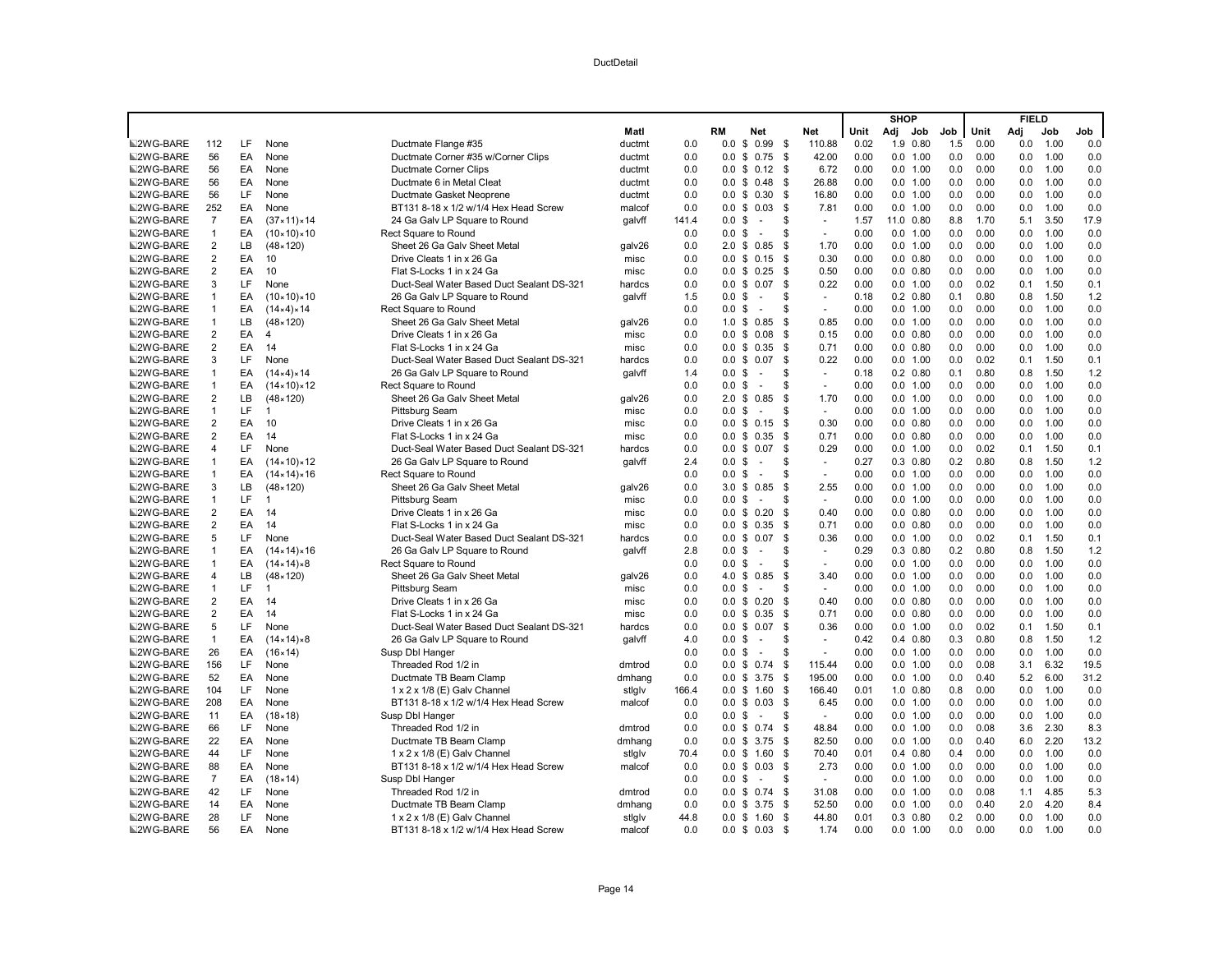|                  |                         |     |                  |                                       |        |       |                   |                |      |                   | <b>SHOP</b> |                  |     |      | <b>FIELD</b> |      |         |
|------------------|-------------------------|-----|------------------|---------------------------------------|--------|-------|-------------------|----------------|------|-------------------|-------------|------------------|-----|------|--------------|------|---------|
|                  |                         |     |                  |                                       | Matl   |       | RM                | Net            | Net  | Unit              | Adj         | Job              | Job | Unit | Adj          | Job  | Job     |
| ■2WG-BARE        | $\overline{2}$          | EA  | $(22 \times 14)$ | Susp Dbl Hanger                       |        | 0.0   | 0.0               | \$<br>$\sim$   | \$   | 0.00<br>÷,        |             | 0.0 1.00         | 0.0 | 0.00 | 0.0          | 1.00 | 0.0     |
| <b>■2WG-BARE</b> | 12                      | LF  | None             | Threaded Rod 1/2 in                   | dmtrod | 0.0   | 0.0               | 0.74<br>\$     | \$   | 8.88<br>0.00      |             | 0.0 1.00         | 0.0 | 0.08 | 1.0          | 1.50 | 1.5     |
| <b>■2WG-BARE</b> | $\overline{\mathbf{A}}$ | EA  | None             | Ductmate TB Beam Clamp                | dmhang | 0.0   | 0.0               | \$<br>3.75     | -\$  | 15.00<br>0.00     |             | 0.0 1.00         | 0.0 | 0.40 | 1.6          | 1.50 | 2.4     |
| <b>■2WG-BARE</b> | 8                       | LF  | None             | 1 x 2 x 1/8 (E) Galv Channel          | stiglv | 12.8  | 0.0 S             | 1.60           | - \$ | 12.80<br>0.01     |             | $0.1$ $0.80$     | 0.1 | 0.00 | 0.0          | 1.00 | 0.0     |
| <b>■2WG-BARE</b> | 16                      | EA  | None             | BT131 8-18 x 1/2 w/1/4 Hex Head Screw | malcof | 0.0   | 0.0               | \$0.03         | - \$ | 0.50<br>0.00      |             | 0.0 1.00         | 0.0 | 0.00 | 0.0          | 1.00 | 0.0     |
| <b>■2WG-BARE</b> | 15                      | EA  | $(24 \times 24)$ | Susp Dbl Hanger                       |        | 0.0   | 0.0               | \$<br>$\sim$   | \$   | 0.00<br>$\sim$    |             | 0.0 1.00         | 0.0 | 0.00 | 0.0          | 1.00 | 0.0     |
| <b>■2WG-BARE</b> | 90                      | LF. | None             | Threaded Rod 1/2 in                   | dmtrod | 0.0   |                   | $0.0 \t$ 0.74$ | -\$  | 66.60<br>0.00     |             | 0.0 1.00         | 0.0 | 0.08 | 3.6          | 3.14 | 11.3    |
| <b>■2WG-BARE</b> | 30                      | EA  | None             | Ductmate TB Beam Clamp                | dmhang | 0.0   | 0.0               | \$3.75         | - \$ | 112.50<br>0.00    |             | 0.0 1.00         | 0.0 | 0.40 | 6.0          | 3.00 | 18.0    |
| ■2WG-BARE        | 60                      | LF  | None             | 1 x 2 x 1/8 (E) Galv Channel          | stigly | 96.0  | 0.0               | \$1.60         | - \$ | 96.00<br>0.01     |             | $0.6$ $0.80$     | 0.5 | 0.00 | 0.0          | 1.00 | 0.0     |
| <b>■2WG-BARE</b> | 120                     | EA  | None             | BT131 8-18 x 1/2 w/1/4 Hex Head Screw | malcof | 0.0   | $0.0 \text{ }$ \$ | 0.03           | - \$ | 3.72<br>0.00      |             | 0.0 1.00         | 0.0 | 0.00 | 0.0          | 1.00 | 0.0     |
| <b>■2WG-BARE</b> | 3                       | EA  | $(24 \times 14)$ | Susp Dbl Hanger                       |        | 0.0   | 0.0               | \$<br>$\sim$   | \$   | 0.00<br>$\sim$    |             | 0.0 1.00         | 0.0 | 0.00 | 0.0          | 1.00 | 0.0     |
| <b>■2WG-BARE</b> | 18                      | LF  | None             | Threaded Rod 1/2 in                   | dmtrod | 0.0   | 0.0               | \$0.74         | \$   | 13.32<br>0.00     |             | 0.0 1.00         | 0.0 | 0.08 | 1.5          | 1.50 | 2.3     |
| <b>■2WG-BARE</b> | 6                       | EA  | None             | Ductmate TB Beam Clamp                | dmhang | 0.0   | 0.0               | \$<br>3.75     | - \$ | 22.50<br>0.00     |             | 0.0 1.00         | 0.0 | 0.40 | 2.4          | 1.50 | 3.6     |
| <b>■2WG-BARE</b> | 12                      | LF  | None             | 1 x 2 x 1/8 (E) Galv Channel          | stiglv | 19.2  |                   | $0.0 \t$ 1.60$ | - \$ | 19.20<br>0.01     |             | $0.1$ $0.80$     | 0.1 | 0.00 | 0.0          | 1.00 | 0.0     |
| <b>■2WG-BARE</b> | 24                      | EA  | None             | BT131 8-18 x 1/2 w/1/4 Hex Head Screw | malcof | 0.0   | 0.0               | 0.03<br>\$     | - \$ | 0.74<br>0.00      |             | 0.0 1.00         | 0.0 | 0.00 | 0.0          | 1.00 | 0.0     |
| ■2WG-BARE        | $\overline{2}$          | EA  | $(26 \times 14)$ | Susp Dbl Hanger                       |        | 0.0   | 0.0               | \$<br>$\sim$   | S    | 0.00<br>$\sim$    |             | 0.0 1.00         | 0.0 | 0.00 | 0.0          | 1.00 | 0.0     |
| <b>■2WG-BARE</b> | 12                      | LF  | None             | Threaded Rod 1/2 in                   | dmtrod | 0.0   | $0.0 \text{ }$ \$ | 0.74           | - \$ | 8.88<br>0.00      |             | 0.0 1.00         | 0.0 | 0.08 | 1.0          | 1.50 | 1.5     |
| ■2WG-BARE        | $\overline{4}$          | EA  | None             | Ductmate TB Beam Clamp                | dmhang | 0.0   | 0.0               | \$<br>3.75     | -\$  | 15.00<br>0.00     |             | 0.0 1.00         | 0.0 | 0.40 | 1.6          | 1.50 | 2.4     |
| ■2WG-BARE        | 8                       | LF  | None             | 1 x 2 x 1/8 (E) Galv Channel          | stigly | 12.8  |                   | $0.0 \tS 1.60$ | - \$ | 12.80<br>0.01     |             | $0.1$ $0.80$     | 0.1 | 0.00 | 0.0          | 1.00 | 0.0     |
| ■2WG-BARE        | 16                      | EA  | None             | BT131 8-18 x 1/2 w/1/4 Hex Head Screw | malcof | 0.0   |                   | $0.0 \tS 0.03$ | - \$ | 0.50<br>0.00      |             | 0.0 1.00         | 0.0 | 0.00 | 0.0          | 1.00 | 0.0     |
| <b>■2WG-BARE</b> | $\mathbf{1}$            | EA  | $(30 \times 30)$ | Susp Dbl Hanger                       |        | 0.0   | 0.0               | \$<br>$\sim$   | S    | 0.00<br>$\sim$    |             | 0.0 1.00         | 0.0 | 0.00 | 0.0          | 1.00 | 0.0     |
| <b>■2WG-BARE</b> | 6                       | LF  | None             | Threaded Rod 1/2 in                   | dmtrod | 0.0   | 0.0               | \$0.74         | \$   | 0.00<br>4.44      |             | 0.0 1.00         | 0.0 | 0.08 | 0.5          | 1.50 | 0.8     |
| <b>■2WG-BARE</b> | $\overline{2}$          | EA  | None             | Ductmate TB Beam Clamp                | dmhang | 0.0   |                   | $0.0 \t$ 3.75$ | -\$  | 7.50<br>0.00      |             | 0.0 1.00         | 0.0 | 0.40 | 0.8          | 1.50 | 1.2     |
| ■2WG-BARE        | $\overline{4}$          | LF  | None             | 1 x 2 x 1/8 (E) Galv Channel          | stigly | 6.4   | 0.0               | \$1.60         | \$   | 6.40<br>0.01      |             | $0.0$ $0.80$     | 0.0 | 0.00 | 0.0          | 1.00 | 0.0     |
| ■2WG-BARE        | 8                       | EA  | None             | BT131 8-18 x 1/2 w/1/4 Hex Head Screw | malcof | 0.0   | 0.0               | \$<br>0.03     | - \$ | 0.25<br>0.00      |             | 0.0 1.00         | 0.0 | 0.00 | 0.0          | 1.00 | 0.0     |
| <b>■2WG-BARE</b> | 24                      | EA  | $(37 \times 11)$ | Susp Dbl Hanger                       |        | 0.0   | 0.0               | \$<br>$\sim$   | S    | $\bar{a}$<br>0.00 |             | 0.0 1.00         | 0.0 | 0.00 | 0.0          | 1.00 | 0.0     |
| <b>■2WG-BARE</b> | 144                     | LF  | None             | Threaded Rod 1/2 in                   | dmtrod | 0.0   |                   | $0.0 \t$ 0.74$ | - \$ | 106.56<br>0.00    |             | 0.0 1.00         | 0.0 | 0.08 | 2.1          | 8.64 | 18.0    |
| <b>■2WG-BARE</b> | 48                      | EA  | None             | Ductmate TB Beam Clamp                | dmhang | 0.0   | 0.0               | \$3.75         | -\$  | 180.00<br>0.00    |             | 0.0 1.00         | 0.0 | 0.40 | 3.6          | 8.00 | 28.8    |
| ■2WG-BARE        | 96                      | LF  | None             | 1 x 2 x 1/8 (E) Galv Channel          | stiglv | 153.6 | 0.0               | \$<br>1.60     | - \$ | 153.60<br>0.01    |             | $1.0 \quad 0.80$ | 0.8 | 0.00 | 0.0          | 1.00 | 0.0     |
| <b>■2WG-BARE</b> | 192                     | EA  | None             | BT131 8-18 x 1/2 w/1/4 Hex Head Screw | malcof | 0.0   | 0.0               | \$0.03         | - \$ | 5.95<br>0.00      |             | 0.0 1.00         | 0.0 | 0.00 | 0.0          | 1.00 | 0.0     |
| <b>■2WG-BARE</b> | 2                       | EA  | $(44 \times 14)$ | Susp Dbl Hanger                       |        | 0.0   | 0.0               | \$<br>$\sim$   | S    | 0.00<br>÷.        |             | 0.0 1.00         | 0.0 | 0.00 | 0.0          | 1.00 | 0.0     |
| <b>■2WG-BARE</b> | 12                      | LF  | None             | Threaded Rod 1/2 in                   | dmtrod | 0.0   | 0.0               | \$0.74         | \$   | 8.88<br>0.00      |             | 0.0 1.00         | 0.0 | 0.08 | 1.0          | 1.50 | 1.5     |
| <b>■2WG-BARE</b> | $\overline{4}$          | EA  | None             | Ductmate TB Beam Clamp                | dmhang | 0.0   |                   | $0.0 \t$ 3.75$ | - \$ | 15.00<br>0.00     |             | 0.0 1.00         | 0.0 | 0.40 | 1.6          | 1.50 | 2.4     |
| ■2WG-BARE        | 8                       | LF  | None             | 1 x 2 x 1/8 (E) Galv Channel          | stiglv | 12.8  | 0.0               | \$<br>1.60     | - \$ | 12.80<br>0.01     |             | $0.1 \quad 0.80$ | 0.1 | 0.00 | 0.0          | 1.00 | 0.0     |
| <b>■2WG-BARE</b> | 16                      | EA  | None             | BT131 8-18 x 1/2 w/1/4 Hex Head Screw | malcof | 0.0   | 0.0               | \$<br>0.03     | - \$ | 0.50<br>0.00      |             | 0.0 1.00         | 0.0 | 0.00 | 0.0          | 1.00 | 0.0     |
| <b>■2WG-BARE</b> | 12                      | EA  | $(51 \times 16)$ | Susp Dbl Hanger                       |        | 0.0   | 0.0               | \$<br>$\sim$   | S    | 0.00<br>$\sim$    |             | 0.0 1.00         | 0.0 | 0.00 | 0.0          | 1.00 | 0.0     |
| <b>■2WG-BARE</b> | 72                      | LF  | None             | Threaded Rod 1/2 in                   | dmtrod | 0.0   | 0.0               | \$0.74         | -\$  | 53.28<br>0.00     |             | 0.0 1.00         | 0.0 | 0.08 | 3.1          | 2.92 | 9.0     |
| <b>■2WG-BARE</b> | 24                      | EA  | None             | Ductmate TB Beam Clamp                | dmhang | 0.0   | 0.0               | \$3.75         | - \$ | 90.00<br>0.00     |             | 0.0 1.00         | 0.0 | 0.40 | 5.2          | 2.77 | 14.4    |
| <b>■2WG-BARE</b> | 48                      | LF  | None             | 1 x 2 x 1/8 (E) Galv Channel          | stiglv | 76.8  | 0.0               | \$1.60         | - \$ | 76.80<br>0.01     |             | $0.5$ $0.80$     | 0.4 | 0.00 | 0.0          | 1.00 | 0.0     |
| <b>■2WG-BARE</b> | 96                      | EA  | None             | BT131 8-18 x 1/2 w/1/4 Hex Head Screw | malcof | 0.0   |                   | $0.0 \t$ 0.03$ | - \$ | 2.98<br>0.00      |             | 0.0 1.00         | 0.0 | 0.00 | 0.0          | 1.00 | 0.0     |
| ■2WG-BARE        | 9                       | EA  | $(51 \times 21)$ | Susp Dbl Hanger                       |        | 0.0   | 0.0               | \$             | \$.  | 0.00<br>÷,        |             | 0.0 1.00         | 0.0 | 0.00 | 0.0          | 1.00 | 0.0     |
| <b>■2WG-BARE</b> | 54                      | LF  | None             | Threaded Rod 1/2 in                   | dmtrod | 0.0   | 0.0               | \$<br>0.74     | \$   | 39.96<br>0.00     |             | 0.0 1.00         | 0.0 | 0.08 | 1.1          | 6.23 | 6.8     |
| <b>■2WG-BARE</b> | 18                      | EA  | None             | Ductmate TB Beam Clamp                | dmhang | 0.0   | 0.0               | \$3.75         | -\$  | 67.50<br>0.00     |             | 0.0 1.00         | 0.0 | 0.40 | 2.0          | 5.40 | 10.8    |
| ■2WG-BARE        | 36                      | LF  | None             | 1 x 2 x 1/8 (E) Galv Channel          | stiglv | 57.6  | 0.0               | \$1.60         | - \$ | 0.01<br>57.60     |             | $0.4$ $0.80$     | 0.3 | 0.00 | 0.0          | 1.00 | 0.0     |
| ■2WG-BARE        | 72                      | EA  | None             | BT131 8-18 x 1/2 w/1/4 Hex Head Screw | malcof | 0.0   | 0.0               | \$<br>0.03     | - \$ | 2.23<br>0.00      |             | 0.0 1.00         | 0.0 | 0.00 | 0.0          | 1.00 | 0.0     |
| <b>■2WG-BARE</b> | 8                       | EA  | $(51 \times 24)$ | Susp Dbl Hanger                       |        | 0.0   | $0.0 \text{ } $$  | $\sim$         | \$.  | 0.00<br>$\sim$    |             | 0.0 1.00         | 0.0 | 0.00 | 0.0          | 1.00 | 0.0     |
| <b>■2WG-BARE</b> | 48                      | LF  | None             | Threaded Rod 1/2 in                   | dmtrod | 0.0   | 0.0               | \$0.74         | -\$  | 35.52<br>0.00     |             | 0.0 1.00         | 0.0 | 0.08 | 4.0          | 1.50 | 6.0     |
| <b>■2WG-BARE</b> | 16                      | EA  | None             | Ductmate TB Beam Clamp                | dmhang | 0.0   |                   | $0.0 \t$ 3.75$ | - \$ | 60.00<br>0.00     |             | 0.0 1.00         | 0.0 | 0.40 | 6.4          | 1.50 | 9.6     |
| <b>■2WG-BARE</b> | 32                      | LF  | None             | 1 x 2 x 1/8 (E) Galv Channel          | stiglv | 51.2  |                   | $0.0 \t$ 1.60$ | -\$  | 51.20<br>0.01     |             | $0.3$ $0.80$     | 0.3 | 0.00 | 0.0          | 1.00 | 0.0     |
| <b>■2WG-BARE</b> | 64                      | EA  | None             | BT131 8-18 x 1/2 w/1/4 Hex Head Screw | malcof | 0.0   | 0.0               | \$<br>0.03     | - \$ | 1.98<br>0.00      |             | 0.0 1.00         | 0.0 | 0.00 | 0.0          | 1.00 | 0.0     |
| <b>■2WG-BARE</b> | $\overline{4}$          | EA  | $(51 \times 14)$ | Susp Dbl Hanger                       |        | 0.0   | 0.0               | \$<br>$\sim$   | \$.  | 0.00<br>÷.        |             | 0.0 1.00         | 0.0 | 0.00 | 0.0          | 1.00 | 0.0     |
| <b>■2WG-BARE</b> | 24                      | LF  | None             | Threaded Rod 1/2 in                   | dmtrod | 0.0   |                   | $0.0 \t$ 0.74$ | - \$ | 17.76<br>0.00     |             | 0.0 1.00         | 0.0 | 0.08 | 2.0          | 1.50 | $3.0\,$ |
| <b>■2WG-BARE</b> | 8                       | EA  | None             | Ductmate TB Beam Clamp                | dmhang | 0.0   |                   | $0.0 \t$ 3.75$ | - \$ | 30.00<br>0.00     |             | 0.0 1.00         | 0.0 | 0.40 | 3.2          | 1.50 | 4.8     |
| <b>■2WG-BARE</b> | 16                      | LF  | None             | 1 x 2 x 1/8 (E) Galv Channel          | stiglv | 25.6  |                   | $0.0 \t$ 1.60$ | \$   | 25.60<br>0.01     |             | $0.2 \quad 0.80$ | 0.1 | 0.00 | 0.0          | 1.00 | 0.0     |
| <b>■2WG-BARE</b> | 32                      | EA  | None             | BT131 8-18 x 1/2 w/1/4 Hex Head Screw | malcof | 0.0   |                   | $0.0 \tS 0.03$ | - \$ | 0.99<br>0.00      |             | 0.0 1.00         | 0.0 | 0.00 | 0.0          | 1.00 | 0.0     |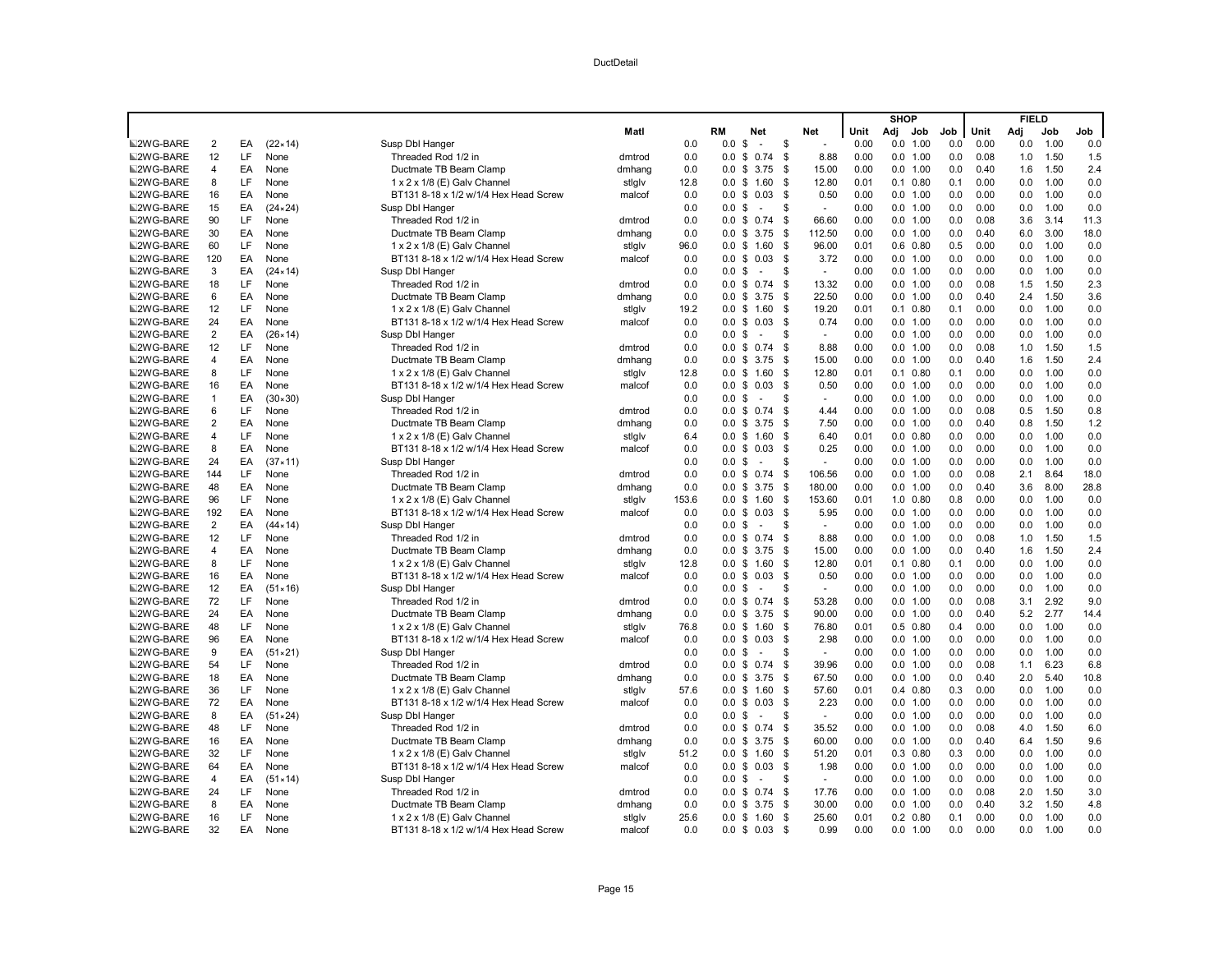|                  |                |     |                            |                                       |        |        |                   |                          |      |                     |      | <b>SHOP</b> |              |      |      | <b>FIELD</b> |      |      |
|------------------|----------------|-----|----------------------------|---------------------------------------|--------|--------|-------------------|--------------------------|------|---------------------|------|-------------|--------------|------|------|--------------|------|------|
|                  |                |     |                            |                                       | Matl   |        | RM                | Net                      |      | Net                 | Unit | Adj         | Job          | Job  | Unit | Adi          | Job  | Job  |
| ■2WG-BARE        | 3              | EA  | $(10 \times 10)$           | Susp Dbl Hanger                       |        | 0.0    | 0.0               | \$<br>$\sim$             | \$   | $\sim$              | 0.00 |             | 0.0 1.00     | 0.0  | 0.00 | 0.0          | 1.00 | 0.0  |
| <b>■2WG-BARE</b> | 18             | LF  | None                       | Threaded Rod 1/2 in                   | dmtrod | 0.0    | 0.0               | 0.74<br>\$               | \$   | 13.32               | 0.00 |             | 0.0 1.00     | 0.0  | 0.08 | 1.5          | 1.50 | 2.3  |
| <b>■2WG-BARE</b> | 6              | EA  | None                       | Ductmate TB Beam Clamp                | dmhang | 0.0    | 0.0               | \$<br>3.75               | \$   | 22.50               | 0.00 |             | 0.0 1.00     | 0.0  | 0.40 | 2.4          | 1.50 | 3.6  |
| <b>■2WG-BARE</b> | 12             | LF  | None                       | 1 x 2 x 1/8 (E) Galv Channel          | stigly | 19.2   |                   | $0.0 \tS 1.60$           | S.   | 19.20               | 0.01 |             | $0.1$ $0.80$ | 0.1  | 0.00 | 0.0          | 1.00 | 0.0  |
| <b>■2WG-BARE</b> | 24             | EA  | None                       | BT131 8-18 x 1/2 w/1/4 Hex Head Screw | malcof | 0.0    | 0.0               | \$<br>0.03               | - \$ | 0.74                | 0.00 |             | 0.0 1.00     | 0.0  | 0.00 | 0.0          | 1.00 | 0.0  |
| <b>■2WG-BARE</b> | 12             | EA  | $(12 \times 6)$            | Susp Dbl Hanger                       |        | 0.0    | 0.0 S             | $\sim$                   | \$   | $\sim$              | 0.00 |             | 0.0 1.00     | 0.0  | 0.00 | 0.0          | 1.00 | 0.0  |
| <b>■2WG-BARE</b> | 72             | LF. | None                       | Threaded Rod 1/2 in                   | dmtrod | 0.0    |                   | $0.0 \t S \t 0.74$       | \$   | 53.28               | 0.00 |             | 0.0 1.00     | 0.0  | 0.08 | 1.6          | 5.68 | 9.0  |
| <b>■2WG-BARE</b> | 24             | EA  | None                       | Ductmate TB Beam Clamp                | dmhang | 0.0    |                   | $0.0 \t$ 3.75$           | - \$ | 90.00               | 0.00 |             | 0.0 1.00     | 0.0  | 0.40 | 2.8          | 5.14 | 14.4 |
| ■2WG-BARE        | 48             | LF  | None                       | 1 x 2 x 1/8 (E) Galv Channel          | stigly | 76.8   |                   | $0.0$ \$ 1.60            | S.   | 76.80               | 0.01 |             | $0.5$ 0.80   | 0.4  | 0.00 | 0.0          | 1.00 | 0.0  |
| <b>■2WG-BARE</b> | 96             | EA  | None                       | BT131 8-18 x 1/2 w/1/4 Hex Head Screw | malcof | 0.0    | $0.0 \text{ }$ \$ | 0.03                     | S.   | 2.98                | 0.00 |             | 0.0 1.00     | 0.0  | 0.00 | 0.0          | 1.00 | 0.0  |
| <b>■2WG-BARE</b> | $\overline{4}$ | EA  | $(12 \times 8)$            | Susp Dbl Hanger                       |        | 0.0    | 0.0 S             | $\sim$                   | \$   | $\sim$              | 0.00 |             | 0.0 1.00     | 0.0  | 0.00 | 0.0          | 1.00 | 0.0  |
| <b>■2WG-BARE</b> | 24             | LF  | None                       | Threaded Rod 1/2 in                   | dmtrod | 0.0    | $0.0 \text{ }$ \$ | 0.74                     | \$   | 17.76               | 0.00 |             | 0.0 1.00     | 0.0  | 0.08 | 2.0          | 1.50 | 3.0  |
| <b>■2WG-BARE</b> | 8              | EA  | None                       | Ductmate TB Beam Clamp                | dmhang | 0.0    | 0.0 <sup>5</sup>  | 3.75                     | - \$ | 30.00               | 0.00 |             | 0.0 1.00     | 0.0  | 0.40 | 3.2          | 1.50 | 4.8  |
| <b>■2WG-BARE</b> | 16             | LF  | None                       | 1 x 2 x 1/8 (E) Galv Channel          | stiglv | 25.6   |                   | $0.0 \t$ 1.60$           | - \$ | 25.60               | 0.01 |             | $0.2$ $0.80$ | 0.1  | 0.00 | 0.0          | 1.00 | 0.0  |
| <b>■2WG-BARE</b> | 32             | EA  | None                       | BT131 8-18 x 1/2 w/1/4 Hex Head Screw | malcof | 0.0    | 0.0               | 0.03<br>\$               | - \$ | 0.99                | 0.00 |             | 0.0 1.00     | 0.0  | 0.00 | 0.0          | 1.00 | 0.0  |
| ■2WG-BARE        | $\overline{7}$ | EA  | $(12 \times 12)$           | Susp Dbl Hanger                       |        | 0.0    | $0.0 \text{ }$ \$ | $\sim$                   | \$   | $\sim$              | 0.00 |             | 0.0 1.00     | 0.0  | 0.00 | 0.0          | 1.00 | 0.0  |
| <b>■2WG-BARE</b> | 42             | LF  | None                       | Threaded Rod 1/2 in                   | dmtrod | 0.0    | $0.0 \text{ }$ \$ | 0.74                     | \$   | 31.08               | 0.00 |             | 0.0 1.00     | 0.0  | 0.08 | 1.6          | 3.32 | 5.3  |
| <b>■2WG-BARE</b> | 14             | EA  | None                       | Ductmate TB Beam Clamp                | dmhang | 0.0    | 0.0               | \$<br>3.75               | -\$  | 52.50               | 0.00 |             | 0.0 1.00     | 0.0  | 0.40 | 2.8          | 3.00 | 8.4  |
| ■2WG-BARE        | 28             | LF  | None                       | 1 x 2 x 1/8 (E) Galv Channel          | stigly | 44.8   |                   | $0.0 \tS 1.60$           | S.   | 44.80               | 0.01 |             | $0.3$ $0.80$ | 0.2  | 0.00 | 0.0          | 1.00 | 0.0  |
| <b>■2WG-BARE</b> | 56             | EA  | None                       | BT131 8-18 x 1/2 w/1/4 Hex Head Screw | malcof | 0.0    |                   | $0.0 \tS 0.03$           | - \$ | 1.74                | 0.00 |             | 0.0 1.00     | 0.0  | 0.00 | 0.0          | 1.00 | 0.0  |
| <b>■2WG-BARE</b> | 2              | EA  | $(14\times4)$              | Susp Dbl Hanger                       |        | 0.0    | 0.0               | \$<br>$\sim$             | \$   | $\sim$              | 0.00 |             | 0.0 1.00     | 0.0  | 0.00 | 0.0          | 1.00 | 0.0  |
| <b>■2WG-BARE</b> | 12             | LF  | None                       | Threaded Rod 1/2 in                   | dmtrod | 0.0    |                   | $0.0 \$ 0.74$            | \$   | 8.88                | 0.00 |             | 0.0 1.00     | 0.0  | 0.08 | 1.0          | 1.50 | 1.5  |
| <b>■2WG-BARE</b> | 4              | EA  | None                       | Ductmate TB Beam Clamp                | dmhang | 0.0    |                   | $0.0 \t S \t 3.75$       | -\$  | 15.00               | 0.00 |             | 0.0 1.00     | 0.0  | 0.40 | 1.6          | 1.50 | 2.4  |
| ■2WG-BARE        | 8              | LF  | None                       | 1 x 2 x 1/8 (E) Galv Channel          | stigly | 12.8   |                   | $0.0 \tS 1.60$           | \$   | 12.80               | 0.01 |             | $0.1$ $0.80$ | 0.1  | 0.00 | 0.0          | 1.00 | 0.0  |
| <b>■2WG-BARE</b> | 16             | EA  | None                       | BT131 8-18 x 1/2 w/1/4 Hex Head Screw | malcof | 0.0    | 0.0 <sup>5</sup>  | 0.03                     | - \$ | 0.50                | 0.00 |             | 0.0 1.00     | 0.0  | 0.00 | 0.0          | 1.00 | 0.0  |
| <b>■2WG-BARE</b> | 11             | EA  | $(14 \times 12)$           | Susp Dbl Hanger                       |        | 0.0    | 0.0 <sup>5</sup>  | $\sim$                   | S.   | $\sim$              | 0.00 |             | 0.0 1.00     | 0.0  | 0.00 | 0.0          | 1.00 | 0.0  |
| <b>■2WG-BARE</b> | 66             | LF  | None                       | Threaded Rod 1/2 in                   | dmtrod | 0.0    |                   | $0.0 \t S \t 0.74$       | S.   | 48.84               | 0.00 |             | 0.0 1.00     | 0.0  | 0.08 | 1.6          | 5.21 | 8.3  |
| <b>■2WG-BARE</b> | 22             | EA  | None                       | Ductmate TB Beam Clamp                | dmhang | 0.0    | 0.0               | \$3.75                   | \$   | 82.50               | 0.00 |             | 0.0 1.00     | 0.0  | 0.40 | 2.8          | 4.71 | 13.2 |
| ■2WG-BARE        | 44             | LF  | None                       | 1 x 2 x 1/8 (E) Galv Channel          | stiglv | 70.4   |                   | $0.0 \t S 1.60$          | S.   | 70.40               | 0.01 |             | $0.4$ $0.80$ | 0.4  | 0.00 | 0.0          | 1.00 | 0.0  |
| <b>■2WG-BARE</b> | 88             | EA  | None                       | BT131 8-18 x 1/2 w/1/4 Hex Head Screw | malcof | 0.0    | $0.0 \text{ }$ \$ | 0.03                     | S.   | 2.73                | 0.00 |             | 0.0 1.00     | 0.0  | 0.00 | 0.0          | 1.00 | 0.0  |
| <b>■2WG-BARE</b> | 45             | EA  | $(14 \times 14)$           | Susp Dbl Hanger                       |        | 0.0    | 0.0               | \$<br>$\sim$             | \$   | ÷.                  | 0.00 |             | 0.0 1.00     | 0.0  | 0.00 | 0.0          | 1.00 | 0.0  |
| <b>■2WG-BARE</b> | 270            | LF  | None                       | Threaded Rod 1/2 in                   | dmtrod | 0.0    |                   | $0.0 \t$ 0.74$           | S.   | 199.80              | 0.00 |             | 0.0 1.00     | 0.0  | 0.08 | 4.6          | 7.36 | 33.8 |
| <b>■2WG-BARE</b> | 90             | EA  | None                       | Ductmate TB Beam Clamp                | dmhang | 0.0    |                   | $0.0 \t S \t 3.75$       | - \$ | 337.50              | 0.00 |             | 0.0 1.00     | 0.0  | 0.40 | 7.6          | 7.11 | 54.0 |
| ■2WG-BARE        | 180            | LF  | None                       | 1 x 2 x 1/8 (E) Galv Channel          | stiglv | 288.0  | 0.0               | \$1.60                   | S.   | 288.00              | 0.01 |             | 1.8 0.80     | 1.4  | 0.00 | 0.0          | 1.00 | 0.0  |
| <b>■2WG-BARE</b> | 360            | EA  | None                       | BT131 8-18 x 1/2 w/1/4 Hex Head Screw | malcof | 0.0    | $0.0 \text{ }$ \$ | 0.03                     | S.   | 11.16               | 0.00 |             | 0.0 1.00     | 0.0  | 0.00 | 0.0          | 1.00 | 0.0  |
| <b>■2WG-BARE</b> | 39             | EA  | $(24 \times 24)$           | <b>Curved Blade Diffuser</b>          | airdis | 0.0    | $0.0 \text{ }$ \$ | $\sim$                   | \$   | $\sim$              | 0.00 |             | 0.0 1.00     | 0.0  | 1.30 | 50.7         | 1.50 | 76.1 |
| <b>■2WG-BARE</b> | 8              | EA  | $(12 \times 6)$            | <b>Return Grille Wall Mounted</b>     | airdis | 0.0    | 0.0               | \$<br>$\sim$             | \$   | ÷,                  | 0.00 |             | 0.0 1.00     | 0.0  | 0.30 | 1.5          | 2.40 | 3.6  |
| <b>SHOPNFPA</b>  | 76             | LF. | $(24 \times 24)$           | <b>Rect Duct</b>                      |        | 0.0    | 0.0               | \$<br>÷.                 | S    |                     | 0.00 |             | 0.0 1.00     | 0.0  | 0.00 | 0.0          | 1.00 | 0.0  |
| <b>SHOPNFPA</b>  | 1582           | LB  | $(48 \times 120)$          | Sheet 16 Ga Black Iron Sheet Metal    | blks16 | 0.0    | 1582.0            | \$<br>1.00               | \$   | 1.582.00            | 0.00 |             | 0.0 1.00     | 0.0  | 0.00 | 0.0          | 1.00 | 0.0  |
| <b>SHOPNFPA</b>  | 152            | LF  | None                       | Welded Black Iron Seam                | misc   | 0.0    |                   | $0.0 \t$ 0.50$           | \$   | 76.00               | 0.00 |             | 0.0 1.00     | 0.0  | 0.00 | 0.0          | 1.00 | 0.0  |
| <b>ESHOPNFPA</b> | 160            | LF  | None                       | Welded Black Iron Joint               | misc   | 0.0    |                   | $0.0 \t S \t 0.50$       | \$   | 80.00               | 0.00 |             | 0.0 1.00     | 0.0  | 0.00 | 0.0          | 1.00 | 0.0  |
| <b>SHOPNFPA</b>  | 4              | EA  | $(24 \times 24) \times 36$ | 16 Ga Blk Iron Weld Rect Duct         | blkidf | 240.0  | $0.0 \,$ \$       | $\sim$                   | \$   | $\overline{a}$      | 1.49 |             | 6.0 0.80     | 4.8  | 1.93 | 7.7          | 1.50 | 11.6 |
| <b>SHOPNFPA</b>  | 16             | EA  | $(24 \times 24) \times 48$ | 16 Ga Blk Iron Weld Rect Duct         | blkidf | 1280.0 | $0.0 \,$ \$       | $\sim$                   | \$   | $\bar{\phantom{a}}$ | 1.71 |             | 27.3 0.80    | 21.8 | 2.22 | 35.5         | 1.50 | 53.2 |
| <b>NSHOPNFPA</b> | 34             | LF. | $(12 \times 12)$           | <b>Rect Duct</b>                      |        | 0.0    | 0.0               | \$<br>÷.                 | S    | ÷.                  | 0.00 |             | 0.0 1.00     | 0.0  | 0.00 | 0.0          | 1.00 | 0.0  |
| <b>SHOPNFPA</b>  | 352            | LB  | $(48 \times 120)$          | Sheet 16 Ga Black Iron Sheet Metal    | blks16 | 0.0    | 352.0             | \$1.00                   | - \$ | 352.00              | 0.00 |             | 0.0 1.00     | 0.0  | 0.00 | 0.0          | 1.00 | 0.0  |
| <b>SHOPNFPA</b>  | 68             | LF  | None                       | Welded Black Iron Seam                | misc   | 0.0    | 0.0 S             | 0.50                     | \$   | 34.00               | 0.00 |             | 0.0 1.00     | 0.0  | 0.00 | 0.0          | 1.00 | 0.0  |
| <b>SHOPNFPA</b>  | 48             | LF  | None                       | Welded Black Iron Joint               | misc   | 0.0    | 0.0               | \$<br>0.50               | \$   | 24.00               | 0.00 |             | 0.0 1.00     | 0.0  | 0.00 | 0.0          | 1.00 | 0.0  |
| <b>SHOPNFPA</b>  | 6              | EA  | $(12 \times 12) \times 24$ | 16 Ga Blk Iron Weld Rect Duct         | blkidf | 120.0  | $0.0 \,$ \$       | $\overline{\phantom{a}}$ | \$   | $\sim$              | 0.87 |             | 5.2 0.80     | 4.2  | 1.14 | 6.8          | 1.50 | 10.2 |
| <b>SHOPNFPA</b>  | $\overline{2}$ | EA  | $(12 \times 12) \times 36$ | 16 Ga Blk Iron Weld Rect Duct         | blkidf | 60.0   | $0.0 \text{ }$ \$ | $\sim$                   | S    | $\sim$              | 1.10 |             | 2.2 0.80     | 1.8  | 1.43 | 2.9          | 1.50 | 4.3  |
| <b>SHOPNFPA</b>  | $\overline{4}$ | EA  | $(12 \times 12) \times 48$ | 16 Ga Blk Iron Weld Rect Duct         | blkidf | 160.0  | 0.0               | \$<br>$\sim$             | S    |                     | 1.33 |             | 5.3 0.80     | 4.2  | 1.73 | 6.9          | 1.50 | 10.4 |
| <b>SHOPNFPA</b>  | 40             | LF  | $(14 \times 12)$           | <b>Rect Duct</b>                      |        | 0.0    | 0.0               | \$<br>÷.                 | \$   | $\overline{a}$      | 0.00 |             | 0.0 1.00     | 0.0  | 0.00 | 0.0          | 1.00 | 0.0  |
| <b>SHOPNFPA</b>  | 450            | LB  | $(48 \times 120)$          | Sheet 16 Ga Black Iron Sheet Metal    | blks16 | 0.0    |                   | 450.0 \$ 1.00            | \$   | 450.00              | 0.00 |             | 0.0 1.00     | 0.0  | 0.00 | 0.0          | 1.00 | 0.0  |
| <b>SHOPNFPA</b>  | 80             | LF  | None                       | Welded Black Iron Seam                | misc   | 0.0    |                   | $0.0 \t$ 0.50$           | \$   | 40.00               | 0.00 |             | 0.0 1.00     | 0.0  | 0.00 | 0.0          | 1.00 | 0.0  |
| <b>ESHOPNFPA</b> | 52             | LF  | None                       | Welded Black Iron Joint               | misc   | 0.0    |                   | $0.0 \t S \t 0.50$       | -\$  | 26.00               | 0.00 |             | 0.0 1.00     | 0.0  | 0.00 | 0.0          | 1.00 | 0.0  |
| <b>ESHOPNFPA</b> | 4              | EA  | $(14 \times 12) \times 24$ | 16 Ga Blk Iron Weld Rect Duct         | blkidf | 86.7   | 0.0 S             | nia.                     | \$   |                     | 0.84 |             | 3.4 0.80     | 2.7  | 1.09 | 4.4          | 1.50 | 6.5  |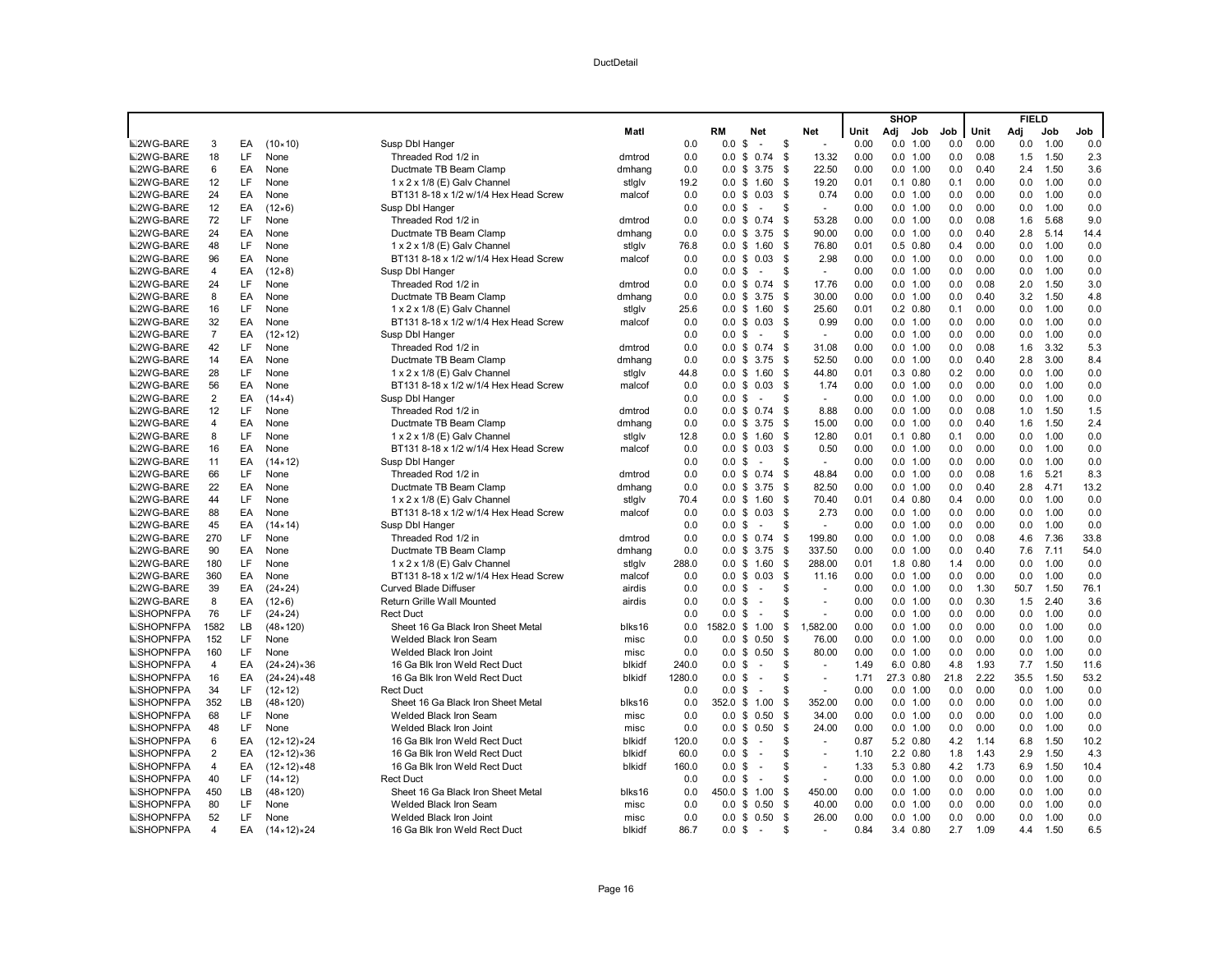|                                      |                         |          |                                                                                     |                                                                                |                |            |                   |                                |             |                |              | <b>SHOP</b> |                          |            |              | <b>FIELD</b> |              |            |
|--------------------------------------|-------------------------|----------|-------------------------------------------------------------------------------------|--------------------------------------------------------------------------------|----------------|------------|-------------------|--------------------------------|-------------|----------------|--------------|-------------|--------------------------|------------|--------------|--------------|--------------|------------|
|                                      |                         |          |                                                                                     |                                                                                | Matl           |            | RM                | Net                            |             | Net            | Unit         | Adj         | Job                      | Job        | Unit         | Adj          | Job          | Job        |
| <b>ESHOPNFPA</b>                     | 8                       | EA       | $(14 \times 12) \times 48$                                                          | 16 Ga Blk Iron Weld Rect Duct                                                  | blkidf         | 346.7      | 0.0               | \$<br>$\sim$                   | \$          | ÷,             | 1.23         |             | 9.8 0.80                 | 7.9        | 1.60         | 12.8         | 1.50         | 19.2       |
| <b>ESHOPNFPA</b>                     | $\overline{4}$          | EA       | $(24 \times 24)$                                                                    | Rect 45 Ell HB Radius                                                          |                | 0.0        | 0.0               | \$<br>$\sim$                   | \$          |                | 0.00         |             | 0.0 1.00                 | 0.0        | 0.00         | 0.0          | 1.00         | 0.0        |
| <b>SHOPNFPA</b>                      | 208                     | LB       | $(48 \times 120)$                                                                   | Sheet 16 Ga Black Iron Sheet Metal                                             | blks16         | 0.0        |                   | 208.0 \$ 1.00                  | -\$         | 208.00         | 0.00         |             | 0.0 1.00                 | 0.0        | 0.00         | 0.0          | 1.00         | 0.0        |
| <b>ESHOPNFPA</b>                     | 18                      | LF       | None                                                                                | Welded Black Iron Seam                                                         | misc           | 0.0        |                   | $0.0 \t S 0.50$                | -\$         | 9.00           | 0.00         |             | 0.0 1.00                 | 0.0        | 0.00         | 0.0          | 1.00         | 0.0        |
| <b>ESHOPNFPA</b>                     | 32                      | LF       | None                                                                                | Welded Black Iron Joint                                                        | misc           | 0.0        | 0.0               | \$0.50                         | -\$         | 16.00          | 0.00         |             | 0.0 1.00                 | 0.0        | 0.00         | 0.0          | 1.00         | 0.0        |
| <b>SHOPNFPA</b>                      | 4                       | EA       | $(24 \times 24)$                                                                    | 16 Ga Blk Iron 45 Ell HB 1-1/2 CL Rad                                          | blkiff         | 188.5      | 0.0               | \$<br>$\sim$                   | \$          | ÷,             | 1.56         |             | 6.3 0.80                 | 5.0        | 2.03         | 8.1          | 1.50         | 12.2       |
| <b>ESHOPNFPA</b>                     | 8                       | EA       | $(12 \times 12)$                                                                    | Rect 45 Ell HB Radius                                                          |                | 0.0        | 0.0               | \$<br>$\sim$                   | \$          | $\overline{a}$ | 0.00         |             | 0.0 1.00                 | 0.0        | 0.00         | 0.0          | 1.00         | 0.0        |
| <b>SHOPNFPA</b>                      | 104                     | LB       | $(48 \times 120)$                                                                   | Sheet 16 Ga Black Iron Sheet Metal                                             | blks16         | 0.0        |                   | 104.0 \$ 1.00                  | \$          | 104.00         | 0.00         |             | 0.0 1.00                 | 0.0        | 0.00         | 0.0          | 1.00         | 0.0        |
| <b>SHOPNFPA</b>                      | 18                      | LF       | None                                                                                | Welded Black Iron Seam                                                         | misc           | 0.0        | 0.0               | \$0.50                         | \$          | 9.00           | 0.00         |             | 0.0 1.00                 | 0.0        | 0.00         | 0.0          | 1.00         | 0.0        |
| NSHOPNFPA                            | 32                      | LF       | None                                                                                | Welded Black Iron Joint                                                        | misc           | 0.0        | 0.0               | \$0.50                         | \$          | 16.00          | 0.00         |             | 0.0 1.00                 | 0.0        | 0.00         | 0.0          | 1.00         | 0.0        |
| <b>ESHOPNFPA</b>                     | 8                       | EA       | $(12 \times 12)$                                                                    | 16 Ga Blk Iron 45 Ell HB 1-1/2 CL Rad                                          | blkiff         | 94.2       | 0.0 S             | $\blacksquare$                 | \$          | $\sim$         | 0.75         |             | 6.0 0.80                 | 4.8        | 0.97         | 7.8          | 1.50         | 11.7       |
| <b>SHOPNFPA</b>                      | $\overline{2}$          | EA       | $(24 \times 24)$                                                                    | Rect Straight Tap                                                              |                | 0.0        | 0.0               | \$<br>$\sim$                   | S           | $\overline{a}$ | 0.00         |             | 0.0 1.00                 | 0.0        | 0.00         | 0.0          | 1.00         | 0.0        |
| <b>SHOPNFPA</b>                      | 22                      | LB       | $(48 \times 120)$                                                                   | Sheet 16 Ga Black Iron Sheet Metal                                             | blks16         | 0.0        |                   | 22.0 \$ 1.00                   | \$          | 22.00          | 0.00         |             | 0.0 1.00                 | 0.0        | 0.00         | 0.0          | 1.00         | 0.0        |
| <b>SHOPNFPA</b>                      | $\overline{2}$          | LF       | None                                                                                | Welded Black Iron Seam                                                         | misc           | 0.0        |                   | $0.0 \t$ 0.50$                 | \$          | 1.00           | 0.00         |             | 0.0 1.00                 | 0.0        | 0.00         | 0.0          | 1.00         | 0.0        |
| <b>ESHOPNFPA</b>                     | 16                      | LF       | None                                                                                | Foil-Grip Aluminum Foil Backed Tape 1402                                       | hardcs         | 0.0        | 0.0               | \$0.34                         | -\$         | 5.42           | 0.00         |             | 0.0 1.00                 | 0.0        | 0.02         | 0.3          | 1.50         | 0.4        |
| <b>ESHOPNFPA</b>                     | $\overline{2}$          | EA       | $(24 \times 24)$                                                                    | 16 Ga Blk Iron Straight Tap                                                    | blkiff         | 20.0       | 0.0               | \$<br>$\sim$                   | \$.         | ÷.             | 0.53         |             | $1.1 \quad 0.80$         | 0.8        | 0.68         | 1.4          | 1.50         | 2.1        |
| <b>ESHOPNFPA</b>                     | $\overline{2}$          | EA       | $(24 \times 24)$                                                                    | <b>Rect Flexible Connection</b>                                                |                | 0.0        | $0.0 \text{ }$ \$ | $\sim$                         | \$          | $\sim$         | 0.00         |             | 0.0 1.00                 | 0.0        | 0.00         | 0.0          | 1.00         | 0.0        |
| <b>ESHOPNFPA</b>                     | $\overline{2}$          | LF       | None                                                                                | Welded Black Iron Seam                                                         | misc           | 0.0        |                   | $0.0 \t$ 0.50$                 | \$          | 1.00           | 0.00         |             | 0.0 1.00                 | 0.0        | 0.00         | 0.0          | 1.00         | 0.0        |
| <b>SHOPNFPA</b>                      | 16                      | LF       | None                                                                                | Welded Black Iron Joint                                                        | misc           | 0.0        | 0.0               | \$0.50                         | \$          | 8.00           | 0.00         |             | 0.0 1.00                 | 0.0        | 0.00         | 0.0          | 1.00         | 0.0        |
| <b>ESHOPNFPA</b>                     | 16                      | LF       | None                                                                                | ProFlex Vinyl Flexible Duct Connector 24 Ga Galv                               | flexdm         | 0.0        |                   | $0.0 \t$ 1.93$                 | \$          | 30.80          | 0.02         |             | $0.3$ $0.80$             | 0.3        | 0.00         | 0.0          | 1.00         | 0.0        |
| <b>SHOPNFPA</b>                      | $\overline{2}$          | EA       | $(24 \times 24)$                                                                    | 16 Ga Blk Iron Flex Connector                                                  | blkiff         | 0.0        | 0.0               | \$<br>$\blacksquare$           | \$          | $\bar{a}$      | 1.60         |             | 3.2 0.80                 | 2.6        | 1.46         | 2.9          | 1.50         | 4.4        |
| <b>ESHOPNFPA</b>                     | $\overline{\mathbf{4}}$ | EA       | $(14 \times 12)$                                                                    | Rect 90 Ell HB No Vanes                                                        |                | 0.0        | 0.0               | \$<br>$\sim$                   | \$          |                | 0.00         |             | 0.0 1.00                 | 0.0        | 0.00         | 0.0          | 1.00         | 0.0        |
| <b>SHOPNFPA</b>                      | 104                     | LВ       | $(48 \times 120)$                                                                   | Sheet 16 Ga Black Iron Sheet Metal                                             | blks16         | 0.0        |                   | 104.0 \$ 1.00                  | \$          | 104.00         | 0.00         |             | 0.0 1.00                 | 0.0        | 0.00         | 0.0          | 1.00         | 0.0        |
| <b>SHOPNFPA</b>                      | 34                      | LF       | None                                                                                | Welded Black Iron Seam                                                         | misc           | 0.0        |                   | $0.0 \t$ 0.50$                 | \$          | 17.00          | 0.00         |             | 0.0 1.00                 | 0.0        | 0.00         | 0.0          | 1.00         | 0.0        |
| <b>ESHOPNFPA</b>                     | 18                      | LF       | None                                                                                | Welded Black Iron Joint                                                        | misc           | 0.0        | 0.0               | \$0.50                         | -\$         | 9.00           | 0.00         |             | 0.0 1.00                 | 0.0        | 0.00         | 0.0          | 1.00         | 0.0        |
| <b>ESHOPNFPA</b>                     | $\overline{4}$          | EA       | $(14 \times 12)$                                                                    | 16 Ga Blk Iron 90 Ell HB Sq Tht wo/Vanes                                       | blkiff         | 93.9       | 0.0               | \$<br>$\sim$                   | \$.         | $\sim$         | 1.21         |             | 4.8 0.80                 | 3.9        | 1.57         | 6.3          | 1.50         | 9.4        |
| <b>SHOPNFPA</b>                      | $\overline{2}$          | EA       | $(24 \times 24)$                                                                    | Rect 90 Ell EB No Vanes                                                        |                | 0.0        | 0.0               | \$<br>$\overline{\phantom{a}}$ | \$          | ÷.             | 0.00         |             | 0.0 1.00                 | 0.0        | 0.00         | 0.0          | 1.00         | 0.0        |
| <b>SHOPNFPA</b>                      | 132                     | LB       | $(48 \times 120)$                                                                   | Sheet 16 Ga Black Iron Sheet Metal                                             | blks16         | 0.0        |                   | 132.0 \$ 1.00                  | \$          | 132.00         | 0.00         |             | 0.0 1.00                 | 0.0        | 0.00         | 0.0          | 1.00         | 0.0        |
| <b>ESHOPNFPA</b>                     | 24                      | LF       | None                                                                                | Welded Black Iron Seam                                                         | misc           | 0.0        | 0.0               | \$0.50                         | \$          | 12.00          | 0.00         |             | 0.0 1.00                 | 0.0        | 0.00         | 0.0          | 1.00         | 0.0        |
| <b>ESHOPNFPA</b>                     | 16                      | LF       | None                                                                                | Welded Black Iron Joint                                                        | misc           | 0.0        |                   | $0.0 \t$ 0.50$                 | -\$         | 8.00           | 0.00         |             | 0.0 1.00                 | 0.0        | 0.00         | 0.0          | 1.00         | 0.0        |
| <b>ESHOPNFPA</b>                     | $\overline{2}$          | EA       | $(24 \times 24)$                                                                    | 16 Ga Blk Iron 90 Ell EB Sq Tht wo/Vanes                                       | blkiff         | 120.0      | $0.0 \,$ \$       | $\sim$                         | S           | $\bar{a}$      | 1.99         |             | 4.0 0.80                 | 3.2        | 2.59         | 5.2          | 1.50         | 7.8        |
| <b>SHOPNFPA</b>                      | $\overline{2}$          | EA       | $(14 \times 12)$                                                                    | Rect 90 Ell EB No Vanes                                                        |                | 0.0        | 0.0               | \$<br>$\sim$                   | \$          | $\sim$         | 0.00         |             | 0.0 1.00                 | 0.0        | 0.00         | 0.0          | 1.00         | 0.0        |
| <b>SHOPNFPA</b>                      | 48                      | LВ       | $(48 \times 120)$                                                                   | Sheet 16 Ga Black Iron Sheet Metal                                             | blks16         | 0.0        |                   | 48.0 \$ 1.00                   | \$          | 48.00          | 0.00         |             | 0.0 1.00                 | 0.0        | 0.00         | 0.0          | 1.00         | 0.0        |
| <b>ESHOPNFPA</b>                     | 16                      | LF       | None                                                                                | Welded Black Iron Seam                                                         | misc           | 0.0        |                   | $0.0 \t S \t 0.50$             | \$          | 8.00           | 0.00         |             | 0.0 1.00                 | 0.0        | 0.00         | 0.0          | 1.00         | 0.0        |
| <b>ESHOPNFPA</b>                     | 8                       | LF       | None                                                                                | Welded Black Iron Joint                                                        | misc           | 0.0        | 0.0               | \$0.50                         | -\$         | 4.00           | 0.00         |             | 0.0 1.00                 | 0.0        | 0.00         | 0.0          | 1.00         | 0.0        |
| <b>ESHOPNFPA</b>                     | $\overline{2}$          | EA       | $(14 \times 12)$                                                                    | 16 Ga Blk Iron 90 Ell EB Sq Tht wo/Vanes                                       | blkiff         | 43.3       | 0.0               | \$<br>$\sim$                   | \$.         | $\sim$         | 1.11         |             | 2.2 0.80                 | 1.8        | 1.45         | 2.9          | 1.50         | 4.3        |
| <b>SHOPNFPA</b>                      | $\overline{2}$          | EA       | $(24 \times 24) \times (24 \times 24) \times (12 \times 12)$ Rect Double Transition |                                                                                |                | 0.0        | 0.0               | \$<br>$\blacksquare$           | \$          | $\bar{a}$      | 0.00         |             | 0.0 1.00                 | 0.0        | 0.00         | 0.0          | 1.00         | 0.0        |
| <b>ESHOPNFPA</b>                     | 414                     | LB       | $(48 \times 120)$                                                                   | Sheet 16 Ga Black Iron Sheet Metal                                             | blks16         | 0.0        | 414.0             | \$1.00                         | -\$         | 414.00         | 0.00         |             | 0.0 1.00                 | 0.0<br>0.0 | 0.00<br>0.00 | 0.0          | 1.00<br>1.00 | 0.0<br>0.0 |
| <b>ESHOPNFPA</b>                     | 56                      | LF       | None                                                                                | Welded Black Iron Seam                                                         | misc           | 0.0        | 0.0               | \$0.50                         | \$          | 28.00          | 0.00         |             | 0.0 1.00                 |            | 0.00         | 0.0          |              |            |
| <b>ESHOPNFPA</b>                     | 16                      | LF       | None                                                                                | Welded Black Iron Joint                                                        | misc           | 0.0        |                   | $0.0 \t$ 0.50$                 | -\$         | 8.00           | 0.00         |             | 0.0 1.00                 | 0.0        |              | 0.0          | 1.00         | 0.0        |
| <b>SHOPNFPA</b>                      | $\overline{2}$          | EA       | $(24 \times 24) \times (24 \times 24) \times (12 \times 12)$                        | 16 Ga Blk Iron Double Transition                                               | blkiff         | 375.6      | 0.0               | \$<br>$\sim$                   | S           | $\blacksquare$ | 7.27         |             | 14.5 0.80                | 11.6       | 9.45         | 18.9         | 1.50         | 28.4       |
| <b>SHOPNFPA</b>                      | 6<br>36                 | EA<br>LF | $(16 \times 14)$<br>None                                                            | Susp Dbl Hanger                                                                |                | 0.0<br>3.5 | 0.0               | \$<br>$\sim$<br>$0.0 \tS 0.19$ | \$.         | $\sim$<br>6.84 | 0.00<br>0.00 |             | 0.0 1.00<br>$0.0$ $0.80$ | 0.0<br>0.0 | 0.00<br>0.00 | 0.0          | 1.00<br>1.00 | 0.0<br>0.0 |
| <b>ESHOPNFPA</b><br><b>ESHOPNFPA</b> | 12                      | EA       |                                                                                     | Galv 1 in x 24 Ga Hanger Strap                                                 | misc           | 0.0        |                   |                                | - \$        | 18.00          | 0.00         |             | 0.0 1.00                 | 0.0        | 0.00         | 0.0<br>0.0   | 1.00         | 0.0        |
|                                      |                         |          | None                                                                                | HangerMate HM38S Steel                                                         | dmhgmt         |            |                   | $0.0 \t$ 1.50$                 | -S          |                |              |             |                          |            |              |              |              |            |
| <b>ESHOPNFPA</b>                     | 6<br>48                 | LF<br>EA | $(16 \times 14)$<br>None                                                            | 1 x 24 Ga (C) Galv Duct Strap Support                                          | misc           | 0.6<br>0.0 | 0.0               | \$0.40                         | \$          | 2.40<br>1.49   | 0.00<br>0.00 |             | 0.0 1.00<br>0.0 1.00     | 0.0<br>0.0 | 0.40<br>0.00 | 2.4<br>0.0   | 1.50<br>1.00 | 3.6<br>0.0 |
| <b>SHOPNFPA</b><br><b>SHOPNFPA</b>   | 18                      | EA       | $(24 \times 24)$                                                                    | BT131 8-18 x 1/2 w/1/4 Hex Head Screw<br>Susp Dbl Hanger                       | malcof         | 0.0        | $0.0 \text{ }$ \$ | $0.0 \t$ 0.03$<br>$\sim$       | - \$<br>S   | $\blacksquare$ | 0.00         |             | 0.0 1.00                 | 0.0        | 0.00         | 0.0          | 1.00         | 0.0        |
| <b>ESHOPNFPA</b>                     | 108                     | LF       | None                                                                                | Galv 1 in x 24 Ga Hanger Strap                                                 | misc           | 10.4       |                   | $0.0 \t$ 0.19$                 | - \$        | 20.52          | 0.00         |             | $0.1$ $0.80$             | 0.1        | 0.00         | 0.0          | 1.00         | 0.0        |
| <b>ESHOPNFPA</b>                     | 36                      | EA       | None                                                                                |                                                                                |                | 0.0        | 0.0               | \$1.50                         | \$          | 54.00          | 0.00         |             | 0.0 1.00                 | 0.0        | 0.00         | 0.0          | 1.00         | 0.0        |
|                                      | 18                      | LF       |                                                                                     | HangerMate HM38S Steel                                                         | dmhgmt         |            |                   |                                |             | 10.80          | 0.00         |             | 0.0 1.00                 | 0.0        | 0.40         | 7.2          | 1.50         | 10.8       |
| <b>SHOPNFPA</b><br><b>SHOPNFPA</b>   | 144                     | EA       | $(24 \times 24)$<br>None                                                            | 1 x 24 Ga (C) Galv Duct Strap Support<br>BT131 8-18 x 1/2 w/1/4 Hex Head Screw | misc<br>malcof | 1.8<br>0.0 | 0.0               | $0.0 \t$ 0.60$<br>\$0.03       | -\$<br>- \$ | 4.46           | 0.00         |             | 0.0 1.00                 | 0.0        | 0.00         | 0.0          | 1.00         | 0.0        |
| <b>ESHOPNFPA</b>                     | 10                      | EA       | $(26 \times 24)$                                                                    | Susp Dbl Hanger                                                                |                | 0.0        | 0.0               | \$<br>$\sim$                   | \$.         | ÷,             | 0.00         |             | 0.0 1.00                 | 0.0        | 0.00         | 0.0          | 1.00         | 0.0        |
| <b>ESHOPNFPA</b>                     | 60                      | LF       | None                                                                                | Galv 1 in x 24 Ga Hanger Strap                                                 | misc           | 5.8        |                   | $0.0 \t$ 0.19$                 | - \$        | 11.40          | 0.00         |             | $0.0$ $0.80$             | 0.0        | 0.00         | 0.0          | 1.00         | 0.0        |
| <b>ESHOPNFPA</b>                     | 20                      | EA       | None                                                                                | HangerMate HM38S Steel                                                         | dmhqmt         | 0.0        |                   | $0.0 \t$ 1.50$                 | - \$        | 30.00          | 0.00         |             | 0.0 1.00                 | 0.0        | 0.00         | 0.0          | 1.00         | 0.0        |
| <b>SHOPNFPA</b>                      | 10                      | LF       | $(26 \times 24)$                                                                    | 1 x 24 Ga (C) Galv Duct Strap Support                                          | misc           | 1.0        |                   | $0.0 \t$ 0.60$                 | - \$        | 6.00           | 0.00         |             | 0.0 1.00                 | 0.0        | 0.40         | 4.0          | 1.50         | 6.0        |
|                                      |                         |          |                                                                                     |                                                                                |                |            |                   |                                |             |                |              |             |                          |            |              |              |              |            |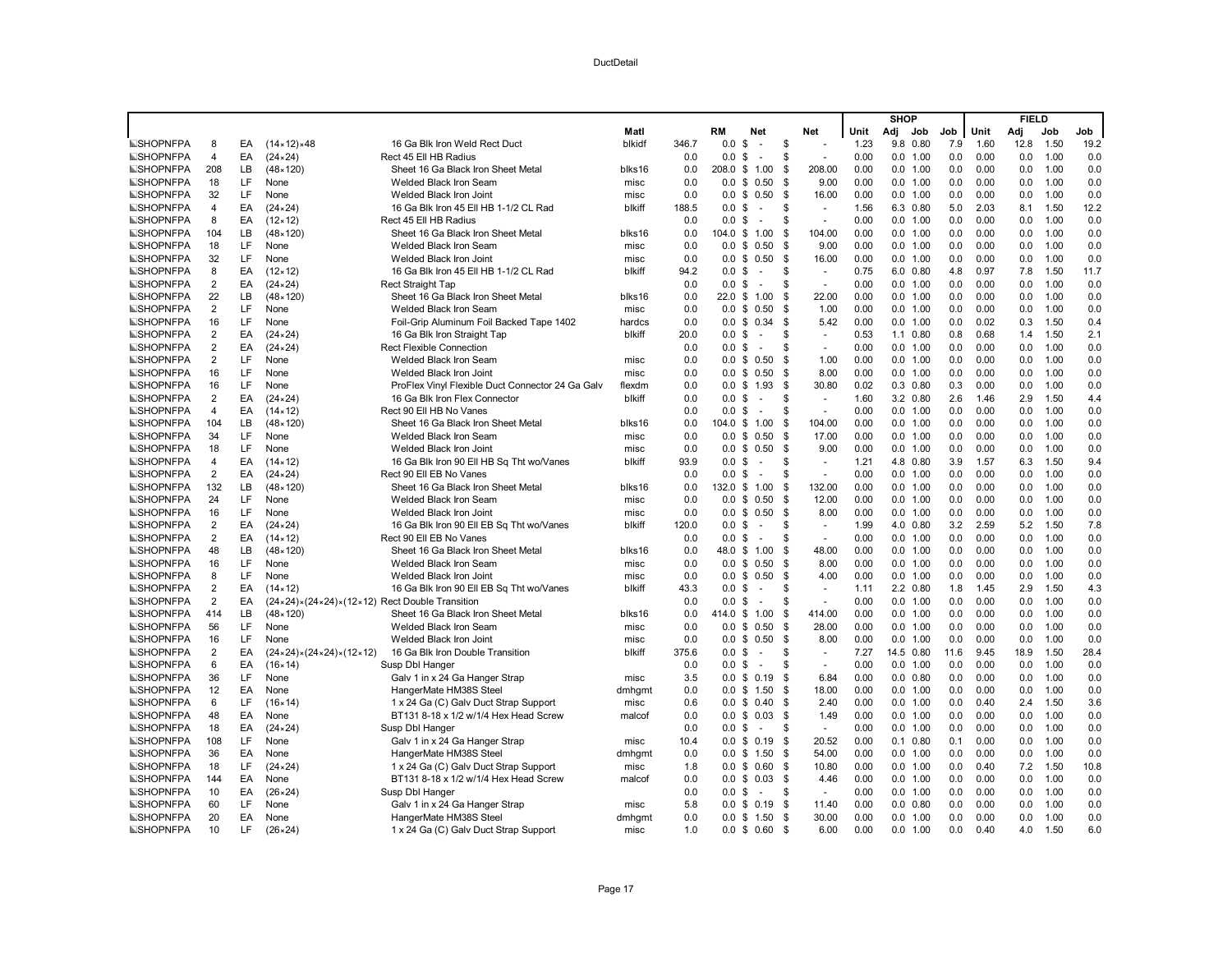|                 |                  |     |                  |                                           |        |       |                   |                                |      |        |      | <b>SHOP</b> |              |     |      | <b>FIELD</b> |           |      |
|-----------------|------------------|-----|------------------|-------------------------------------------|--------|-------|-------------------|--------------------------------|------|--------|------|-------------|--------------|-----|------|--------------|-----------|------|
|                 |                  |     |                  |                                           | Matl   |       | RM                | <b>Net</b>                     |      | Net    | Unit |             | Adj Job      | Job | Unit | Adi          | Job       | Job  |
| <b>SHOPNFPA</b> | 80               | EA  | None             | BT131 8-18 x 1/2 w/1/4 Hex Head Screw     | malcof | 0.0   |                   | $0.0 \t$ 0.03 \t$$             |      | 2.48   | 0.00 |             | 0.0 1.00     | 0.0 | 0.00 | 0.0          | 1.00      | 0.0  |
| <b>SHOPNFPA</b> | $\overline{4}$   | EA  | $(12 \times 12)$ | Susp Dbl Hanger                           |        | 0.0   | 0.0               | \$<br>$\sim$                   | \$   |        | 0.00 |             | 0.0 1.00     | 0.0 | 0.00 | 0.0          | 1.00      | 0.0  |
| <b>SHOPNFPA</b> | 24               | LF  | None             | Galv 1 in x 24 Ga Hanger Strap            | misc   | 2.3   | 0.0 S             | 0.19                           | - \$ | 4.56   | 0.00 |             | $0.0$ $0.80$ | 0.0 | 0.00 | 0.0          | 1.00      | 0.0  |
| <b>SHOPNFPA</b> | 8                | EA  | None             | HangerMate HM38S Steel                    | dmhqmt | 0.0   | $0.0 \text{ }$ \$ | 1.50                           | - \$ | 12.00  | 0.00 |             | 0.0 1.00     | 0.0 | 0.00 | 0.0          | 1.00      | 0.0  |
| <b>SHOPNFPA</b> | 4                | LF  | $(12 \times 12)$ | 1 x 24 Ga (C) Galv Duct Strap Support     | misc   | 0.4   | $0.0 \text{ } $$  | 0.36                           | \$   | 1.44   | 0.00 |             | 0.0 1.00     | 0.0 | 0.40 | 1.6          | 1.50      | 2.4  |
| <b>SHOPNFPA</b> | 32               | EA  | None             | BT131 8-18 x 1/2 w/1/4 Hex Head Screw     | malcof | 0.0   |                   | $0.0 \tS 0.03$                 | \$   | 0.99   | 0.00 |             | 0.0 1.00     | 0.0 | 0.00 | 0.0          | 1.00      | 0.0  |
| <b>SHOPNFPA</b> | 6                | EA  | $(14 \times 12)$ | Susp Dbl Hanger                           |        | 0.0   | 0.0 S             | ÷.                             | . ፍ  | $\sim$ | 0.00 |             | 0.0 1.00     | 0.0 | 0.00 | 0.0          | 1.00      | 0.0  |
| <b>SHOPNFPA</b> | 36               | LF  | None             | Galv 1 in x 24 Ga Hanger Strap            | misc   | 3.5   | $0.0 \text{ }$ \$ | 0.19                           | - \$ | 6.84   | 0.00 |             | $0.0$ $0.80$ | 0.0 | 0.00 | 0.0          | 1.00      | 0.0  |
| <b>SHOPNFPA</b> | 12               | EA  | None             | HangerMate HM38S Steel                    | dmhqmt | 0.0   | $0.0 \text{ }$ \$ | 1.50                           | - \$ | 18.00  | 0.00 |             | 0.0 1.00     | 0.0 | 0.00 | 0.0          | 1.00      | 0.0  |
| <b>SHOPNFPA</b> | 6                | LF  | $(14 \times 12)$ | 1 x 24 Ga (C) Galv Duct Strap Support     | misc   | 0.6   |                   | $0.0 \t$ 0.36$                 | \$   | 2.16   | 0.00 |             | 0.0 1.00     | 0.0 | 0.40 | 2.4          | 1.50      | 3.6  |
| <b>SHOPNFPA</b> | 48               | EA  | None             | BT131 8-18 x 1/2 w/1/4 Hex Head Screw     | malcof | 0.0   | $0.0 \text{ }$ \$ | 0.03                           | \$   | 1.49   | 0.00 |             | 0.0 1.00     | 0.0 | 0.00 | 0.0          | 1.00      | 0.0  |
| <b>SLPBARE</b>  | 11               | LF  | 16               | <b>Round Duct</b>                         |        | 0.0   | 0.0 S             | $\sim$                         | \$   |        | 0.00 |             | 0.0 1.00     | 0.0 | 0.00 | 0.0          | 1.00      | 0.0  |
| <b>SLPBARE</b>  | 13               | LF  | None             | Duct-Seal Water Based Duct Sealant DS-321 | hardcs | 0.0   | $0.0 \text{ }$ \$ | 0.07                           | \$   | 0.95   | 0.00 |             | 0.0 1.00     | 0.0 | 0.02 | 0.2          | 1.50      | 0.3  |
| <b>SLPBARE</b>  | 22               | EA  | None             | BT131 8-18 x 1/2 w/1/4 Hex Head Screw     | malcof | 0.0   |                   | $0.0 \tS 0.03$                 | \$   | 0.68   | 0.00 |             | 0.0 1.00     | 0.0 | 0.00 | 0.0          | 1.00      | 0.0  |
| <b>SLPBARE</b>  | $\mathbf{1}$     | EA  | $16 \times 24$   | 26 Ga Galv Snap-Lock Duct                 | slrppu | 7.8   |                   | 0.0 \$10.17                    | \$   | 10.17  | 0.00 |             | 0.0 1.00     | 0.0 | 0.44 | 0.4          | 1.50      | 0.7  |
| <b>SLPBARE</b>  | $\overline{2}$   | EA  | $16\times 60$    | 26 Ga Galv Snap-Lock Duct                 | sirppu | 39.1  |                   | $0.0$ \$ 24.27                 | \$   | 48.54  | 0.00 |             | 0.0 1.00     | 0.0 | 0.44 | 0.9          | 1.50      | 1.3  |
| <b>SLPBARE</b>  | 19               | LF  | 18               | <b>Round Duct</b>                         |        | 0.0   | 0.0 <sup>5</sup>  | $\sim$                         | \$   | $\sim$ | 0.00 |             | 0.0 1.00     | 0.0 | 0.00 | 0.0          | 1.00      | 0.0  |
| <b>SLPBARE</b>  | 24               | LF  | None             | Duct-Seal Water Based Duct Sealant DS-321 | hardcs | 0.0   | $0.0 \text{ }$ \$ | 0.07                           | \$   | 1.75   | 0.00 |             | 0.0 1.00     | 0.0 | 0.02 | 0.4          | 1.50      | 0.6  |
| <b>@LPBARE</b>  | 40               | EA  | None             | BT131 8-18 x 1/2 w/1/4 Hex Head Screw     | malcof | 0.0   |                   | $0.0 \t$ 0.03$                 | \$   | 1.24   | 0.00 |             | 0.0 1.00     | 0.0 | 0.00 | 0.0          | 1.00      | 0.0  |
| <b>SLPBARE</b>  | $\mathbf{1}$     | EA  | $18 \times 24$   | 26 Ga Galv Snap-Lock Duct                 | slrppu | 8.8   |                   | $0.0 \tS 14.01$                | - \$ | 14.01  | 0.00 |             | 0.0 1.00     | 0.0 | 0.48 | 0.5          | 1.50      | 0.7  |
| <b>SLPBARE</b>  | $\overline{4}$   | EA  | $18\times 60$    | 26 Ga Galv Snap-Lock Duct                 | sirppu | 87.7  | 0.0               | \$33.32                        | - \$ | 133.28 | 0.00 |             | 0.0 1.00     | 0.0 | 0.48 | 1.9          | 1.50      | 2.9  |
| <b>SLPBARE</b>  | 16               | LF  | 20               | <b>Round Duct</b>                         |        | 0.0   | 0.0 <sup>5</sup>  | $\sim$                         | \$   | $\sim$ | 0.00 |             | 0.0 1.00     | 0.0 | 0.00 | 0.0          | 1.00      | 0.0  |
| <b>SLPBARE</b>  | 21               | LF  | None             | Duct-Seal Water Based Duct Sealant DS-321 | hardcs | 0.0   |                   | $0.0 \t$ 0.07$                 | \$   | 1.53   | 0.00 |             | 0.0 1.00     | 0.0 | 0.02 | 0.4          | 1.50      | 0.5  |
| <b>SLPBARE</b>  | 35               | EA  | None             | BT131 8-18 x 1/2 w/1/4 Hex Head Screw     | malcof | 0.0   |                   | $0.0 \t$ 0.03$                 | \$   | 1.09   | 0.00 |             | 0.0 1.00     | 0.0 | 0.00 | 0.0          | 1.00      | 0.0  |
| <b>SLPBARE</b>  | $\overline{4}$   | EA  | $20 \times 60$   | 26 Ga Galv Snap-Lock Duct                 | sirppu | 97.1  |                   | 0.0 \$35.02                    | \$   | 140.08 | 0.00 |             | 0.0 1.00     | 0.0 | 0.52 | 2.1          | 1.50      | 3.1  |
| <b>SLPBARE</b>  | 78               | LF  | $\overline{4}$   | <b>Round Duct</b>                         |        | 0.0   | $0.0 \text{ }$ \$ | $\sim$                         | \$   | $\sim$ | 0.00 |             | 0.0 1.00     | 0.0 | 0.00 | 0.0          | 1.00      | 0.0  |
| <b>SLPBARE</b>  | 19               | LF  | None             | Duct-Seal Water Based Duct Sealant DS-321 | hardcs | 0.0   |                   | $0.0 \t S 0.07$                | \$   | 1.39   | 0.00 |             | 0.0 1.00     | 0.0 | 0.02 | 0.3          | 1.50      | 0.5  |
| <b>SLPBARE</b>  | 46               | EA  | None             | BT131 8-18 x 1/2 w/1/4 Hex Head Screw     | malcof | 0.0   | $0.0 \text{ }$ \$ | 0.03                           | - \$ | 1.43   | 0.00 |             | 0.0 1.00     | 0.0 | 0.00 | 0.0          | 1.00      | 0.0  |
| <b>SLPBARE</b>  | $\overline{2}$   | EA  | $4 \times 24$    | 26 Ga Galv Snap-Lock Duct                 | sirppu | 4.2   | $0.0 \text{ }$ \$ | 2.82                           | \$   | 5.64   | 0.00 |             | 0.0 1.00     | 0.0 | 0.25 | 0.5          | 1.50      | 0.8  |
| <b>SLPBARE</b>  | 16               | EA  | $4 \times 60$    | 26 Ga Galv Snap-Lock Duct                 | sirppu | 85.0  | $0.0 \text{ }$ \$ | 6.12                           | \$   | 97.92  | 0.00 |             | 0.0 1.00     | 0.0 | 0.25 | 4.0          | 1.50      | 6.0  |
| <b>SLPBARE</b>  | 43               | LF  | $\overline{4}$   | <b>Round Duct</b>                         |        | 0.0   | 0.0               | \$<br>$\overline{\phantom{a}}$ | \$   | $\sim$ | 0.00 |             | 0.0 1.00     | 0.0 | 0.00 | 0.0          | 1.00      | 0.0  |
| <b>SLPBARE</b>  | 10               | LF  | None             | Duct-Seal Water Based Duct Sealant DS-321 | hardcs | 0.0   | $0.0 \text{ }$ \$ | 0.07                           | \$   | 0.73   | 0.00 |             | 0.0 1.00     | 0.0 | 0.02 | 0.2          | 1.50      | 0.3  |
| <b>SLPBARE</b>  | 26               | EA  | None             | BT131 8-18 x 1/2 w/1/4 Hex Head Screw     | malcof | 0.0   |                   | $0.0 \tS 0.03$                 | \$   | 0.81   | 0.00 |             | 0.0 1.00     | 0.0 | 0.00 | 0.0          | 1.00      | 0.0  |
| <b>SLPBARE</b>  | 10               | EA  | $4 \times 60$    | 26 Ga Galv Snap-Lock Duct                 | sirppu | 53.1  |                   | $0.0 \t$ 6.12$                 | - \$ | 61.20  | 0.00 |             | 0.0 1.00     | 0.0 | 0.25 | 2.5          | 1.50      | 3.8  |
| <b>SLPBARE</b>  | $\overline{1}$   | LF  | 6                | <b>Round Duct</b>                         |        | 0.0   | 0.0 <sup>5</sup>  | $\sim$                         | \$   | $\sim$ | 0.00 |             | 0.0 1.00     | 0.0 | 0.00 | 0.0          | 1.00      | 0.0  |
| <b>SLPBARE</b>  | $\boldsymbol{2}$ | LF  | None             | Duct-Seal Water Based Duct Sealant DS-321 | hardcs | 0.0   |                   | $0.0 \t$ 0.07$                 | \$   | 0.15   | 0.00 |             | 0.0 1.00     | 0.0 | 0.02 | 0.0          | 1.50      | 0.1  |
| <b>SLPBARE</b>  | 3                | EA  | None             | BT131 8-18 x 1/2 w/1/4 Hex Head Screw     | malcof | 0.0   | 0.0               | \$0.03                         | \$   | 0.09   | 0.00 |             | 0.0 1.00     | 0.0 | 0.00 | 0.0          | 1.00      | 0.0  |
| <b>SLPBARE</b>  | $\mathbf{1}$     | EA  | $6 \times 24$    | 26 Ga Galv Snap-Lock Duct                 | sirppu | 3.1   | 0.0 S             | 3.62                           | \$   | 3.62   | 0.00 |             | 0.0 1.00     | 0.0 | 0.25 | 0.3          | 1.50      | 0.4  |
| <b>SLPBARE</b>  | 232              | LF  | 6                | <b>Round Duct</b>                         |        | 0.0   | 0.0 <sup>5</sup>  | $\sim$                         | \$   | $\sim$ | 0.00 |             | 0.0 1.00     | 0.0 | 0.00 | 0.0          | 1.00      | 0.0  |
| <b>SLPBARE</b>  | 94               | LF  | None             | Duct-Seal Water Based Duct Sealant DS-321 | hardcs | 0.0   | $0.0 \text{ }$ \$ | 0.07                           | \$   | 6.86   | 0.00 |             | 0.0 1.00     | 0.0 | 0.02 | 0.6          | 3.81      | 2.4  |
| <b>SLPBARE</b>  | 201              | EA  | None             | BT131 8-18 x 1/2 w/1/4 Hex Head Screw     | malcof | 0.0   |                   | $0.0 \t$ 0.03$                 | \$   | 6.23   | 0.00 |             | 0.0 1.00     | 0.0 | 0.00 | 0.0          | 1.00      | 0.0  |
| <b>SLPBARE</b>  | 16               | EA  | $6 \times 24$    | 26 Ga Galv Snap-Lock Duct                 | sirppu | 49.2  | 0.0 S             | 3.62                           | \$   | 57.94  | 0.00 |             | 0.0 1.00     | 0.0 | 0.25 | 1.0          | 6.00      | 6.0  |
| <b>SLPBARE</b>  | 44               | EA  | $6 \times 60$    | 26 Ga Galv Snap-Lock Duct                 | sirppu | 338.0 | $0.0 \text{ }$ \$ | 7.57                           | \$   | 332.86 | 0.00 |             | 0.0 1.00     | 0.0 | 0.25 | 5.3          | 3.14      | 16.5 |
| <b>SLPBARE</b>  | 436              | LF  | 8                | <b>Round Duct</b>                         |        | 0.0   | 0.0 <sup>5</sup>  | $\sim$                         | \$   |        | 0.00 |             | 0.0 1.00     | 0.0 | 0.00 | 0.0          | 1.00      | 0.0  |
| <b>SLPBARE</b>  | 240              | LF  | None             | Duct-Seal Water Based Duct Sealant DS-321 | hardcs | 0.0   | $0.0 \text{ }$ \$ | 0.07                           | \$   | 17.51  | 0.00 |             | 0.0 1.00     | 0.0 | 0.02 |              | 0.2 40.00 | 6.0  |
| <b>SLPBARE</b>  | 476              | EA  | None             | BT131 8-18 x 1/2 w/1/4 Hex Head Screw     | malcof | 0.0   |                   | $0.0 \tS 0.03$                 | \$   | 14.76  | 0.00 |             | 0.0 1.00     | 0.0 | 0.00 | 0.0          | 1.00      | 0.0  |
| <b>SLPBARE</b>  | 29               | EA  | $8 \times 24$    | 26 Ga Galv Snap-Lock Duct                 | sirppu | 116.6 |                   | $0.0 \t$ 4.28$                 | - \$ | 124.24 | 0.00 |             | 0.0 1.00     | 0.0 | 0.25 | 0.5          | 21.75     | 10.9 |
| <b>OLPBARE</b>  | 86               | EA  | $8\times60$      | 26 Ga Galv Snap-Lock Duct                 | sirppu | 864.6 |                   | $0.0 \t$ 10.33$                | - \$ | 888.17 | 0.00 |             | $0.0$ 1.00   | 0.0 | 0.25 | 1.0          | 32.25     | 32.3 |
| <b>SLPBARE</b>  | 306              | LF  | 10               | Round Duct                                |        | 0.0   | 0.0 <sup>5</sup>  | $\sim$                         | \$   | $\sim$ | 0.00 |             | 0.0 1.00     | 0.0 | 0.00 | 0.0          | 1.00      | 0.0  |
| <b>SLPBARE</b>  | 217              | LF  | None             | Duct-Seal Water Based Duct Sealant DS-321 | hardcs | 0.0   | 0.0               | 0.07<br>\$                     | \$   | 15.83  | 0.00 |             | 0.0 1.00     | 0.0 | 0.02 | 0.9          | 6.14      | 5.4  |
| <b>SLPBARE</b>  | 407              | EA  | None             | BT131 8-18 x 1/2 w/1/4 Hex Head Screw     | malcof | 0.0   |                   | $0.0 \tS 0.03$                 | - \$ | 12.62  | 0.00 |             | 0.0 1.00     | 0.0 | 0.00 | 0.0          | 1.00      | 0.0  |
| <b>SLPBARE</b>  | 25               | EA  | $10 \times 24$   | 26 Ga Galv Snap-Lock Duct                 | sirppu | 124.3 |                   | $0.0 \t$ 6.21$                 | - \$ | 155.13 | 0.00 |             | 0.0 1.00     | 0.0 | 0.32 | 1.3          | 9.38      | 12.0 |
| <b>SLPBARE</b>  | 58               | EA  | $10\times 60$    | 26 Ga Galv Snap-Lock Duct                 | slrppu | 720.7 |                   | 0.0 \$13.01                    | - \$ | 754.29 | 0.00 |             | 0.0 1.00     | 0.0 | 0.32 | 5.8          | 4.83      | 27.8 |
| <b>SLPBARE</b>  | 337              | LF  | 12               | Round Duct                                |        | 0.0   | $0.0 \text{ } $$  | $\sim$                         | \$   |        | 0.00 |             | 0.0 1.00     | 0.0 | 0.00 | 0.0          | 1.00      | 0.0  |
| <b>SLPBARE</b>  | 295              | LF. | None             | Duct-Seal Water Based Duct Sealant DS-321 | hardcs | 0.0   |                   | $0.0 \tS 0.07$                 | S.   | 21.52  | 0.00 |             | 0.0 1.00     | 0.0 | 0.02 | 1.1          | 6.60      | 7.4  |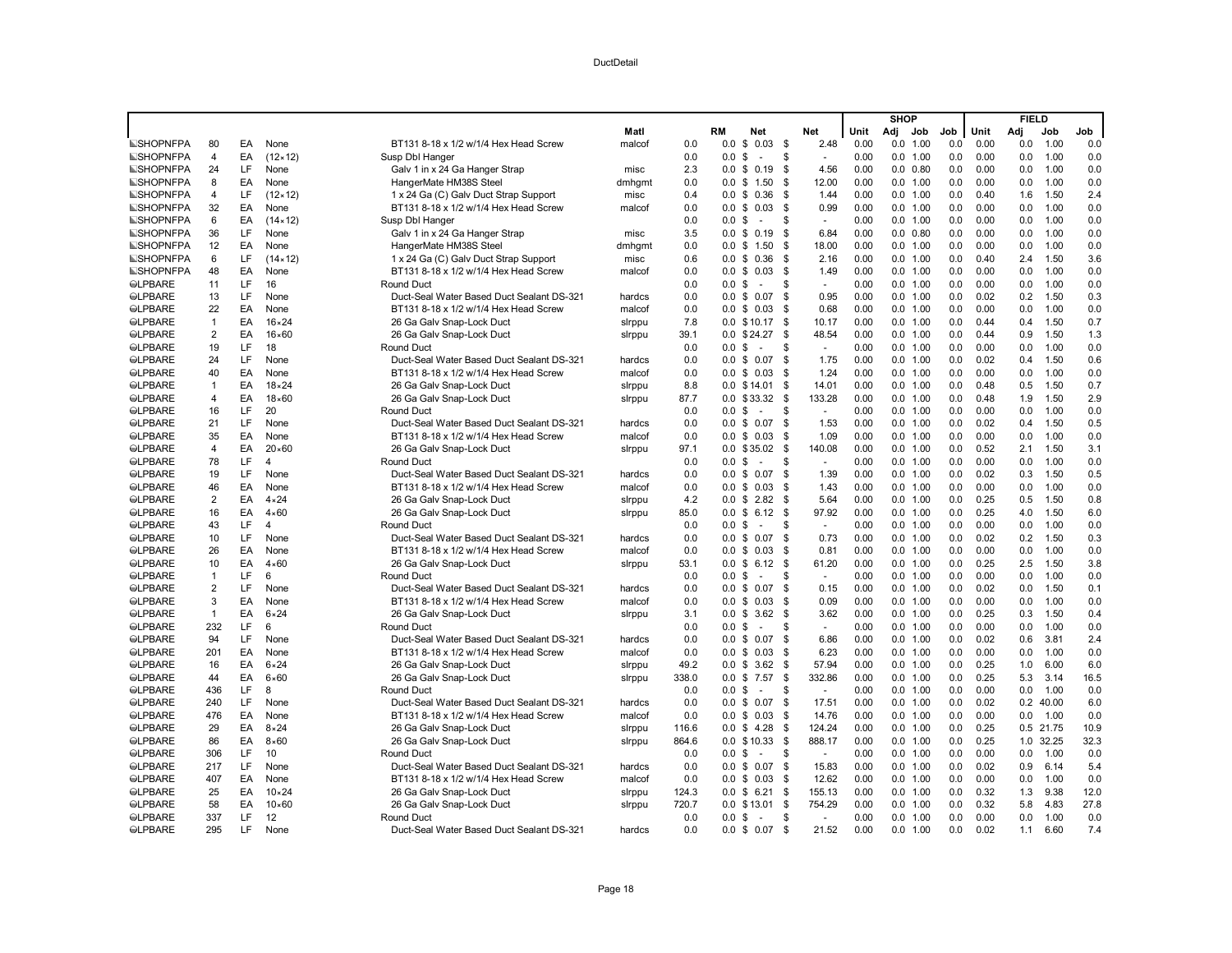|                |                |    |                |                                           |        |            |                   |                                |                         |                 |              | <b>SHOP</b> |                        |     |      | <b>FIELD</b> |              |      |
|----------------|----------------|----|----------------|-------------------------------------------|--------|------------|-------------------|--------------------------------|-------------------------|-----------------|--------------|-------------|------------------------|-----|------|--------------|--------------|------|
|                |                |    |                |                                           | Matl   |            | RM                | <b>Net</b>                     | Net                     |                 | Unit         | Adj         | Job                    | Job | Unit | Adi          | Job          | Job  |
| <b>SLPBARE</b> | 534            | EA | None           | BT131 8-18 x 1/2 w/1/4 Hex Head Screw     | malcof | 0.0        | 0.0               | \$0.03                         | - \$                    | 16.55           | 0.00         | 0.0         | 1.00                   | 0.0 | 0.00 | 0.0          | 1.00         | 0.0  |
| <b>SLPBARE</b> | 28             | EA | $12 \times 24$ | 26 Ga Galv Snap-Lock Duct                 | slrppu | 165.7      | 0.0               | \$<br>7.23                     | - \$                    | 202.30          | 0.00         |             | 0.0 1.00               | 0.0 | 0.36 |              | 1.4 10.50    | 15.1 |
| <b>SLPBARE</b> | 66             | EA | $12\times 60$  | 26 Ga Galv Snap-Lock Duct                 | sirppu | 976.6      |                   | $0.0$ \$15.81                  | \$                      | 1.043.46        | 0.00         |             | 0.0 1.00               | 0.0 | 0.36 | 6.8          | 5.21         | 35.6 |
| <b>SLPBARE</b> | 13             | LF | 12             | <b>Round Duct</b>                         |        | 0.0        | 0.0 S             | $\sim$                         | \$                      |                 | 0.00         |             | 0.0 1.00               | 0.0 | 0.00 | 0.0          | 1.00         | 0.0  |
| <b>SLPBARE</b> | 9              | LF | None           | Duct-Seal Water Based Duct Sealant DS-321 | hardcs | 0.0        | $0.0 \text{ } $$  | 0.07                           | - \$                    | 0.66            | 0.00         |             | 0.0 1.00               | 0.0 | 0.02 | 0.2          | 1.50         | 0.2  |
| <b>SLPBARE</b> | 17             | EA | None           | BT131 8-18 x 1/2 w/1/4 Hex Head Screw     | malcof | 0.0        |                   | $0.0 \t$ 0.03$                 | \$                      | 0.53            | 0.00         |             | 0.0 1.00               | 0.0 | 0.00 | 0.0          | 1.00         | 0.0  |
| <b>SLPBARE</b> | 3              | EA | $12\times 60$  | 26 Ga Galv Snap-Lock Duct                 | sirppu | 44.4       |                   | $0.0$ \$15.81                  | \$                      | 47.43           | 0.00         |             | 0.0 1.00               | 0.0 | 0.36 | 1.1          | 1.50         | 1.6  |
| <b>OLPBARE</b> | 153            | LF | 14             | <b>Round Duct</b>                         |        | 0.0        | 0.0               | \$<br>÷.                       | \$                      |                 | 0.00         |             | 0.0 1.00               | 0.0 | 0.00 | 0.0          | 1.00         | 0.0  |
| <b>SLPBARE</b> | 157            | LF | None           | Duct-Seal Water Based Duct Sealant DS-321 | hardcs | 0.0        | $0.0 \text{ }$ \$ | 0.07                           | - \$                    | 11.45           | 0.00         |             | 0.0 1.00               | 0.0 | 0.02 | 0.5          | 7.85         | 3.9  |
| <b>SLPBARE</b> | 279            | EA | None           | BT131 8-18 x 1/2 w/1/4 Hex Head Screw     | malcof | 0.0        | $0.0 \text{ }$ \$ | 0.03                           | - \$                    | 8.65            | 0.00         |             | 0.0 1.00               | 0.0 | 0.00 | 0.0          | 1.00         | 0.0  |
| <b>SLPBARE</b> | 12             | EA | $14 \times 24$ | 26 Ga Galv Snap-Lock Duct                 | slrppu | 82.4       |                   | $0.0$ \$ 7.91                  | \$                      | 94.86           | 0.00         |             | 0.0 1.00               | 0.0 | 0.40 | 0.8          | 9.00         | 7.2  |
| <b>SLPBARE</b> | 31             | EA | $14\times60$   | 26 Ga Galv Snap-Lock Duct                 | sirppu | 532.3      |                   | 0.0 \$19.38                    | - \$                    | 600.78          | 0.00         |             | 0.0 1.00               | 0.0 | 0.40 | 3.2          | 5.81         | 18.6 |
| <b>SLPBARE</b> | 50             | LF | 14             | <b>Round Duct</b>                         |        | 0.0        | 0.0 <sup>5</sup>  | $\sim$                         | \$                      | $\sim$          | 0.00         |             | 0.0 1.00               | 0.0 | 0.00 | 0.0          | 1.00         | 0.0  |
| <b>SLPBARE</b> | 40             | LF | None           | Duct-Seal Water Based Duct Sealant DS-321 | hardcs | 0.0        |                   | $0.0$ \$ 0.07                  | \$                      | 2.92            | 0.00         |             | 0.0 1.00               | 0.0 | 0.02 | 0.7          | 1.50         | 1.0  |
| <b>SLPBARE</b> | 71             | EA | None           | BT131 8-18 x 1/2 w/1/4 Hex Head Screw     | malcof | 0.0        | $0.0 \text{ }$ \$ | 0.03                           | \$                      | 2.20            | 0.00         |             | 0.0 1.00               | 0.0 | 0.00 | 0.0          | 1.00         | 0.0  |
| <b>OLPBARE</b> | 11             | EA | $14\times60$   | 26 Ga Galy Snap-Lock Duct                 | sirppu | 188.9      |                   | 0.0 \$19.38                    | \$                      | 213.18          | 0.00         |             | 0.0 1.00               | 0.0 | 0.40 | 4.4          | 1.50         | 6.6  |
| <b>SLPBARE</b> | $\mathbf{1}$   | EA | 16             | Round Tee                                 |        | 0.0        | 0.0 S             | ÷.                             | . ፍ                     | $\sim$          | 0.00         |             | 0.0 1.00               | 0.0 | 0.00 | 0.0          | 1.00         | 0.0  |
| <b>SLPBARE</b> | 4              | LF | None           | Duct-Seal Water Based Duct Sealant DS-321 | hardcs | 0.0        | 0.0               | \$<br>0.07                     | \$                      | 0.29            | 0.00         |             | 0.0 1.00               | 0.0 | 0.02 | 0.1          | 1.50         | 0.1  |
| <b>SLPBARE</b> | $\overline{7}$ | EA | None           | BT131 8-18 x 1/2 w/1/4 Hex Head Screw     | malcof | 0.0        |                   | $0.0 \t$ 0.03$                 | \$                      | 0.22            | 0.00         |             | 0.0 1.00               | 0.0 | 0.00 | 0.0          | 1.00         | 0.0  |
| <b>SLPBARE</b> | $\mathbf{1}$   | EA | 16             | 26 Ga Galv Tee                            | purcrf | 7.6        |                   | $0.0$ \$44.03                  | - \$                    | 44.03           | 0.00         |             | 0.0 1.00               | 0.0 | 1.16 | 1.2          | 1.50         | 1.7  |
| <b>OLPBARE</b> | 2              | EA | 24             | Round Tee                                 |        | 0.0        | 0.0               | \$<br>$\sim$                   | \$                      |                 | 0.00         |             | 0.0 1.00               | 0.0 | 0.00 | 0.0          | 1.00         | 0.0  |
| <b>SLPBARE</b> | 4              | EA | 6              | Round Tee                                 |        | 0.0        | 0.0               | - \$<br>$\sim$                 | \$                      |                 | 0.00         |             | $0.0$ 1.00             | 0.0 | 0.00 | 0.0          | 1.00         | 0.0  |
| <b>SLPBARE</b> | $\overline{7}$ | LF | None           | Duct-Seal Water Based Duct Sealant DS-321 | hardcs | 0.0        | $0.0 \text{ }$ \$ | 0.07                           | \$                      | 0.51            | 0.00         |             | 0.0 1.00               | 0.0 | 0.02 | 0.1          | 3.50         | 0.2  |
| <b>@LPBARE</b> | 13             | EA | None           | BT131 8-18 x 1/2 w/1/4 Hex Head Screw     |        | 0.0        |                   | $0.0 \t$ 0.03$                 | -S                      | 0.40            | 0.00         |             | 0.0 1.00               | 0.0 | 0.00 | 0.0          | 1.00         | 0.0  |
|                | $\overline{4}$ | EA | 6              | 26 Ga Galv Tee                            | malcof |            |                   |                                |                         |                 |              |             |                        | 0.0 | 0.48 |              |              |      |
| <b>SLPBARE</b> |                | EA | 8              |                                           | purcrf | 4.3<br>0.0 |                   | $0.0 \t$ 10.05$<br>$\sim$      | - \$<br>\$              | 40.19<br>$\sim$ | 0.00<br>0.00 |             | 0.0 1.00               | 0.0 | 0.00 | 1.0          | 3.00<br>1.00 | 2.9  |
| <b>SLPBARE</b> | 12             | LF | None           | Round Tee                                 |        | 0.0        | 0.0               | - \$                           | \$                      |                 | 0.00         |             | $0.0$ 1.00<br>0.0 1.00 | 0.0 |      | 0.0<br>0.1   |              | 0.0  |
| <b>SLPBARE</b> | 25             |    |                | Duct-Seal Water Based Duct Sealant DS-321 | hardcs |            |                   | $0.0 \t$ 0.07$                 |                         | 1.82            |              |             |                        |     | 0.02 |              | 12.50        | 0.6  |
| <b>SLPBARE</b> | 49             | EA | None           | BT131 8-18 x 1/2 w/1/4 Hex Head Screw     | malcof | 0.0        | 0.0               | \$0.03                         | - \$                    | 1.52            | 0.00         |             | 0.0 1.00               | 0.0 | 0.00 | 0.0          | 1.00         | 0.0  |
| <b>OLPBARE</b> | 12             | EA | 8              | 26 Ga Galv Tee                            | purcrf | 22.8       |                   | $0.0 \t$ 13.67$                | \$                      | 164.02          | 0.00         |             | 0.0 1.00               | 0.0 | 0.60 | 1.2          | 9.00         | 10.8 |
| <b>SLPBARE</b> | 2              | EA | 10             | Round Tee                                 |        | 0.0        | 0.0 <sup>5</sup>  | $\sim$                         | \$                      | $\sim$          | 0.00         |             | 0.0 1.00               | 0.0 | 0.00 | 0.0          | 1.00         | 0.0  |
| <b>SLPBARE</b> | 6              | EA | 10             | Round Tee                                 |        | 0.0        | 0.0               | \$<br>$\overline{\phantom{a}}$ | S.                      |                 | 0.00         |             | 0.0 1.00               | 0.0 | 0.00 | 0.0          | 1.00         | 0.0  |
| <b>@LPBARE</b> | 16             | LF | None           | Duct-Seal Water Based Duct Sealant DS-321 | hardcs | 0.0        |                   | $0.0 \t$ 0.07$                 | \$                      | 1.17            | 0.00         |             | 0.0 1.00               | 0.0 | 0.02 | 0.1          | 6.00         | 0.4  |
| <b>SLPBARE</b> | 30             | EA | None           | BT131 8-18 x 1/2 w/1/4 Hex Head Screw     | malcof | 0.0        |                   | $0.0 \tS 0.03$                 | - \$                    | 0.93            | 0.00         |             | 0.0 1.00               | 0.0 | 0.00 | 0.0          | 1.00         | 0.0  |
| <b>SLPBARE</b> | 6              | EA | 10             | 26 Ga Galv Tee                            | purcrf | 17.8       | 0.0               | \$21.45                        | - \$                    | 128.72          | 0.00         |             | 0.0 1.00               | 0.0 | 0.67 | 1.3          | 4.50         | 6.0  |
| <b>SLPBARE</b> | 22             | EA | 12             | Round Tee                                 |        | 0.0        | 0.0               | \$<br>- 1                      | \$                      |                 | 0.00         |             | 0.0 1.00               | 0.0 | 0.00 | 0.0          | 1.00         | 0.0  |
| <b>@LPBARE</b> | 68             | LF | None           | Duct-Seal Water Based Duct Sealant DS-321 | hardcs | 0.0        |                   | $0.0 \t$ 0.07$                 | \$                      | 4.96            | 0.00         |             | 0.0 1.00               | 0.0 | 0.02 | 0.2          | 10.20        | 1.7  |
| <b>SLPBARE</b> | 125            | EA | None           | BT131 8-18 x 1/2 w/1/4 Hex Head Screw     | malcof | 0.0        | 0.0               | \$<br>0.03                     | \$                      | 3.88            | 0.00         |             | 0.0 1.00               | 0.0 | 0.00 | 0.0          | 1.00         | 0.0  |
| <b>SLPBARE</b> | 22             | EA | 12             | 26 Ga Galv Tee                            | purcrf | 93.9       |                   | $0.0$ \$27.10                  | \$                      | 596.16          | 0.00         |             | 0.0 1.00               | 0.0 | 0.84 | 3.4          | 8.25         | 27.7 |
| <b>SLPBARE</b> | 2              | EA | 14             | Round Tee                                 |        | 0.0        | $0.0 \text{ }$ \$ | $\sim$                         | S.                      |                 | 0.00         |             | 0.0 1.00               | 0.0 | 0.00 | 0.0          | 1.00         | 0.0  |
| <b>@LPBARE</b> | $\overline{7}$ | EA | 14             | Round Tee                                 |        | 0.0        | $0.0 \text{ } $$  | $\sim$                         | \$                      | $\sim$          | 0.00         |             | 0.0 1.00               | 0.0 | 0.00 | 0.0          | 1.00         | 0.0  |
| <b>SLPBARE</b> | 26             | LF | None           | Duct-Seal Water Based Duct Sealant DS-321 | hardcs | 0.0        | 0.0               | \$<br>0.07                     | \$                      | 1.90            | 0.00         |             | 0.0 1.00               | 0.0 | 0.02 | 0.1          | 4.88         | 0.7  |
| <b>SLPBARE</b> | 44             | EA | None           | BT131 8-18 x 1/2 w/1/4 Hex Head Screw     | malcof | 0.0        | 0.0 S             | 0.03                           | -S                      | 1.36            | 0.00         |             | 0.0 1.00               | 0.0 | 0.00 | 0.0          | 1.00         | 0.0  |
| <b>SLPBARE</b> | $\overline{7}$ | EA | 14             | 26 Ga Galv Tee                            | purcrf | 40.7       |                   | 0.0 \$36.13                    | \$                      | 252.88          | 0.00         |             | 0.0 1.00               | 0.0 | 0.94 | 2.8          | 3.50         | 9.9  |
| <b>SLPBARE</b> | $\mathbf{1}$   | EA | $18 \times 16$ | Round Reducing Tee                        |        | 0.0        | 0.0               | \$<br>$\sim$                   | \$                      |                 | 0.00         | 0.0         | 1.00                   | 0.0 | 0.00 | 0.0          | 1.00         | 0.0  |
| <b>SLPBARE</b> | $\mathbf{1}$   | EA | $20 \times 16$ | Round Reducing Tee                        |        | 0.0        | 0.0               | \$<br>$\sim$                   | \$                      |                 | 0.00         |             | 0.0 1.00               | 0.0 | 0.00 | 0.0          | 1.00         | 0.0  |
| <b>SLPBARE</b> | $\mathbf{1}$   | EA | $8\times4$     | Round Reducing Tee                        |        | 0.0        | 0.0 S             | ÷.                             | $\mathbf{\mathfrak{R}}$ | $\overline{a}$  | 0.00         |             | 0.0 1.00               | 0.0 | 0.00 | 0.0          | 1.00         | 0.0  |
| <b>SLPBARE</b> | 2              | LF | None           | Duct-Seal Water Based Duct Sealant DS-321 | hardcs | 0.0        | 0.0               | \$<br>0.07                     | \$                      | 0.15            | 0.00         |             | 0.0 1.00               | 0.0 | 0.02 | 0.0          | 1.50         | 0.1  |
| <b>@LPBARE</b> | 4              | EA | None           | BT131 8-18 x 1/2 w/1/4 Hex Head Screw     | malcof | 0.0        |                   | $0.0 \t$ 0.03$                 | - \$                    | 0.12            | 0.00         |             | 0.0 1.00               | 0.0 | 0.00 | 0.0          | 1.00         | 0.0  |
| <b>SLPBARE</b> | $\mathbf{1}$   | EA | $8\times4$     | 26 Ga Galv Tee                            | purcrf | 1.9        |                   | 0.0 \$13.67                    | \$                      | 13.67           | 0.00         |             | 0.0 1.00               | 0.0 | 0.60 | 0.6          | 1.50         | 0.9  |
| <b>SLPBARE</b> | 4              | EA | $8\times 6$    | Round Reducing Tee                        |        | 0.0        | 0.0               | \$<br>$\sim$                   | $\mathbf{\mathfrak{R}}$ | $\sim$          | 0.00         |             | 0.0 1.00               | 0.0 | 0.00 | 0.0          | 1.00         | 0.0  |
| <b>SLPBARE</b> | 8              | LF | None           | Duct-Seal Water Based Duct Sealant DS-321 | hardcs | 0.0        |                   | $0.0 \t$ 0.07$                 | - \$                    | 0.58            | 0.00         |             | 0.0 1.00               | 0.0 | 0.02 | 0.1          | 2.40         | 0.2  |
| <b>SLPBARE</b> | 16             | EA | None           | BT131 8-18 x 1/2 w/1/4 Hex Head Screw     | malcof | 0.0        | $0.0 \text{ }$ \$ | 0.03                           | - \$                    | 0.50            | 0.00         |             | 0.0 1.00               | 0.0 | 0.00 | 0.0          | 1.00         | 0.0  |
| <b>OLPBARE</b> | 4              | EA | $8\times 6$    | 26 Ga Galv Tee                            | purcrf | 7.6        | 0.0               | \$13.67                        | \$                      | 54.67           | 0.00         | 0.0         | 1.00                   | 0.0 | 0.60 | 1.8          | 2.00         | 3.6  |
| <b>SLPBARE</b> | $\mathbf{1}$   | EA | $10\times 6$   | Round Reducing Tee                        |        | 0.0        | 0.0 <sup>5</sup>  | $\sim$                         | \$                      | $\sim$          | 0.00         |             | 0.0 1.00               | 0.0 | 0.00 | 0.0          | 1.00         | 0.0  |
| <b>SLPBARE</b> | 3              | ΙF | None           | Duct-Seal Water Based Duct Sealant DS-321 | hardcs | 0.0        |                   | $0.0 \tS 0.07$                 | \$                      | 0.22            | 0.00         |             | 0.0 1.00               | 0.0 | 0.02 | 0.1          | 1.50         | 0.1  |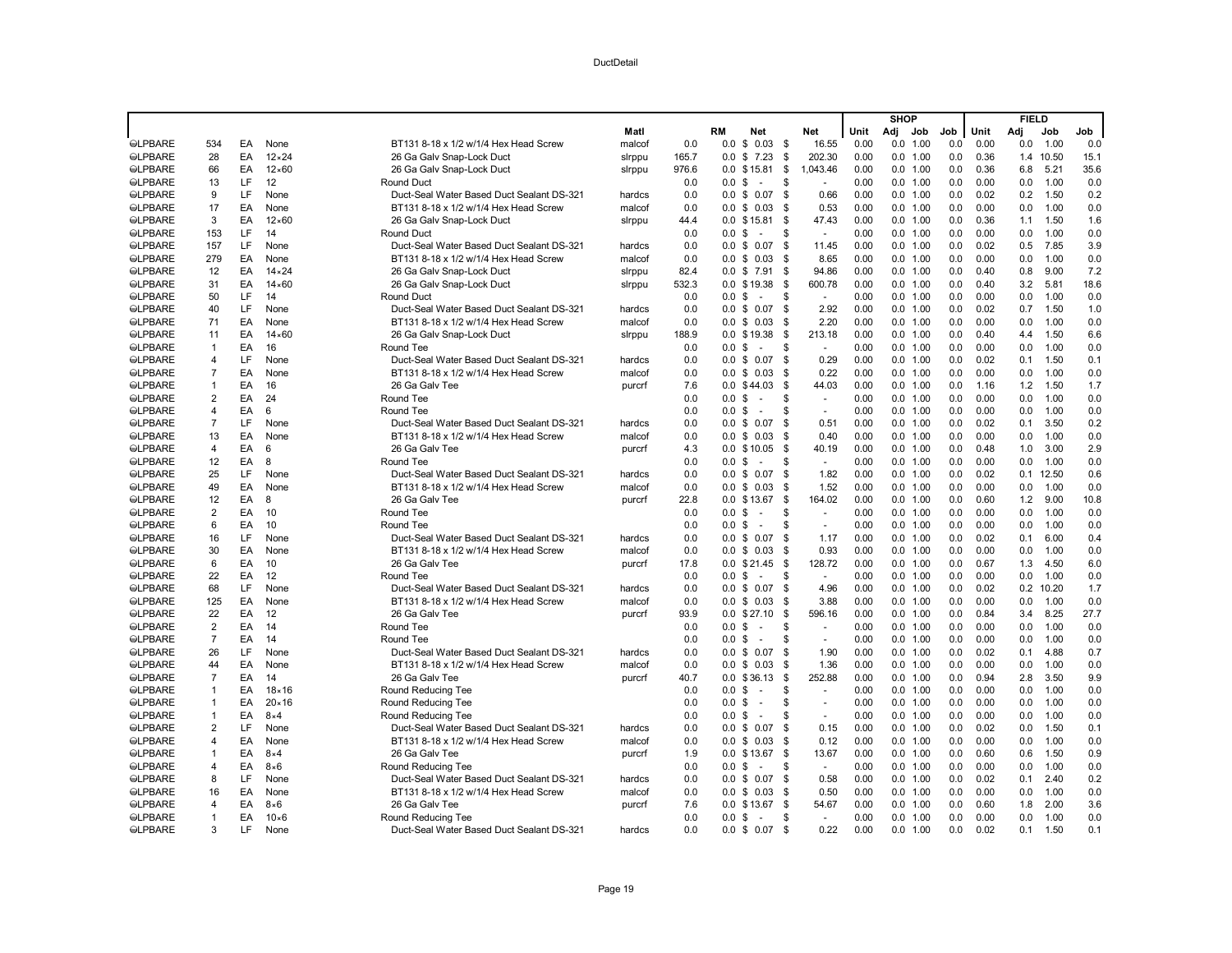|                |                         |     |                |                                           |        |      |                   |                                |                     |              |     | <b>SHOP</b> |     |      | <b>FIELD</b> |       |      |
|----------------|-------------------------|-----|----------------|-------------------------------------------|--------|------|-------------------|--------------------------------|---------------------|--------------|-----|-------------|-----|------|--------------|-------|------|
|                |                         |     |                |                                           | Matl   |      | <b>RM</b>         | <b>Net</b>                     | Net                 | Unit         | Adj | Job         | Job | Unit | Adj          | Job   | Job  |
| <b>@LPBARE</b> | 5                       | EA  | None           | BT131 8-18 x 1/2 w/1/4 Hex Head Screw     | malcof | 0.0  | 0.0               | \$0.03\$                       |                     | 0.16<br>0.00 | 0.0 | 1.00        | 0.0 | 0.00 | 0.0          | 1.00  | 0.0  |
| <b>SLPBARE</b> | 1                       | EA  | $10\times 6$   | 26 Ga Galv Tee                            | purcrf | 3.0  | 0.0               | \$21.45                        | - \$<br>21.45       | 0.00         |     | 0.0 1.00    | 0.0 | 0.67 | 0.7          | 1.50  | 1.0  |
| <b>SLPBARE</b> | 13                      | EA  | $10\times8$    | Round Reducing Tee                        |        | 0.0  | 0.0 <sup>5</sup>  | $\overline{a}$                 | \$                  | 0.00         |     | 0.0 1.00    | 0.0 | 0.00 | 0.0          | 1.00  | 0.0  |
| <b>SLPBARE</b> | 34                      | LF  | None           | Duct-Seal Water Based Duct Sealant DS-321 | hardcs | 0.0  | $0.0 \text{ } $$  | 0.07                           | <b>S</b>            | 2.48<br>0.00 |     | 0.0 1.00    | 0.0 | 0.02 | 0.1          | 8.50  | 0.9  |
| <b>OLPBARE</b> | 64                      | EA  | None           | BT131 8-18 x 1/2 w/1/4 Hex Head Screw     | malcof | 0.0  |                   | $0.0 \tS 0.03$                 | - \$                | 1.98<br>0.00 |     | 0.0 1.00    | 0.0 | 0.00 | 0.0          | 1.00  | 0.0  |
| <b>SLPBARE</b> | 13                      | EA  | $10\times8$    | 26 Ga Galv Tee                            | purcrf | 38.5 |                   | 0.0 \$21.45                    | - \$<br>278.90      | 0.00         |     | 0.0 1.00    | 0.0 | 0.67 | 2.0          | 6.50  | 13.1 |
| <b>SLPBARE</b> | $\mathbf{1}$            | EA  | $12\times 6$   | Round Reducing Tee                        |        | 0.0  | 0.0 <sup>5</sup>  | $\sim$                         | \$<br>$\sim$        | 0.00         |     | 0.0 1.00    | 0.0 | 0.00 | 0.0          | 1.00  | 0.0  |
| <b>@LPBARE</b> | 3                       | LF  | None           | Duct-Seal Water Based Duct Sealant DS-321 | hardcs | 0.0  |                   | $0.0 \t S 0.07$                | <b>S</b>            | 0.22<br>0.00 |     | 0.0 1.00    | 0.0 | 0.02 | 0.1          | 1.50  | 0.1  |
| <b>SLPBARE</b> | 6                       | EA  | None           | BT131 8-18 x 1/2 w/1/4 Hex Head Screw     | malcof | 0.0  |                   | $0.0 \tS 0.03$                 | \$                  | 0.19<br>0.00 |     | 0.0 1.00    | 0.0 | 0.00 | 0.0          | 1.00  | 0.0  |
| <b>SLPBARE</b> | 1                       | EA  | $12\times 6$   | 26 Ga Galv Tee                            | purcrf | 4.3  |                   | $0.0$ \$27.10                  | 27.10<br>- \$       | 0.00         |     | 0.0 1.00    | 0.0 | 0.84 | 0.8          | 1.50  | 1.3  |
| <b>SLPBARE</b> | $\mathbf{1}$            | EA  | $12\times8$    | Round Reducing Tee                        |        | 0.0  | 0.0 <sup>5</sup>  | $\sim$                         | \$<br>$\sim$        | 0.00         |     | 0.0 1.00    | 0.0 | 0.00 | 0.0          | 1.00  | 0.0  |
| <b>SLPBARE</b> | 3                       | LF  | None           | Duct-Seal Water Based Duct Sealant DS-321 | hardcs | 0.0  |                   | $0.0$ \$ 0.07                  | \$                  | 0.22<br>0.00 |     | 0.0 1.00    | 0.0 | 0.02 | 0.1          | 1.50  | 0.1  |
| <b>SLPBARE</b> | 6                       | EA  | None           | BT131 8-18 x 1/2 w/1/4 Hex Head Screw     | malcof | 0.0  |                   | $0.0 \t$ 0.03$                 | -S                  | 0.19<br>0.00 |     | 0.0 1.00    | 0.0 | 0.00 | 0.0          | 1.00  | 0.0  |
| <b>SLPBARE</b> | 1                       | EA  | $12\times8$    | 26 Ga Galv Tee                            | purcrf | 4.3  |                   | $0.0$ \$27.10                  | \$<br>27.10         | 0.00         |     | 0.0 1.00    | 0.0 | 0.84 | 0.8          | 1.50  | 1.3  |
| <b>SLPBARE</b> | $\mathbf{1}$            | EA  | $12\times9$    | Round Reducing Tee                        |        | 0.0  | 0.0               | -\$<br>$\sim$                  | S                   | 0.00         |     | 0.0 1.00    | 0.0 | 0.00 | 0.0          | 1.00  | 0.0  |
| <b>SLPBARE</b> | 3                       | LF  | None           | Duct-Seal Water Based Duct Sealant DS-321 | hardcs | 0.0  |                   | $0.0 \t S 0.07$                | \$                  | 0.22<br>0.00 |     | 0.0 1.00    | 0.0 | 0.02 | 0.1          | 1.50  | 0.1  |
| <b>SLPBARE</b> | 6                       | EA  | None           | BT131 8-18 x 1/2 w/1/4 Hex Head Screw     | malcof | 0.0  |                   | $0.0 \tS 0.03$                 | -S                  | 0.19<br>0.00 |     | 0.0 1.00    | 0.0 | 0.00 | 0.0          | 1.00  | 0.0  |
| <b>SLPBARE</b> | $\mathbf{1}$            | EA  | $12\times9$    | 26 Ga Galv Tee                            | purcrf | 4.3  | 0.0               | \$27.10                        | 27.10<br>- \$       | 0.00         |     | 0.0 1.00    | 0.0 | 0.84 | 0.8          | 1.50  | 1.3  |
| <b>SLPBARE</b> | 11                      | EA  | $12 \times 10$ | Round Reducing Tee                        |        | 0.0  | $0.0 \text{ } $$  | $\sim$                         | \$<br>$\sim$        | 0.00         |     | 0.0 1.00    | 0.0 | 0.00 | 0.0          | 1.00  | 0.0  |
| <b>SLPBARE</b> | 34                      | LF  | None           | Duct-Seal Water Based Duct Sealant DS-321 | hardcs | 0.0  |                   | $0.0 \t$ 0.07$                 | -\$                 | 2.48<br>0.00 |     | 0.0 1.00    | 0.0 | 0.02 | 0.1          | 12.75 | 0.9  |
| <b>SLPBARE</b> | 62                      | EA  | None           | BT131 8-18 x 1/2 w/1/4 Hex Head Screw     | malcof | 0.0  |                   | $0.0 \t$ 0.03$                 | - \$                | 1.92<br>0.00 |     | 0.0 1.00    | 0.0 | 0.00 | 0.0          | 1.00  | 0.0  |
| <b>SLPBARE</b> | 11                      | EA  | $12 \times 10$ | 26 Ga Galv Tee                            | purcrf | 47.0 |                   | $0.0$ \$27.10                  | 298.08<br>- \$      | 0.00         |     | 0.0 1.00    | 0.0 | 0.84 | 1.7          | 8.25  | 13.9 |
| <b>SLPBARE</b> | 5                       | EA  | $14\times8$    |                                           |        | 0.0  | 0.0 <sup>5</sup>  | $\sim$                         | \$<br>$\sim$        | 0.00         |     | 0.0 1.00    | 0.0 | 0.00 | 0.0          | 1.00  | 0.0  |
|                | 18                      | LF  |                | Round Reducing Tee                        |        | 0.0  |                   |                                | \$                  | 0.00         |     |             | 0.0 | 0.02 |              | 1.50  | 0.5  |
| <b>SLPBARE</b> |                         | EA  | None           | Duct-Seal Water Based Duct Sealant DS-321 | hardcs |      |                   | $0.0 \t$ 0.07$                 |                     | 1.31         |     | 0.0 1.00    |     | 0.00 | 0.3          |       |      |
| <b>SLPBARE</b> | 32                      |     | None           | BT131 8-18 x 1/2 w/1/4 Hex Head Screw     | malcof | 0.0  |                   | $0.0 \tS 0.03$                 | \$                  | 0.99<br>0.00 |     | 0.0 1.00    | 0.0 |      | 0.0          | 1.00  | 0.0  |
| <b>SLPBARE</b> | 5                       | EA  | $14\times8$    | 26 Ga Galv Tee                            | purcrf | 29.1 |                   | $0.0 \t$36.13$                 | 180.63<br>-\$<br>\$ | 0.00         |     | 0.0 1.00    | 0.0 | 0.94 | 4.7          | 1.50  | 7.1  |
| <b>SLPBARE</b> | $\overline{2}$          | EA  | $14 \times 10$ | Round Reducing Tee                        |        | 0.0  | $0.0 \text{ } $$  | $\sim$                         | $\sim$              | 0.00         |     | 0.0 1.00    | 0.0 | 0.00 | 0.0          | 1.00  | 0.0  |
| <b>SLPBARE</b> | $\overline{7}$          | LF  | None           | Duct-Seal Water Based Duct Sealant DS-321 | hardcs | 0.0  | 0.0               | \$0.07                         | \$                  | 0.51<br>0.00 |     | 0.0 1.00    | 0.0 | 0.02 | 0.1          | 1.50  | 0.2  |
| <b>SLPBARE</b> | 13                      | EA  | None           | BT131 8-18 x 1/2 w/1/4 Hex Head Screw     | malcof | 0.0  |                   | $0.0 \tS 0.03$                 | - \$                | 0.40<br>0.00 |     | 0.0 1.00    | 0.0 | 0.00 | 0.0          | 1.00  | 0.0  |
| <b>SLPBARE</b> | 2                       | EA  | $14 \times 10$ | 26 Ga Galv Tee                            | purcrf | 11.6 |                   | 0.0 \$36.13                    | 72.25<br>- \$       | 0.00         |     | 0.0 1.00    | 0.0 | 0.94 | 1.9          | 1.50  | 2.8  |
| <b>SLPBARE</b> | 6                       | EA  | $14 \times 12$ | Round Reducing Tee                        |        | 0.0  | 0.0               | \$<br>$\sim$                   | \$<br>$\sim$        | 0.00         |     | 0.0 1.00    | 0.0 | 0.00 | 0.0          | 1.00  | 0.0  |
| <b>SLPBARE</b> | 23                      | LF  | None           | Duct-Seal Water Based Duct Sealant DS-321 | hardcs | 0.0  |                   | $0.0 \text{ } $0.07$           | - \$                | 1.68<br>0.00 |     | 0.0 1.00    | 0.0 | 0.02 | 0.1          | 6.90  | 0.6  |
| <b>SLPBARE</b> | 37                      | EA  | None           | BT131 8-18 x 1/2 w/1/4 Hex Head Screw     | malcof | 0.0  |                   | $0.0 \t$ 0.03$                 | - \$                | 1.15<br>0.00 |     | 0.0 1.00    | 0.0 | 0.00 | 0.0          | 1.00  | 0.0  |
| <b>SLPBARE</b> | 6                       | EA  | $14 \times 12$ | 26 Ga Galv Tee                            | purcrf | 34.9 | 0.0               | \$36.13                        | 216.75<br>- \$      | 0.00         |     | 0.0 1.00    | 0.0 | 0.94 | 1.9          | 4.50  | 8.5  |
| <b>SLPBARE</b> | $\mathbf{1}$            | EA  | $16 \times 8$  | Round Conc Reducer                        |        | 0.0  | $0.0 \text{ } $$  | $\sim$                         | \$<br>$\sim$        | 0.00         |     | 0.0 1.00    | 0.0 | 0.00 | 0.0          | 1.00  | 0.0  |
| <b>SLPBARE</b> | 4                       | LF  | None           | Duct-Seal Water Based Duct Sealant DS-321 | hardcs | 0.0  |                   | $0.0 \tS 0.07$                 | - \$                | 0.29<br>0.00 |     | 0.0 1.00    | 0.0 | 0.02 | 0.1          | 1.50  | 0.1  |
| <b>SLPBARE</b> | $\overline{7}$          | EA  | None           | BT131 8-18 x 1/2 w/1/4 Hex Head Screw     | malcof | 0.0  |                   | $0.0 \t$ 0.03$                 | - \$                | 0.22<br>0.00 |     | 0.0 1.00    | 0.0 | 0.00 | 0.0          | 1.00  | 0.0  |
| <b>@LPBARE</b> | $\mathbf{1}$            | EA  | $16 \times 8$  | 26 Ga Galv Conc Reducer                   | purcrf | 1.9  |                   | 0.0 \$34.95                    | 34.95<br>\$         | 0.00         |     | 0.0 1.00    | 0.0 | 0.84 | 0.8          | 1.50  | 1.3  |
| <b>SLPBARE</b> | $\overline{\mathbf{c}}$ | EA  | $8\times 6$    | Round Conc Reducer                        |        | 0.0  | 0.0 <sup>5</sup>  | $\sim$                         | S<br>$\sim$         | 0.00         |     | 0.0 1.00    | 0.0 | 0.00 | 0.0          | 1.00  | 0.0  |
| <b>SLPBARE</b> | $\overline{4}$          | LF  | None           | Duct-Seal Water Based Duct Sealant DS-321 | hardcs | 0.0  | 0.0 S             | 0.07                           | \$                  | 0.29<br>0.00 |     | 0.0 1.00    | 0.0 | 0.02 | 0.1          | 2.00  | 0.1  |
| <b>SLPBARE</b> | 8                       | EA  | None           | BT131 8-18 x 1/2 w/1/4 Hex Head Screw     | malcof | 0.0  |                   | $0.0 \t$ 0.03$                 | - \$                | 0.25<br>0.00 |     | 0.0 1.00    | 0.0 | 0.00 | 0.0          | 1.00  | 0.0  |
| <b>@LPBARE</b> | $\overline{\mathbf{c}}$ | EA  | $8\times 6$    | 26 Ga Galv Conc Reducer                   | purcrf | 1.9  | $0.0 \text{ }$ \$ | 7.00                           | 14.01<br>\$         | 0.00         |     | 0.0 1.00    | 0.0 | 0.41 | 0.8          | 1.50  | 1.2  |
| <b>SLPBARE</b> | 3                       | EA  | $10\times 6$   | Round Conc Reducer                        |        | 0.0  | $0.0 \text{ } $$  | $\sim$                         | \$<br>$\sim$        | 0.00         |     | 0.0 1.00    | 0.0 | 0.00 | 0.0          | 1.00  | 0.0  |
| <b>SLPBARE</b> | 9                       | LF. | None           | Duct-Seal Water Based Duct Sealant DS-321 | hardcs | 0.0  | 0.0               | \$0.07                         | - \$                | 0.66<br>0.00 |     | 0.0 1.00    | 0.0 | 0.02 | 0.1          | 3.38  | 0.2  |
| <b>SLPBARE</b> | 15                      | EA  | None           | BT131 8-18 x 1/2 w/1/4 Hex Head Screw     | malcof | 0.0  |                   | $0.0 \t$ 0.03$                 | - \$                | 0.47<br>0.00 |     | 0.0 1.00    | 0.0 | 0.00 | 0.0          | 1.00  | 0.0  |
| <b>@LPBARE</b> | 3                       | EA  | $10\times 6$   | 26 Ga Galv Conc Reducer                   | purcrf | 3.6  |                   | 0.0 \$10.39                    | \$<br>31.16         | 0.00         |     | 0.0 1.00    | 0.0 | 0.45 | 0.9          | 2.25  | 2.0  |
| <b>@LPBARE</b> | 8                       | EA  | $10\times8$    | Round Conc Reducer                        |        | 0.0  | $0.0\,$           | \$<br>$\overline{\phantom{a}}$ | \$<br>$\sim$        | 0.00         |     | 0.0 1.00    | 0.0 | 0.00 | 0.0          | 1.00  | 0.0  |
| <b>SLPBARE</b> | 21                      | LF  | None           | Duct-Seal Water Based Duct Sealant DS-321 | hardcs | 0.0  |                   | $0.0 \tS 0.07$                 | - \$                | 1.53<br>0.00 |     | 0.0 1.00    | 0.0 | 0.02 | 0.2          | 3.50  | 0.5  |
| <b>SLPBARE</b> | 40                      | EA  | None           | BT131 8-18 x 1/2 w/1/4 Hex Head Screw     | malcof | 0.0  |                   | $0.0 \t$ 0.03$                 | - \$                | 1.24<br>0.00 |     | 0.0 1.00    | 0.0 | 0.00 | 0.0          | 1.00  | 0.0  |
| <b>SLPBARE</b> | 8                       | EA  | $10\times8$    | 26 Ga Galv Conc Reducer                   | purcrf | 9.5  | 0.0               | \$<br>9.71                     | - \$<br>77.66       | 0.00         |     | 0.0 1.00    | 0.0 | 0.45 | 1.8          | 3.00  | 5.4  |
| <b>SLPBARE</b> | $\mathbf{1}$            | EA  | $12\times 6$   | Round Conc Reducer                        |        | 0.0  | 0.0 S             | $\sim$                         | \$<br>$\sim$        | 0.00         |     | 0.0 1.00    | 0.0 | 0.00 | 0.0          | 1.00  | 0.0  |
| <b>SLPBARE</b> | 3                       | LF. | None           | Duct-Seal Water Based Duct Sealant DS-321 | hardcs | 0.0  |                   | $0.0 \tS 0.07$                 | - \$                | 0.22<br>0.00 |     | 0.0 1.00    | 0.0 | 0.02 | 0.1          | 1.50  | 0.1  |
| <b>@LPBARE</b> | 6                       | EA  | None           | BT131 8-18 x 1/2 w/1/4 Hex Head Screw     | malcof | 0.0  |                   | $0.0 \t$ 0.03$                 | - \$                | 0.00<br>0.19 |     | 0.0 1.00    | 0.0 | 0.00 | 0.0          | 1.00  | 0.0  |
| <b>@LPBARE</b> | $\mathbf{1}$            | EA  | $12\times 6$   | 26 Ga Galv Conc Reducer                   | purcrf | 1.4  |                   | $0.0$ \$15.81 \$               | 15.81               | 0.00         |     | 0.0 1.00    | 0.0 | 0.70 | 0.7          | 1.50  | 1.1  |
| <b>SLPBARE</b> | $\mathbf{1}$            | EA  | $12\times8$    | Round Conc Reducer                        |        | 0.0  | 0.0 S             | $\sim$ $-$                     | £.<br>in 1919.      | 0.00         |     | 0.0 1.00    | 0.0 | 0.00 | 0.0          | 1.00  | 0.0  |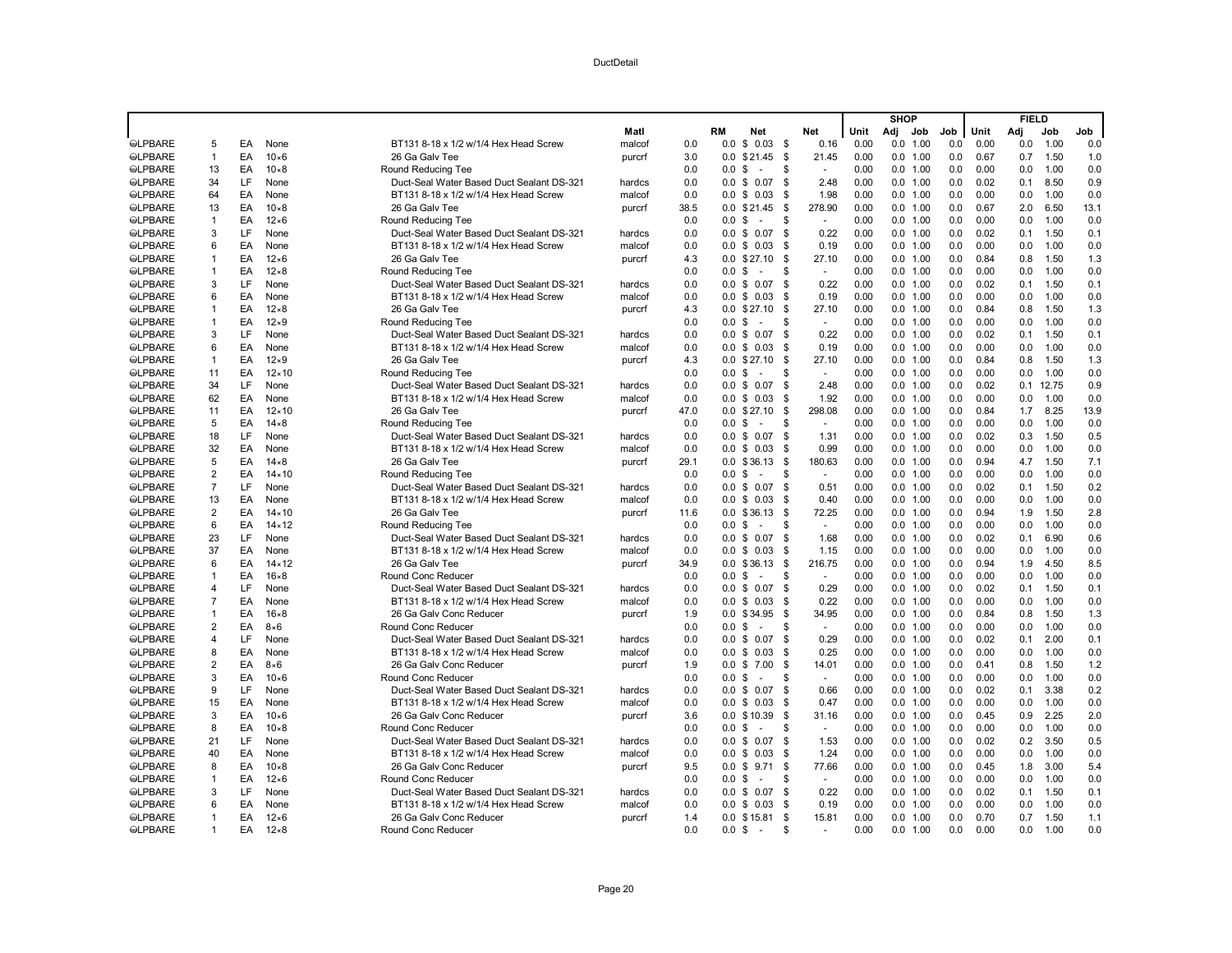|                |                |    |                |                                           |        |      |                   |                    |      |                |      | <b>SHOP</b> |          |     |      | <b>FIELD</b> |           |      |
|----------------|----------------|----|----------------|-------------------------------------------|--------|------|-------------------|--------------------|------|----------------|------|-------------|----------|-----|------|--------------|-----------|------|
|                |                |    |                |                                           | Matl   |      | RM                | Net                |      | Net            | Unit | Adj         | Job      | Job | Unit | Adj          | Job       | Job  |
| <b>SLPBARE</b> | 3              | LF | None           | Duct-Seal Water Based Duct Sealant DS-321 | hardcs | 0.0  | 0.0               | \$<br>0.07         | \$   | 0.22           | 0.00 | 0.0         | 1.00     | 0.0 | 0.02 | 0.1          | 1.50      | 0.1  |
| <b>SLPBARE</b> | 6              | EA | None           | BT131 8-18 x 1/2 w/1/4 Hex Head Screw     | malcof | 0.0  | 0.0               | \$<br>0.03         | \$   | 0.19           | 0.00 |             | 0.0 1.00 | 0.0 | 0.00 | 0.0          | 1.00      | 0.0  |
| <b>SLPBARE</b> | $\overline{1}$ | EA | $12\times8$    | 26 Ga Galv Conc Reducer                   | purcrf | 1.4  |                   | $0.0$ \$15.81      | \$   | 15.81          | 0.00 |             | 0.0 1.00 | 0.0 | 0.70 | 0.7          | 1.50      | 1.1  |
| <b>SLPBARE</b> | 11             | EA | $12 \times 10$ | <b>Round Conc Reducer</b>                 |        | 0.0  | 0.0 S             | ÷.                 | \$   | $\sim$         | 0.00 |             | 0.0 1.00 | 0.0 | 0.00 | 0.0          | 1.00      | 0.0  |
| <b>SLPBARE</b> | 35             | LF | None           | Duct-Seal Water Based Duct Sealant DS-321 | hardcs | 0.0  | 0.0               | \$<br>0.07         | S.   | 2.55           | 0.00 |             | 0.0 1.00 | 0.0 | 0.02 | 0.1          | 13.13     | 0.9  |
| <b>SLPBARE</b> | 63             | EA | None           | BT131 8-18 x 1/2 w/1/4 Hex Head Screw     | malcof | 0.0  | 0.0               | \$0.03             | \$   | 1.95           | 0.00 |             | 0.0 1.00 | 0.0 | 0.00 | 0.0          | 1.00      | 0.0  |
| <b>SLPBARE</b> | 11             | EA | $12 \times 10$ | 26 Ga Galv Conc Reducer                   | purcrf | 15.7 |                   | $0.0$ \$15.81      | \$   | 173.91         | 0.00 |             | 0.0 1.00 | 0.0 | 0.70 | 1.4          | 8.25      | 11.6 |
| <b>SLPBARE</b> | $\overline{2}$ | EA | $14\times8$    | <b>Round Conc Reducer</b>                 |        | 0.0  | 0.0               | \$<br>÷.           | S    | ÷              | 0.00 |             | 0.0 1.00 | 0.0 | 0.00 | 0.0          | 1.00      | 0.0  |
| <b>SLPBARE</b> | 8              | LF | None           | Duct-Seal Water Based Duct Sealant DS-321 | hardcs | 0.0  | 0.0               | \$<br>0.07         | \$   | 0.58           | 0.00 |             | 0.0 1.00 | 0.0 | 0.02 | 0.1          | 2.40      | 0.2  |
| <b>SLPBARE</b> | 12             | EA | None           | BT131 8-18 x 1/2 w/1/4 Hex Head Screw     | malcof | 0.0  |                   | $0.0 \t$ 0.03$     | \$   | 0.37           | 0.00 |             | 0.0 1.00 | 0.0 | 0.00 | 0.0          | 1.00      | 0.0  |
| <b>SLPBARE</b> | 2              | EA | $14\times8$    | 26 Ga Galv Conc Reducer                   | purcrf | 3.3  |                   | 0.0 \$20.32        | -\$  | 40.63          | 0.00 |             | 0.0 1.00 | 0.0 | 0.77 | 1.5          | 1.50      | 2.3  |
| <b>SLPBARE</b> | $\overline{7}$ | EA | $14 \times 12$ | Round Conc Reducer                        |        | 0.0  | 0.0               | \$<br>÷.           | S    | ÷              | 0.00 |             | 0.0 1.00 | 0.0 | 0.00 | 0.0          | 1.00      | 0.0  |
| <b>SLPBARE</b> | 26             | LF | None           | Duct-Seal Water Based Duct Sealant DS-321 | hardcs | 0.0  | 0.0               | \$<br>0.07         | \$   | 1.90           | 0.00 |             | 0.0 1.00 | 0.0 | 0.02 | 0.1          | 7.80      | 0.7  |
| <b>SLPBARE</b> | 44             | EA | None           | BT131 8-18 x 1/2 w/1/4 Hex Head Screw     | malcof | 0.0  |                   | $0.0 \t S \t 0.03$ | - \$ | 1.36           | 0.00 |             | 0.0 1.00 | 0.0 | 0.00 | 0.0          | 1.00      | 0.0  |
| <b>SLPBARE</b> | $\overline{7}$ | EA | $14 \times 12$ | 26 Ga Galv Conc Reducer                   | purcrf | 11.6 | 0.0               | \$20.32            | -\$  | 142.21         | 0.00 |             | 0.0 1.00 | 0.0 | 0.77 | 1.5          | 5.25      | 8.1  |
| <b>SLPBARE</b> | $\overline{1}$ | EA | 14             | Round Spin-In                             |        | 0.0  | 0.0               | \$<br>$\sim$       | \$   | $\sim$         | 0.00 |             | 0.0 1.00 | 0.0 | 0.00 | 0.0          | 1.00      | 0.0  |
| <b>SLPBARE</b> | $\overline{4}$ | LF | None           | Duct-Seal Water Based Duct Sealant DS-321 | hardcs | 0.0  | 0.0 S             | 0.07               | \$   | 0.29           | 0.00 |             | 0.0 1.00 | 0.0 | 0.02 | 0.1          | 1.50      | 0.1  |
| <b>SLPBARE</b> | 6              | EA | None           | BT131 8-18 x 1/2 w/1/4 Hex Head Screw     | malcof | 0.0  | 0.0               | \$<br>0.03         | - \$ | 0.19           | 0.00 |             | 0.0 1.00 | 0.0 | 0.00 | 0.0          | 1.00      | 0.0  |
| <b>SLPBARE</b> | $\overline{1}$ | EA | 14             | Metal Spin-in                             | purcrf | 1.7  |                   | $0.0 \t$ 6.78$     | \$   | 6.78           | 0.00 |             | 0.0 1.00 | 0.0 | 0.77 | 0.8          | 1.50      | 1.2  |
| <b>SLPBARE</b> | $\overline{2}$ | EA | 6              | Round 90 Saddle Tap                       |        | 0.0  | $0.0 \text{ }$ \$ | $\sim$             | \$   | $\blacksquare$ | 0.00 |             | 0.0 1.00 | 0.0 | 0.00 | 0.0          | 1.00      | 0.0  |
| <b>SLPBARE</b> | 3              | LF | None           | Duct-Seal Water Based Duct Sealant DS-321 | hardcs | 0.0  | 0.0               | \$<br>0.07         | \$   | 0.22           | 0.00 |             | 0.0 1.00 | 0.0 | 0.02 | 0.1          | 1.50      | 0.1  |
| <b>SLPBARE</b> | $\overline{7}$ | EA | None           | BT131 8-18 x 1/2 w/1/4 Hex Head Screw     | malcof | 0.0  | 0.0               | \$0.03             | \$   | 0.22           | 0.00 |             | 0.0 1.00 | 0.0 | 0.00 | 0.0          | 1.00      | 0.0  |
| <b>SLPBARE</b> | 2              | EA | 6              | 26 Ga Galv 90 Saddle Tap                  | purcrf | 1.4  |                   | 0.0 \$11.07        | \$   | 22.13          | 0.00 |             | 0.0 1.00 | 0.0 | 0.48 | 1.0          | 1.50      | 1.4  |
| <b>SLPBARE</b> | $\overline{1}$ | EA | 18             | Round 90 Adjustable Ell                   |        | 0.0  | $0.0 \text{ }$ \$ | $\sim$             | S    | $\sim$         | 0.00 |             | 0.0 1.00 | 0.0 | 0.00 | 0.0          | 1.00      | 0.0  |
| <b>SLPBARE</b> | 5              | LF | None           | Duct-Seal Water Based Duct Sealant DS-321 | hardcs | 0.0  | 0.0               | \$<br>0.07         | \$   | 0.36           | 0.00 |             | 0.0 1.00 | 0.0 | 0.02 | 0.1          | 1.50      | 0.1  |
| <b>SLPBARE</b> | 8              | EA | None           | BT131 8-18 x 1/2 w/1/4 Hex Head Screw     | malcof | 0.0  | 0.0               | \$0.03             | \$   | 0.25           | 0.00 |             | 0.0 1.00 | 0.0 | 0.00 | 0.0          | 1.00      | 0.0  |
| <b>SLPBARE</b> | $\overline{1}$ | EA | 18             | 26 Ga Galv Adjustable Ell                 | purcrf | 7.5  |                   | $0.0 \t$30.26$     | S.   | 30.26          | 0.00 |             | 0.0 1.00 | 0.0 | 1.61 | 1.6          | 1.50      | 2.4  |
| <b>SLPBARE</b> | $\mathbf{1}$   | EA | 20             | Round 90 Adjustable Ell                   |        | 0.0  | 0.0               | \$<br>$\sim$       | \$   | $\sim$         | 0.00 |             | 0.0 1.00 | 0.0 | 0.00 | 0.0          | 1.00      | 0.0  |
| <b>@LPBARE</b> | 5              | LF | None           | Duct-Seal Water Based Duct Sealant DS-321 | hardcs | 0.0  | 0.0               | \$<br>0.07         | \$   | 0.36           | 0.00 |             | 0.0 1.00 | 0.0 | 0.02 | 0.1          | 1.50      | 0.1  |
| <b>SLPBARE</b> | 9              | EA | None           | BT131 8-18 x 1/2 w/1/4 Hex Head Screw     | malcof | 0.0  |                   | $0.0 \t$ 0.03$     | \$   | 0.28           | 0.00 |             | 0.0 1.00 | 0.0 | 0.00 | 0.0          | 1.00      | 0.0  |
| <b>SLPBARE</b> | $\mathbf{1}$   | EA | 20             | 26 Ga Galv Adjustable Ell                 | purcrf | 9.3  | 0.0               | \$47.65            | - \$ | 47.65          | 0.00 |             | 0.0 1.00 | 0.0 | 2.02 | 2.0          | 1.50      | 3.0  |
| <b>SLPBARE</b> | 6              | EA | $\overline{4}$ | Round 90 Adjustable Ell                   |        | 0.0  | 0.0               | \$<br>$\sim$       | S    | $\sim$         | 0.00 |             | 0.0 1.00 | 0.0 | 0.00 | 0.0          | 1.00      | 0.0  |
| <b>SLPBARE</b> | 6              | LF | None           | Duct-Seal Water Based Duct Sealant DS-321 | hardcs | 0.0  |                   | $0.0$ \$ $0.07$    | - \$ | 0.44           | 0.00 |             | 0.0 1.00 | 0.0 | 0.02 | 0.1          | 2.25      | 0.2  |
| <b>SLPBARE</b> | 16             | EA | None           | BT131 8-18 x 1/2 w/1/4 Hex Head Screw     | malcof | 0.0  | 0.0               | \$<br>0.03         | \$   | 0.50           | 0.00 |             | 0.0 1.00 | 0.0 | 0.00 | 0.0          | 1.00      | 0.0  |
| <b>SLPBARE</b> | 6              | EA | $\Delta$       | 26 Ga Galv Adjustable Ell                 | purcrf | 2.2  | 0.0               | \$<br>3.88         | \$   | 23.26          | 0.00 |             | 0.0 1.00 | 0.0 | 0.41 | 1.6          | 2.25      | 3.7  |
| <b>SLPBARE</b> | 17             | EA | 6              | Round 90 Adjustable Ell                   |        | 0.0  | 0.0               | \$<br>$\sim$       | \$   | $\omega$       | 0.00 |             | 0.0 1.00 | 0.0 | 0.00 | 0.0          | 1.00      | 0.0  |
| <b>SLPBARE</b> | 27             | LF | None           | Duct-Seal Water Based Duct Sealant DS-321 | hardcs | 0.0  | 0.0               | \$<br>0.07         | - \$ | 1.97           | 0.00 |             | 0.0 1.00 | 0.0 | 0.02 | 0.1          | 6.75      | 0.7  |
| <b>SLPBARE</b> | 57             | EA | None           | BT131 8-18 x 1/2 w/1/4 Hex Head Screw     | malcof | 0.0  | 0.0               | 0.03<br>\$         | \$   | 1.77           | 0.00 |             | 0.0 1.00 | 0.0 | 0.00 | 0.0          | 1.00      | 0.0  |
| <b>SLPBARE</b> | 17             | EA | 6              | 26 Ga Galv Adjustable Ell                 | purcrf | 14.2 | 0.0               | \$<br>4.78         | \$   | 81.21          | 0.00 |             | 0.0 1.00 | 0.0 | 0.48 | 1.9          | 6.38      | 12.2 |
| <b>SLPBARE</b> | 35             | EA | 8              | Round 90 Adjustable Ell                   |        | 0.0  | $0.0 \,$ \$       | ÷.                 | \$   | $\sim$         | 0.00 |             | 0.0 1.00 | 0.0 | 0.00 | 0.0          | 1.00      | 0.0  |
| <b>SLPBARE</b> | 73             | LF | None           | Duct-Seal Water Based Duct Sealant DS-321 | hardcs | 0.0  | 0.0               | 0.07<br>\$         | - \$ | 5.32           | 0.00 |             | 0.0 1.00 | 0.0 | 0.02 | 0.1          | 15.64     | 1.8  |
| <b>SLPBARE</b> | 144            | EA | None           | BT131 8-18 x 1/2 w/1/4 Hex Head Screw     | malcof | 0.0  | 0.0               | \$<br>0.03         | - \$ | 4.46           | 0.00 |             | 0.0 1.00 | 0.0 | 0.00 | 0.0          | 1.00      | 0.0  |
| <b>SLPBARE</b> | 35             | EA | 8              | 26 Ga Galv Adjustable Ell                 | purcrf | 52.1 | 0.0               | \$7.97             | \$   | 279.06         | 0.00 |             | 0.0 1.00 | 0.0 | 0.60 |              | 2.4 13.13 | 31.5 |
| <b>SLPBARE</b> | 15             | EA | 10             | Round 90 Adjustable Ell                   |        | 0.0  | 0.0               | \$                 | \$   | $\sim$         | 0.00 |             | 0.0 1.00 | 0.0 | 0.00 | 0.0          | 1.00      | 0.0  |
| <b>SLPBARE</b> | 40             | LF | None           | Duct-Seal Water Based Duct Sealant DS-321 | hardcs | 0.0  | 0.0               | \$<br>0.07         | \$   | 2.92           | 0.00 |             | 0.0 1.00 | 0.0 | 0.02 | 0.1          | 15.00     | 1.0  |
| <b>SLPBARE</b> | 75             | EA | None           | BT131 8-18 x 1/2 w/1/4 Hex Head Screw     | malcof | 0.0  | 0.0 S             | 0.03               | \$   | 2.33           | 0.00 |             | 0.0 1.00 | 0.0 | 0.00 | 0.0          | 1.00      | 0.0  |
| <b>SLPBARE</b> | 15             | EA | 10             | 26 Ga Galv Adjustable Ell                 | purcrf | 34.9 | 0.0               | \$10.39            | - \$ | 155.81         | 0.00 |             | 0.0 1.00 | 0.0 | 0.67 |              | 1.3 11.25 | 15.1 |
| <b>SLPBARE</b> | 14             | EA | 12             | Round 90 Adjustable Ell                   |        | 0.0  | $0.0 \,$ \$       | ÷.                 | \$   | $\sim$         | 0.00 |             | 0.0 1.00 | 0.0 | 0.00 | 0.0          | 1.00      | 0.0  |
| <b>SLPBARE</b> | 45             | LF | None           | Duct-Seal Water Based Duct Sealant DS-321 | hardcs | 0.0  |                   | $0.0 \t$ 0.07$     | \$   | 3.28           | 0.00 |             | 0.0 1.00 | 0.0 | 0.02 | 0.2          | 4.82      | 1.1  |
| <b>SLPBARE</b> | 80             | EA | None           | BT131 8-18 x 1/2 w/1/4 Hex Head Screw     | malcof | 0.0  | 0.0               | \$0.03             | S.   | 2.48           | 0.00 |             | 0.0 1.00 | 0.0 | 0.00 | 0.0          | 1.00      | 0.0  |
| <b>SLPBARE</b> | 14             | EA | 12             | 26 Ga Galv Adjustable Ell                 | purcrf | 46.9 |                   | $0.0 \t$ 14.23$    | \$   | 199.21         | 0.00 |             | 0.0 1.00 | 0.0 | 0.84 | 4.2          | 4.20      | 17.6 |
| <b>SLPBARE</b> | 11             | EA | 14             | Round 90 Adjustable Ell                   |        | 0.0  | $0.0 \text{ }$ \$ | $\sim$             | \$   | $\sim$         | 0.00 |             | 0.0 1.00 | 0.0 | 0.00 | 0.0          | 1.00      | 0.0  |
| <b>@LPBARE</b> | 41             | LF | None           | Duct-Seal Water Based Duct Sealant DS-321 | hardcs | 0.0  | $0.0 \text{ }$ \$ | 0.07               | \$   | 2.99           | 0.00 |             | 0.0 1.00 | 0.0 | 0.02 | 0.1          | 12.30     | 1.0  |
| <b>SLPBARE</b> | 71             | EA | None           | BT131 8-18 x 1/2 w/1/4 Hex Head Screw     | malcof | 0.0  |                   | $0.0 \t$ 0.03$     | \$   | 2.20           | 0.00 |             | 0.0 1.00 | 0.0 | 0.00 | 0.0          | 1.00      | 0.0  |
| <b>SLPBARE</b> | 11             | EA | 14             | 26 Ga Galv Adjustable Ell                 | purcrf | 50.2 |                   | $0.0 \t$ 18.63$    | - \$ | 204.95         | 0.00 |             | 0.0 1.00 | 0.0 | 0.94 | 1.9          | 8.25      | 15.5 |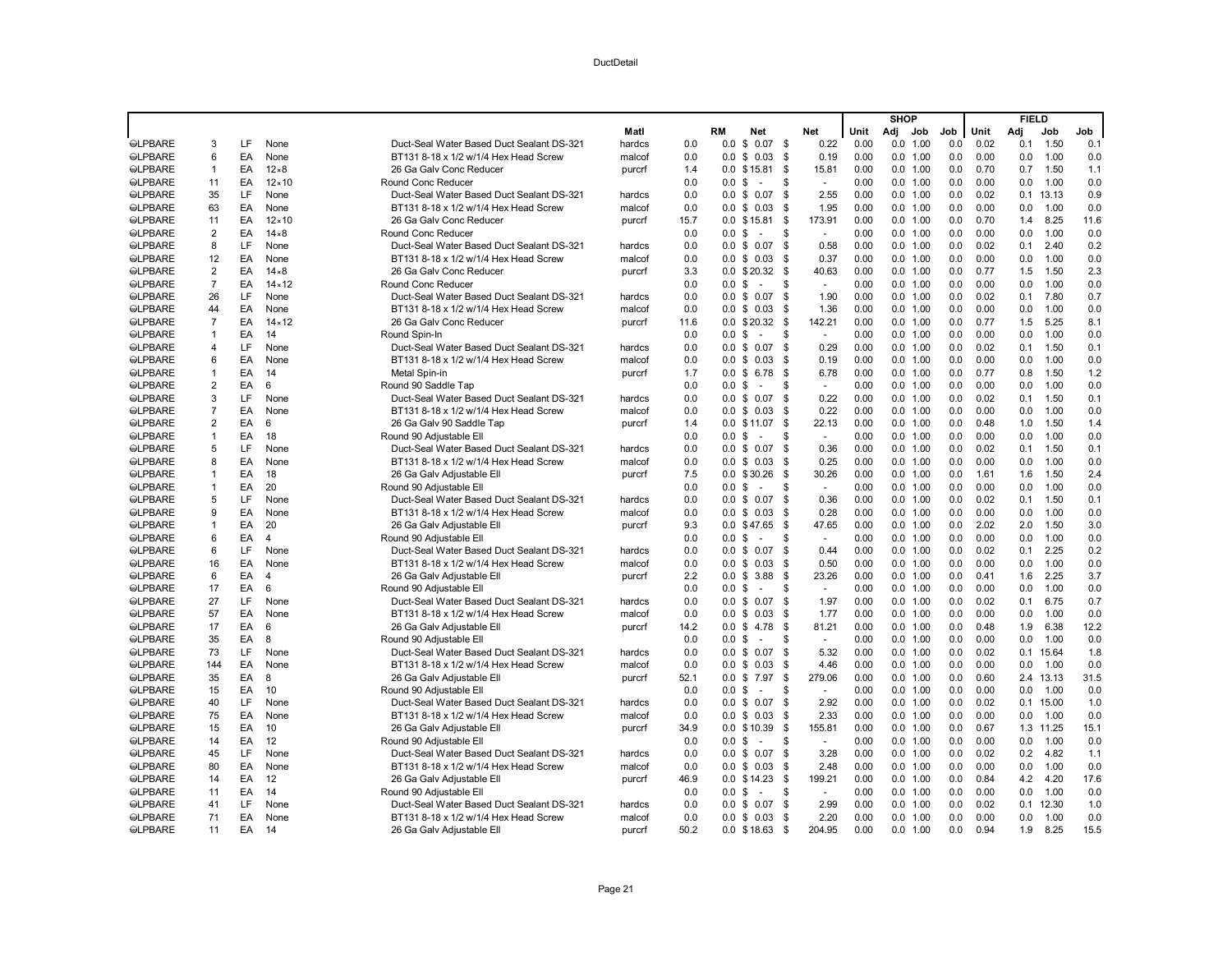|                |                |    |                        |                                           |        |     |                   |                                  |                         |                |     | <b>SHOP</b> |     |      | <b>FIELD</b> |           |      |
|----------------|----------------|----|------------------------|-------------------------------------------|--------|-----|-------------------|----------------------------------|-------------------------|----------------|-----|-------------|-----|------|--------------|-----------|------|
|                |                |    |                        |                                           | Matl   |     | RM                | <b>Net</b>                       | Net                     | Unit           | Adj | Job         | Job | Unit | Adi          | Job       | Job  |
| <b>SLPBARE</b> | $\overline{1}$ | EA | 12                     | Round HETO w/Damper                       |        | 0.0 | 0.0               | \$<br>÷,                         | \$                      | 0.00           | 0.0 | 1.00        | 0.0 | 0.00 | 0.0          | 1.00      | 0.0  |
| <b>SLPBARE</b> | 3              | LF | None                   | Duct-Seal Water Based Duct Sealant DS-321 | hardcs | 0.0 | 0.0               | 0.07<br>\$                       | \$                      | 0.22<br>0.00   |     | 0.0 1.00    | 0.0 | 0.02 | 0.1          | 1.50      | 0.1  |
| <b>SLPBARE</b> | 6              | EA | None                   | BT131 8-18 x 1/2 w/1/4 Hex Head Screw     | malcof | 0.0 | 0.0               | \$<br>0.03                       | - \$                    | 0.19<br>0.00   |     | 0.0 1.00    | 0.0 | 0.00 | 0.0          | 1.00      | 0.0  |
| <b>SLPBARE</b> | $\mathbf{1}$   | EA | 12                     | High Efficiency Takeoff w/Damper          | purcrf | 1.4 |                   | 0.0 \$40.65                      | \$                      | 40.65<br>0.00  |     | 0.0 1.00    | 0.0 | 0.70 | 0.7          | 1.50      | 1.1  |
| <b>SLPBARE</b> | 3              | EA | 6                      | Round HETO                                |        | 0.0 | 0.0               | - \$<br>÷.                       | \$                      | 0.00<br>$\sim$ |     | 0.0 1.00    | 0.0 | 0.00 | 0.0          | 1.00      | 0.0  |
| <b>SLPBARE</b> | 6              | LF | None                   | Duct-Seal Water Based Duct Sealant DS-321 | hardcs | 0.0 |                   | $0.0 \t$ 0.07$                   | \$                      | 0.44<br>0.00   |     | 0.0 1.00    | 0.0 | 0.02 | 0.1          | 3.00      | 0.2  |
| <b>SLPBARE</b> | 9              | EA | None                   | BT131 8-18 x 1/2 w/1/4 Hex Head Screw     | malcof | 0.0 |                   | $0.0 \tS 0.03$                   | - \$                    | 0.28<br>0.00   |     | 0.0 1.00    | 0.0 | 0.00 | 0.0          | 1.00      | 0.0  |
| <b>SLPBARE</b> | 3              | EA | 6                      | High Efficiency Takeoff wo/Damper         | purcrf | 2.1 | 0.0               | \$23.44                          | \$                      | 70.33<br>0.00  |     | 0.0 1.00    | 0.0 | 0.32 | 0.6          | 2.25      | 1.4  |
| <b>SLPBARE</b> | 4              | EA | 8                      | Round HETO                                |        | 0.0 | 0.0 <sup>5</sup>  | $\overline{\phantom{a}}$         | $\mathbf{\mathfrak{R}}$ | 0.00<br>$\sim$ |     | 0.0 1.00    | 0.0 | 0.00 | 0.0          | 1.00      | 0.0  |
| <b>SLPBARE</b> | 8              | LF | None                   | Duct-Seal Water Based Duct Sealant DS-321 | hardcs | 0.0 | $0.0 \text{ }$ \$ | 0.07                             | \$                      | 0.58<br>0.00   |     | 0.0 1.00    | 0.0 | 0.02 | 0.1          | 4.00      | 0.2  |
| <b>SLPBARE</b> | 16             | EA | None                   | BT131 8-18 x 1/2 w/1/4 Hex Head Screw     | malcof | 0.0 |                   | $0.0 \tS 0.03$                   | \$                      | 0.50<br>0.00   |     | 0.0 1.00    | 0.0 | 0.00 | 0.0          | 1.00      | 0.0  |
| <b>SLPBARE</b> | 4              | EA | 8                      | High Efficiency Takeoff wo/Damper         | purcrf | 3.8 |                   | 0.0 \$28.76                      | \$<br>115.06            | 0.00           |     | 0.0 1.00    | 0.0 | 0.41 | 0.8          | 3.00      | 2.5  |
| <b>SLPBARE</b> | 3              | EA | 10                     | Round HETO                                |        | 0.0 | 0.0 <sup>5</sup>  | $\sim$                           | \$                      | 0.00<br>$\sim$ |     | 0.0 1.00    | 0.0 | 0.00 | 0.0          | 1.00      | 0.0  |
| <b>SLPBARE</b> | 8              | LF | None                   | Duct-Seal Water Based Duct Sealant DS-321 | hardcs | 0.0 | $0.0 \text{ }$ \$ | 0.07                             | \$                      | 0.58<br>0.00   |     | 0.0 1.00    | 0.0 | 0.02 | 0.1          | 3.00      | 0.2  |
| <b>SLPBARE</b> | 15             | EA | None                   | BT131 8-18 x 1/2 w/1/4 Hex Head Screw     | malcof | 0.0 |                   | $0.0 \t$ 0.03$                   | - \$                    | 0.47<br>0.00   |     | 0.0 1.00    | 0.0 | 0.00 | 0.0          | 1.00      | 0.0  |
| <b>SLPBARE</b> | 3              | EA | 10                     | High Efficiency Takeoff wo/Damper         | purcrf | 3.6 |                   | 0.0 \$33.85                      | - \$<br>101.54          | 0.00           |     | $0.0$ 1.00  | 0.0 | 0.45 | 0.9          | 2.25      | 2.0  |
| <b>SLPBARE</b> | $\mathbf{1}$   | EA | 12                     | Round HETO                                |        | 0.0 | 0.0 <sup>5</sup>  | $\sim$                           | \$                      | 0.00<br>$\sim$ |     | 0.0 1.00    | 0.0 | 0.00 | 0.0          | 1.00      | 0.0  |
| <b>SLPBARE</b> | 3              | LF | None                   | Duct-Seal Water Based Duct Sealant DS-321 | hardcs | 0.0 | 0.0               | \$<br>0.07                       | - \$                    | 0.22<br>0.00   |     | 0.0 1.00    | 0.0 | 0.02 | 0.1          | 1.50      | 0.1  |
| <b>SLPBARE</b> | 6              | EA | None                   | BT131 8-18 x 1/2 w/1/4 Hex Head Screw     | malcof | 0.0 |                   | $0.0 \tS 0.03$                   | \$                      | 0.19<br>0.00   |     | 0.0 1.00    | 0.0 | 0.00 | 0.0          | 1.00      | 0.0  |
| <b>SLPBARE</b> | $\mathbf{1}$   | EA | 12                     | High Efficiency Takeoff wo/Damper         | purcrf | 1.4 |                   | 0.0 \$40.65                      | - \$                    | 0.00<br>40.65  |     | 0.0 1.00    | 0.0 | 0.70 | 0.7          | 1.50      | 1.1  |
| <b>SLPBARE</b> | 3              | EA | 14                     | Round HETO                                |        | 0.0 | 0.0               | - \$<br>÷.                       | \$                      | 0.00<br>$\sim$ |     | 0.0 1.00    | 0.0 | 0.00 | 0.0          | 1.00      | 0.0  |
| <b>SLPBARE</b> | 11             | LF | None                   | Duct-Seal Water Based Duct Sealant DS-321 | hardcs | 0.0 | 0.0               | \$<br>0.07                       | \$                      | 0.80<br>0.00   |     | 0.0 1.00    | 0.0 | 0.02 | 0.1          | 3.30      | 0.3  |
| <b>SLPBARE</b> | 19             | EA | None                   | BT131 8-18 x 1/2 w/1/4 Hex Head Screw     | malcof | 0.0 |                   | $0.0 \t$ 0.03$                   | \$                      | 0.59<br>0.00   |     | 0.0 1.00    | 0.0 | 0.00 | 0.0          | 1.00      | 0.0  |
| <b>SLPBARE</b> | 3              | EA | 14                     | High Efficiency Takeoff wo/Damper         | purcrf | 5.0 | 0.0               | \$53.06                          | \$<br>159.17            | 0.00           |     | 0.0 1.00    | 0.0 | 0.77 | 1.5          | 2.25      | 3.5  |
| <b>SLPBARE</b> | $\mathbf{1}$   | EA | 6                      | Round Spin-In Conical w/Dmpr              |        | 0.0 | 0.0               | - \$<br>$\overline{\phantom{a}}$ | . ፍ                     | 0.00<br>$\sim$ |     | 0.0 1.00    | 0.0 | 0.00 | 0.0          | 1.00      | 0.0  |
| <b>SLPBARE</b> | 2              | LF | None                   | Duct-Seal Water Based Duct Sealant DS-321 | hardcs | 0.0 | $0.0 \text{ }$ \$ | 0.07                             | - \$                    | 0.15<br>0.00   |     | $0.0$ 1.00  | 0.0 | 0.02 | 0.0          | 1.50      | 0.1  |
| <b>SLPBARE</b> | 3              | EA | None                   | BT131 8-18 x 1/2 w/1/4 Hex Head Screw     | malcof | 0.0 |                   | $0.0 \t$ 0.03$                   | \$                      | 0.09<br>0.00   |     | 0.0 1.00    | 0.0 | 0.00 | 0.0          | 1.00      | 0.0  |
| <b>SLPBARE</b> | $\mathbf{1}$   | EA | 6                      | Metal Conical Spin-in w/Damper            | purcrf | 0.9 | 0.0               | \$16.78                          | \$                      | 16.78<br>0.00  |     | 0.0 1.00    | 0.0 | 0.32 | 0.3          | 1.50      | 0.5  |
| <b>SLPBARE</b> | $\overline{1}$ | EA | 10                     | Round Start Collar                        |        | 0.0 | 0.0               | \$<br>$\sim$                     | . ፍ                     | 0.00<br>$\sim$ |     | 0.0 1.00    | 0.0 | 0.00 | 0.0          | 1.00      | 0.0  |
| <b>SLPBARE</b> | 3              | LF | None                   | Duct-Seal Water Based Duct Sealant DS-321 | hardcs | 0.0 | $0.0 \text{ }$ \$ | 0.07                             | - \$                    | 0.22<br>0.00   |     | 0.0 1.00    | 0.0 | 0.02 | 0.1          | 1.50      | 0.1  |
| <b>SLPBARE</b> | 5              | EA | None                   | BT131 8-18 x 1/2 w/1/4 Hex Head Screw     | malcof | 0.0 | 0.0               | \$<br>0.03                       | - \$                    | 0.00<br>0.16   |     | 0.0 1.00    | 0.0 | 0.00 | 0.0          | 1.00      | 0.0  |
| <b>SLPBARE</b> | $\overline{1}$ | EA | 10                     | <b>Start Collar</b>                       | purcrf | 1.2 | $0.0 \text{ }$ \$ | 2.60                             | \$                      | 2.60<br>0.00   |     | 0.0 1.00    | 0.0 | 0.45 | 0.5          | 1.50      | 0.7  |
| <b>SLPBARE</b> | 3              | EA | 6                      | Round Flex Duct 6 Feet                    |        | 0.0 | 0.0 <sup>5</sup>  | $\sim$                           | \$                      | 0.00<br>$\sim$ |     | 0.0 1.00    | 0.0 | 0.00 | 0.0          | 1.00      | 0.0  |
| <b>SLPBARE</b> | 6              | EA | None                   | Nylon Tie 36 in long                      | titont | 0.0 | 0.0               | 0.52<br>\$                       | - \$                    | 3.12<br>0.00   |     | 0.0 1.00    | 0.0 | 0.00 | 0.0          | 1.00      | 0.0  |
| <b>SLPBARE</b> | 3              | EA | 6                      | Flex Duct 6 Ft Length                     | purcrf | 0.0 | $0.0 \text{ }$ \$ | $\sim$                           | \$                      | 0.00           |     | 0.0 1.00    | 0.0 | 0.00 | 0.0          | 1.00      | 0.0  |
| <b>SLPBARE</b> | 18             | LF | 6                      | M-KC Insulated Flex Duct                  | thermx | 0.0 | $0.0 \text{ }$ \$ | 3.36                             | - \$                    | 60.48<br>0.00  |     | 0.0 1.00    | 0.0 | 0.04 | 0.3          | 3.86      | 1.1  |
| <b>SLPBARE</b> | 34             | EA | 8                      | Round Flex Duct 6 Feet                    |        | 0.0 | 0.0               | \$<br>$\overline{\phantom{a}}$   | \$                      | 0.00           |     | 0.0 1.00    | 0.0 | 0.00 | 0.0          | 1.00      | 0.0  |
| <b>SLPBARE</b> | 68             | EA | None                   | Nylon Tie 36 in long                      | titont | 0.0 | $0.0 \text{ }$ \$ | 0.52                             | \$                      | 35.36<br>0.00  |     | 0.0 1.00    | 0.0 | 0.00 | 0.0          | 1.00      | 0.0  |
| <b>SLPBARE</b> | 34             | EA | 8                      | Flex Duct 6 Ft Length                     | purcrf | 0.0 | $0.0 \,$ \$       | $\sim$                           | \$                      | 0.00           |     | 0.0 1.00    | 0.0 | 0.00 | 0.0          | 1.00      | 0.0  |
| <b>SLPBARE</b> | 204            | LF | 8                      | M-KC Insulated Flex Duct                  | thermx | 0.0 | $0.0 \text{ }$ \$ | 4.15                             | \$<br>846.60            | 0.00           |     | 0.0 1.00    | 0.0 | 0.04 |              | 0.5 23.54 | 12.8 |
| <b>SLPBARE</b> | 25             | EA | 10                     | Round Flex Duct 6 Feet                    |        | 0.0 | 0.0               | - \$<br>$\sim$                   | \$                      | 0.00           | 0.0 | 1.00        | 0.0 | 0.00 | 0.0          | 1.00      | 0.0  |
| <b>SLPBARE</b> | 50             | EA | None                   | Nylon Tie 36 in long                      | titont | 0.0 | $0.0 \text{ }$ \$ | 0.52                             | \$                      | 26.00<br>0.00  |     | 0.0 1.00    | 0.0 | 0.00 | 0.0          | 1.00      | 0.0  |
| <b>SLPBARE</b> | 25             | EA | 10                     | Flex Duct 6 Ft Length                     | purcrf | 0.0 | 0.0 <sup>5</sup>  | $\sim$                           | \$                      | 0.00           |     | 0.0 1.00    | 0.0 | 0.00 | 0.0          | 1.00      | 0.0  |
| <b>SLPBARE</b> | 150            | LF | 10                     | M-KC Insulated Flex Duct                  | thermx | 0.0 | $0.0 \text{ } $$  | 5.03                             | \$<br>754.50            | 0.00           |     | 0.0 1.00    | 0.0 | 0.05 | 0.7          | 17.31     | 11.3 |
| <b>OLPBARE</b> | 20             | EA | 12                     | Round Flex Duct 6 Feet                    |        | 0.0 | 0.0               | \$<br>$\sim$                     | . ፍ                     | 0.00           |     | $0.0$ 1.00  | 0.0 | 0.00 | 0.0          | 1.00      | 0.0  |
| <b>SLPBARE</b> | 80             | EA | None                   | Nylon Tie 36 in long                      | titont | 0.0 | $0.0 \text{ }$ \$ | 0.52                             | - \$                    | 41.60<br>0.00  |     | $0.0$ 1.00  | 0.0 | 0.00 | 0.0          | 1.00      | 0.0  |
| <b>SLPBARE</b> | 20             | EA | 12                     | Flex Duct 6 Ft Length                     | purcrf | 0.0 | 0.0               | \$<br>÷.                         | S.                      | 0.00           |     | 0.0 1.00    | 0.0 | 0.00 | 0.0          | 1.00      | 0.0  |
| <b>SLPBARE</b> | 120            | LF | 12                     | M-KC Insulated Flex Duct                  | thermx | 0.0 | $0.0 \text{ }$ \$ | 6.14                             | 736.80<br>\$            | 0.00           |     | 0.0 1.00    | 0.0 | 0.05 | 2.2          | 4.19      | 9.0  |
| <b>SLPBARE</b> | 6              | EA | 14                     | Round Flex Duct 6 Feet                    |        | 0.0 | 0.0 <sup>5</sup>  | $\sim$                           | . ፍ                     | 0.00<br>$\sim$ |     | 0.0 1.00    | 0.0 | 0.00 | 0.0          | 1.00      | 0.0  |
| <b>SLPBARE</b> | 24             | EA | None                   | Nylon Tie 36 in long                      | titont | 0.0 | 0.0               | 0.52<br>\$                       | - \$                    | 12.48<br>0.00  |     | 0.0 1.00    | 0.0 | 0.00 | 0.0          | 1.00      | 0.0  |
| <b>SLPBARE</b> | 6              | EA | 14                     | Flex Duct 6 Ft Length                     | purcrf | 0.0 | 0.0               | - \$<br>÷.                       | \$                      | 0.00           |     | $0.0$ 1.00  | 0.0 | 0.00 | 0.0          | 1.00      | 0.0  |
| <b>SLPBARE</b> | 36             | LF | 14                     | M-KC Insulated Flex Duct                  | thermx | 0.0 | $0.0 \text{ }$ \$ | 7.53                             | 271.08<br>\$            | 0.00           |     | 0.0 1.00    | 0.0 | 0.05 | 1.8          | 1.50      | 2.7  |
| <b>@LPBARE</b> | $\overline{1}$ | EA | $10 \times 8 \times 8$ | Round Branch Wye                          |        | 0.0 | $0.0\,$           | \$<br>$\sim$                     | \$                      | 0.00           |     | 0.0 1.00    | 0.0 | 0.00 | 0.0          | 1.00      | 0.0  |
| <b>SLPBARE</b> | 3              | LF | None                   | Duct-Seal Water Based Duct Sealant DS-321 | hardcs | 0.0 |                   | $0.0 \t$ 0.07$                   | - \$                    | 0.22<br>0.00   | 0.0 | 1.00        | 0.0 | 0.02 | 0.1          | 1.50      | 0.1  |
| <b>SLPBARE</b> | 5              | EA | None                   | BT131 8-18 x 1/2 w/1/4 Hex Head Screw     | malcof | 0.0 |                   | $0.0 \tS 0.03$                   | - \$                    | 0.16<br>0.00   | 0.0 | 1.00        | 0.0 | 0.00 | 0.0          | 1.00      | 0.0  |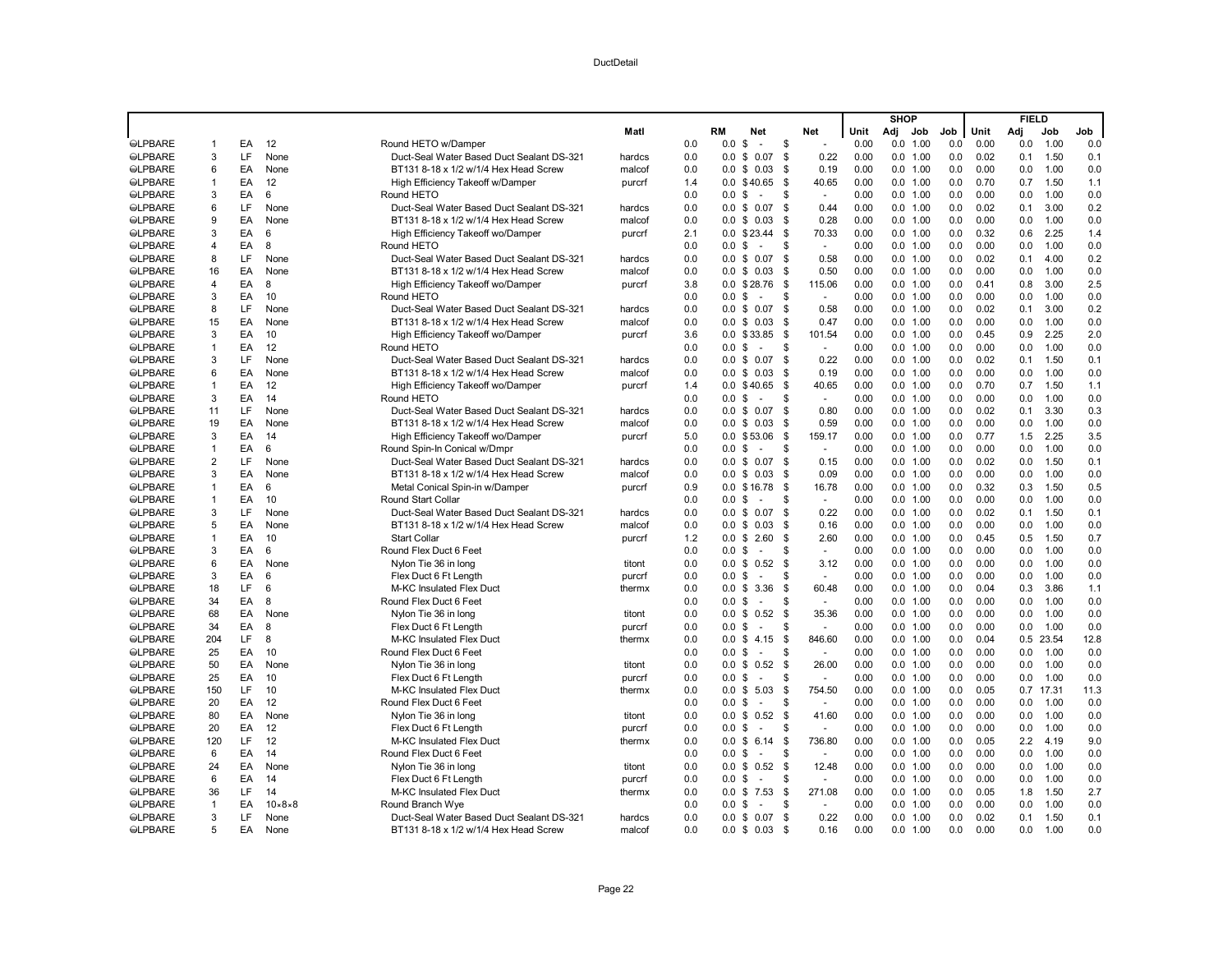|                |                |    |                    |                                           |        |      |                  |                      |      |                |      | <b>SHOP</b> |                  |     |      | <b>FIELD</b> |       |       |
|----------------|----------------|----|--------------------|-------------------------------------------|--------|------|------------------|----------------------|------|----------------|------|-------------|------------------|-----|------|--------------|-------|-------|
|                |                |    |                    |                                           | Matl   |      | RM               | Net                  |      | Net            | Unit | Adj         | Job              | Job | Unit | Adj          | Job   | Job   |
| <b>SLPBARE</b> | $\mathbf{1}$   | EA | $10\times8\times8$ | 26 Ga Galv Branch Wye                     | purcrf | 4.4  | 0.0              | \$18.07              | \$   | 18.07          | 0.00 |             | 0.0 1.00         | 0.0 | 0.67 | 0.7          | 1.50  | 1.0   |
| <b>SLPBARE</b> | $\overline{1}$ | EA | 6                  | Round Windband Cap                        |        | 0.0  | 0.0              | \$<br>$\overline{a}$ | \$   |                | 0.00 |             | 0.0 1.00         | 0.0 | 0.00 | 0.0          | 1.00  | 0.0   |
| <b>SLPBARE</b> | $\overline{2}$ | LF | None               | Duct-Seal Water Based Duct Sealant DS-321 | hardcs | 0.0  |                  | $0.0 \t$ 0.07$       | \$   | 0.15           | 0.00 |             | 0.0 1.00         | 0.0 | 0.02 | 0.0          | 1.50  | 0.1   |
| <b>SLPBARE</b> | 3              | EA | None               | BT131 8-18 x 1/2 w/1/4 Hex Head Screw     | malcof | 0.0  |                  | $0.0 \tS 0.03$       | - \$ | 0.09           | 0.00 |             | 0.0 1.00         | 0.0 | 0.00 | 0.0          | 1.00  | 0.0   |
| <b>SLPBARE</b> | $\overline{1}$ | EA | 6                  | <b>Windband Cap</b>                       | purcrf | 0.8  | 0.0              | \$23.71              | \$   | 23.71          | 0.00 |             | 0.0 1.00         | 0.0 | 0.48 | 0.5          | 1.50  | 0.7   |
| <b>SLPBARE</b> | $\overline{1}$ | EA | 10                 | Round Dryer Vent w/Screen                 |        | 0.0  | 0.0              | \$<br>$\sim$         | \$   | $\sim$         | 0.00 |             | 0.0 1.00         | 0.0 | 0.00 | 0.0          | 1.00  | 0.0   |
| <b>SLPBARE</b> | 3              | LF | None               | Duct-Seal Water Based Duct Sealant DS-321 | hardcs | 0.0  |                  | $0.0 \t$ 0.07$       | \$   | 0.22           | 0.00 |             | 0.0 1.00         | 0.0 | 0.02 | 0.1          | 1.50  | 0.1   |
| <b>SLPBARE</b> | 5              | EA | None               | BT131 8-18 x 1/2 w/1/4 Hex Head Screw     | malcof | 0.0  |                  | $0.0 \t$ 0.03$       | \$   | 0.16           | 0.00 |             | 0.0 1.00         | 0.0 | 0.00 | 0.0          | 1.00  | 0.0   |
| <b>SLPBARE</b> | $\overline{1}$ | EA | 10                 | Dryer Vent w/Screen                       | purcrf | 0.6  |                  | $0.0$ \$36.13        | -S   | 36.13          | 0.00 |             | 0.0 1.00         | 0.0 | 0.67 | 0.7          | 1.50  | 1.0   |
| <b>SLPBARE</b> | $\overline{1}$ | EA | 12                 | Round Start Collar w/Damper               |        | 0.0  | 0.0              | \$<br>$\sim$         | \$   | $\sim$         | 0.00 |             | 0.0 1.00         | 0.0 | 0.00 | 0.0          | 1.00  | 0.0   |
| <b>SLPBARE</b> | 3              | LF | None               | Duct-Seal Water Based Duct Sealant DS-321 | hardcs | 0.0  |                  | $0.0 \$ 0.07$        | \$   | 0.22           | 0.00 |             | 0.0 1.00         | 0.0 | 0.02 | 0.1          | 1.50  | 0.1   |
| <b>SLPBARE</b> | 6              | EA | None               | BT131 8-18 x 1/2 w/1/4 Hex Head Screw     | malcof | 0.0  | 0.0              | \$0.03               | \$   | 0.19           | 0.00 |             | 0.0 1.00         | 0.0 | 0.00 | 0.0          | 1.00  | 0.0   |
| <b>SLPBARE</b> | $\overline{1}$ | EA | 12                 | Start Collar w/Damper                     | purcrf | 1.4  |                  | $0.0 \t$ 14.67$      | S.   | 14.67          | 0.00 |             | 0.0 1.00         | 0.0 | 0.70 | 0.7          | 1.50  | 1.1   |
| <b>SLPBARE</b> | 3              | EA | 8                  | Round 45 Adj w/Spiral Ends                |        | 0.0  | 0.0 <sup>5</sup> | $\sim$               | \$   | $\sim$         | 0.00 |             | 0.0 1.00         | 0.0 | 0.00 | 0.0          | 1.00  | 0.0   |
| <b>SLPBARE</b> | 6              | LF | None               | Duct-Seal Water Based Duct Sealant DS-321 | hardcs | 0.0  | 0.0              | \$0.07               | \$   | 0.44           | 0.00 |             | 0.0 1.00         | 0.0 | 0.02 | 0.1          | 1.50  | 0.2   |
| <b>SLPBARE</b> | 12             | EA | None               | BT131 8-18 x 1/2 w/1/4 Hex Head Screw     | malcof | 0.0  |                  | $0.0 \tS 0.03$       | - \$ | 0.37           | 0.00 |             | 0.0 1.00         | 0.0 | 0.00 | 0.0          | 1.00  | 0.0   |
| <b>SLPBARE</b> | 3              | EA | 8                  | 26 Ga Galv 45 Adj Ell w/Spiral Ends       | purcrf | 4.5  |                  | $0.0 \t$ 12.50$      | - \$ | 37.49          | 0.00 |             | 0.0 1.00         | 0.0 | 0.60 | 1.8          | 1.50  | 2.7   |
| <b>SLPBARE</b> | $\mathbf{1}$   | EA | 10                 | Round 45 Adj w/Spiral Ends                |        | 0.0  | 0.0              | \$<br>$\sim$         | \$   | $\sim$         | 0.00 |             | 0.0 1.00         | 0.0 | 0.00 | 0.0          | 1.00  | 0.0   |
| <b>SLPBARE</b> | 3              | LF | None               | Duct-Seal Water Based Duct Sealant DS-321 | hardcs | 0.0  | 0.0              | \$0.07               | \$   | 0.22           | 0.00 |             | 0.0 1.00         | 0.0 | 0.02 | 0.1          | 1.50  | 0.1   |
| <b>SLPBARE</b> | 5              | EA | None               | BT131 8-18 x 1/2 w/1/4 Hex Head Screw     | malcof | 0.0  |                  | $0.0 \tS 0.03$       | - \$ | 0.16           | 0.00 |             | 0.0 1.00         | 0.0 | 0.00 | 0.0          | 1.00  | 0.0   |
| <b>SLPBARE</b> | $\mathbf{1}$   | EA | 10                 | 26 Ga Galv 45 Adj Ell w/Spiral Ends       | purcrf | 2.3  | 0.0              | \$13.09              | - \$ | 13.09          | 0.00 |             | 0.0 1.00         | 0.0 | 0.67 | 0.7          | 1.50  | 1.0   |
| <b>SLPBARE</b> | 6              | EA | 12                 | Round 45 Adj w/Spiral Ends                |        | 0.0  | 0.0              | \$<br>$\sim$         | \$   | $\sim$         | 0.00 |             | 0.0 1.00         | 0.0 | 0.00 | 0.0          | 1.00  | 0.0   |
| <b>SLPBARE</b> | 19             | LF | None               | Duct-Seal Water Based Duct Sealant DS-321 | hardcs | 0.0  |                  | $0.0 \t$ 0.07$       | \$   | 1.39           | 0.00 |             | 0.0 1.00         | 0.0 | 0.02 | 0.1          | 4.07  | 0.5   |
| <b>SLPBARE</b> | 34             | EA | None               | BT131 8-18 x 1/2 w/1/4 Hex Head Screw     | malcof | 0.0  |                  | $0.0 \tS 0.03$       | - \$ | 1.05           | 0.00 |             | 0.0 1.00         | 0.0 | 0.00 | 0.0          | 1.00  | 0.0   |
| <b>SLPBARE</b> | 6              | EA | 12                 | 26 Ga Galv 45 Adj Ell w/Spiral Ends       | purcrf | 20.1 | 0.0              | \$14.20              | - \$ | 85.17          | 0.00 |             | 0.0 1.00         | 0.0 | 0.84 | 2.5          | 3.00  | 7.6   |
| <b>SLPBARE</b> | 5              | EA | 14                 | Round 45 Adj w/Spiral Ends                |        | 0.0  | 0.0              | \$<br>÷.             | S    | $\sim$         | 0.00 |             | 0.0 1.00         | 0.0 | 0.00 | 0.0          | 1.00  | 0.0   |
| <b>SLPBARE</b> | 18             | LF | None               | Duct-Seal Water Based Duct Sealant DS-321 | hardcs | 0.0  |                  | $0.0 \t$ 0.07$       | \$   | 1.31           | 0.00 |             | 0.0 1.00         | 0.0 | 0.02 | 0.1          | 3.38  | 0.5   |
| <b>SLPBARE</b> | 32             | EA | None               | BT131 8-18 x 1/2 w/1/4 Hex Head Screw     | malcof | 0.0  | 0.0              | \$0.03               | \$   | 0.99           | 0.00 |             | 0.0 1.00         | 0.0 | 0.00 | 0.0          | 1.00  | 0.0   |
| <b>SLPBARE</b> | 5              | EA | 14                 | 26 Ga Galv 45 Adj Ell w/Spiral Ends       | purcrf | 22.8 | 0.0              | \$19.64              | \$   | 98.18          | 0.00 |             | 0.0 1.00         | 0.0 | 0.94 | 2.8          | 2.50  | 7.1   |
| <b>SLPBARE</b> | 3              | EA | 16                 | Susp Sgl Hanger                           |        | 0.0  | 0.0 S            | $\sim$               | S    | $\sim$         | 0.00 |             | 0.0 1.00         | 0.0 | 0.00 | 0.0          | 1.00  | 0.0   |
| <b>SLPBARE</b> | 15             | EA | 16                 | Galv 1 in x 22 Ga Round Hanger Strap      | misc   | 1.8  | 0.0              | \$0.51               | \$   | 7.60           | 0.00 |             | $0.0$ $0.80$     | 0.0 | 1.00 | 15.0         | 1.50  | 22.5  |
| <b>SLPBARE</b> | 15             | LF | None               | Galv 1 in x 22 Ga Hanger Strap            | misc   | 1.8  | 0.0              | \$0.22               | \$   | 3.30           | 0.00 |             | $0.0$ $0.80$     | 0.0 | 0.00 | 0.0          | 1.00  | 0.0   |
| <b>SLPBARE</b> | 12             | EA | None               | BT133 8-18 x 3/4 w/1/4 Hex Head Screw     | malcof | 0.0  |                  | $0.0 \tS 0.04$       | \$   | 0.48           | 0.00 |             | 0.0 1.00         | 0.0 | 0.00 | 0.0          | 1.00  | 0.0   |
| <b>SLPBARE</b> | 5              | EA | 18                 | Susp Sql Hanger                           |        | 0.0  | 0.0              | \$<br>$\sim$         | S    | $\overline{a}$ | 0.00 |             | 0.0 1.00         | 0.0 | 0.00 | 0.0          | 1.00  | 0.0   |
| <b>SLPBARE</b> | 25             | EA | 18                 | Galv 1 in x 22 Ga Round Hanger Strap      | misc   | 2.9  | 0.0              | \$0.57               | \$   | 14.25          | 0.00 |             | $0.1 \quad 0.80$ | 0.1 | 1.00 | 25.0         | 1.50  | 37.5  |
| <b>SLPBARE</b> | 25             | LF | None               | Galv 1 in x 22 Ga Hanger Strap            | misc   | 2.9  |                  | $0.0 \t$ 0.22$       | -\$  | 5.50           | 0.00 |             | $0.0$ $0.80$     | 0.0 | 0.00 | 0.0          | 1.00  | 0.0   |
| <b>SLPBARE</b> | 20             | EA | None               | BT133 8-18 x 3/4 w/1/4 Hex Head Screw     | malcof | 0.0  | 0.0              | \$0.04               | -S   | 0.80           | 0.00 |             | 0.0 1.00         | 0.0 | 0.00 | 0.0          | 1.00  | 0.0   |
| <b>SLPBARE</b> | 5              | EA | 20                 | Susp Sgl Hanger                           |        | 0.0  | 0.0              | \$<br>$\sim$         | S    | $\sim$         | 0.00 |             | 0.0 1.00         | 0.0 | 0.00 | 0.0          | 1.00  | 0.0   |
| <b>SLPBARE</b> | 25             | EA | 20                 | Galv 1 in x 22 Ga Round Hanger Strap      | misc   | 2.9  |                  | $0.0 \t$ 0.63$       | -\$  | 15.84          | 0.00 |             | $0.1$ $0.80$     | 0.1 | 1.00 | 25.0         | 1.50  | 37.5  |
| <b>SLPBARE</b> | 25             | LF | None               | Galv 1 in x 22 Ga Hanger Strap            | misc   | 2.9  |                  | $0.0 \t$ 0.22$       | -\$  | 5.50           | 0.00 |             | $0.0$ $0.80$     | 0.0 | 0.00 | 0.0          | 1.00  | 0.0   |
| <b>SLPBARE</b> | 20             | EA | None               | BT133 8-18 x 3/4 w/1/4 Hex Head Screw     | malcof | 0.0  | 0.0              | \$0.04               | \$   | 0.80           | 0.00 |             | 0.0 1.00         | 0.0 | 0.00 | 0.0          | 1.00  | 0.0   |
| <b>SLPBARE</b> | 29             | EA | $\overline{4}$     | Susp Sql Hanger                           |        | 0.0  | 0.0              | \$<br>$\sim$         | S    | $\sim$         | 0.00 |             | 0.0 1.00         | 0.0 | 0.00 | 0.0          | 1.00  | 0.0   |
| <b>SLPBARE</b> | 145            | EA | $\overline{4}$     | Galv 1 in x 22 Ga Round Hanger Strap      | misc   | 17.0 |                  | $0.0 \t$ 0.13$       | -\$  | 18.37          | 0.00 |             | $0.1$ $0.80$     | 0.1 | 1.00 | 56.0         | 3.88  | 217.5 |
| <b>SLPBARE</b> | 145            | LF | None               | Galv 1 in x 22 Ga Hanger Strap            | misc   | 17.0 | 0.0              | \$0.22               | \$   | 31.90          | 0.00 |             | $0.1$ $0.80$     | 0.1 | 0.00 | 0.0          | 1.00  | 0.0   |
| <b>@LPBARE</b> | 116            | EA | None               | BT133 8-18 x 3/4 w/1/4 Hex Head Screw     | malcof | 0.0  |                  | $0.0 \t$ 0.04$       | \$   | 4.63           | 0.00 |             | 0.0 1.00         | 0.0 | 0.00 | 0.0          | 1.00  | 0.0   |
| <b>SLPBARE</b> | 54             | EA | 6                  | Susp Sql Hanger                           |        | 0.0  | 0.0 S            | $\sim$               | S    | $\sim$         | 0.00 |             | 0.0 1.00         | 0.0 | 0.00 | 0.0          | 1.00  | 0.0   |
| <b>SLPBARE</b> | 270            | EA | 6                  | Galv 1 in x 22 Ga Round Hanger Strap      | misc   | 31.6 | 0.0              | \$0.19               | -\$  | 51.32          | 0.00 |             | $0.3$ $0.80$     | 0.2 | 1.00 | 126.0        | 3.21  | 405.0 |
| <b>SLPBARE</b> | 270            | LF | None               | Galv 1 in x 22 Ga Hanger Strap            | misc   | 31.6 |                  | $0.0 \t$ 0.22$       | -S   | 59.40          | 0.00 |             | $0.2 \quad 0.80$ | 0.1 | 0.00 | 0.0          | 1.00  | 0.0   |
| <b>SLPBARE</b> | 216            | EA | None               | BT133 8-18 x 3/4 w/1/4 Hex Head Screw     | malcof | 0.0  |                  | $0.0 \t$ 0.04$       | \$   | 8.62           | 0.00 |             | 0.0 1.00         | 0.0 | 0.00 | 0.0          | 1.00  | 0.0   |
| <b>SLPBARE</b> | 100            | EA | 8                  | Susp Sgl Hanger                           |        | 0.0  | 0.0              | \$<br>$\sim$         | S    | $\overline{a}$ | 0.00 |             | 0.0 1.00         | 0.0 | 0.00 | 0.0          | 1.00  | 0.0   |
| <b>SLPBARE</b> | 500            | EA | 8                  | Galv 1 in x 22 Ga Round Hanger Strap      | misc   | 58.5 | 0.0              | \$0.25               | - \$ | 126.71         | 0.00 |             | $0.8$ 0.80       | 0.6 | 1.00 | 16.0         | 46.88 | 750.0 |
| <b>SLPBARE</b> | 500            | LF | None               | Galv 1 in x 22 Ga Hanger Strap            | misc   | 58.5 |                  | $0.0 \t$ 0.22$       | - \$ | 110.00         | 0.00 |             | $0.3$ $0.80$     | 0.3 | 0.00 | 0.0          | 1.00  | 0.0   |
| <b>@LPBARE</b> | 400            | EA | None               | BT133 8-18 x 3/4 w/1/4 Hex Head Screw     | malcof | 0.0  | 0.0              | \$0.04               | \$   | 15.96          | 0.00 |             | 0.0 1.00         | 0.0 | 0.00 | 0.0          | 1.00  | 0.0   |
| <b>SLPBARE</b> | 72             | EA | 10                 | Susp Sgl Hanger                           |        | 0.0  | 0.0              | \$<br>$\sim$         | \$   | ÷.             | 0.00 |             | 0.0 1.00         | 0.0 | 0.00 | 0.0          | 1.00  | 0.0   |
| <b>SLPBARE</b> | 360            | EA | 10                 | Galv 1 in x 22 Ga Round Hanger Strap      | misc   | 42.1 |                  | $0.0 \tS 0.32 \tS$   |      | 114.04         | 0.00 |             | $0.7$ $0.80$     | 0.6 | 1.00 | 106.0        | 5.09  | 540.0 |
|                |                |    |                    |                                           |        |      |                  |                      |      |                |      |             |                  |     |      |              |       |       |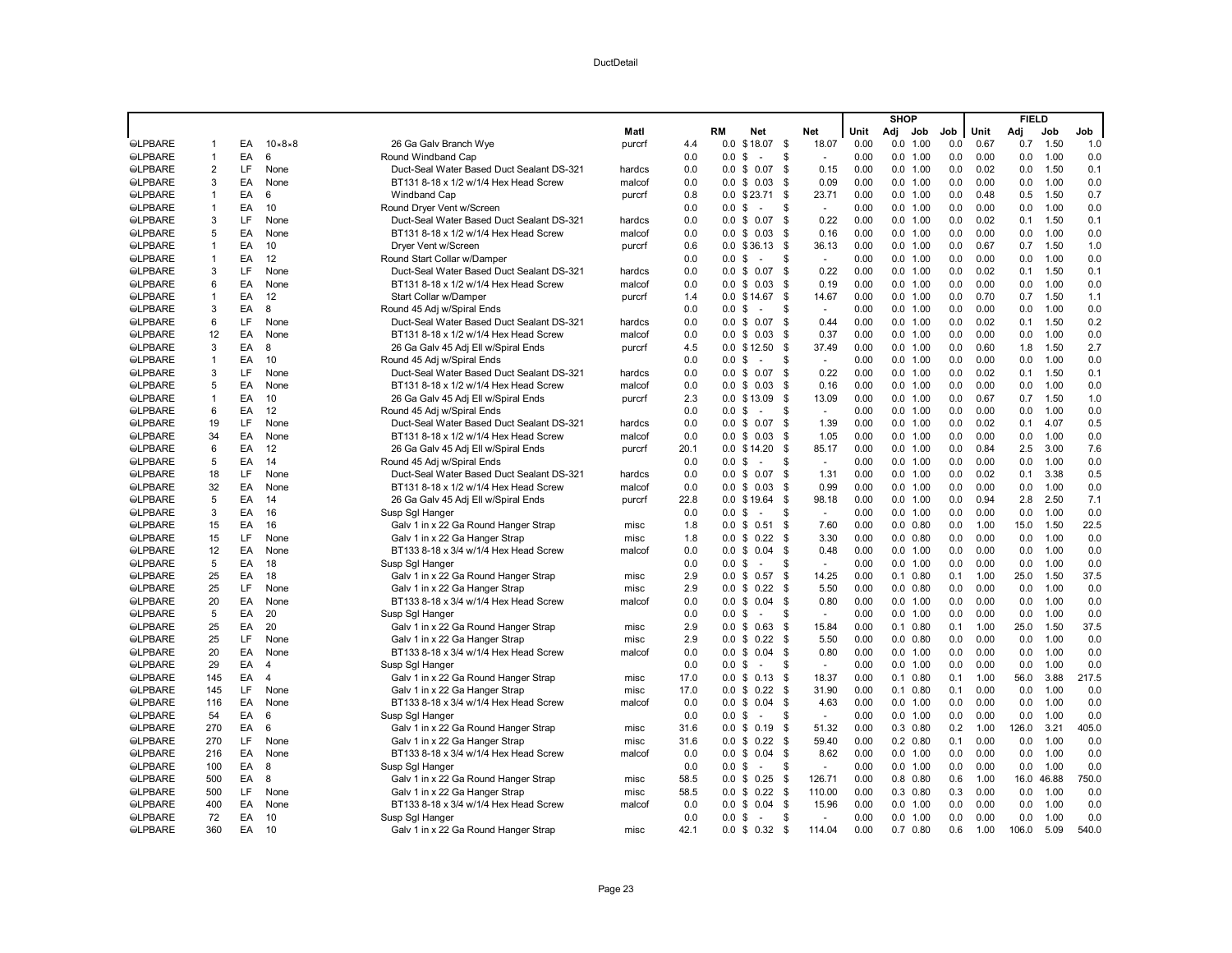|                |                |     |               |                                               |        |         |                 |            |                          |      | <b>SHOP</b> |              |       |      | <b>FIELD</b> |      |        |
|----------------|----------------|-----|---------------|-----------------------------------------------|--------|---------|-----------------|------------|--------------------------|------|-------------|--------------|-------|------|--------------|------|--------|
|                |                |     |               |                                               | Matl   |         | <b>RM</b>       | <b>Net</b> | Net                      | Unit | Adj         | Job          | Job   | Unit | Adi          | Job  | Job    |
| <b>SLPBARE</b> | 360            | LF. | None          | Galv 1 in x 22 Ga Hanger Strap                | misc   | 42.1    | £.<br>0.0       | 0.22       | 79.20<br>- \$            | 0.00 |             | $0.2$ $0.80$ | 0.2   | 0.00 | 0.0          | 1.00 | 0.0    |
| <b>@LPBARE</b> | 288            | EA  | None          | BT133 8-18 x 3/4 w/1/4 Hex Head Screw         | malcof | 0.0     | 0.0<br>\$       | 0.04       | 11.49<br>- \$            | 0.00 |             | 0.0 1.00     | 0.0   | 0.00 | 0.0          | 1.00 | 0.0    |
| <b>SLPBARE</b> | 85             | EA  | 12            | Susp Sql Hanger                               |        | 0.0     | 0.0 S           |            | -S                       | 0.00 | 0.0 1.00    |              | 0.0   | 0.00 | 0.0          | 1.00 | 0.0    |
| <b>SLPBARE</b> | 425            | EA  | 12            | Galv 1 in x 22 Ga Round Hanger Strap          | misc   | 49.7    | 0.0<br>- \$     | 0.38<br>-9 | 161.56                   | 0.00 |             | $1.0$ $0.80$ | 0.8   | 1.00 | 116.0        | 5.50 | 637.5  |
| <b>SLPBARE</b> | 425            | LF  | None          | Galv 1 in x 22 Ga Hanger Strap                | misc   | 49.7    | 0.0<br>\$       | 0.22       | 93.50<br>- \$            | 0.00 |             | $0.3$ $0.80$ | 0.2   | 0.00 | 0.0          | 1.00 | 0.0    |
| <b>SLPBARE</b> | 340            | EA  | None          | BT133 8-18 x 3/4 w/1/4 Hex Head Screw         | malcof | 0.0     | 0.0<br>\$       | 0.04       | 13.57<br>- \$            | 0.00 | 0.0 1.00    |              | 0.0   | 0.00 | 0.0          | 1.00 | 0.0    |
| <b>SLPBARE</b> | 52             | EA  | 14            | Susp Sql Hanger                               |        | 0.0     | 0.0<br>\$       |            | $\sim$                   | 0.00 |             | 0.0 1.00     | 0.0   | 0.00 | 0.0          | 1.00 | 0.0    |
| <b>@LPBARE</b> | 260            | EA  | 14            | Galv 1 in x 22 Ga Round Hanger Strap          | misc   | 30.4    | 0.0<br>\$       | 0.44       | 115.31<br>- \$           | 0.00 |             | $0.7$ $0.80$ | 0.6   | 1.00 | 66.0         | 5.91 | 390.0  |
| <b>SLPBARE</b> | 260            | LF  | None          | Galv 1 in x 22 Ga Hanger Strap                | misc   | 30.4    | 0.0<br>- \$     | 0.22       | 57.20<br>- \$            | 0.00 |             | $0.2$ $0.80$ | 0.1   | 0.00 | 0.0          | 1.00 | 0.0    |
| <b>SLPBARE</b> | 208            | EA  | None          | BT133 8-18 x 3/4 w/1/4 Hex Head Screw         | malcof | 0.0     | 0.0<br>\$       | 0.04       | 8.30<br>£                | 0.00 |             | 0.0 1.00     | 0.0   | 0.00 | 0.0          | 1.00 | 0.0    |
| <b>SLPBARE</b> | 3              | EA  | 6             | Perf Diff w/24x24 Lay-in Panel & Rd Neck      | airdis | 0.0     | 0.0<br>-\$      |            | $\sim$                   | 0.00 | 0.0 1.00    |              | 0.0   | 0.40 | 0.8          | 2.25 | 1.8    |
| <b>©LPBARE</b> | 12             | EA  | 8             | Perf Diff w/24x24 Lay-in Panel & Rd Neck      | airdis | 0.0     | 0.0<br>- \$     |            | ٠                        | 0.00 | 0.0 1.00    |              | 0.0   | 0.40 | 2.0          | 3.60 | 7.2    |
| <b>SLPBARE</b> | 9              | EA  | 10            | Perf Diff w/24x24 Lay-in Panel & Rd Neck      | airdis | 0.0     | 0.0<br>\$       |            | $\sim$                   | 0.00 | 0.0 1.00    |              | 0.0   | 0.50 | 4.5          | 1.50 | 6.8    |
| <b>SLPBARE</b> | 10             | EA  | 12            | Perf Diff w/24x24 Lay-in Panel & Rd Neck      | airdis | 0.0     | 0.0<br>\$       |            | $\sim$                   | 0.00 |             | 0.0 1.00     | 0.0   | 0.50 | 5.0          | 1.50 | 7.5    |
| <b>©LPBARE</b> | 12             | EA  | 6             | <b>Round Diffuser</b>                         | airdis | 0.0     | 0.0<br>\$       |            | ۰                        | 0.00 |             | 0.0 1.00     | 0.0   | 1.00 | 12.0         | 1.50 | 18.0   |
| <b>SLPBARE</b> | 20             | EA  | 8             | Round Diffuser                                | airdis | 0.0     | 0.0<br>- \$     |            | $\sim$                   | 0.00 | 0.0 1.00    |              | 0.0   | 1.00 | 20.0         | 1.50 | 30.0   |
| <b>SLPBARE</b> | 5              | EA  | 10            | <b>Round Diffuser</b>                         | airdis | 0.0     | 0.0<br>-\$      |            | $\sim$                   | 0.00 | 0.0 1.00    |              | 0.0   | 1.00 | 5.0          | 1.50 | 7.5    |
| <b>©LPBARE</b> | 15             | EA  | 12            | <b>Round Diffuser</b>                         | airdis | 0.0     | 0.0<br>\$       |            | $\sim$                   | 0.00 | 0.0         | 1.00         | 0.0   | 1.00 | 15.0         | 1.50 | 22.5   |
| <b>SLPBARE</b> | 9              | EA  | 14            | <b>Round Diffuser</b>                         | airdis | 0.0     | 0.0<br>- \$     |            | $\sim$                   | 0.00 | 0.0 1.00    |              | 0.0   | 1.10 | 6.6          | 2.25 | 14.9   |
| <b>SLPBARE</b> | 3              | EA  | 6             | Drop Face Diffuser w/24x24 Panel              | airdis | 0.0     | 0.0<br>\$       |            | $\sim$                   | 0.00 |             | 0.0 1.00     | 0.0   | 0.50 | 1.5          | 1.50 | 2.3    |
| <b>©LPBARE</b> | 4              | EA  | 10            | Drop Face Diffuser w/24x24 Panel              | airdis | 0.0     | 0.0<br>\$       |            | $\sim$                   | 0.00 |             | 0.0 1.00     | 0.0   | 0.50 | 2.0          | 1.50 | 3.0    |
| <b>SLPBARE</b> | $\overline{7}$ | EA  | 12            | Drop Face Diffuser w/24x24 Panel              | airdis | 0.0     | 0.0<br>\$       |            | $\sim$                   | 0.00 | 0.0 1.00    |              | 0.0   | 0.50 | 3.5          | 1.50 | 5.3    |
| <b>SLPBARE</b> | $\overline{2}$ | EA  | $10\times 6$  | Exhaust Register Wall Mt                      | airdis | 0.0     | \$<br>0.0       |            | ۰                        | 0.00 |             | 0.0 1.00     | 0.0   | 0.27 | 0.5          | 1.50 | 0.8    |
| <b>SLPBARE</b> | 2              | EA  | 6             | Return Grille w/24x24 Lay-in Panel & Rd Neck  | airdis | 0.0     | 0.0<br>\$       |            | $\sim$                   | 0.00 | 0.0         | 1.00         | 0.0   | 0.40 | 0.8          | 1.50 | 1.2    |
| <b>SLPBARE</b> | 4              | EA  | 10            | Return Grille w/24x24 Lay-in Panel & Rd Neck  | airdis | 0.0     | 0.0<br>\$       |            | $\overline{\phantom{a}}$ | 0.00 | 0.0 1.00    |              | 0.0   | 0.50 | 2.0          | 1.50 | 3.0    |
| <b>SLPBARE</b> |                | EA  | 6             | Exhaust Grille w/24x24 Lay-in Panel & Rd Neck | airdis | 0.0     | \$<br>0.0       |            | $\sim$                   | 0.00 | 0.0 1.00    |              | 0.0   | 0.40 | 0.4          | 1.50 | 0.6    |
| <b>©OVALSW</b> | 2              | LF  | $(10\times4)$ | <b>Oval Duct</b>                              |        | 0.0     | 0.0<br>-\$      |            | $\overline{\phantom{a}}$ | 0.00 | 0.0         | 1.00         | 0.0   | 0.00 | 0.0          | 1.00 | 0.0    |
| <b>©OVALSW</b> | 2              | LF  | $(10\times4)$ | 24 Ga Galv Spiral Oval Pipe                   | smswop | 5.4     | 0.0<br>\$       |            |                          | 0.00 | 0.0         | 1.00         | 0.0   | 0.13 | 0.3          | 1.50 | 0.4    |
| <b>JOBITEM</b> | 66             | EA  | None          | RABOOT 2X2 RA BOOT NO DUCT                    | jobite | 0.0     | $0.0 \t$ 12.00$ |            | 792.00                   | 0.75 | 49.5 0.80   |              | 39.6  | 1.00 | 13.0         | 7.62 | 99.0   |
|                |                |     |               |                                               |        | 16628.8 | 9733.0          |            | 32.641.56<br>\$          |      | 425.9       |              | 340.8 |      | 1500.1       |      | 5252.3 |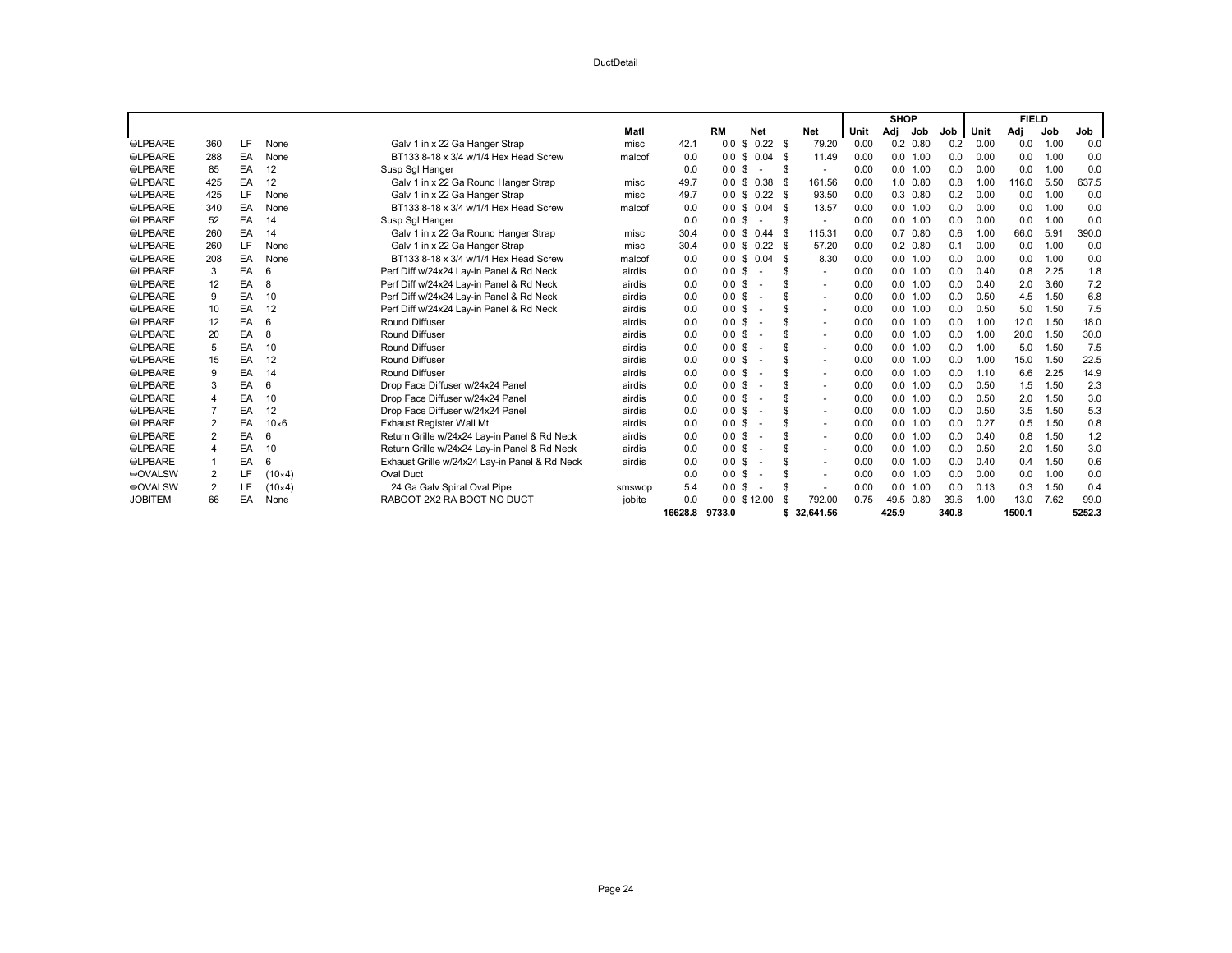## DuctException

**Company:** Astra **JobName:** Example Project **Material Set:** () **Labor Set:** () **Run Date:**

|                         |                | Sect Qty Size      | <b>Description</b>                                                               |
|-------------------------|----------------|--------------------|----------------------------------------------------------------------------------|
|                         |                |                    |                                                                                  |
| 8                       | 6              | None               | MARKED MARKEDOFF (Material price quote required)                                 |
| 5                       | $\mathbf{1}$   | $(10 \times 10)$   | Backdraft Damper (Material price quote required)                                 |
| 5                       | $7^{\circ}$    | None               | MARKED MARKEDOFF (Material price quote required)                                 |
| 4                       |                | 10 None            | MARKED MARKEDOFF (Material price quote required)                                 |
| 3                       | 4              | None               | MARKED MARKEDOFF (Material price quote required)                                 |
| $\overline{c}$          |                | 2 $(12 \times 12)$ | Weatherproof Louver (Material price quote required)                              |
| $\overline{c}$          | $2^{\circ}$    | 24                 | 26 Ga Galv Tee (Material price quote required)                                   |
| $\overline{c}$          | $\mathbf{1}$   | $18\times 16$      | 26 Ga Galv Tee (Material price quote required)                                   |
| $\overline{\mathbf{c}}$ | 1              | $20 \times 16$     | 26 Ga Galv Tee (Material price quote required)                                   |
| $\overline{2}$          |                | 21 None            | MARKED MARKEDOFF (Material price quote required)                                 |
| 1                       | $\mathbf 1$    | $(10 \times 10)$   | Backdraft Damper (Material price quote required)                                 |
| 1                       | $\mathbf 1$    | $(12 \times 12)$   | Duct Access Door (Material price quote required)                                 |
| 1                       | 8              | None               | MARKED MARKEDOFF (Material price quote required)                                 |
| 1                       | $\overline{2}$ | 10                 | [Round Fitting] Low Pressure, Crimped End (Commercial) (No acceptable item size) |
| 1                       | 2 <sup>1</sup> | 14                 | [Round Fitting] Low Pressure, Crimped End (Commercial) (No acceptable item size) |
| 9                       | $\mathbf{1}$   | None               | FWRAP FIRE WRAP (Labor rate not available)                                       |
| 9                       | $2^{\circ}$    | None               | AC1 AC1 (Material price quote required)                                          |
| 9                       | $\mathbf{1}$   | None               | AFC1 AFC1 (Material price quote required)                                        |
| 9                       |                | 2 None             | EF EXHAUST FAN (Material price quote required)                                   |
| 9                       | $\mathbf{2}$   | None               | ERV ERV UNITS (Material price quote required)                                    |
| 9                       |                | 26 None            | EVUNIT EV UNIT (Material price quote required)                                   |
| 9                       | $\mathbf{1}$   | None               | GHOOD GREASE HOOD (Material price quote required)                                |
| $\overline{7}$          | 36 6           |                    | [Duct] (Missing joint spec)                                                      |
| $\overline{7}$          | 16 8           |                    | [Duct] (Missing joint spec)                                                      |
| 7                       | $\mathbf{1}$   | 6                  | [Fitting] Type#4077 (Missing joint spec)                                         |
| $\overline{7}$          | $\overline{2}$ | 8                  | [Fitting] Type#4077 (Missing joint spec)                                         |